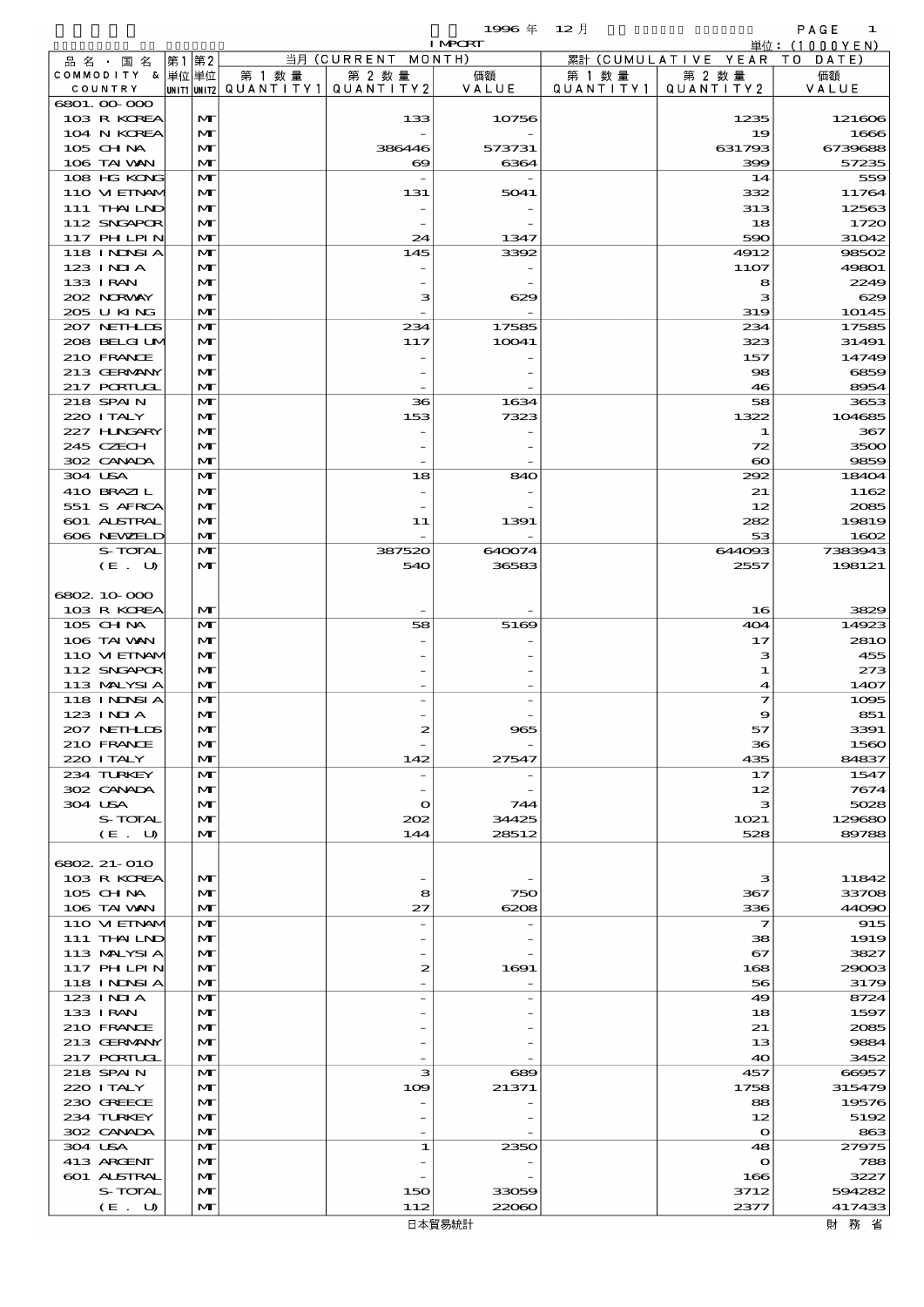$1996 \nleftrightarrow 12 \nparallel$  PAGE 2

|                             |                   |        |                                                  | <b>I MPORT</b>           |                      |                              | 単位: (1000 Y E N) |
|-----------------------------|-------------------|--------|--------------------------------------------------|--------------------------|----------------------|------------------------------|------------------|
| 品名・国名                       | 第1 第2             |        | 当月 (CURRENT MONTH)                               |                          |                      | 累計 (CUMULATIVE YEAR TO DATE) |                  |
| COMMODITY & 単位単位<br>COUNTRY |                   | 第 1 数量 | 第 2 数量<br> UNIT1 UNIT2  QUANT   TY1  QUANT   TY2 | 価額<br>VALUE              | 第 1 数 量<br>QUANTITY1 | 第 2 数量<br>QUANTITY 2         | 価額<br>VALUE      |
| 6802. 21-090                |                   |        |                                                  |                          |                      |                              |                  |
| 123 INIA                    | M                 |        |                                                  |                          |                      | 1                            | 468              |
| 220 I TALY                  | $\mathbf{M}$      |        |                                                  |                          |                      | 58                           | 7701             |
| 304 USA                     | M                 |        |                                                  |                          |                      | $\mathbf o$                  | 317              |
| S-TOTAL                     | M                 |        |                                                  |                          |                      | 59                           | 8486             |
| (E. U)                      | $\mathbf{M}$      |        |                                                  |                          |                      | 58                           | 7701             |
| 6802 22 000                 |                   |        |                                                  |                          |                      |                              |                  |
| 105 CH NA                   | $\mathbf{M}$      |        |                                                  |                          |                      | 27                           | 1264             |
| 117 PHLPIN                  | M                 |        | $\boldsymbol{\infty}$                            | 1163                     |                      | $\circledast$                | 2332             |
| 205 U KING                  | M                 |        |                                                  |                          |                      | 17                           | 5491             |
| 207 NETHLIS                 | M                 |        | 56                                               | 3379                     |                      | 56                           | 3379             |
| 210 FRANCE                  | M                 |        | 118                                              | 11719                    |                      | 727                          | 108728           |
| 213 GERMANY<br>218 SPAIN    | M<br>M            |        | 48<br>з                                          | 2538<br>650              |                      | 200<br>48                    | 23046<br>6395    |
| 220 I TALY                  | M                 |        |                                                  |                          |                      | 20                           | 1637             |
| 232 BULGAR                  | M                 |        |                                                  |                          |                      | 17                           | 1385             |
| 302 CANADA                  | M                 |        |                                                  |                          |                      | 5                            | 687              |
| 304 USA                     | M                 |        |                                                  |                          |                      | 27                           | 5280             |
| 410 BRAZIL                  | $\mathbf{M}$      |        |                                                  |                          |                      | 53                           | 1908             |
| S-TOTAL<br>(E. U)           | M<br>M            |        | 285<br>225                                       | 19449<br>18286           |                      | 1295<br>1068                 | 161532<br>148676 |
|                             |                   |        |                                                  |                          |                      |                              |                  |
| 6802 23 000                 |                   |        |                                                  |                          |                      |                              |                  |
| 103 R KOREA                 | M                 |        | 67                                               | 3699                     |                      | 3137                         | 352036           |
| 105 CHNA                    | M                 |        | 9397                                             | 300797                   |                      | 91450                        | 3131413          |
| 106 TAI VAN                 | $\mathbf{M}$      |        | 5                                                | 4141                     |                      | 388                          | 66188            |
| 108 HG KONG                 | M                 |        |                                                  |                          |                      | $\mathbf{o}$                 | 242              |
| 110 VIEINAM<br>111 THAILND  | M<br>M            |        |                                                  |                          |                      | 104<br>19                    | 5409<br>3023     |
| 113 MALYSIA                 | M                 |        | 34                                               | 4470                     |                      | 455                          | 60615            |
| 117 PHLPIN                  | M                 |        | 18                                               | 1613                     |                      | $\mathbf{97}$                | 4277             |
| 118 INNSI A                 | M                 |        |                                                  |                          |                      | 22                           | 889              |
| 123 INIA                    | M                 |        | 37                                               | 5889                     |                      | 551                          | 58157            |
| 137 SU ARAB                 | $\mathbf{M}$      |        |                                                  |                          |                      | 17                           | 394              |
| 210 FRANCE                  | M                 |        |                                                  |                          |                      | 134                          | 25129            |
| 213 GERMANY<br>217 PORTUGL  | M<br>$\mathbf{M}$ |        |                                                  |                          |                      | $\mathcal{T}$<br>719         | 2694<br>27217    |
| 218 SPAIN                   | M                 |        | 31                                               | 3630                     |                      | 185                          | 24142            |
| 220 I TALY                  | M                 |        | 336                                              | 44231                    |                      | 1779                         | 265809           |
| 234 TURKEY                  | M                 |        |                                                  |                          |                      | 2                            | 783              |
| 302 CANADA                  | M                 |        |                                                  |                          |                      | 154                          | 35841            |
| 304 USA                     | $\mathbf{M}$      |        |                                                  |                          |                      | 117                          | 35514            |
| 410 BRAZI L<br>551 S AFRCA  | M<br>M            |        | $\infty$                                         | 2661                     |                      | $\mathcal{T}$<br>702         | 5681<br>25104    |
| S-TOTAL                     | M                 |        | 9945                                             | 371131                   |                      | 100186                       | 4130557          |
| (E. U)                      | M                 |        | 367                                              | 47861                    |                      | 2894                         | 344991           |
|                             |                   |        |                                                  |                          |                      |                              |                  |
| 6802.29-000                 |                   |        |                                                  |                          |                      |                              |                  |
| 103 R KOREA                 | $\mathbf{M}$      |        |                                                  |                          |                      | 16                           | 1301             |
| 105 CH NA<br>106 TAI VAN    | M<br>M            |        | 351                                              | 7862                     |                      | 1519<br>5                    | 43695<br>427     |
| 117 PH LPIN                 | M                 |        |                                                  |                          |                      | 7                            | 2366             |
| 118 I NDSI A                | $\mathbf{M}$      |        | 183                                              | 7192                     |                      | 494                          | 17409            |
| $123$ INIA                  | $\mathbf{M}$      |        | 136                                              | 4501                     |                      | 1882                         | 70653            |
| 143 ISRAEL                  | M                 |        | $\overline{\phantom{a}}$                         | $\overline{\phantom{a}}$ |                      | 1                            | 1569             |
| 201 I CELAND                | M                 |        |                                                  |                          |                      | $\mathbf{o}$                 | 652              |
| 202 NORWAY<br>210 FRANCE    | M<br>$\mathbf{M}$ |        | 18<br>17                                         | 2294<br>5180             |                      | 253<br>189                   | 32806<br>42024   |
| 213 GERMANY                 | $\mathbf{M}$      |        |                                                  |                          |                      | 751                          | 67226            |
| <b>217 PORTUGL</b>          | $\mathbf{M}$      |        | $\overline{\phantom{a}}$                         | $\overline{\phantom{a}}$ |                      | 19                           | 1483             |
| 218 SPAIN                   | M                 |        | з                                                | 1680                     |                      | 43                           | 5317             |
| 220 I TALY                  | M                 |        | 16                                               | 3523                     |                      | 142                          | 18157            |
| 222 FINAND                  | M                 |        | $\overline{\phantom{a}}$                         |                          |                      | з                            | 737              |
| 302 CANADA<br>304 USA       | $\mathbf{M}$<br>M |        | 79                                               | 6131                     |                      | 18<br>537                    | 3350<br>43016    |
| 410 BRAZIL                  | M                 |        | 183                                              | 8028                     |                      | 915                          | 45176            |
| 601 ALSTRAL                 | M                 |        | 17                                               | 2765                     |                      | 340                          | 39972            |
| 606 NEWELD                  | M                 |        | 18                                               | 4256                     |                      | 18                           | 4256             |
| S-TOTAL                     | $\mathbf{M}$      |        | 1021                                             | 53412                    |                      | 7152                         | 441592           |
| (E. U)                      | $\mathbf{M}$      |        | 36                                               | 10383                    |                      | 1147                         | 134944           |
| 6802 91-011                 |                   |        |                                                  |                          |                      |                              |                  |
| 103 R KOREA                 | M                 |        | 2                                                | 642                      |                      | 25                           | 4628             |
| 105 CHNA                    | $\mathbf{M}$      |        | 56                                               | 9073                     |                      | 914                          | 92511            |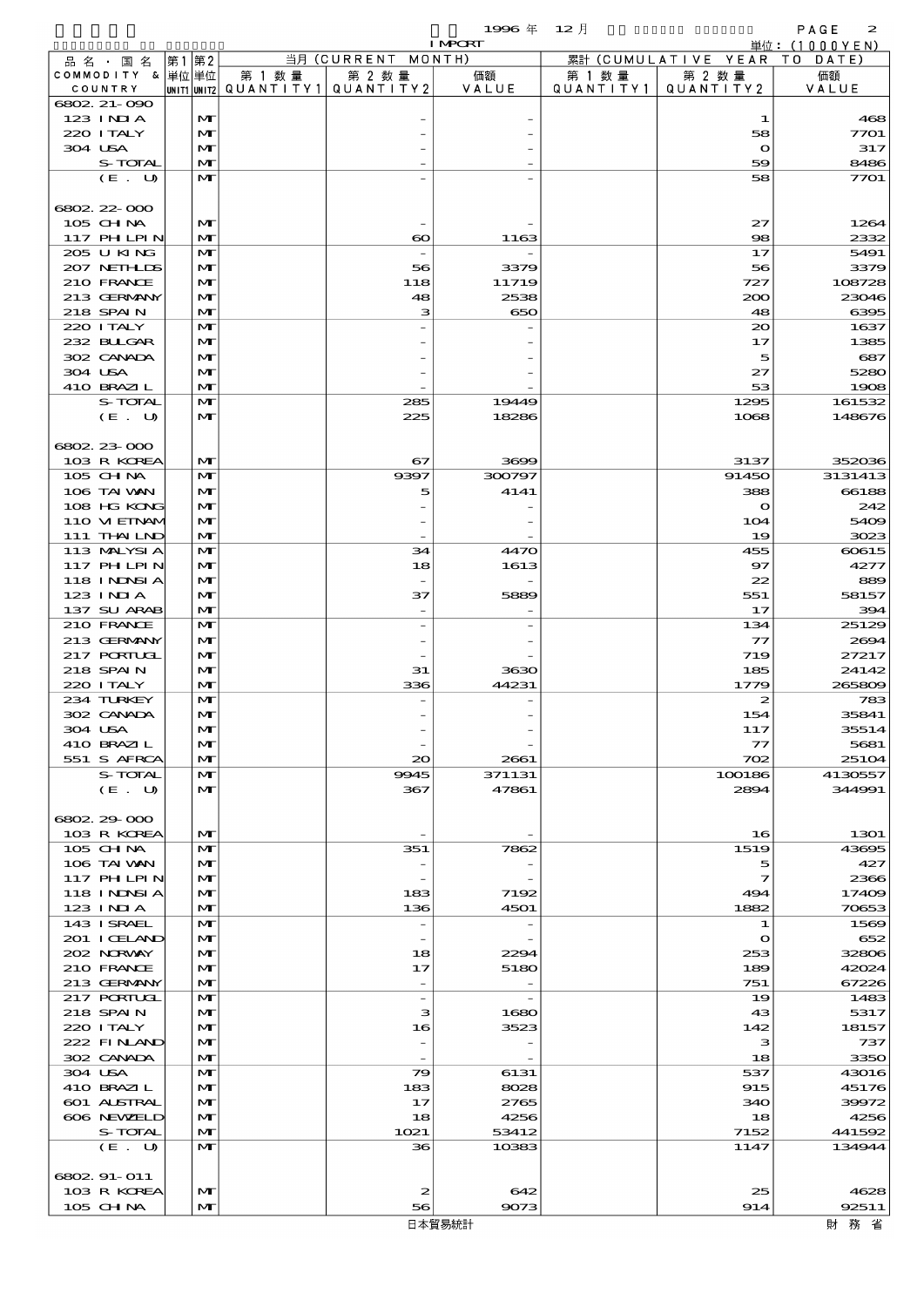品別国別表 輸 入 1996 12 確定 (Fixed Annual) 3

|         |                    |    |              |         |                                       | <b>I MPORT</b> |           |                              | 単位: (1000YEN)          |
|---------|--------------------|----|--------------|---------|---------------------------------------|----------------|-----------|------------------------------|------------------------|
|         | 品名・国名              | 第1 | 第2           |         | 当月 (CURRENT MONTH)                    |                |           | 累計 (CUMULATIVE YEAR TO DATE) |                        |
|         | COMMODITY & 単位単位   |    |              | 第 1 数 量 | 第 2 数量                                | 価額             | 第 1 数 量   | 第 2 数量                       | 価額                     |
|         | COUNTRY            |    |              |         | UNIT1 UNIT2  Q∪ANT   TY1  Q∪ANT   TY2 | VALUE          | QUANTITY1 | QUANTITY 2                   | VALUE                  |
|         | 6802 91-011        |    |              |         |                                       |                |           |                              |                        |
|         | 106 TAI VAN        |    | $\mathbf{M}$ |         | 274                                   | 37808          |           | 3183                         | 545129                 |
|         | 108 HG KONG        |    | M            |         | $\bullet$                             | 256            |           | 28                           | 3423                   |
|         | 111 THAILND        |    | $\mathbf{M}$ |         |                                       |                |           | 45                           | 4700                   |
|         | 113 MALYSIA        |    | M            |         | 18                                    | 1743           |           | 177                          | 19321                  |
|         | 117 PHLPIN         |    | M            |         | 164                                   | 19442          |           | 2021                         | 257674                 |
|         | 118 I NDSI A       |    | M            |         | 58                                    | 6267           |           | 1778                         | 178778                 |
|         | 123 INIA           |    | $\mathbf{M}$ |         |                                       |                |           | 214                          | 15858                  |
|         | 124 PAKISTN        |    | M            |         |                                       |                |           | 78                           | 11163                  |
|         | 133 I RAN          |    | $\mathbf{M}$ |         |                                       |                |           | 43                           | 3896                   |
|         | 141 OMN            |    | $\mathbf{M}$ |         |                                       |                |           | 149                          | 18089                  |
|         | 143 ISRAEL         |    | M            |         |                                       |                |           | 21                           | $\omega$ <sub>13</sub> |
|         | 147 U ARB E        |    | M            |         |                                       |                |           | 42                           | 4153                   |
|         | 204 DENMARK        |    | M            |         |                                       |                |           | $\mathbf{\Omega}$            | 437                    |
|         | 205 U KING         |    | M            |         | $\mathbf o$                           | 383            |           | 1                            | 1018                   |
|         | 206 IRELAND        |    | M            |         |                                       |                |           | $\bullet$                    | 269                    |
|         | 207 NETHLIS        |    | M            |         |                                       |                |           | 39                           | 2685                   |
|         | 208 BELGI UM       |    | $\mathbf{M}$ |         | 95                                    | 12040          |           | $\infty$                     | 12040                  |
|         | 210 FRANCE         |    | M            |         | 7                                     | 1391           |           | 450                          | 76124                  |
|         | 213 GERMANY        |    | $\mathbf{M}$ |         | 14                                    | 2206           |           | 670                          | 77394                  |
|         | 215 SWIZLD         |    | M            |         |                                       |                |           | 1032                         | 89600                  |
|         | 217 PORTUGL        |    | M            |         | 191                                   | 12047          |           | 2265                         | 156107                 |
|         | 218 SPAIN          |    | M            |         | 973                                   | 87232          |           | 14361                        | 1305737                |
|         | 220 I TALY         |    | M            |         | 2140                                  | 282937         |           | 36379                        | 4319120                |
|         | 230 GREECE         |    | $\mathbf{M}$ |         | 94                                    | 11747          |           | 2876                         | 380836                 |
|         | 234 TURKEY         |    | M            |         | 55                                    | 6270           |           | 315                          | 34111                  |
|         | 302 CANADA         |    | M            |         | $\mathbf{o}$                          | 297            |           | 5                            | 2354                   |
| 304 USA |                    |    | M            |         | O                                     | 805            |           | 131                          | 45106                  |
|         | 305 MEXICO         |    | M            |         |                                       |                |           | 50                           | 9305                   |
|         | 410 BRAZIL         |    | $\mathbf{M}$ |         |                                       |                |           | 19                           | 1765                   |
|         | 551 S AFRCA        |    | M            |         |                                       |                |           | 21                           | 3514                   |
|         | <b>601 ALSTRAL</b> |    | M            |         |                                       |                |           | $\infty$                     | 1534                   |
|         | S-TOTAL            |    | M            |         | 4141                                  | 492586         |           | 67447                        | 7684392                |
|         | (E. U)             |    | $\mathbf{M}$ |         | 3514                                  | 409983         |           | 57136                        | 6331767                |
|         |                    |    |              |         |                                       |                |           |                              |                        |
|         | 6802.91-019        |    |              |         |                                       |                |           |                              |                        |
|         | 103 R KOREA        |    | M            |         |                                       |                |           | 70                           | 893579                 |
|         | 105 CH NA          |    | M            |         | 56                                    | 10544          |           | 848                          | 110350                 |
|         | 106 TAI VAN        |    | M            |         | 58                                    | 26852          |           | 999                          | 312879                 |
|         | 108 HG KONG        |    | M            |         |                                       |                |           | $\mathbf{\Omega}$            | 478                    |
|         | 111 THAILND        |    | M            |         |                                       |                |           | $\mathbf o$                  | 230                    |
|         | 112 SNGAPOR        |    | $\mathbf{M}$ |         |                                       |                |           | $\mathbf o$                  | 896                    |
|         | 113 MALYSIA        |    | M            |         |                                       |                |           | 17C                          | 21688                  |
|         | 117 PH LPIN        |    | M            |         | $\mathbf o$                           | 5436           |           | 162                          | 39113                  |
|         | 118 I NJNSI A      |    | M            |         |                                       |                |           | 225                          | 20826                  |
|         | 122 NYANAR         |    | $\mathbf{M}$ |         | $\bullet$                             | 338            |           | з                            | 11O <sub>2</sub>       |
|         | $123$ INIA         |    | M            |         |                                       |                |           | 91                           | 16009                  |
|         | 124 PAKISIN        |    | M            |         | 136                                   | 28842          |           | 804                          | 210365                 |
|         | 133 I RAN          |    | $\mathbf{M}$ |         |                                       |                |           | 1                            | $\infty$               |
|         | 141 OMN            |    | M            |         |                                       |                |           | $\infty$                     | 1964                   |
|         | 143 ISRAEL         |    | $\mathbf{M}$ |         | 2                                     | 365            |           | 12                           | 1530                   |
|         | 205 U KING         |    | M            |         | $\mathbf o$                           | 340            |           | $\overline{\mathbf{z}}$      | 18626                  |
|         | 206 IRELAND        |    | M            |         |                                       |                |           | з                            | 2736                   |
|         | 208 BELGI UM       |    | M            |         | 9                                     | 8530           |           | 9                            | 8530                   |
|         | 210 FRANCE         |    | $\mathbf{M}$ |         | $\mathbf{o}$                          | 745            |           | 98                           | 54500                  |
|         | 213 GERMANY        |    | $\mathbf{M}$ |         |                                       |                |           | 87                           | 10955                  |
|         | 215 SWIZLD         |    | $\mathbf{M}$ |         |                                       |                |           | $\mathbf o$                  | 179011                 |
|         | 217 PORTUGL        |    | M            |         |                                       |                |           | 7                            | 771                    |
|         | 218 SPAIN          |    | M            |         | 17                                    | 2191           |           | 1618                         | 211824                 |
|         | 220 I TALY         |    | $\mathbf{M}$ |         | 157                                   | 31936          |           | 4266                         | 801869                 |
|         | 230 GREECE         |    | $\mathbf{M}$ |         | $\overline{a}$                        |                |           | 408                          | 41541                  |
|         | 234 TURKEY         |    | $\mathbf{M}$ |         |                                       |                |           | 24                           | 3853                   |
|         | 302 CANADA         |    | M            |         | $\mathbf o$                           | 398            |           | 2                            | 3156                   |
| 304 USA |                    |    | M            |         | $\mathbf o$                           | 2963           |           | 26                           | 67755                  |
|         | 305 MEXICO         |    | $\mathbf{M}$ |         |                                       |                |           | 6                            | 1171                   |
|         | 407 PERU           |    | $\mathbf{M}$ |         | $\bullet$                             | 998            |           | $\mathbf o$                  | 7832                   |
|         | 551 S AFRCA        |    | $\mathbf{M}$ |         | 16                                    | 3293           |           | 44                           | 19409                  |
|         | S-TOTAL            |    | M            |         | 451                                   | 123771         |           | 10010                        | 3065245                |
|         | (E. U)             |    | M            |         | 183                                   | 43742          |           | 6503                         | 1151352                |
|         |                    |    |              |         |                                       |                |           |                              |                        |
|         | 6802.91-090        |    |              |         |                                       |                |           |                              |                        |
|         | 103 R KOREA        |    | M            |         |                                       |                |           | 1                            | 840                    |
|         | $105$ CHNA         |    | M            |         |                                       |                |           | 64                           | 6856                   |
|         | 106 TAI VAN        |    | M            |         |                                       |                |           | 19                           | 2855                   |
|         | 117 PHLPIN         |    | M            |         |                                       |                |           | $\boldsymbol{\infty}$        | 1985                   |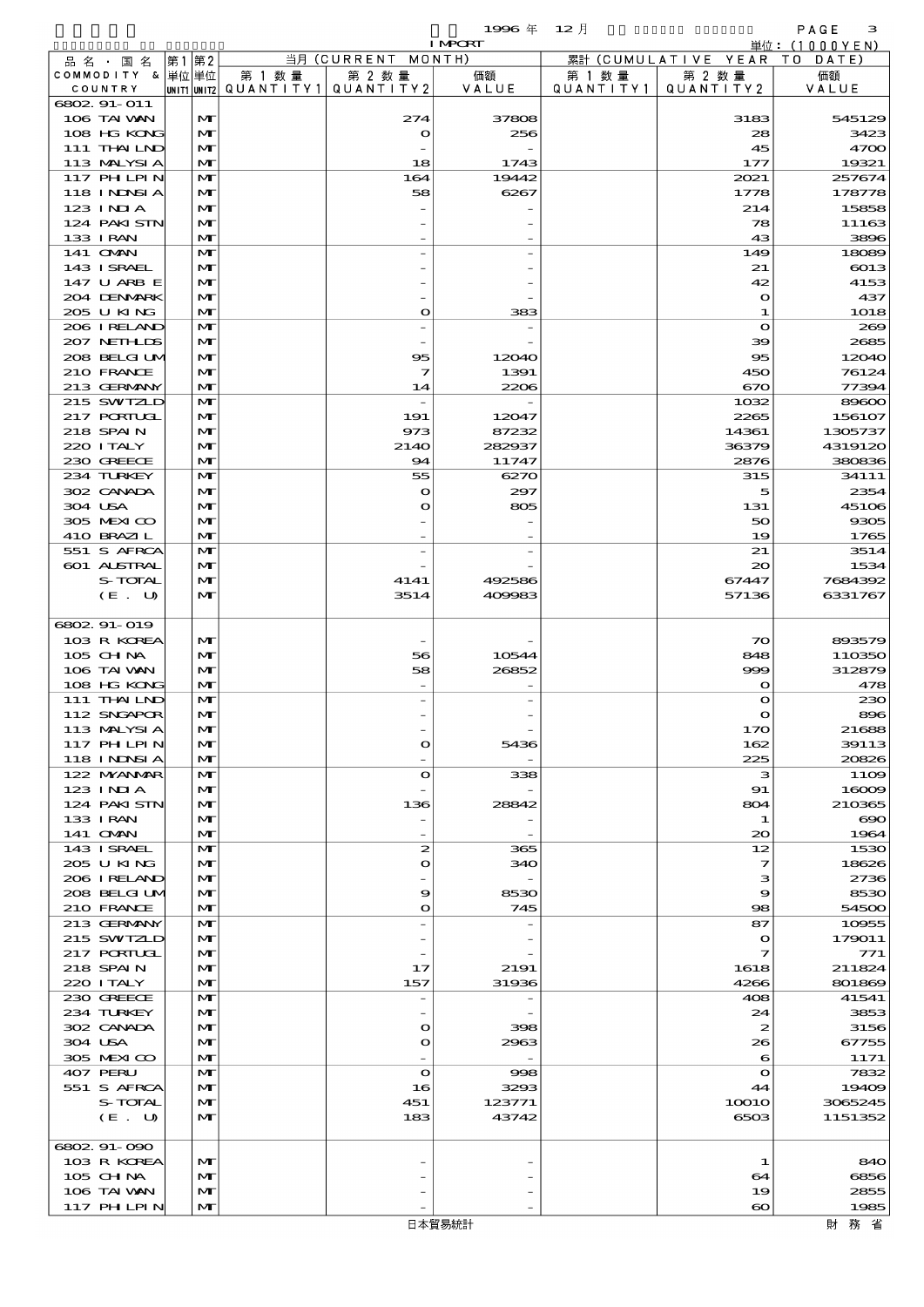$1996 \n& 12 \nparallel$  PAGE 4

|                                  |                              |        |                                       | <b>I MPORT</b> |                      |                                 | 単位: (1000YEN)     |
|----------------------------------|------------------------------|--------|---------------------------------------|----------------|----------------------|---------------------------------|-------------------|
| 品 名 ・ 国 名                        | 第1 第2                        |        | 当月 (CURRENT MONTH)                    |                |                      | 累計 (CUMULATIVE YEAR TO DATE)    |                   |
| COMMODITY & 単位 単位                |                              | 第 1 数量 | 第 2 数量                                | 価額             | 第 1 数 量<br>QUANTITY1 | 第 2 数量                          | 価額                |
| COUNTRY<br>6802.91-090           |                              |        | UNIT1 UNIT2  QUANT   TY1  QUANT   TY2 | VALUE          |                      | QUANTITY 2                      | VALUE             |
| 118 INNSI A                      | M                            |        |                                       |                |                      | з                               | 1780              |
| 123 INIA                         | $\mathbf{M}$                 |        |                                       |                |                      | $\mathbf{o}$                    | 11O <sub>4</sub>  |
| 130 AFGNSTN                      | M                            |        |                                       |                |                      | $\bullet$                       | 530               |
| 133 I RAN                        | M                            |        |                                       |                |                      | 8                               | 1111              |
| 205 U KING                       | $\mathbf{M}$                 |        | 1                                     | 1178           |                      | 1                               | 1573              |
| 215 SWIZLD                       | M                            |        |                                       |                |                      | 461                             | 33864             |
| 217 PORTUGL                      | $\mathbf{M}$                 |        |                                       |                |                      | $\mathbf{o}$                    | 761               |
| 218 SPAIN<br>220 I TALY          | $\mathbf{M}$<br>$\mathbf{M}$ |        | 54                                    | 8630           |                      | з<br>733                        | 5270<br>120478    |
| 304 USA                          | $\mathbf{M}$                 |        |                                       |                |                      | $\boldsymbol{z}$                | 16230             |
| 506 EGYPT                        | M                            |        |                                       |                |                      | $\mathbf o$                     | 205               |
| S-TOTAL                          | $\mathbf{M}$                 |        | 55                                    | 9808           |                      | 1355                            | 195442            |
| (E. U)                           | $\mathbf{M}$                 |        | 55                                    | 9808           |                      | 737                             | 128082            |
|                                  |                              |        |                                       |                |                      |                                 |                   |
| 6802.92-000                      |                              |        |                                       |                |                      |                                 |                   |
| 103 R KOREA                      | M                            |        | 15                                    | 2012           |                      | 15                              | 3717              |
| 105 CHNA                         | $\mathbf{M}$                 |        | $\bullet$                             | 263            |                      | 176                             | 9825              |
| <b>117 PHLPIN</b><br>118 INNSI A | M<br>$\mathbf{M}$            |        |                                       |                |                      | 147<br>$\boldsymbol{4}$         | 5881              |
| 123 INIA                         | $\mathbf{M}$                 |        | 16                                    | 789            |                      | 36                              | 871<br>4022       |
| 124 PAKI STN                     | M                            |        |                                       |                |                      | 37                              | 4218              |
| 130 AFGNSTN                      | $\mathbf{M}$                 |        |                                       |                |                      | $\mathbf{o}$                    | 1522              |
| 143 I SRAEL                      | $\mathbf{M}$                 |        |                                       |                |                      | 6                               | 239               |
| 205 U KING                       | M                            |        |                                       |                |                      | 6                               | 6701              |
| 208 BELGI UM                     | $\mathbf{M}$                 |        |                                       |                |                      | 55                              | 6340              |
| 210 FRANCE                       | $\mathbf{M}$                 |        | 184                                   | 28113          |                      | 1918                            | 395174            |
| 213 GERMANY                      | $\mathbf{M}$                 |        | 32                                    | 3847           |                      | 235                             | 30408             |
| <b>217 PORIUGL</b>               | $\mathbf{M}$                 |        | 61                                    | 3216           |                      | 199                             | 15862             |
| 218 SPAIN                        | $\mathbf{M}$                 |        | $\mathcal I$                          | 750            |                      | 680                             | 57027             |
| 220 I TALY<br>302 CANADA         | $\mathbf{M}$<br>M            |        | 36                                    | 6307           |                      | 139<br>-1                       | 26525<br>347      |
| 304 USA                          | $\mathbf{M}$                 |        | $\bullet$                             | 299            |                      | 525                             | 41485             |
| 407 PERU                         | $\mathbf{M}$                 |        |                                       |                |                      | $\mathbf o$                     | 414               |
| 506 EGYPT                        | M                            |        |                                       |                |                      | $\mathbf o$                     | 250               |
| 601 ALSTRAL                      | $\mathbf{M}$                 |        | $\mathbf{1}$                          | 525            |                      | 1                               | 525               |
| S-TOTAL                          | M                            |        | 352                                   | 46121          |                      | 4180                            | 611353            |
| (E. U)                           | $\mathbf{M}$                 |        | 320                                   | 42233          |                      | 3232                            | 538037            |
|                                  |                              |        |                                       |                |                      |                                 |                   |
| 6802.93-000                      |                              |        |                                       |                |                      |                                 |                   |
| 103 R KOREA                      | M                            |        | 31372                                 | 677556         |                      | 86536                           | 10885107          |
| 104 N KOREA<br>105 CHNA          | M<br>$\mathbf{M}$            |        | 54931                                 | 3631207        |                      | $\boldsymbol{\alpha}$<br>759842 | 10888<br>49360922 |
| 106 TAI VAN                      | M                            |        | 665                                   | 94182          |                      | 6421                            | 987181            |
| 108 HG KONG                      | M                            |        |                                       |                |                      | $\mathbf o$                     | 400               |
| 110 VI EINAM                     | M                            |        | 45                                    | 3529           |                      | 1590                            | 69118             |
| 111 THAILND                      | $\mathbf{M}$                 |        | 56                                    | 12887          |                      | 393                             | 77625             |
| 112 SNGAPOR                      | $\mathbf{M}$                 |        |                                       |                |                      | 7                               | 1367              |
| 113 MALYSIA                      | M                            |        | з                                     | 1767           |                      | 329                             | 35175             |
| 117 PHLPIN                       | M                            |        |                                       |                |                      | 115                             | 4190              |
| 118 I NDSI A                     | M                            |        | 16                                    | 4161           |                      | 245                             | 36184             |
| $123$ INIA                       | $\mathbf{M}$                 |        | 552                                   | 105282         |                      | 32239                           | 3115222           |
| 125 SRILANK<br>137 SU ARAB       | $\mathbf{M}$<br>M            |        |                                       |                |                      | 38<br>80                        | 4929<br>5336      |
| 143 I SRAEL                      | M                            |        |                                       |                |                      | 13                              | 3983              |
| 202 NORWAY                       | M                            |        |                                       |                |                      | 19                              | 4261              |
| 204 DENMARK                      | $\mathbf{M}$                 |        |                                       |                |                      | 65                              | 12590             |
| 207 NETHLIS                      | $\mathbf{M}$                 |        |                                       |                |                      | 14                              | 4198              |
| 210 FRANCE                       | M                            |        |                                       |                |                      | 226                             | 58746             |
| 213 GERMANY                      | M                            |        |                                       |                |                      | 124                             | 25563             |
| 215 SWIZLD                       | M                            |        |                                       |                |                      | 84                              | 7823              |
| 217 PORTUGL                      | $\mathbf{M}$                 |        | 16                                    | 2936           |                      | 839                             | 80765             |
| 218 SPAIN                        | $\mathbf{M}$                 |        | 731                                   | 97064          |                      | $\cos$                          | 586979            |
| 220 I TALY<br>222 FINAND         | M<br>M                       |        | 1575                                  | 246699         |                      | 32485<br>1080                   | 4372677<br>43987  |
| 225 ALSTRIA                      | M                            |        |                                       |                |                      | 64                              | 30000             |
| 230 GREECE                       | $\mathbf{M}$                 |        |                                       |                |                      | $\infty$                        | 3735              |
| 234 TURKEY                       | $\mathbf{M}$                 |        |                                       |                |                      | 35                              | 5074              |
| 302 CANADA                       | M                            |        | 94                                    | 20582          |                      | 1850                            | 260556            |
| 304 USA                          | M                            |        | 462                                   | 28308          |                      | 1229                            | 153571            |
| 305 MEXICO                       | M                            |        | $\overline{\phantom{a}}$              |                |                      | 11                              | 893               |
| 410 BRAZIL                       | $\mathbf{M}$                 |        | 42                                    | 6382           |                      | 1752                            | 219886            |
| 412 URUGUAY                      | $\mathbf{M}$                 |        |                                       |                |                      | 85                              | 3772              |
| 413 ARGENT                       | M                            |        |                                       |                |                      | 181                             | $\infty$          |
| 501 MROCCO                       | $\mathbf{M}$                 |        | 1                                     | 1369           |                      | 1                               | 1369              |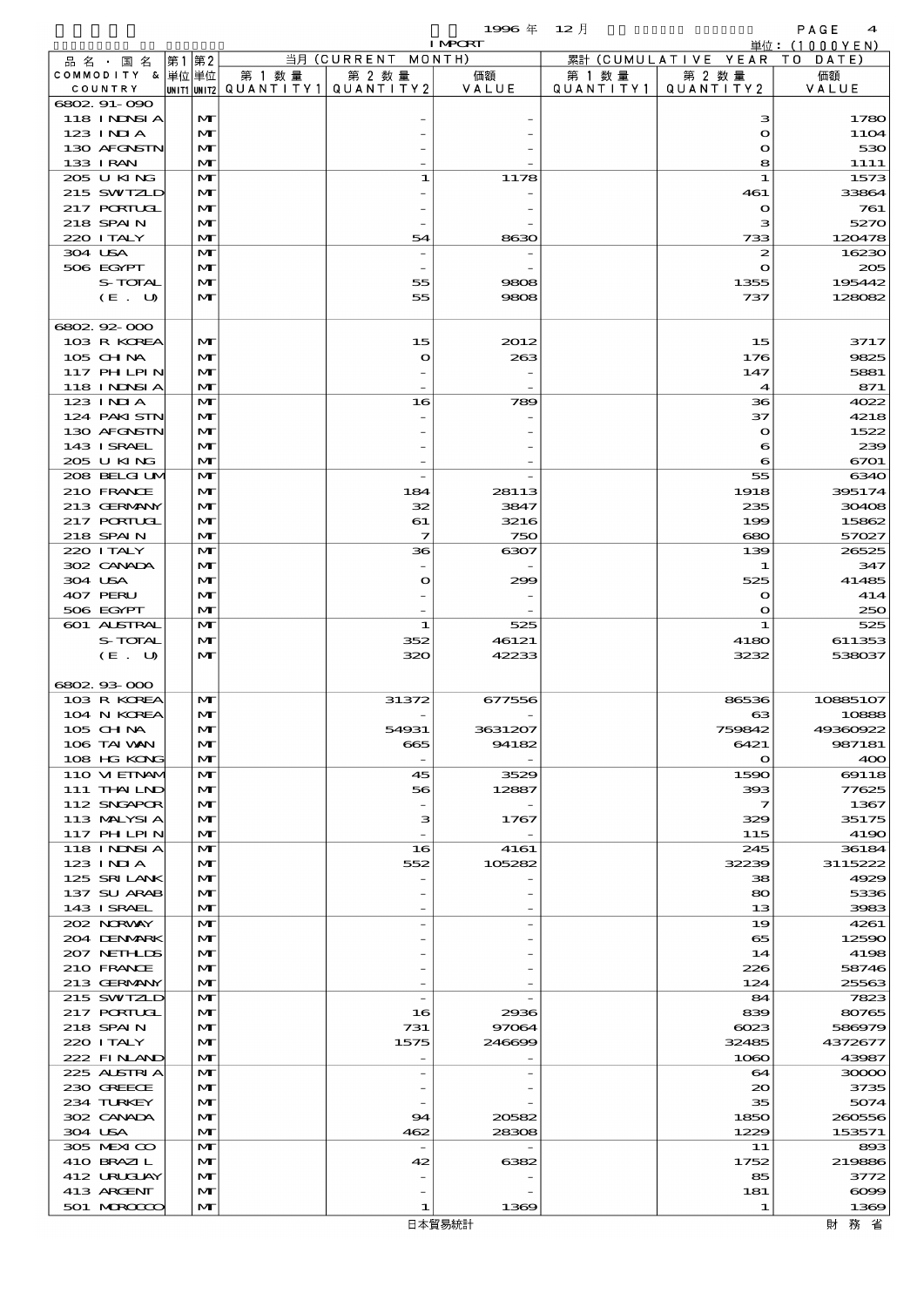|                                   |      |                              |                          |                               | 1996年                           | $12$ 月    |                              | PAGE<br>5         |
|-----------------------------------|------|------------------------------|--------------------------|-------------------------------|---------------------------------|-----------|------------------------------|-------------------|
| 品 名 ・ 国 名                         | 第1第2 |                              |                          | 当月 (CURRENT MONTH)            | <b>I MPCRT</b>                  |           | 累計 (CUMULATIVE YEAR TO DATE) | 単位: (1000YEN)     |
| COMMODITY & 単位単位                  |      |                              | 第 1 数量                   | 第 2 数量                        | 価額                              | 第 1 数量    | 第 2 数量                       | 価額                |
| COUNTRY<br>6802 93 000            |      |                              | unit1 unit2  Q∪ANT   TY1 | QUANTITY 2                    | VALUE                           | QUANTITY1 | QUANTITY 2                   | VALUE             |
| 549 ZMBABMZ                       |      | $\mathbf{M}$                 |                          |                               |                                 |           | 167                          | 13184             |
| 551 S AFRCA                       |      | $\mathbf{M}$                 |                          | 20870                         | 198387                          |           | 35479                        | 1369676           |
| 601 ALSTRAL                       |      | M                            |                          |                               |                                 |           | 136                          | 12631             |
| 606 NEWELD<br>S-TOTAL             |      | M<br>$\mathbf{M}$            |                          | 111431                        | 5132298                         |           | $\mathbf{o}$<br>969860       | 249<br>71875911   |
| (E. U)                            |      | $\mathbf{M}$                 |                          | 2322                          | 346699                          |           | 40920                        | 5219240           |
|                                   |      |                              |                          |                               |                                 |           |                              |                   |
| 6802.99.000<br>103 R KOREA        |      | $\mathbf{M}$                 |                          | 9                             | 5975                            |           | $\infty$                     | 66803             |
| $105$ CHNA                        |      | M                            |                          | 137                           | 54011                           |           | 2841                         | 622091            |
| 106 TAI WAN                       |      | $\mathbf{M}$                 |                          | 42                            | 6442                            |           | 1047                         | 86313             |
| 108 HG KONG<br>110 MEINAM         |      | $\mathbf{M}$<br>$\mathbf{M}$ |                          |                               |                                 |           | $\mathbf{o}$<br>$\mathbf o$  | 1085<br>312       |
| 111 THAILND                       |      | M                            |                          |                               |                                 |           | $\bullet$                    | 5869              |
| 113 MALYSIA                       |      | $\mathbf{M}$                 |                          |                               |                                 |           | 18                           | 882               |
| 117 PHLPIN                        |      | $\mathbf{M}$                 |                          | 150                           | 4793                            |           | 2216                         | 63848             |
| <b>118 INNSIA</b><br>120 CAMBOD   |      | $\mathbf{M}$<br>$\mathbf{M}$ |                          | 15<br>$\mathbf{o}$            | 372<br>232                      |           | 433<br>$\bullet$             | 27318<br>232      |
| $123$ INIA                        |      | M                            |                          | 44                            | 5598                            |           | 685                          | 46635             |
| 124 PAKISIN                       |      | $\mathbf{M}$                 |                          |                               |                                 |           | 7                            | 10382             |
| 147 U ARB E<br>202 NORWAY         |      | $\mathbf{M}$<br>$\mathbf{M}$ |                          | 21                            | 2865                            |           | $\mathbf{o}$<br>21           | 280<br>3124       |
| 203 SWIDEN                        |      | $\mathbf{M}$                 |                          |                               |                                 |           | 22                           | 1943              |
| 205 U KING                        |      | M                            |                          |                               |                                 |           | 283                          | 46445             |
| 207 NETHLIS<br>208 BELGI UM       |      | $\mathbf{M}$<br>$\mathbf{M}$ |                          |                               |                                 |           | $\boldsymbol{4}$<br>13       | 3573<br>3552      |
| 210 FRANCE                        |      | $\mathbf{M}$                 |                          | з                             | 320                             |           | 142                          | 20898             |
| 213 GERMANY                       |      | $\mathbf{M}$                 |                          |                               |                                 |           | 10 <sub>3</sub>              | 26095             |
| 217 PORTUGL                       |      | M                            |                          |                               |                                 |           | 16                           | 831               |
| 218 SPAIN<br>220 I TALY           |      | $\mathbf{M}$<br>M            |                          | 34                            | 5548                            |           | 116<br>597                   | 14112<br>74702    |
| 222 FINAND                        |      | $\mathbf{M}$                 |                          |                               |                                 |           | 8                            | 2212              |
| 230 GREECE                        |      | $\mathbf{M}$                 |                          |                               |                                 |           | 40                           | 5360              |
| 245 CZECH<br>302 CANADA           |      | M<br>$\mathbf{M}$            |                          | з                             | 1035                            |           | $\bullet$<br>8               | 222<br>8065       |
| 304 USA                           |      | M                            |                          | 54                            | 6346                            |           | 387                          | 55421             |
| 305 MEXICO                        |      | M                            |                          |                               |                                 |           | 10                           | 2715              |
| 306 GUATMAL<br>407 PERU           |      | $\mathbf{M}$<br>$\mathbf{M}$ |                          |                               |                                 |           | $\mathbf o$<br>$\bullet$     | 228378<br>1235    |
| 410 BRAZIL                        |      | $\mathbf{M}$                 |                          | 38                            | 1846                            |           | 315                          | 22554             |
| 501 MERCECO                       |      | M                            |                          |                               |                                 |           | $\Omega$                     | 719               |
| 524 N GERIA                       |      | $\mathbf{M}$                 |                          |                               |                                 |           | $\mathbf o$                  | 707               |
| 525 NGER<br>541 KENYA             |      | $\mathbf{M}$<br>M            |                          |                               |                                 |           | $\mathbf o$<br>$\mathbf o$   | 359<br>561        |
| 551 S AFRCA                       |      | M                            |                          |                               |                                 |           | 56                           | 17640             |
| 601 ALSTRAL                       |      | M                            |                          | 8                             | 3599                            |           | 951                          | 122937            |
| S-TOTAL<br>(E. U)                 |      | M<br>$\mathbf{M}$            |                          | 558<br>37                     | 98982<br>5868                   |           | 10438<br>1344                | 1596410<br>199723 |
|                                   |      |                              |                          |                               |                                 |           |                              |                   |
| 680300000                         |      |                              |                          |                               |                                 |           |                              |                   |
| 103 R KOREA<br>104 N KOREA        |      | $\mathbf{M}$<br>$\mathbf{M}$ |                          | 14                            | 370                             |           | 6<br>14                      | 1659<br>370       |
| $105$ CHNA                        |      | $\mathbf{M}$                 |                          | 70                            | 2897                            |           | 581                          | 39356             |
| 106 TAI VAN                       |      | M                            |                          |                               |                                 |           | 34                           | 4421              |
| 118 I NINSI A                     |      | M                            |                          |                               |                                 |           | 40                           | 1290              |
| 123 INIA<br>202 NORWAY            |      | $\mathbf{M}$<br>$\mathbf{M}$ |                          |                               |                                 |           | 138<br>65                    | 6136<br>9499      |
| 205 U KING                        |      | $\mathbf{M}$                 |                          | 21                            | 6381                            |           | 944                          | 103441            |
| 210 FRANCE                        |      | M                            |                          | $\infty$                      | <b>9110</b>                     |           | $\infty$                     | 77720             |
| 213 GERMANY<br><b>217 PORTUGL</b> |      | M<br>$\mathbf{M}$            |                          | 28<br>36                      | 4290<br>2609                    |           | 61<br>1204                   | 8554<br>81993     |
| 218 SPAIN                         |      | M                            |                          | 42                            | 4761                            |           | 238                          | 20852             |
| 220 I TALY                        |      | $\mathbf{M}$                 |                          | 17                            | 2137                            |           | 77                           | 9134              |
| 227 HNGARY<br>302 CANADA          |      | M<br>M                       |                          | $\overline{\phantom{a}}$<br>7 | $\overline{\phantom{a}}$<br>723 |           | 5<br>50                      | 1949<br>7979      |
| 304 USA                           |      | $\mathbf{M}$                 |                          | $\mathbf o$                   | 954                             |           | $\boldsymbol{\infty}$        | 21259             |
| 410 BRAZIL                        |      | M                            |                          |                               |                                 |           | 34                           | 1714              |
| 601 ALSTRAL                       |      | $\mathbf{M}$                 |                          |                               |                                 |           | з                            | 300               |
| 606 NEWELD<br>S-TOTAL             |      | $\mathbf{M}$<br>M            |                          | 305                           | 34232                           |           | 9<br>4172                    | 726<br>398352     |
| (E. U)                            |      | $\mathbf{M}$                 |                          | 214                           | 29288                           |           | 3124                         | 301694            |
|                                   |      |                              |                          |                               |                                 |           |                              |                   |
| 6804 10 010<br>103 R KOREA        |      | KG                           |                          |                               |                                 |           | 1                            | 321               |
|                                   |      |                              |                          |                               | 日本貿易統計                          |           |                              | 財務省               |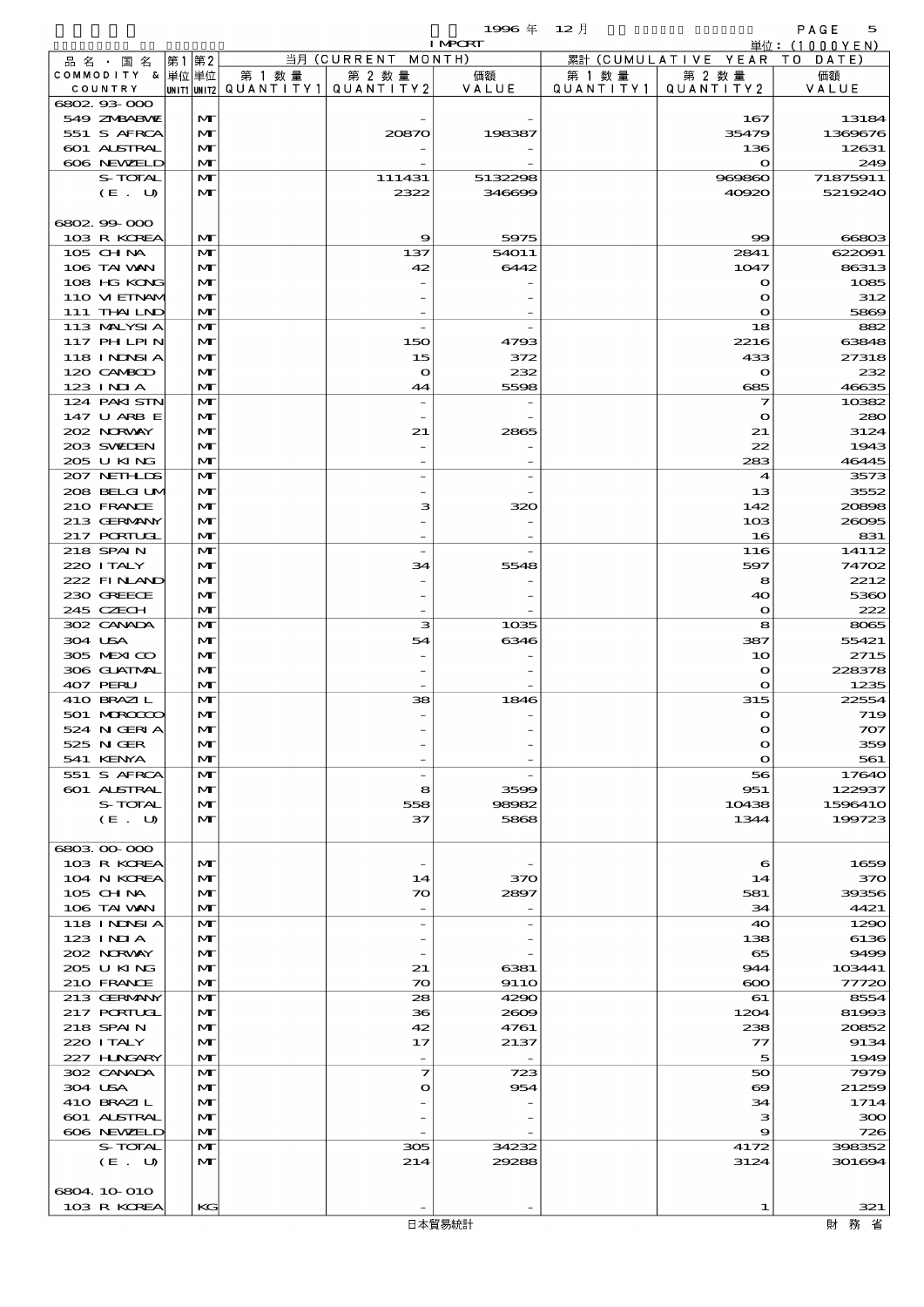$1996 \nless 12 \nless 12$ 

|                             |          |        |                                       | <b>I MPORT</b>  |           |                              | 単位: (1000YEN)     |
|-----------------------------|----------|--------|---------------------------------------|-----------------|-----------|------------------------------|-------------------|
| 品名・国名                       | 第1第2     |        | 当月 (CURRENT MONTH)                    |                 |           | 累計 (CUMULATIVE YEAR TO DATE) |                   |
| COMMODITY & 単位単位            |          | 第 1 数量 | 第 2 数量                                | 価額              | 第 1 数量    | 第 2 数量                       | 価額                |
| COUNTRY<br>6804 10 010      |          |        | UNIT1 UNIT2 QUANT I TY 1 QUANT I TY 2 | VALUE           | QUANTITY1 | QUANTITY2                    | VALUE             |
| 220 I TALY                  | KG       |        | 5                                     | 206             |           | 50                           | 1097              |
| 302 CANADA                  | KG       |        | 4065                                  | 2839            |           | 41769                        | 24397             |
| 304 USA                     | KG       |        |                                       |                 |           | 5050                         | 1556              |
| S-TOTAL                     | KG       |        | 4070                                  | 3045            |           | 46870                        | 27371             |
| (E. U)                      | KG       |        | 5                                     | 206             |           | 50                           | 1097              |
|                             |          |        |                                       |                 |           |                              |                   |
| 6804 10 020                 |          |        |                                       |                 |           |                              |                   |
| 208 BELGI UM<br>213 GERMANY | KG<br>KG |        |                                       |                 |           | 150<br>$\boldsymbol{z}$      | 200<br>254        |
| 304 USA                     | KG       |        |                                       |                 |           | 115                          | 1194              |
| S-TOTAL                     | KG       |        |                                       |                 |           | 267                          | 1657              |
| (E. U)                      | KG       |        |                                       |                 |           | 152                          | 463               |
|                             |          |        |                                       |                 |           |                              |                   |
| 6804 21-000                 |          |        |                                       |                 |           |                              |                   |
| 103 R KOREA                 | KG       |        | 770                                   | 12102           |           | 18547                        | 214363            |
| 105 CHNA                    | KG       |        | 4205                                  | 8194            |           | 18280                        | 51611             |
| 106 TAI VAN<br>108 HG KONG  | KG<br>KG |        | 859                                   | 13968           |           | 12021<br>278                 | 172338<br>3939    |
| 111 THAILND                 | KG       |        | 33                                    | 2128            |           | $\infty$                     | 20537             |
| 112 SNGAPOR                 | KG       |        | 200                                   | 272             |           | 343                          | 1406              |
| 113 MALYSIA                 | KG       |        | 122                                   | 1170            |           | 1508                         | 58423             |
| 123 INIA                    | KG       |        | $\infty$                              | 782             |           | 1322                         | 15911             |
| 125 SRILANK                 | KG       |        |                                       |                 |           | 76                           | $\infty$          |
| 203 SWIEN                   | KG       |        |                                       |                 |           | 46                           | 2459              |
| 204 DENMARK                 | KG       |        | $\overline{a}$                        |                 |           | 5                            | 366               |
| 205 U KING                  | KG       |        | 34                                    | 2673            |           | 267                          | 16643             |
| 208 BELGI UM<br>210 FRANCE  | KG<br>KG |        | 100                                   | 6346            |           | 1678<br>993                  | 89981<br>1023     |
| 213 GERMANY                 | KG       |        | 133                                   | 3141            |           | 2387                         | 68549             |
| 215 SWIZLD                  | KG       |        | 49                                    | 2237            |           | 214                          | 16860             |
| 218 SPAIN                   | KG       |        |                                       |                 |           | 116                          | 5665              |
| 220 I TALY                  | KG       |        | 170                                   | 5708            |           | 3919                         | 44131             |
| 225 ALSTRIA                 | KG       |        |                                       |                 |           | 21                           | 832               |
| 238 UKRAINE                 | KG       |        |                                       |                 |           | 2579                         | 20134             |
| 302 CANADA                  | KG       |        | 81                                    | 1880            |           | 108                          | 3419              |
| 304 USA<br>410 BRAZIL       | KG<br>KG |        | 508                                   | 10274           |           | 13497<br>26                  | 131253<br>1286    |
| 601 ALSTRAL                 | KG       |        | 28                                    | 791             |           | 867                          | 33980             |
| S-TOTAL                     | KG       |        | 7358                                  | 71666           |           | 79794                        | 975808            |
| (E. U)                      | KG       |        | 437                                   | 17868           |           | 9432                         | 229649            |
|                             |          |        |                                       |                 |           |                              |                   |
| 6804 22 011                 |          |        |                                       |                 |           |                              |                   |
| 103 R KOREA                 | КG       |        | 7474                                  | 3948            |           | 33152                        | 16835             |
| 105 CH NA                   | KG       |        | 149053                                | 56384<br>5957   |           | 2262519                      | 834156            |
| 106 TAI VAN<br>111 THAILND  | КG<br>KG |        | 16207<br>16072                        | 5103            |           | 86972<br>414534              | 40831<br>121471   |
| 113 MALYSIA                 | KG       |        |                                       |                 |           | 2676                         | 2790              |
| 117 PHLPIN                  | КG       |        |                                       |                 |           | 130                          | 567               |
| 118 I NDSI A                | KG       |        |                                       |                 |           | 8                            | 268               |
| 203 SWIDEN                  | КG       |        | 1004                                  | 588             |           | 39850                        | 25720             |
| 205 U KING                  | KG       |        | 1087                                  | 884             |           | 22848                        | 16013             |
| 208 BELGI UM                | KG       |        |                                       |                 |           | 2560                         | 2149              |
| 210 FRANCE<br>213 GERMANY   | КG       |        | 5261                                  |                 |           | 245                          | 1499              |
| 215 SWIZLD                  | KG<br>КG |        |                                       | 10355           |           | 35704<br>330                 | 78981<br>2973     |
| 218 SPAIN                   | KG       |        |                                       |                 |           | 558                          | 579               |
| 220 I TALY                  | KG       |        | 3428                                  | 723             |           | 84989                        | 65838             |
| 225 ALSTRIA                 | КG       |        | 10817                                 | 14056           |           | 149890                       | 181377            |
| 302 CANADA                  | KG       |        |                                       |                 |           | 1                            | 217               |
| 304 USA                     | КG       |        | 36997                                 | 32512           |           | 392723                       | 314484            |
| <b>601 ALSTRAL</b>          | KG       |        |                                       |                 |           | 1                            | 220               |
| S-TOTAL<br>(E. U)           | KG<br>КG |        | 247400<br>21597                       | 130510<br>26606 |           | 3529690<br>336644            | 1706968<br>372156 |
|                             |          |        |                                       |                 |           |                              |                   |
| 6804 22 019                 |          |        |                                       |                 |           |                              |                   |
| 103 R KOREA                 | KG       |        |                                       |                 |           | 86287                        | 42598             |
| 105 CH NA                   | KG       |        | 18021                                 | 3172            |           | 225252                       | 44455             |
| 106 TAI VAN                 | КG       |        | 434                                   | 1242            |           | 32966                        | 28855             |
| 108 HG KONG                 | KG       |        |                                       |                 |           | 37650                        | 7226              |
| 112 SNGAPOR                 | КG       |        | 131                                   | 274             |           | 238                          | 1209              |
| 113 MALYSIA<br>123 INIA     | KG<br>KG |        |                                       |                 |           | 1305<br>480                  | 1813              |
| 143 ISRAEL                  | KG       |        |                                       |                 |           | 87                           | 246<br>313        |
| 204 DENMARK                 | KG       |        | 112                                   | 1201            |           | 806                          | 10871             |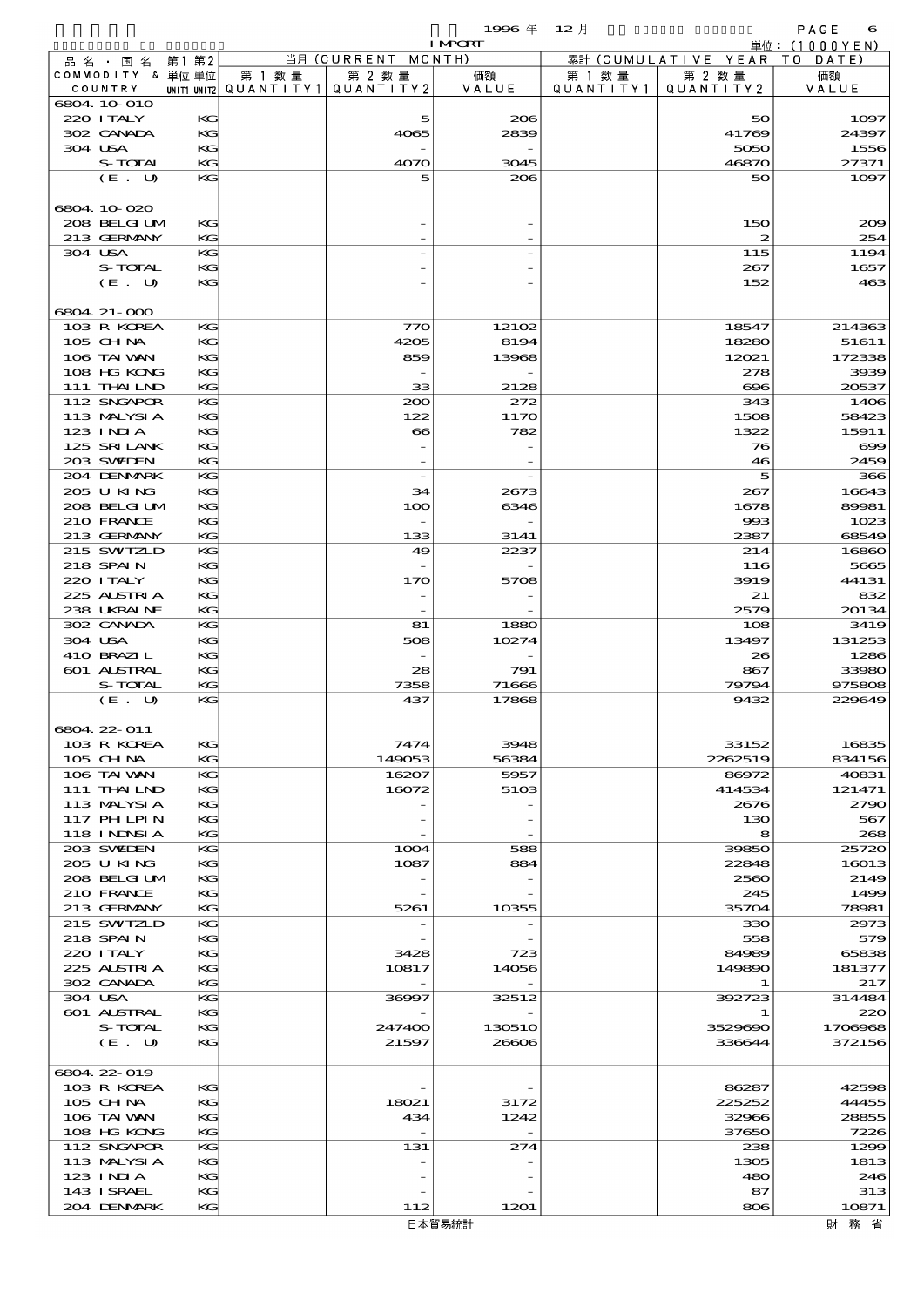$1996 \& 12 \rightarrow$ 

|         |                            |    |          |        |                                       | <b>I MPORT</b>           |           |                              | 単位: (1000 Y E N) |
|---------|----------------------------|----|----------|--------|---------------------------------------|--------------------------|-----------|------------------------------|------------------|
|         | 品名・国名                      | 第1 | 第2       |        | 当月 (CURRENT MONTH)                    |                          |           | 累計 (CUMULATIVE YEAR TO DATE) |                  |
|         | COMMODITY & 単位単位           |    |          | 第 1 数量 | 第 2 数量                                | 価額                       | 第 1 数量    | 第 2 数量                       | 価額               |
|         | COUNTRY                    |    |          |        | UNIT1 UNIT2  QUANT I TY1  QUANT I TY2 | VALUE                    | QUANTITY1 | QUANTITY 2                   | VALUE            |
|         | 6804. 22-019<br>205 U KING |    | KG       |        |                                       |                          |           | 5046                         | 9316             |
|         | 206 IRELAND                |    | KG       |        |                                       |                          |           | 546                          | 54332            |
|         | 207 NETHLIS                |    | KG       |        |                                       |                          |           | 10115                        | 20472            |
|         | 210 FRANCE                 |    | KG       |        |                                       |                          |           | 538                          | 436              |
|         | 213 GERMANY                |    | KG       |        | 1625                                  | 4514                     |           | 31789                        | 70574            |
|         | 215 SWIZLD                 |    | KG       |        | 227                                   | 4637                     |           | 1880                         | 31927            |
|         | 218 SPAIN                  |    | KG       |        | 5103                                  | 1841                     |           | 5103                         | 1841             |
|         | 220 I TALY                 |    | KG       |        | 1971                                  | 3633                     |           | 211099                       | 71745            |
|         | 225 ALSTRIA                |    | KG       |        | 5303                                  | $101$ CO                 |           | 28825                        | 50266            |
| 304 USA | 302 CANADA                 |    | KG<br>KG |        | 21141                                 | 21175                    |           | <b>1O1</b><br>253153         | 887<br>231411    |
|         | S-TOTAL                    |    | KG       |        | 54068                                 | 51798                    |           | 933266                       | 680883           |
|         | (E. U)                     |    | KG       |        | 14114                                 | 21298                    |           | 293867                       | 289853           |
|         |                            |    |          |        |                                       |                          |           |                              |                  |
|         | 6804.22-020                |    |          |        |                                       |                          |           |                              |                  |
|         | 103 R KOREA                |    | KG       |        | 35                                    | 2617                     |           | 654                          | 46087            |
|         | 105 CH NA                  |    | KG       |        | 2760                                  | 637                      |           | 26843                        | 31402            |
|         | 106 TAI VAN                |    | KG       |        | 23                                    | 447                      |           | 3635                         | 3033             |
|         | 108 HG KONG                |    | KG       |        |                                       |                          |           | 89                           | $\infty$         |
|         | 111 THAILND                |    | KG       |        | 27443                                 | 19899                    |           | 217841                       | 154012           |
|         | 112 SNGAPOR                |    | KG       |        |                                       |                          |           | 434                          | 4641             |
|         | 203 SWIEN<br>204 DENMARK   |    | KG       |        |                                       |                          |           | 64                           | $\infty$         |
|         | 205 U KING                 |    | KG<br>KG |        |                                       |                          |           | 43<br>1664                   | 975<br>2007      |
|         | 210 FRANCE                 |    | KG       |        |                                       |                          |           | 229                          | 830              |
|         | 213 GERMANY                |    | KG       |        |                                       |                          |           | 1293                         | 13016            |
|         | 220 I TALY                 |    | KG       |        |                                       |                          |           | 55                           | 451              |
|         | 225 ALSTRIA                |    | KG       |        |                                       |                          |           | 810                          | 6310             |
|         | 302 CANADA                 |    | KG       |        |                                       |                          |           | 349                          | 688              |
| 304 USA |                            |    | KG       |        | $\bf{95}$                             | 703                      |           | 4495                         | 17243            |
|         | 601 ALSTRAL                |    | KG       |        | 59                                    | <b>11O1</b>              |           | 75                           | 1612             |
|         | S-TOTAL                    |    | KG       |        | 30415                                 | 25404                    |           | 258573                       | 283703           |
|         | (E. U)                     |    | KG       |        |                                       |                          |           | 4158                         | 24287            |
|         | 6804.23-000                |    |          |        |                                       |                          |           |                              |                  |
|         | 103 R KOREA                |    | KG       |        | 1400                                  | 930                      |           | 1765                         | 2705             |
|         | 105 CH NA                  |    | KG       |        |                                       |                          |           | $\infty$                     | 561              |
|         | 106 TAI VAN                |    | KG       |        |                                       |                          |           | 500                          | 643              |
|         | 108 HG KONG                |    | KG       |        |                                       |                          |           | $\infty$                     | 359              |
|         | 111 THAILND                |    | KG       |        | 384                                   | 786                      |           | 2365                         | 4863             |
|         | 117 PH LPIN                |    | KG       |        |                                       |                          |           | 7                            | 1512             |
|         | 213 GERMANY                |    | KG       |        |                                       |                          |           | 64                           | 849              |
|         | 215 SWIZLD                 |    | KG       |        |                                       |                          |           | 75                           | 242              |
|         | 220 I TALY                 |    | KG       |        |                                       |                          |           | 16800                        | 2682             |
| 304 USA | S-TOTAL                    |    | KG<br>KG |        | 300<br>2084                           | $\cos$<br>2319           |           | ഒ്ക<br>22360                 | 2396<br>16812    |
|         | (E. U)                     |    | KG       |        |                                       |                          |           | 16864                        | 3531             |
|         |                            |    |          |        |                                       |                          |           |                              |                  |
|         | 6804.30-000                |    |          |        |                                       |                          |           |                              |                  |
|         | 103 R KOREA                |    | KG       |        | $\overline{\phantom{a}}$              | $\overline{\phantom{a}}$ |           | 7295                         | $\cos 1$         |
|         | 105 CH NA                  |    | KG       |        | 29285                                 | 4595                     |           | 85055                        | 19385            |
|         | 106 TAI VAN                |    | KG       |        | 4040                                  | 1466                     |           | 9707                         | 4213             |
|         | 112 SNGAPOR                |    | KG       |        |                                       |                          |           | 86                           | 1340             |
|         | 204 DENMARK                |    | KG       |        |                                       |                          |           | 89                           | 464              |
|         | 205 U KING                 |    | KG<br>KG |        | $\overline{\phantom{a}}$              |                          |           | 202<br>2221                  | 355              |
|         | 213 GERMANY<br>218 SPAIN   |    | KG       |        | 188                                   | 999                      |           | 2556                         | 17087<br>788     |
|         | 222 FINAND                 |    | KG       |        | $\boldsymbol{\infty}$                 | 445                      |           | 17923                        | 71131            |
|         | 225 ALSTRIA                |    | KG       |        |                                       |                          |           | 3350                         | 10786            |
|         | 302 CANADA                 |    | KG       |        | $\overline{\phantom{a}}$              |                          |           | 242                          | 702              |
| 304 USA |                            |    | KG       |        | 1506                                  | 6957                     |           | 14334                        | 67271            |
|         | S-TOTAL                    |    | KC       |        | 35079                                 | 14462                    |           | 143060                       | 199603           |
|         | (E. U)                     |    | KG       |        | 248                                   | 1444                     |           | 26341                        | 100611           |
|         |                            |    |          |        |                                       |                          |           |                              |                  |
|         | 6805.10-000                |    |          |        |                                       |                          |           |                              |                  |
|         | 103 R KOREA                |    | KG       |        | 20904                                 | 18457                    |           | 220914                       | 177855           |
|         | $105$ CHNA                 |    | KC       |        |                                       |                          |           | 3337                         | 885              |
|         | 106 TAI VAN<br>108 HG KONG |    | KG<br>KG |        | 436                                   | 502                      |           | 3884<br>54                   | 4045<br>240      |
|         | 111 THAILND                |    | KG       |        | 1166                                  | 2758                     |           | 25929                        | 61210            |
|         | 204 DENMARK                |    | KG       |        |                                       |                          |           | 720                          | 9704             |
|         | 205 U KING                 |    | KC       |        | 219                                   | 3693                     |           | 926                          | 1751O            |
|         | 207 NETHLIS                |    | KG       |        |                                       |                          |           | 83                           | 291              |
|         | 210 FRANCE                 |    | KG       |        |                                       |                          |           | 2767                         | 7504             |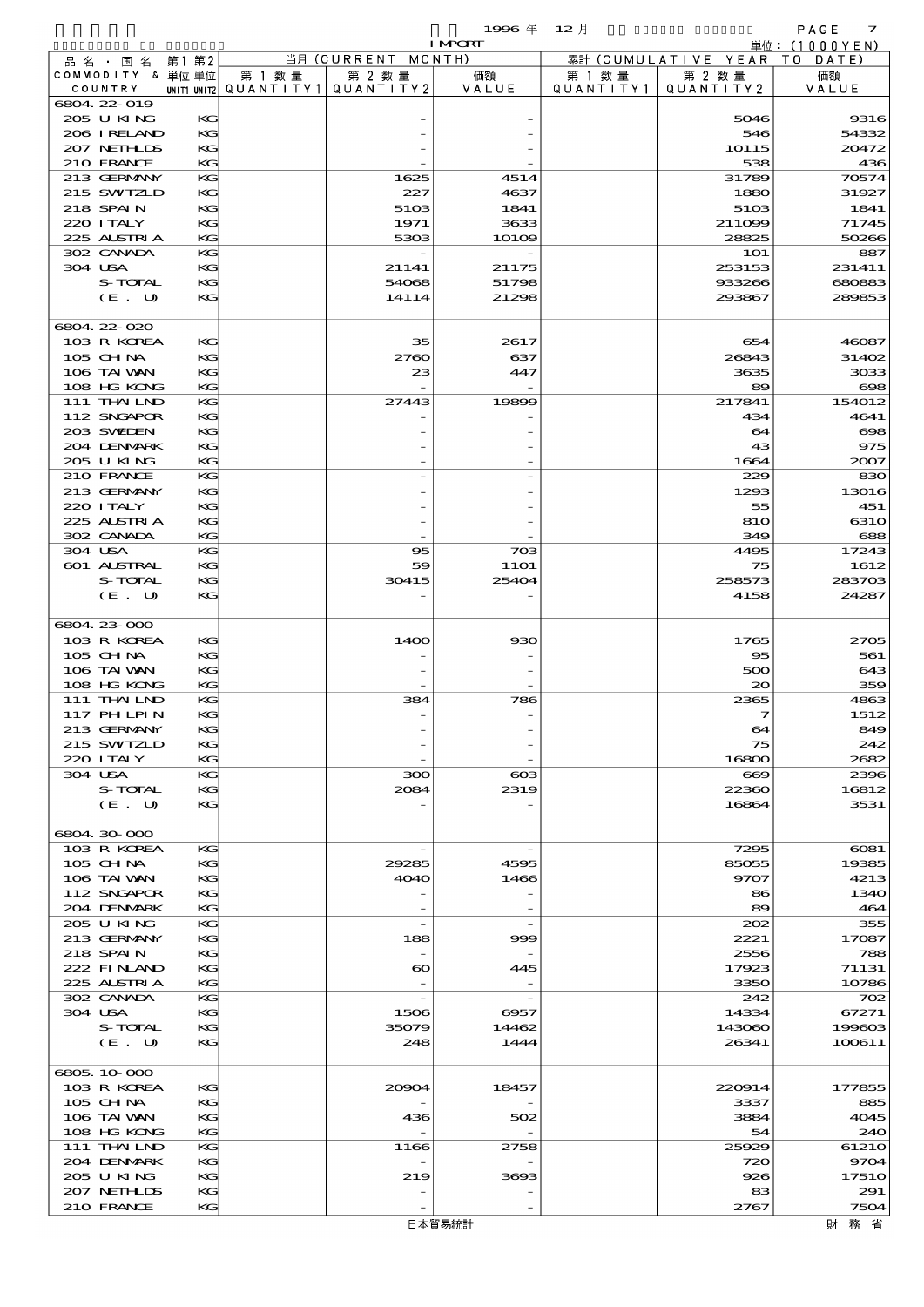$1$ 996 年  $12 \text{ }\overline{)}$  RAGE 8

|                             |          |                                       |                          | <b>I MPORT</b> |           |                              | 単位: (1000YEN)    |
|-----------------------------|----------|---------------------------------------|--------------------------|----------------|-----------|------------------------------|------------------|
| 品名・国名                       | 第1 第2    |                                       | 当月 (CURRENT MONTH)       |                |           | 累計 (CUMULATIVE YEAR TO DATE) |                  |
| COMMODITY & 単位単位            |          | 第 1 数量                                | 第 2 数量                   | 価額             | 第 1 数量    | 第 2 数量                       | 価額               |
| COUNTRY                     |          | unit1 unit2  QUANT   TY1  QUANT   TY2 |                          | VALUE          | QUANTITY1 | QUANTITY2                    | VALUE            |
| 6805, 10-000<br>213 GERMANY | КG       |                                       | 1632                     | 2756           |           | 20534                        | 36878            |
| 215 SWIZLD                  | KG       |                                       | 558                      | 885            |           | 5048                         | 8318             |
| 218 SPAIN                   | KG       |                                       |                          |                |           | 77                           | 340              |
| 220 I TALY                  | KG       |                                       |                          |                |           | 14                           | 290              |
| 304 USA                     | KG       |                                       | 11887                    | 24427          |           | 181586                       | 322324           |
| 305 MEXICO                  | KG       |                                       |                          |                |           | 282                          | 489              |
| 601 ALSTRAL                 | KG       |                                       |                          |                |           | 16                           | 422              |
| S-TOTAL                     | KG       |                                       | 36802                    | 53478          |           | 466171                       | 648305           |
| (E. U)                      | KG       |                                       | 1851                     | 6449           |           | 25121                        | 72517            |
| 6805.20-000                 |          |                                       |                          |                |           |                              |                  |
| 103 R KOREA                 | KG       |                                       |                          |                |           | 7149                         | 10564            |
| $105$ CHNA                  | KG       |                                       | 525                      | 425            |           | 21201                        | 9941             |
| 106 TAI VAN                 | KG       |                                       | 501                      | 811            |           | 2932                         | 41O1             |
| 112 SNGAPOR                 | KG       |                                       |                          |                |           | 917                          | 1102             |
| 113 MALYSIA                 | KG       |                                       | 10073                    | 11330          |           | 126022                       | 137873           |
| 117 PHLPIN                  | KG       |                                       | 254                      | 702            |           | 1714                         | 3709             |
| 202 NORWAY                  | KG       |                                       |                          |                |           | 205                          | 1186             |
| 204 DENMARK<br>205 U KING   | KG<br>KG |                                       | 10 <sub>3</sub><br>2781  | 778<br>7745    |           | 1489<br>22647                | 4093<br>168091   |
| 207 NETHLIS                 | KG       |                                       |                          |                |           | 236                          | 842              |
| 208 BELGI UM                | KG       |                                       |                          |                |           | 78                           | 200              |
| 210 FRANCE                  | KG       |                                       |                          |                |           | 30                           | 689              |
| 213 GERMANY                 | KG       |                                       | 1419                     | 2011           |           | 13389                        | 30888            |
| 215 SWIZLD                  | KG       |                                       | 229                      | 534            |           | 3356                         | 6324             |
| 220 I TALY                  | KG       |                                       |                          |                |           | 2076                         | 3834             |
| 222 FINAND                  | KG       |                                       |                          |                |           | 706                          | 1062             |
| 245 CZECH                   | KG       |                                       |                          |                |           | 95                           | 230              |
| 302 CANADA                  | KG       |                                       | 253                      | 1017           |           | 570                          | 2563             |
| 304 USA<br>S-TOTAL          | KG<br>KG |                                       | 1942<br>18080            | 11958<br>37311 |           | 25161<br>229973              | 112204<br>499505 |
| (E. U)                      | KG       |                                       | 4303                     | 10534          |           | 40651                        | 209708           |
|                             |          |                                       |                          |                |           |                              |                  |
| 6805.30-000                 |          |                                       |                          |                |           |                              |                  |
| 103 R KOREA                 | KG       |                                       | 5312                     | 4749           |           | 111543                       | 105834           |
| 105 CH NA                   | KG       |                                       |                          |                |           | 2856                         | 1800             |
| 106 TAI VAN                 | KG       |                                       | 3978                     | 2961           |           | 61375                        | 57754            |
| 108 HG KONG                 | KG       |                                       |                          |                |           | 1                            | 728              |
| 111 THAILND                 | KG       |                                       | 409                      | 644            |           | 8679                         | 13697            |
| 112 SNGAPOR<br>113 MALYSIA  | KG<br>KG |                                       | 2490                     | 8157           |           | 200<br>7454                  | 516<br>25355     |
| 202 NORVAY                  | KG       |                                       |                          |                |           | 527                          | 3046             |
| 203 SWIDEN                  | KG       |                                       |                          |                |           | 367                          | 1578             |
| 205 U KING                  | KG       |                                       | ഓ                        | $_{\rm e}$     |           | 9551                         | 16063            |
| 208 BELGI UM                | KG       |                                       | $\overline{\phantom{a}}$ |                |           | 705                          | 4449             |
| 210 FRANCE                  | KG       |                                       | 287                      | 1262           |           | 3949                         | 15702            |
| 213 GERMANY                 | KG       |                                       | 238                      | 485            |           | $\infty$                     | 2293             |
| 215 SWIZLD                  | KG       |                                       |                          |                |           | 1523                         | 4171             |
| 220 I TALY<br>302 CANADA    | KG       |                                       |                          |                |           | 1032                         | 1440             |
| 304 USA                     | KG<br>KG |                                       | 442<br>44843             | 491<br>61434   |           | 5507<br>620837               | 6260<br>860163   |
| 305 MEXICO                  | KG       |                                       |                          |                |           | 3039                         | 2220             |
| S-TOTAL                     | KG       |                                       | 58629                    | 80790          |           | 839747                       | 1123069          |
| (E. U)                      | KG       |                                       | 1155                     | 2354           |           | 16206                        | 41525            |
|                             |          |                                       |                          |                |           |                              |                  |
| 6806 10 000                 |          |                                       |                          |                |           |                              |                  |
| 103 R KOREA                 | KG       |                                       | 14490                    | 1423           |           | 150336                       | 14133            |
| 105 CH NA                   | КC       |                                       | 13000                    | 812            |           | 87496                        | 7935             |
| 106 TAI VAN<br>113 MALYSIA  | KG<br>KG |                                       | 61583<br>11805           | 13155<br>2522  |           | 221945<br>621923             | 59104<br>146991  |
| 117 PH LPIN                 | KG       |                                       | 19104                    | 3832           |           | 19104                        | 3832             |
| 123 INIA                    | KG       |                                       | 1400                     | 593            |           | 6206                         | 1937             |
| 203 SWIDEN                  | KG       |                                       |                          |                |           | 89008                        | 16553            |
| 204 DENMARK                 | KG       |                                       | 16389                    | 1548           |           | 556545                       | 71748            |
| 205 U KING                  | KG       |                                       | 2500                     | 12000          |           | 52523                        | 221362           |
| 207 NETHLIS                 | KG       |                                       |                          |                |           | 84155                        | 32636            |
| 210 FRANCE                  | KG       |                                       |                          |                |           | 7389                         | 4322             |
| 213 GERMANY                 | KG       |                                       | 5778                     | 3314           |           | 70150                        | 26063            |
| 220 I TALY<br>222 FINLAND   | KG<br>KG |                                       | 37100                    | 6944           |           | 58855<br>353982              | 13865<br>67703   |
| 223 POLAND                  | KG       |                                       | 3924                     | 558            |           | 3924                         | 558              |
| 242 SLOVEN                  | KG       |                                       |                          |                |           | 171688                       | 41025            |
| 302 CANADA                  | KС       |                                       |                          |                |           | 2851                         | 369              |
| 304 USA                     | KG       |                                       | 4020                     | 4750           |           | 369451                       | 77347            |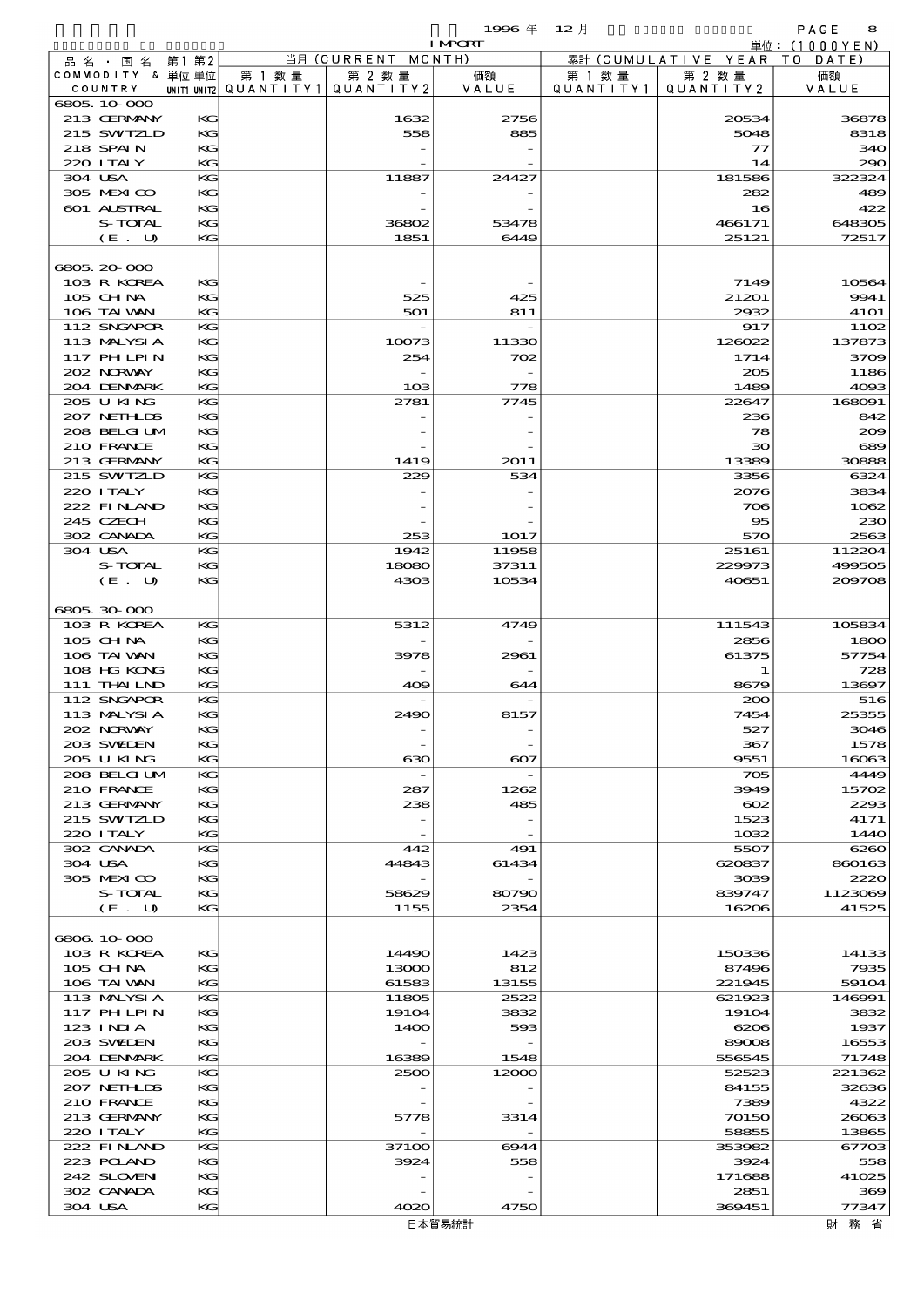|  | PAGE            |  |
|--|-----------------|--|
|  | 単位: $(1000YEN)$ |  |
|  | AR TO DATE)     |  |

|                            |       |                              |                          |                                | 1996年 12月           |                      |                     | PAGE<br>$\boldsymbol{\Theta}$ |
|----------------------------|-------|------------------------------|--------------------------|--------------------------------|---------------------|----------------------|---------------------|-------------------------------|
|                            |       |                              |                          |                                | <b>I MPORT</b>      |                      |                     | 単位: (1000YEN)                 |
| 品名・国名                      | 第1 第2 |                              |                          | 当月 (CURRENT MONTH)             |                     |                      | 累計 (CUMULATIVE YEAR | TO DATE)                      |
| COMMODITY & 単位単位           |       |                              | 第 1 数 量                  | 第 2 数量<br>QUANTITY2            | 価額<br>VALUE         | 第 1 数 量<br>QUANTITY1 | 第 2 数量<br>QUANTITY2 | 価額                            |
| COUNTRY<br>6806 10 000     |       |                              | UNIT1 UNIT2  Q∪ANT   TY1 |                                |                     |                      |                     | VALUE                         |
| S-TOTAL                    |       | KG                           |                          | 191093                         | 51451               |                      | 2927531             | 807483                        |
| (E. U)                     |       | KG                           |                          | 61767                          | 23806               |                      | 1272607             | 454252                        |
|                            |       |                              |                          |                                |                     |                      |                     |                               |
| 6806 20 000                |       |                              |                          |                                |                     |                      |                     |                               |
| 103 R KOREA<br>105 CHNA    |       | KG<br>KG                     |                          |                                |                     |                      | 21230<br>$\infty$   | 1718<br>770                   |
| 106 TAI VAN                |       | KG                           |                          | 19600                          | 862                 |                      | 31920               | 1514                          |
| 205 U KING                 |       | KG                           |                          |                                |                     |                      | 2939                | 2215                          |
| 207 NETHLIS                |       | KG                           |                          |                                |                     |                      | 128102              | 5680                          |
| 213 GERMANY                |       | KG                           |                          |                                |                     |                      | 28044               | 1013                          |
| 302 CANADA                 |       | KG                           |                          | 9504                           | 652                 |                      | 77160               | 4655                          |
| 304 USA                    |       | KG                           |                          | 52431                          | 3270                |                      | 473324              | 33061                         |
| 601 ALSTRAL<br>S-TOTAL     |       | KG<br>KG                     |                          | 44000<br>125535                | 3092<br>7876        |                      | 166860<br>989579    | 14230<br>64856                |
| (E. U)                     |       | KG                           |                          |                                |                     |                      | 159085              | 8908                          |
|                            |       |                              |                          |                                |                     |                      |                     |                               |
| 6806.90-000                |       |                              |                          |                                |                     |                      |                     |                               |
| 103 R KOREA                |       | KG                           |                          |                                |                     |                      | 99523               | 19803                         |
| $105$ CHNA                 |       | KG                           |                          | 3931O                          | 6213                |                      | 167779              | 66489                         |
| 106 TAI VAN                |       | KG                           |                          |                                |                     |                      | 14688               | 18967                         |
| 113 MALYSIA<br>117 PHLPIN  |       | KG<br>KG                     |                          | 15450                          | 2406                |                      | 246952<br>15450     | 71199<br>2406                 |
| 203 SWIEN                  |       | KG                           |                          |                                |                     |                      | 740                 | 469                           |
| 204 DENMARK                |       | KG                           |                          | 3331                           | 1371                |                      | 13404               | 5229                          |
| 205 U KING                 |       | KG                           |                          | 3000                           | 14400               |                      | 50043               | 38857                         |
| 207 NETH IDS               |       | KG                           |                          | 14000                          | 466                 |                      | 92379               | 3912                          |
| 210 FRANCE                 |       | KG                           |                          |                                |                     |                      | 16042               | 2899                          |
| 213 GERMANY                |       | KG                           |                          | 4189                           | 3791                |                      | 30678               | 27749                         |
| 238 UKRAINE<br>302 CANADA  |       | KG<br>KG                     |                          | 102<br>1530                    | 273<br>297          |                      | 102<br>7444         | 273<br>1175                   |
| 304 USA                    |       | KG                           |                          | 34028                          | 26026               |                      | 365843              | 519965                        |
| 601 ALSTRAL                |       | KG                           |                          |                                |                     |                      | 24950               | 7460                          |
| S-TOTAL                    |       | KG                           |                          | 114940                         | 55243               |                      | 1146017             | 786852                        |
| (E. U)                     |       | KG                           |                          | 24520                          | 20028               |                      | 203286              | 79115                         |
|                            |       |                              |                          |                                |                     |                      |                     |                               |
| 6807.10.000                |       |                              |                          |                                |                     |                      |                     |                               |
| 103 R KOREA<br>105 CHNA    |       | $\mathbf{M}$<br>$\mathbf{M}$ |                          | 45                             | 4284                |                      | 220<br>10           | 21496<br>468                  |
| 205 U KING                 |       | $\mathbf{M}$                 |                          | 44                             | 5650                |                      | 300                 | 35225                         |
| 207 NETHLIS                |       | $\mathbf{M}$                 |                          | 136                            | 23410               |                      | 2385                | 318016                        |
| 208 BELGI UM               |       | M                            |                          | 6                              | 835                 |                      | 229                 | 27077                         |
| 210 FRANCE                 |       | $\mathbf{M}$                 |                          | 67                             | 5840                |                      | 656                 | 79216                         |
| 213 GERMANY                |       | $\mathbf{M}$                 |                          |                                |                     |                      | $\mathbf{o}$        | 2178                          |
| 218 SPAIN<br>220 I TALY    |       | $\mathbf{M}$<br>$\mathbf{M}$ |                          | $\overline{\phantom{a}}$<br>50 | 5524                |                      | 262<br>767          | 26402<br>74614                |
| 222 FINAND                 |       | M                            |                          |                                |                     |                      | 5                   | 1509                          |
| 302 CANADA                 |       | $\mathbf{M}$                 |                          | 16                             | 3790                |                      | 19                  | 4493                          |
| 304 USA                    |       | $\mathbf{M}$                 |                          | 48                             | 5771                |                      | 1743                | 187029                        |
| S-TOTAL                    |       | M                            |                          | 412                            | 55104               |                      | 6605                | 777723                        |
| (E. U)                     |       | $\mathbf{M}$                 |                          | 303                            | 41259               |                      | 4613                | 564237                        |
|                            |       |                              |                          |                                |                     |                      |                     |                               |
| 6807.90-000<br>$105$ CHNA  |       | $\mathbf{M}$                 |                          |                                |                     |                      | 19                  | 3503                          |
| 203 SWIDEN                 |       | $\mathbf{M}$                 |                          | $\mathbf{o}$                   | 419                 |                      | $\mathbf{o}$        | 419                           |
| 205 U KING                 |       | $\mathbf{M}$                 |                          | 1                              | 864                 |                      | 6                   | 3673                          |
| 210 FRANCE                 |       | M                            |                          | з                              | 321                 |                      | з                   | 321                           |
| 213 GERMANY                |       | $\mathbf{M}$                 |                          |                                |                     |                      | 53                  | <b>8910</b>                   |
| 220 I TALY                 |       | $\mathbf{M}$                 |                          | 10                             | 1482                |                      | 34                  | 4969                          |
| 302 CANADA<br>304 USA      |       | $\mathbf{M}$<br>$\mathbf{M}$ |                          | 80<br>73                       | <b>41O1</b><br>4817 |                      | 1221<br>676         | 58324<br>45929                |
| S-TOTAL                    |       | M                            |                          | 167                            | 12004               |                      | 2012                | 126048                        |
| (E. U)                     |       | $\mathbf{M}$                 |                          | 14                             | 3086                |                      | $\bf{S}$            | 18292                         |
|                            |       |                              |                          |                                |                     |                      |                     |                               |
| 6808 00 000                |       |                              |                          |                                |                     |                      |                     |                               |
| 103 R KOREA                |       | M                            |                          |                                |                     |                      | 15                  | 5339                          |
| 105 CHNA                   |       | M                            |                          |                                |                     |                      | 120                 | 12649                         |
| 106 TAI VAN<br>113 MALYSIA |       | M<br>$\mathbf{M}$            |                          | 1009                           | 34800               |                      | $\mathbf o$<br>9265 | 378<br>320151                 |
| 117 PH LPIN                |       | $\mathbf{M}$                 |                          |                                |                     |                      | $\mathbf o$         | 457                           |
| 118 I NDSI A               |       | $\mathbf{M}$                 |                          | 195                            | 5500                |                      | 1196                | 41429                         |

218 SPAIN  $\mathbf{M}$ 225 ALSTRIA MT - 1  $302 \text{ CANDA} \quad | \text{MT} | \qquad 5 | \qquad 1399 | \qquad 36 | \qquad 6393$  $304 \text{ USA}$   $\text{MT}$   $\text{MT}$   $\text{19}$   $3309$   $222$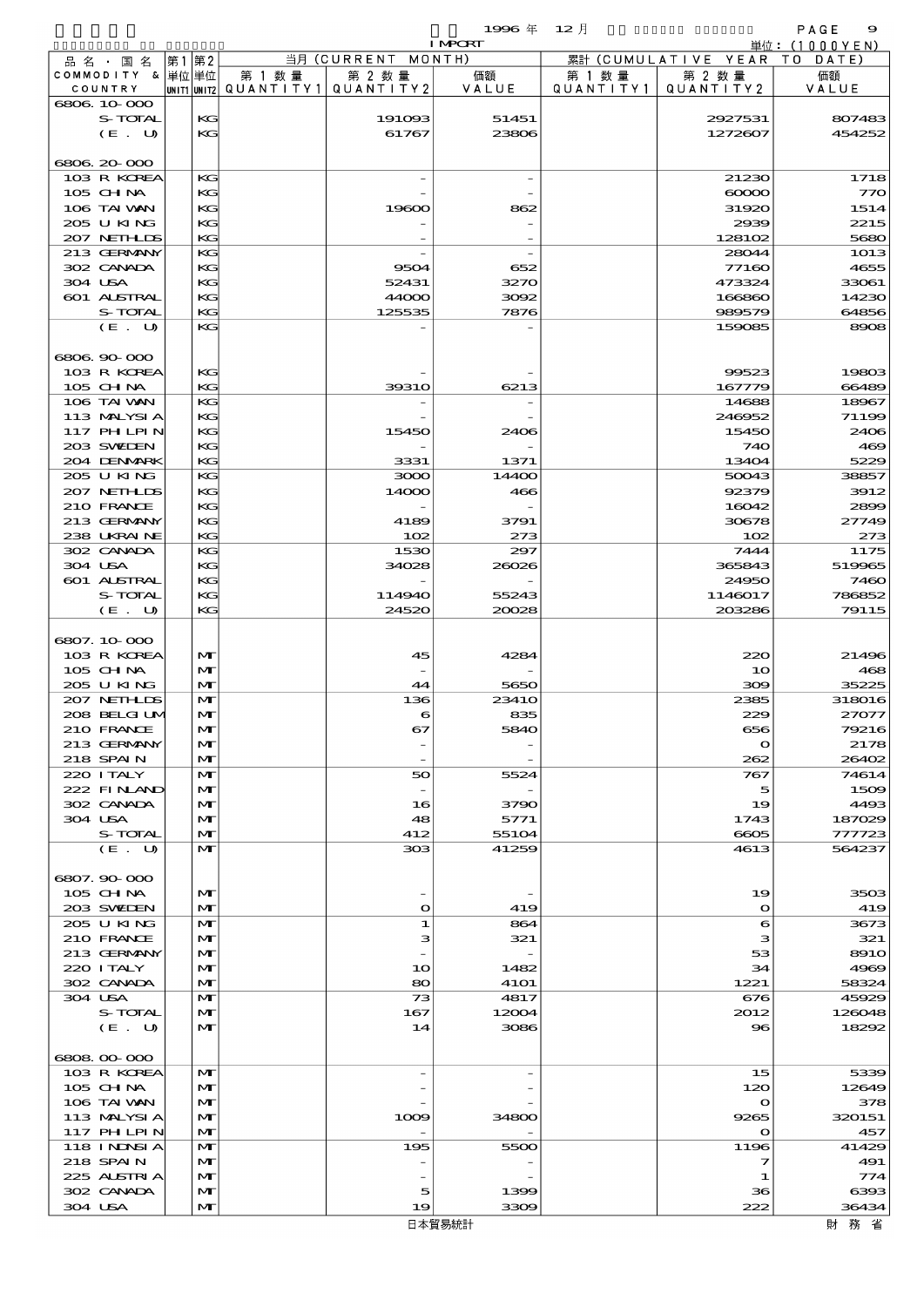$1996 \pm 12 \pm 12$ 

|                                  |              |                                                              |                      | $\sim$<br><b>I MPORT</b> | $\sim$               |                     | .<br>単位: (1000 Y E N) |
|----------------------------------|--------------|--------------------------------------------------------------|----------------------|--------------------------|----------------------|---------------------|-----------------------|
| 品名・国名                            | 第1第2         |                                                              | 当月 (CURRENT MONTH)   |                          |                      | 累計 (CUMULATIVE YEAR | TO DATE)              |
| COMMODITY & 単位単位<br>COUNTRY      |              | 第 1 数量<br>$ $ UNIT1 $ $ UNIT2 $ $ Q $\cup$ A N T I T Y 1 $ $ | 第 2 数量<br>QUANTITY 2 | 価額<br>VALUE              | 第 1 数 量<br>QUANTITY1 | 第 2 数量<br>QUANTITY2 | 価額<br>VALUE           |
| 6808 00 000                      |              |                                                              |                      |                          |                      |                     |                       |
| 601 ALSTRAL                      | $\mathbf{M}$ |                                                              | 10                   | 6706                     |                      | 21                  | 7833                  |
| S-TOTAL                          | $\mathbf{M}$ |                                                              | 1238                 | 51714                    |                      | 10883               | 432328                |
| (E. U)                           | $\mathbf{M}$ |                                                              |                      |                          |                      | 8                   | 1265                  |
| 6809.11-000                      |              |                                                              |                      |                          |                      |                     |                       |
| 111 THAILND                      | KG           |                                                              |                      |                          |                      | 74384               | 6237                  |
| 213 GERMANY                      | KG           |                                                              |                      |                          |                      | 5294                | 359                   |
| 302 CANADA                       | KG           |                                                              | 5981                 | 626                      |                      | 57494               | 5701                  |
| 304 USA<br>S-TOTAL               | KG           |                                                              | 113772               | 2569                     |                      | 257964<br>395136    | 12123                 |
| (E. U)                           | KG<br>KG     |                                                              | 119753               | 3195                     |                      | 5294                | 24420<br>359          |
|                                  |              |                                                              |                      |                          |                      |                     |                       |
| 6809.19-000                      |              |                                                              |                      |                          |                      |                     |                       |
| 105 CHNA                         | КG           |                                                              |                      |                          |                      | 436486              | 5689                  |
| 108 HG KONG                      | KG           |                                                              |                      |                          |                      | 4526                | 5455                  |
| 111 THAILND<br><b>118 INNSIA</b> | KG<br>KG     |                                                              | 22317                | 1229                     |                      | 463409<br>17000     | 38417<br>1047         |
| 205 U KING                       | KG           |                                                              | 36572                | 2601                     |                      | 556378              | 44785                 |
| 207 NETHLIS                      | KG           |                                                              |                      |                          |                      | 4398                | 1173                  |
| 210 FRANCE                       | KG           |                                                              |                      |                          |                      | 894                 | 411                   |
| 220 I TALY                       | KG           |                                                              |                      |                          |                      | 448                 | 418                   |
| 223 POLAND                       | KG           |                                                              | 10050                | 594                      |                      | 10050               | 594                   |
| 225 ALSTRIA                      | КG           |                                                              | 141                  | 218                      |                      | 141                 | 218                   |
| 302 CANADA                       | KG           |                                                              | 10588                | 1548                     |                      | 149873              | 46142                 |
| 304 USA<br>601 ALSTRAL           | KG<br>KG     |                                                              | 2922                 | 2164                     |                      | 4228857<br>6146     | 786777<br>1718        |
| S-TOTAL                          | KG           |                                                              | 82590                | 8354                     |                      | 5878606             | 932844                |
| (E. U)                           | KG           |                                                              | 36713                | 2819                     |                      | 562259              | 47005                 |
|                                  |              |                                                              |                      |                          |                      |                     |                       |
| 6809.90-000                      |              |                                                              |                      |                          |                      |                     |                       |
| 103 R KOREA                      | KG           |                                                              |                      |                          |                      | 3626                | 2561                  |
| 105 CH NA                        | KG           |                                                              | 21250                | 18779                    |                      | 297968              | 186408                |
| 106 TAI VAN<br>108 HG KONG       | KG<br>KG     |                                                              | 15422                | 1831                     |                      | 33064<br>850        | 9906<br>2068          |
| 111 THAILND                      | KG           |                                                              | 2413                 | 1097                     |                      | 2498                | 2070                  |
| 112 SNGAPOR                      | КG           |                                                              |                      |                          |                      | 5467                | 921                   |
| 113 MALYSIA                      | KG           |                                                              |                      |                          |                      | 13000               | 26798                 |
| <b>118 INNSI A</b>               | КG           |                                                              |                      |                          |                      | 3575                | 1788                  |
| 124 PAKI STN                     | КG           |                                                              |                      |                          |                      | 70                  | 2223                  |
| 205 U KING<br>208 BELGI UM       | KG<br>KG     |                                                              | 180                  | 1005                     |                      | 14444<br>239        | 23979<br>238          |
| 210 FRANCE                       | KG           |                                                              | 872                  | 54                       |                      | 46723               | 32346                 |
| 213 GERMANY                      | КG           |                                                              |                      |                          |                      | 310                 | 742                   |
| 215 SWIZLD                       | KG           |                                                              |                      |                          |                      | 716                 | 628                   |
| 218 SPAIN                        | KG           |                                                              |                      |                          |                      | 30755               | 7057                  |
| 220 I TALY                       | KG           |                                                              | 9441                 | 3699                     |                      | 103032              | 55117                 |
| 222 FINAND                       | KG           |                                                              |                      |                          |                      | 13160               | 535                   |
| 230 GREECE<br>302 CANADA         | KG<br>KG     |                                                              | 11237                | 15620                    |                      | 3997<br>160215      | 2454<br>134033        |
| 304 USA                          | KC           |                                                              | 9870                 | 6837                     |                      | 86103               | 79257                 |
| 305 MEXICO                       | КG           |                                                              | 2532                 | 2282                     |                      | 18317               | 11432                 |
| <b>601 ALSTRAL</b>               | KG           |                                                              | 37160                | 2652                     |                      | 101226              | 10372                 |
| S-TOTAL                          | KG           |                                                              | 110377               | 54346                    |                      | 939355              | 592933                |
| (E. U)                           | KG           |                                                              | 10493                | 5248                     |                      | 212660              | 122468                |
|                                  |              |                                                              |                      |                          |                      |                     |                       |
| 6810 11-000<br>103 R KOREA       | KG           |                                                              | 22400                | 3985                     |                      | 541280              | 74607                 |
| 105 CH NA                        | KG           |                                                              | 21492                | 1501                     |                      | 464087              | 23007                 |
| 111 THAILND                      | KG           |                                                              |                      |                          |                      | 78380               | 2517                  |
| 112 SNGAPOR                      | KC           |                                                              |                      |                          |                      | 199303              | 5129                  |
| 113 MALYSIA                      | КG           |                                                              |                      |                          |                      | 17190               | 289                   |
| 143 I SRAEL                      | KG           |                                                              |                      |                          |                      | 1269                | 265                   |
| 203 SWIEN<br>205 U KING          | КG<br>KG     |                                                              | 43199                | 3694                     |                      | 330125              | 23087<br>87422        |
| 207 NETHLIS                      | KG           |                                                              | 140736               | 6573                     |                      | 1062584<br>3200     | 1538                  |
| 208 BELGI UM                     | КG           |                                                              | 41966                | 4921                     |                      | 233036              | 30507                 |
| 213 GERMANY                      | KG           |                                                              |                      |                          |                      | 21211               | 3297                  |
| 220 I TALY                       | KG           |                                                              |                      |                          |                      | 28895               | 5217                  |
| 223 POLAND                       | KG           |                                                              | 1332                 | 247                      |                      | 1332                | 247                   |
| 302 CANADA                       | KG           |                                                              | 72266                | 21314                    |                      | 361279              | 73439                 |
| 304 USA                          | KG           |                                                              | 557273               | 106659                   |                      | 6318349             | 1150215               |
| 305 MEXICO<br><b>601 ALSTRAL</b> | KG<br>KG     |                                                              | 85038                | 2494                     |                      | 40741<br>1347791    | 3946<br>33792         |
| 606 NEWELD                       | KG           |                                                              | 13159                | 1600                     |                      | 13159               | 1600                  |
|                                  |              |                                                              |                      | 日本貿易統計                   |                      |                     | 財務省                   |
|                                  |              |                                                              |                      |                          |                      |                     |                       |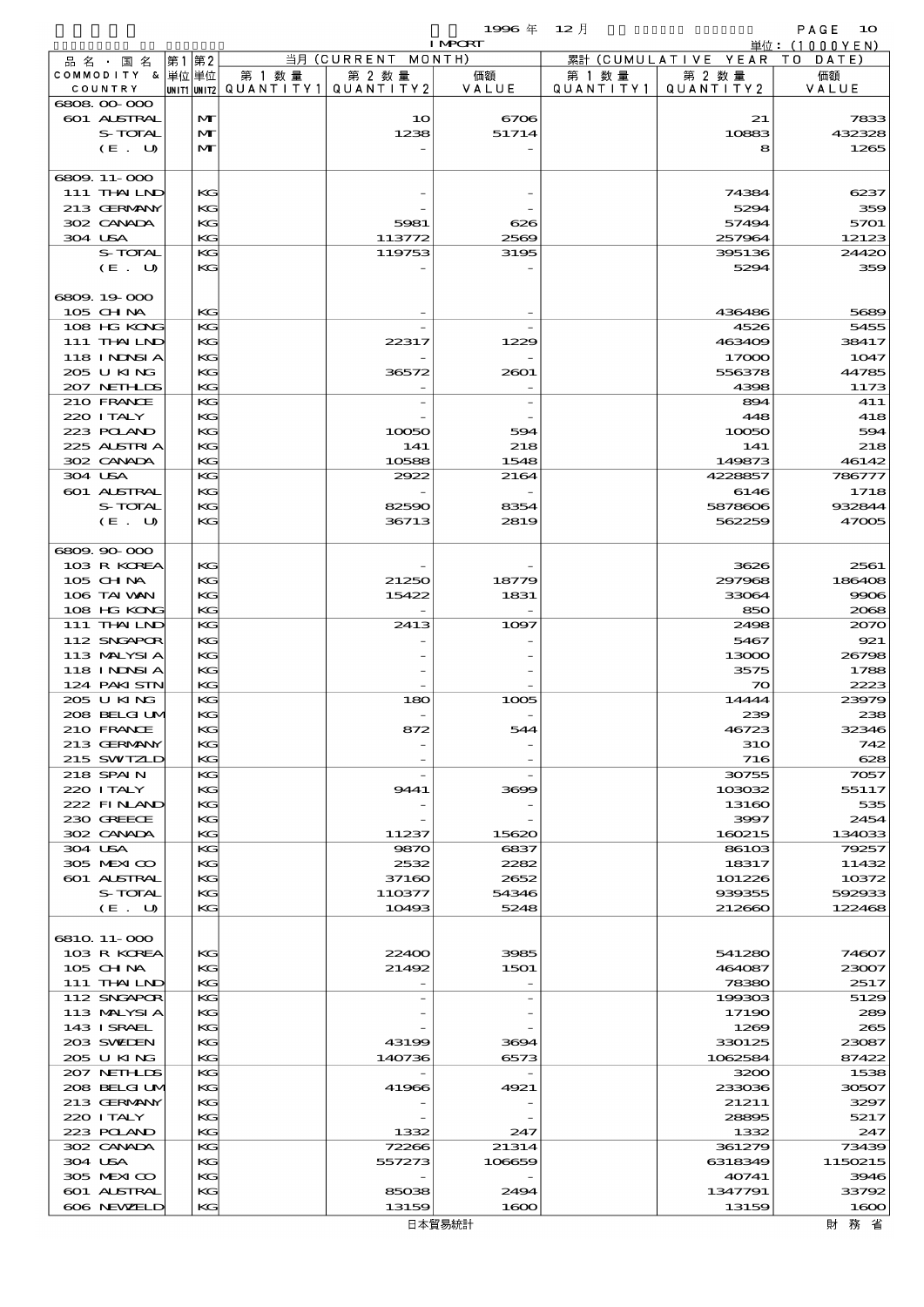|                             |      |          |                                                  |                    | 1996 $#$       | $12$ 月               |                              | PAGE<br><b>11</b> |
|-----------------------------|------|----------|--------------------------------------------------|--------------------|----------------|----------------------|------------------------------|-------------------|
|                             |      |          |                                                  |                    | <b>I MPORT</b> |                      |                              | 単位:(1000YEN)      |
| 品名・国名                       | 第1第2 |          |                                                  | 当月 (CURRENT MONTH) |                |                      | 累計 (CUMULATIVE YEAR TO DATE) |                   |
| COMMODITY & 単位単位<br>COUNTRY |      |          | 第 1 数量<br> unit1 unit2  Q∪ANT   TY1  Q∪ANT   TY2 | 第 2 数量             | 価額<br>VALUE    | 第 1 数 量<br>QUANTITY1 | 第 2 数量<br>QUANTITY2          | 価額<br>VALUE       |
| 6810 11-000                 |      |          |                                                  |                    |                |                      |                              |                   |
| S-TOTAL                     |      | KG       |                                                  | 998861             | 152988         |                      | 11063211                     | 1520121           |
| (E. U)                      |      | KG       |                                                  | 225901             | 15188          |                      | 1679051                      | 151068            |
|                             |      |          |                                                  |                    |                |                      |                              |                   |
| 6810 19000<br>103 R KOREA   |      | KG       |                                                  | 356134             | 35046          |                      | 2973365                      | 297439            |
| $105$ CHNA                  |      | KG       |                                                  | 63931              | 4659           |                      | 1667160                      | 92258             |
| 106 TAI VAN                 |      | KG       |                                                  | 38080              | 2143           |                      | 692481                       | 54751             |
| 112 SNGAPOR                 |      | KG       |                                                  |                    |                |                      | 12780                        | 6682              |
| 113 MALYSIA                 |      | KG       |                                                  | 2791897            | 80894          |                      | 34188086                     | 837945            |
| 117 PHLPIN                  |      | KG       |                                                  |                    |                |                      | 18320                        | 365               |
| <b>118 INDSIA</b>           |      | KG       |                                                  |                    |                |                      | 137043                       | 9862              |
| 205 U KING<br>207 NEIHLIS   |      | KG<br>KG |                                                  | 293920             | 7445           |                      | 558118<br>49790              | 33691<br>3032     |
| 208 BELGI UM                |      | KG       |                                                  |                    |                |                      | 129538                       | 12385             |
| 210 FRANCE                  |      | KG       |                                                  | 6632               | 2653           |                      | 123624                       | 18978             |
| 213 GERMANY                 |      | KG       |                                                  |                    |                |                      | 108760                       | 11033             |
| 218 SPAIN                   |      | KG       |                                                  | 140000             | 10806          |                      | 2238500                      | 181554            |
| 220 I TALY                  |      | KG       |                                                  | 978741             | 106776         |                      | 8604317                      | 783902            |
| 225 ALSTRIA                 |      | KG       |                                                  | 36450              | 7012           |                      | 71750                        | 13288             |
| 302 CANADA<br>304 USA       |      | KG       |                                                  | 8248<br>719233     | 3644<br>77503  |                      | 90583<br>4228483             | 16925<br>493291   |
| 305 MEXICO                  |      | KG<br>KG |                                                  |                    |                |                      | 29698                        | 2330              |
| 601 ALSTRAL                 |      | KG       |                                                  | 10213              | 992            |                      | 117713                       | 5370              |
| 606 NEWELD                  |      | KG       |                                                  |                    |                |                      | 40960                        | 1535              |
| S-TOTAL                     |      | KG       |                                                  | 5443479            | 339573         |                      | 56081069                     | 2876616           |
| (E. U)                      |      | KG       |                                                  | 1455743            | 134692         |                      | 11884397                     | 1057863           |
|                             |      |          |                                                  |                    |                |                      |                              |                   |
| 6810. 91-000                |      |          |                                                  |                    |                |                      |                              |                   |
| 103 R KOREA<br>$105$ CHNA   |      | KG<br>KG |                                                  | <b>1931O</b>       | 2885           |                      | 66240<br>2747235             | 3824<br>436716    |
| 106 TAI VAN                 |      | KG       |                                                  |                    |                |                      | 7119051                      | 332346            |
| 108 HG KONG                 |      | KG       |                                                  |                    |                |                      | 93650                        | 2502              |
| 111 THAILND                 |      | KG       |                                                  |                    |                |                      | 293498                       | 7823              |
| 112 SNGAPOR                 |      | KG       |                                                  |                    |                |                      | 1632462                      | 93567             |
| 113 MALYSIA                 |      | KG       |                                                  | 2346000            | 96648          |                      | 2370999                      | 97650             |
| 117 PH LPIN<br>118 INNSI A  |      | KG       |                                                  |                    |                |                      | 400                          | 633               |
| 205 U KING                  |      | KG<br>KG |                                                  |                    |                |                      | 6100<br>5849                 | 308<br>1814       |
| 213 GERMANY                 |      | KG       |                                                  |                    |                |                      | $\infty$                     | 565               |
| 215 SWIZLD                  |      | KG       |                                                  |                    |                |                      | 10444                        | 1820              |
| 220 I TALY                  |      | KG       |                                                  | 24244              | 4415           |                      | 119359                       | 23162             |
| 302 CANADA                  |      | KG       |                                                  |                    |                |                      | 40448                        | 11917             |
| 304 USA                     |      | KG       |                                                  | 144549             | 11842          |                      | 1502183                      | 112788            |
| 601 ALSTRAL                 |      | KG<br>KG |                                                  |                    |                |                      | 15638<br>12031               | 1113              |
| 606 NEWELD<br>S-TOTAL       |      | KG       |                                                  | 2534103            | 115790         |                      | 16036282                     | 1752<br>1130300   |
| (E. U)                      |      | KG       |                                                  | 24244              | 4415           |                      | 125903                       | 25541             |
|                             |      |          |                                                  |                    |                |                      |                              |                   |
| 6810.99-000                 |      |          |                                                  |                    |                |                      |                              |                   |
| 103 R KOREA                 |      | KG       |                                                  | 32214              | 4455           |                      | 4897981                      | 232304            |
| 105 CHNA                    |      | KG       |                                                  | 1389041            | 34972          |                      | 12688831                     | 429791            |
| 106 TAI VAN<br>108 HG KONG  |      | KG<br>KG |                                                  |                    |                |                      | 9496<br>2400                 | 5073<br>1709      |
| 110 VIEINAM                 |      | KG       |                                                  |                    |                |                      | 17490                        | 500               |
| 111 THAILND                 |      | KG       |                                                  |                    |                |                      | 4193723                      | 97835             |
| 113 MALYSIA                 |      | KG       |                                                  | 3186               | 1629           |                      | 954860                       | 22926             |
| 117 PHLPIN                  |      | KG       |                                                  | 100                | 305            |                      | 3622                         | 2792              |
| 118 I NDSI A                |      | KG       |                                                  |                    |                |                      | 960                          | 376               |
| 205 U KING                  |      | KG       |                                                  | 16251              | 314O           |                      | 205820                       | 45024             |
| 207 NETHLIS<br>210 FRANCE   |      | KG<br>KG |                                                  |                    |                |                      | 2630<br>509                  | 2301<br>9429      |
| 213 GERMANY                 |      | KG       |                                                  |                    |                |                      | 9375                         | 9877              |
| 215 SWIZLD                  |      | KG       |                                                  |                    |                |                      | 1000                         | 4169              |
| 217 PORTUGL                 |      | KG       |                                                  | 2500               | 271            |                      | 2800                         | 936               |
| 218 SPAIN                   |      | KG       |                                                  | 16296              | 2945           |                      | 146727                       | 30331             |
| 220 I TALY                  |      | KC       |                                                  | 47338              | 9166           |                      | 528756                       | 85149             |
| 222 FINAND                  |      | KG       |                                                  |                    |                |                      | 4450                         | 2833              |
| 225 ALSTRIA<br>302 CANADA   |      | KG<br>KG |                                                  |                    |                |                      | 2000<br>74039                | 8037<br>17139     |
| 304 USA                     |      | KG       |                                                  | 93341              | 38436          |                      | 866448                       | 269740            |
| 305 MEXICO                  |      | KG       |                                                  |                    |                |                      | 391O                         | 1503              |
| 601 ALSTRAL                 |      | KG       |                                                  | 9720               | 1000           |                      | 499996                       | 80249             |
| S-TOTAL                     |      | KG       |                                                  | 1609987            | 96319          |                      | 25117823                     | 1360023           |
| (E. U)                      |      | KG       |                                                  | 82385              | 15522          |                      | 903067                       | 193917            |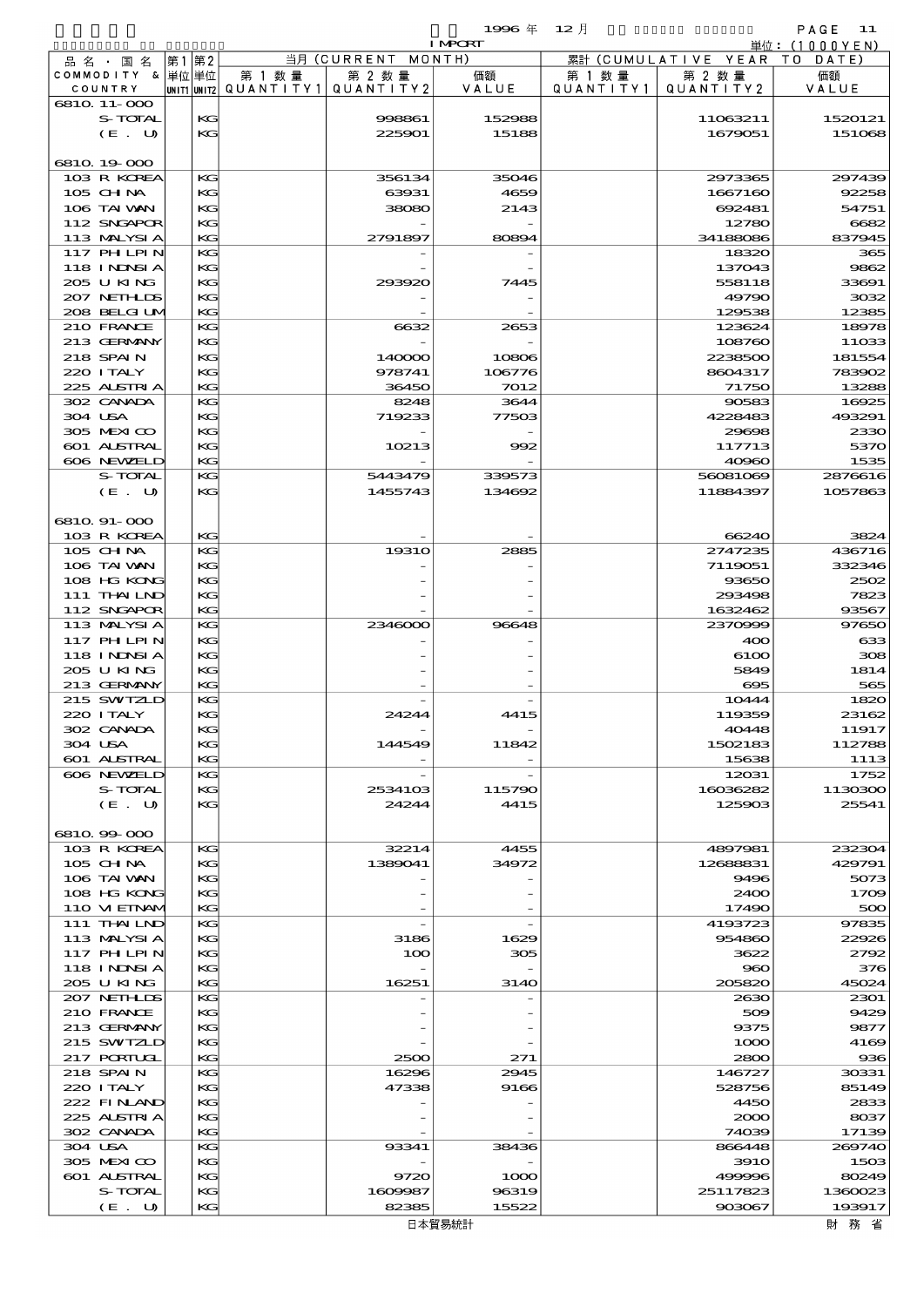|                            |                              |                          |                          | 1996年          | $12$ 月    |                      | PAGE<br>12                     |
|----------------------------|------------------------------|--------------------------|--------------------------|----------------|-----------|----------------------|--------------------------------|
|                            |                              |                          | 当月 (CURRENT MONTH)       | <b>I MPORT</b> |           | 累計 (CUMULATIVE YEAR  | 単位: $(1000YEN)$<br>T O<br>DATE |
| 品名・国名<br>COMMODITY & 単位単位  | 第1 第2                        | 第 1 数 量                  | 第 2 数量                   | 価額             | 第 1 数 量   | 第 2 数量               | 価額                             |
| COUNTRY                    |                              | unit1 unit2  Q∪ANT   TY1 | QUANTITY 2               | VALUE          | QUANTITY1 | QUANTITY 2           | VALUE                          |
| 6811.10.000                |                              |                          |                          |                |           |                      |                                |
| 103 R KOREA<br>113 MALYSIA | $\mathbf{M}$<br>$\mathbf{M}$ |                          | 200                      | 6574           |           | 2360<br>2116         | 52126<br>66716                 |
| S-TOTAL                    | $\mathbf{M}$                 |                          | 200                      | 6574           |           | 4476                 | 118842                         |
|                            |                              |                          |                          |                |           |                      |                                |
| 6811.20000                 |                              |                          |                          |                |           |                      |                                |
| 103 R KOREA                | $\mathbf{M}$                 |                          | 15                       | 808            |           | 97                   | 6357                           |
| 105 CHNA<br>111 THAILND    | M<br>M                       |                          | 228<br>123               | 9572<br>16290  |           | 2452<br>989          | 102797<br>89729                |
| 113 MALYSIA                | $\mathbf{M}$                 |                          |                          |                |           | з                    | 243                            |
| 118 INNSI A                | M                            |                          | $\overline{\phantom{0}}$ |                |           | 54                   | 2675                           |
| 123 INIA                   | $\mathbf{M}$                 |                          |                          |                |           | 34                   | 1474                           |
| 205 U KING<br>208 BELGI UM | M                            |                          | $\bullet$                | 204            |           | $\boldsymbol{4}$     | 1351                           |
| 302 CANADA                 | M<br>$\mathbf{M}$            |                          | 213                      | 48132          |           | 2688<br>13           | 619116<br>1599                 |
| 304 USA                    | M                            |                          | 6                        | <b>1310</b>    |           | 125                  | 18601                          |
| 305 MEXICO                 | $\mathbf{M}$                 |                          |                          |                |           | з                    | 239                            |
| 601 ALSTRAL                | $\mathbf{M}$                 |                          |                          |                |           | 34                   | 2205                           |
| S-TOTAL<br>(E. U)          | M<br>$\mathbf{M}$            |                          | 585<br>213               | 76316<br>48336 |           | 6496<br>2692         | 846386<br>620467               |
|                            |                              |                          |                          |                |           |                      |                                |
| 6811.30-000                |                              |                          |                          |                |           |                      |                                |
| 112 SNGAPOR                | $\mathbf{M}$                 |                          |                          |                |           | $\mathbf{o}$         | 1458                           |
| 208 BELGI UM               | M                            |                          |                          |                |           | $\mathbf{o}$         | 2237                           |
| S-TOTAL                    | $\mathbf{M}$                 |                          |                          |                |           | $\mathbf o$          | 3695                           |
| (E. U)                     | $\mathbf{M}$                 |                          |                          |                |           | $\mathbf{o}$         | 2237                           |
| 6811.90 000                |                              |                          |                          |                |           |                      |                                |
| 112 SNGAPOR                | $\mathbf{M}$                 |                          |                          |                |           | 302                  | 63629                          |
| 302 CANADA                 | $\mathbf{M}$                 |                          |                          |                |           | $\blacktriangleleft$ | 1028                           |
| 304 USA                    | M                            |                          | 6                        | 4308           |           | 23                   | 8836                           |
| S-TOTAL                    | M                            |                          | 6                        | 4308           |           | 329                  | 73493                          |
| 6812 10 000                |                              |                          |                          |                |           |                      |                                |
| 205 U KING                 | KG                           |                          |                          |                |           | 1179                 | 463                            |
| 304 USA                    | KG                           |                          |                          |                |           | 12675                | 5872                           |
| 410 BRAZIL                 | KG                           |                          |                          |                |           | 9400                 | 8872                           |
| S-TOTAL<br>(E. U)          | KG<br>KG                     |                          |                          |                |           | 23254<br>1179        | 15207<br>463                   |
|                            |                              |                          |                          |                |           |                      |                                |
| 6812 20 000                |                              |                          |                          |                |           |                      |                                |
| 103 R KOREA                | KG                           |                          |                          |                |           | $\alpha\omega$       | 10857                          |
| 105 CHNA                   | KG                           |                          |                          |                |           | 32154                | 9034                           |
| 118 I NDSI A<br>S-TOTAL    | KG<br>KG                     |                          |                          |                |           | 7400<br>59558        | 3574<br>23465                  |
|                            |                              |                          |                          |                |           |                      |                                |
| 681230000                  |                              |                          |                          |                |           |                      |                                |
| 103 R KOREA                | KG                           |                          |                          |                |           | 1050                 | 547                            |
| 105 CH NA                  | KG                           |                          |                          |                |           | 6196                 | 1955                           |
| 118 I NDSI A<br>304 USA    | KG<br>KG                     |                          |                          |                |           | 2632<br>230          | 1657<br>3174                   |
| S-TOTAL                    | KG                           |                          |                          |                |           | 10108                | 7333                           |
|                            |                              |                          |                          |                |           |                      |                                |
| 6812 40 000                |                              |                          |                          |                |           |                      |                                |
| 103 R KOREA                | KG<br>KG                     |                          | 10800                    | 4290           |           | 231957               | 107486                         |
| $105$ CHNA<br>118 I NDSI A | KG                           |                          | 7054                     | 2775           |           | 197798<br>12025      | 68238<br>5769                  |
| 205 U KING                 | KG                           |                          |                          |                |           | 34                   | 334                            |
| S-TOTAL                    | KG                           |                          | 17654                    | 7065           |           | 441814               | 181827                         |
| (E. U)                     | KG                           |                          |                          |                |           | 34                   | 334                            |
|                            |                              |                          |                          |                |           |                      |                                |
| 6812 60 000<br>113 MALYSIA | KG                           |                          |                          |                |           | 5126                 | 1411                           |
| 118 I NDSI A               | KG                           |                          |                          |                |           | 3148                 | 1447                           |
| 304 USA                    | KG                           |                          |                          |                |           | 11794                | 4369                           |
| S-TOTAL                    | KG                           |                          |                          |                |           | 20068                | 7227                           |
|                            |                              |                          |                          |                |           |                      |                                |
| 6812 70 000<br>103 R KOREA | KG                           |                          |                          |                |           | 1380                 | 418                            |
| 105 CH NA                  | KG                           |                          | 25369                    | 3007           |           | 82210                | 10675                          |
| 111 THAILND                | KG                           |                          | 16967                    | 2840           |           | 220119               | 52775                          |
| 112 SNGAPOR                | KG                           |                          | 14779                    | 4560           |           | 203675               | 64841                          |
| 113 MALYSIA<br>118 INNSI A | KG<br>KG                     |                          | 28829<br>25335           | 8984           |           | 435929<br>184133     | 133899<br>181086               |
| 123 INIA                   | KG                           |                          |                          | 7296           |           | 1000                 | 431                            |
|                            |                              |                          |                          |                |           |                      |                                |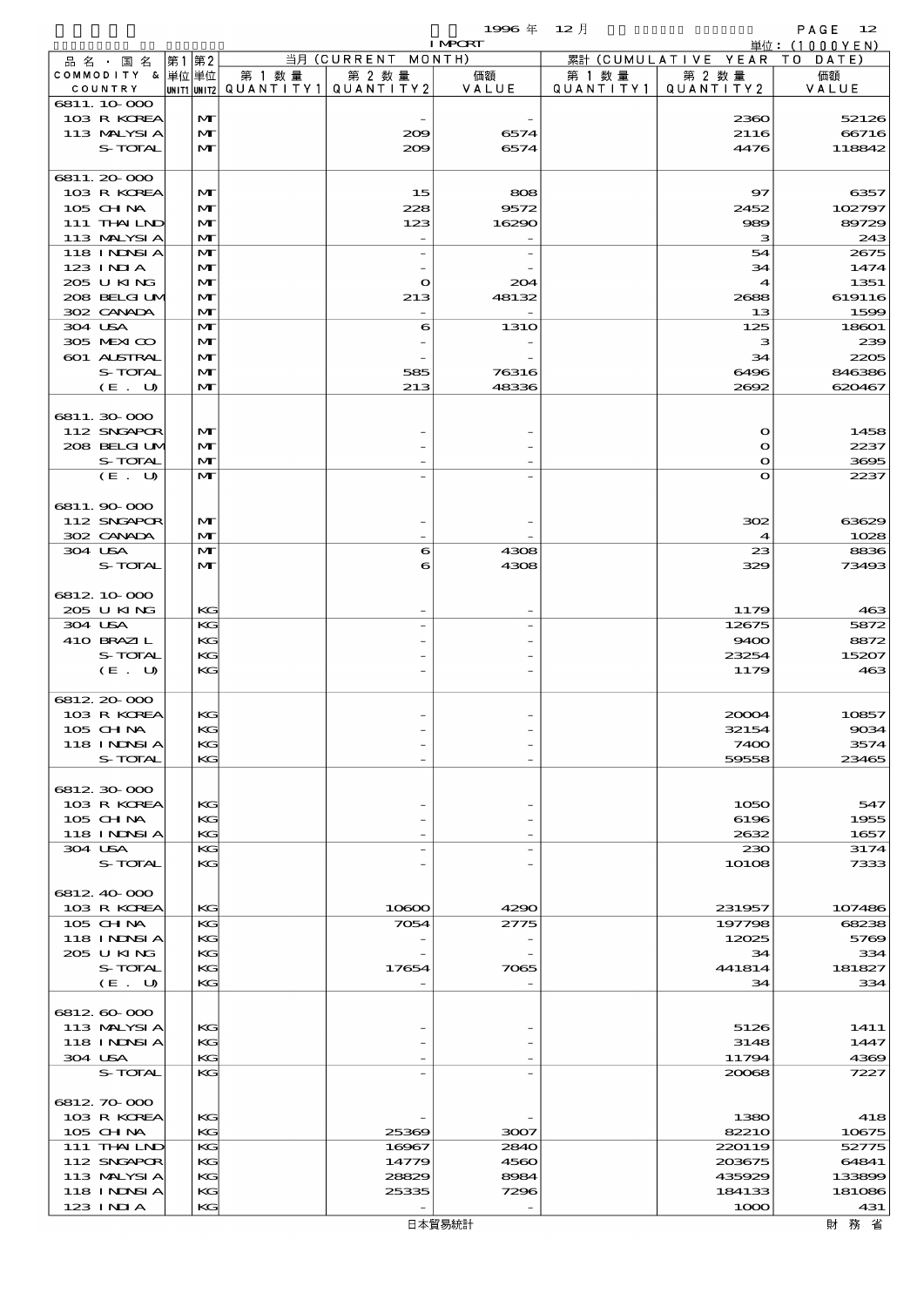$1996 \& 12 \rightarrow$  PAGE 13

|                           |          |        |                                 | <b>I MPORT</b> |                   |                              | 単位:(1000YEN)   |
|---------------------------|----------|--------|---------------------------------|----------------|-------------------|------------------------------|----------------|
| 品名・国名                     | 第1第2     |        | 当月 (CURRENT MONTH)              |                |                   | 累計 (CUMULATIVE YEAR TO DATE) |                |
| COMMODITY & 単位単位          |          | 第 1 数量 | 第 2 数量                          | 価額             | 第 1 数 量           | 第 2 数量                       | 価額             |
| COUNTRY<br>6812 70 000    |          |        | UNIT1 UNIT2 QUANTITY1 QUANTITY2 | VALUE          | Q U A N T I T Y 1 | QUANTITY2                    | VALUE          |
| 205 U KING                | КG       |        |                                 |                |                   | 5080                         | 3068           |
| 304 USA                   | KG       |        |                                 |                |                   | $\cos$                       | 2754           |
| 601 ALSTRAL               | KG       |        | 764                             | 336            |                   | 1837                         | 1416           |
| S-TOTAL                   | KG       |        | 112043                          | 27023          |                   | 1141391                      | 451363         |
| (E. U)                    | KG       |        |                                 |                |                   | 5080                         | 3068           |
|                           |          |        |                                 |                |                   |                              |                |
| 6812 90 000               |          |        |                                 |                |                   |                              |                |
| 103 R KOREA               | KG       |        | 2500                            | 1579           |                   | 13673                        | 9430           |
| 105 CHNA                  | KG       |        |                                 |                |                   | 26500                        | 3860           |
| 112 SNGAPOR               | KG       |        | 3616                            | 1146           |                   | 44769                        | 13595          |
| 113 MALYSIA               | KG       |        | 24712                           | 5538           |                   | 475348                       | 115758         |
| 118 INNSI A<br>123 INIA   | KG<br>KG |        | 9614                            | 4151           |                   | 137996<br>139                | 48102<br>278   |
| 205 U KING                | KG       |        |                                 |                |                   | 349                          | 2963           |
| 206 IRELAND               | KG       |        |                                 |                |                   | $\boldsymbol{\infty}$        | 214            |
| 213 GERMANY               | KG       |        |                                 |                |                   | 372                          | 9890           |
| 215 SWIZLD                | KG       |        |                                 |                |                   | 48                           | 714            |
| 302 CANADA                | KG       |        |                                 |                |                   | 3842                         | 661            |
| 304 USA                   | KG       |        | 735                             | 3605           |                   | 7038                         | 34211          |
| 506 EGYPT                 | KG       |        |                                 |                |                   | з                            | 468            |
| S-TOTAL                   | KG       |        | 41177                           | 16019          |                   | 710137                       | 240144         |
| (E. U)                    | KG       |        |                                 |                |                   | 781                          | 13067          |
|                           |          |        |                                 |                |                   |                              |                |
| 6813 10 010               |          |        |                                 |                |                   |                              |                |
| 103 R KOREA<br>105 CH NA  | KG<br>KG |        | 8176                            | 5711           |                   | 5961O<br>27238               | 21024<br>21389 |
| 106 TAI VAN               | KG       |        | 14008                           | 10854          |                   | 145127                       | 92368          |
| 113 MALYSIA               | KG       |        | 4319                            | 1968           |                   | 93843                        | 50036          |
| 117 PHLPIN                | KG       |        |                                 |                |                   | 5133                         | 6132           |
| 118 INNSI A               | KG       |        | 5915                            | 3092           |                   | 78340                        | 41893          |
| $123$ INIA                | KG       |        |                                 |                |                   | 48100                        | 17913          |
| 203 SWIEN                 | KG       |        |                                 |                |                   | 3993                         | <b>9810</b>    |
| 204 DENMARK               | KG       |        |                                 |                |                   | 21356                        | 17890          |
| 205 U KING                | KG       |        | $\infty$                        | 1326           |                   | 45131                        | 70098          |
| 207 NETHLIS               | KG       |        |                                 |                |                   | 272                          | 3746           |
| 208 BELGIUM               | KG       |        |                                 |                |                   | 224                          | 694            |
| 210 FRANCE                | KG       |        | 169                             | 736            |                   | 1175                         | 5000           |
| 213 GERMANY               | KG       |        | 1080                            | 4696           |                   | 92031                        | 269943         |
| 220 I TALY                | KG       |        | 200                             | 618            |                   | 2879                         | 19689          |
| 225 ALSTRIA               | KG       |        |                                 |                |                   | 47                           | 278            |
| 302 CANADA<br>304 USA     | KG<br>KG |        | 1300<br>2391                    | 749<br>5388    |                   | 1551<br>12351                | 1763<br>55273  |
| 601 ALSTRAL               | КG       |        |                                 |                |                   | 1951                         | 4085           |
| S-TOTAL                   | KG       |        | 38246                           | 35138          |                   | 640352                       | 709024         |
| (E. U)                    | KG       |        | 2137                            | 7376           |                   | 167108                       | 397148         |
|                           |          |        |                                 |                |                   |                              |                |
| 6813 10 090               |          |        |                                 |                |                   |                              |                |
| 103 R KOREA               | КG       |        |                                 |                |                   | 449                          | 778            |
| 105 CH NA                 | KG       |        |                                 |                |                   | 30529                        | 30804          |
| 203 SWIDEN                | KG       |        | 9                               | 228            |                   | 36                           | 880            |
| 205 U KING                | KG       |        | 1749                            | 2396           |                   | 6790                         | 10484          |
| 207 NETHLIS               | KG       |        |                                 |                |                   | 49                           | 659            |
| 210 FRANCE                | KG       |        |                                 |                |                   | 12                           | 640            |
| 213 GERMANY<br>215 SWIZLD | KG<br>KG |        |                                 |                |                   | 373<br>16                    | 2826<br>402    |
| 302 CANADA                | KG       |        |                                 |                |                   | 80                           | 253            |
| 304 USA                   | KG       |        | 2472                            | 27054          |                   | 39003                        | 388011         |
| S-TOTAL                   | KG       |        | 4230                            | 29678          |                   | 77337                        | 435737         |
| (E. U)                    | KG       |        | 1758                            | 2624           |                   | 7260                         | 15489          |
|                           |          |        |                                 |                |                   |                              |                |
| 6813 90 010               |          |        |                                 |                |                   |                              |                |
| 103 R KOREA               | KG       |        |                                 |                |                   | 10400                        | 15054          |
| 105 CH NA                 | KG       |        |                                 |                |                   | 16523                        | 17003          |
| 106 TAI VAN               | KG       |        |                                 |                |                   | 18165                        | 8205           |
| 111 THAILND               | KG       |        |                                 |                |                   | 461                          | 428            |
| 118 I NINSI A             | KG       |        |                                 |                |                   | 5729                         | 4597           |
| 205 U KING<br>210 FRANCE  | KG<br>KG |        | 3878                            | 11607          |                   | 484<br>239647                | 3033<br>586224 |
| 213 GERMANY               | KG       |        |                                 |                |                   | 155                          | 712            |
| 304 USA                   | KG       |        |                                 |                |                   | 2929                         | 7813           |
| S-TOTAL                   | KG       |        | 3878                            | 11607          |                   | 294493                       | 643069         |
| (E. U)                    | KG       |        | 3878                            | 11607          |                   | 240286                       | 589969         |
|                           |          |        |                                 |                |                   |                              |                |
| 6813 90 090               |          |        |                                 |                |                   |                              |                |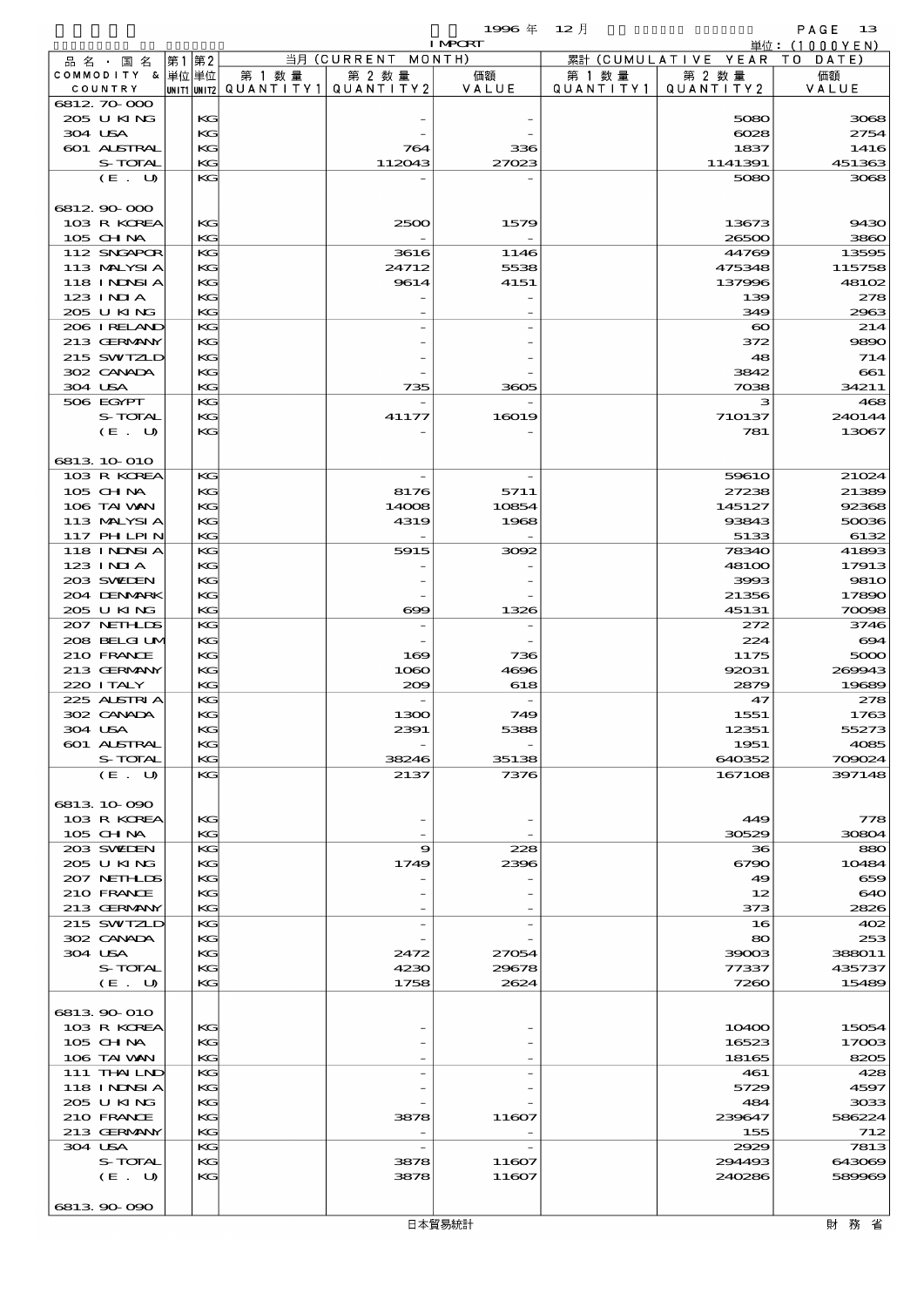## 品別国別表 輸 入 1996 12 確定 (Fixed Annual) 14

|                            |          |                                       |             | <b>I MPCRT</b> |           |                        | 単位: (1000YEN) |
|----------------------------|----------|---------------------------------------|-------------|----------------|-----------|------------------------|---------------|
| 品 名 ・ 国 名                  | 第1第2     |                                       | 当月 (CURRENT | MONTH)         |           | 累計 (CUMULATIVE YEAR TO | DATE          |
| COMMODITY & 単位単位           |          | 第 1 数量                                | 第 2 数量      | 価額             | 第 1 数量    | 第 2 数量                 | 価額            |
| COUNTRY                    |          | unit1 unit2  Q∪ANT   TY1  Q∪ANT   TY2 |             | VALUE          | QUANTITY1 | QUANTITY 2             | VALUE         |
| 6813 90 090                |          |                                       |             |                |           |                        |               |
| 103 R KOREA                | KG       |                                       |             |                |           | 4882                   | 963           |
| 106 TAI VAN<br>205 U KING  | KG<br>KG |                                       |             |                |           | 160<br>526             | 212           |
| 210 FRANCE                 | KG       |                                       |             |                |           |                        | 1758          |
|                            |          |                                       | 10738       | 25672          |           | 10738                  | 25672         |
| 213 GERMANY<br>215 SWIZLD  | KG       |                                       |             |                |           | 4161                   | 4985          |
| 225 ALSTRIA                | KG       |                                       |             |                |           | 115                    | 1621          |
| 304 USA                    | KG       |                                       |             |                |           | 71                     | 2835          |
| 601 ALSTRAL                | KG<br>KG |                                       | 94562       | 86688          |           | 781499<br>102          | 721617<br>342 |
| S-TOTAL                    | KG       |                                       | 105300      | 112360         |           | 802254                 | 760005        |
| (E. U)                     | KG       |                                       | 10738       | 25672          |           | 15496                  | 35250         |
|                            |          |                                       |             |                |           |                        |               |
| 6814 10 000                |          |                                       |             |                |           |                        |               |
| $105$ CHNA                 | KG       |                                       |             |                |           | 12106                  | 9589          |
| 106 TAI VAN                | KG       |                                       |             |                |           | 1253                   | 1302          |
| 108 HG KONG                | KG       |                                       |             |                |           | 37                     | 2650          |
| $123$ INIA                 |          |                                       |             |                |           |                        |               |
|                            | KG       |                                       | 207         | 1663           |           | 10638                  | 44211         |
| 205 U KING<br>208 BELGI UM | KG       |                                       |             | 6205           |           | 1853                   | 5798          |
|                            | KG       |                                       | 9298        |                |           | 97976                  | 124917        |
| 210 FRANCE                 | KG       |                                       |             |                |           | 2999                   | 4182          |
| 213 GERMANY                | KG       |                                       |             |                |           | 2135                   | 9064          |
| 215 SWIZLD                 | KG       |                                       | 1535        | 3524           |           | $\cos$                 | 14225         |
| 225 ALSTRIA                | KG       |                                       |             |                |           | 30245                  | 21609         |
| 304 USA                    | KG       |                                       | 202         | 1371           |           | 2954                   | 18291         |
| S-TOTAL                    | KG       |                                       | 11242       | 12763          |           | 168282                 | 255838        |
| (E. U)                     | KG       |                                       | 9298        | 6205           |           | 135208                 | 165570        |
|                            |          |                                       |             |                |           |                        |               |
| 6814 90 000                |          |                                       |             |                |           |                        |               |
| 103 R KOREA                | KG       |                                       | 1838        | 2236           |           | 10263                  | 12842         |
| 105 CHNA                   | KG       |                                       |             |                |           | <b>3610</b>            | 5295          |
| 106 TAI VAN                | KG       |                                       |             |                |           | 43                     | 250           |
| $123$ INIA                 | KG       |                                       | 925         | 1891           |           | 16695                  | 31379         |
| 215 SWIZLD                 | KG       |                                       | 539         | 2876           |           | 4863                   | 19961         |
| 225 ALSTRIA                | KG       |                                       |             |                |           | 79                     | 238           |
| 304 USA                    | KG       |                                       |             |                |           | 126                    | 948           |
| S-TOTAL                    | KG       |                                       | 3302        | 7003           |           | 35679                  | 70913         |
| (E. U)                     | KG       |                                       |             |                |           | 79                     | 238           |
|                            |          |                                       |             |                |           |                        |               |
| 6815 10 000                |          |                                       |             |                |           |                        |               |
| 103 R KOREA                | KG       |                                       |             |                |           | 2357                   | 11172         |
| 105 CHNA                   | KG       |                                       | 500         | 1082           |           | 394736                 | 131752        |
| 106 TAI VAN                | КG       |                                       | 955         | 4483           |           | 9698                   | 71665         |
| 112 SNGAPOR                | KG       |                                       |             |                |           | 290                    | 3000          |
| $123$ INIA                 | KG       |                                       |             |                |           | 22                     | 536           |
| 203 SWIDEN                 | KG       |                                       | 1           | 205            |           | 1332                   | 13668         |
| 205 U KING                 | KG       |                                       | 1775        | 17794          |           | 11800                  | 99964         |
| 206 IRELAND                | KG       |                                       |             |                |           | 36                     | 338           |
| 207 NETHLIS                | KG       |                                       | 27          | 3711           |           | 5432                   | 68123         |
| 2009 LUNARRG               | KG       |                                       |             |                |           | 71                     | 5502          |
| 210 FRANCE                 | KG       |                                       | 13120       | 98817          |           | 101931                 | 1042149       |
| 213 GERMANY                | КG       |                                       | 16027       | 42238          |           | 62329                  | 233993        |
| 215 SWIZLD                 | KG       |                                       |             |                |           | 23                     | 1048          |
| 220 I TALY                 | KG       |                                       | 445         | 3450           |           | 21631                  | 11867         |
| 225 ALSTRIA                | KG       |                                       |             |                |           | 5246                   | 14636         |
| 227 HNGARY                 | KG       |                                       | 38          | 760            |           | 700                    | 11163         |
| 302 CANADA                 | КG       |                                       |             |                |           | 456                    | 4671          |
| 304 USA                    | KG       |                                       | 37622       | 210024         |           | 571080                 | 2377078       |
| 606 NEWELD                 | KG       |                                       |             |                |           | 112                    | 2108          |
| S-TOTAL                    | KG       |                                       | 70510       | 382564         |           | 1189282                | 4104433       |
| (E. U)                     | KG       |                                       | 31395       | 166215         |           | 209808                 | 1490240       |
|                            |          |                                       |             |                |           |                        |               |
| 6815, 20-000               |          |                                       |             |                |           |                        |               |
| 202 NORWAY                 | KG       |                                       |             |                |           | 81200                  | 38136         |
| 203 SVELEN                 | KG       |                                       |             |                |           | 72000                  | 16192         |
| 204 DENMARK                | KG       |                                       | 8305        | 3232           |           | 84337                  | 32623         |
| 205 U KING                 | KG       |                                       |             |                |           | 506                    | 523           |
| 210 FRANCE                 | KG       |                                       |             |                |           | 624                    | $\bf{669}$    |
| 213 GERMANY                | KG       |                                       |             |                |           | 45632                  | <b>3910</b>   |
| 220 I TALY                 | KG       |                                       |             |                |           | 81600                  | 5762          |
| 222 FINLAND                | KG       |                                       | 21600       | 3222           |           | 151200                 | 26905         |
| 302 CANADA                 | КG       |                                       |             |                |           | 3431                   | 2730          |
| 304 USA                    | KG       |                                       | 6250        | 3453           |           | 14465                  | 7779          |
| S-TOTAL                    | KG       |                                       | 36155       | 9907           |           | 534995                 | 135229        |
| (E. U)                     | KG       |                                       | 29905       | 6454           |           | 435899                 | 86584         |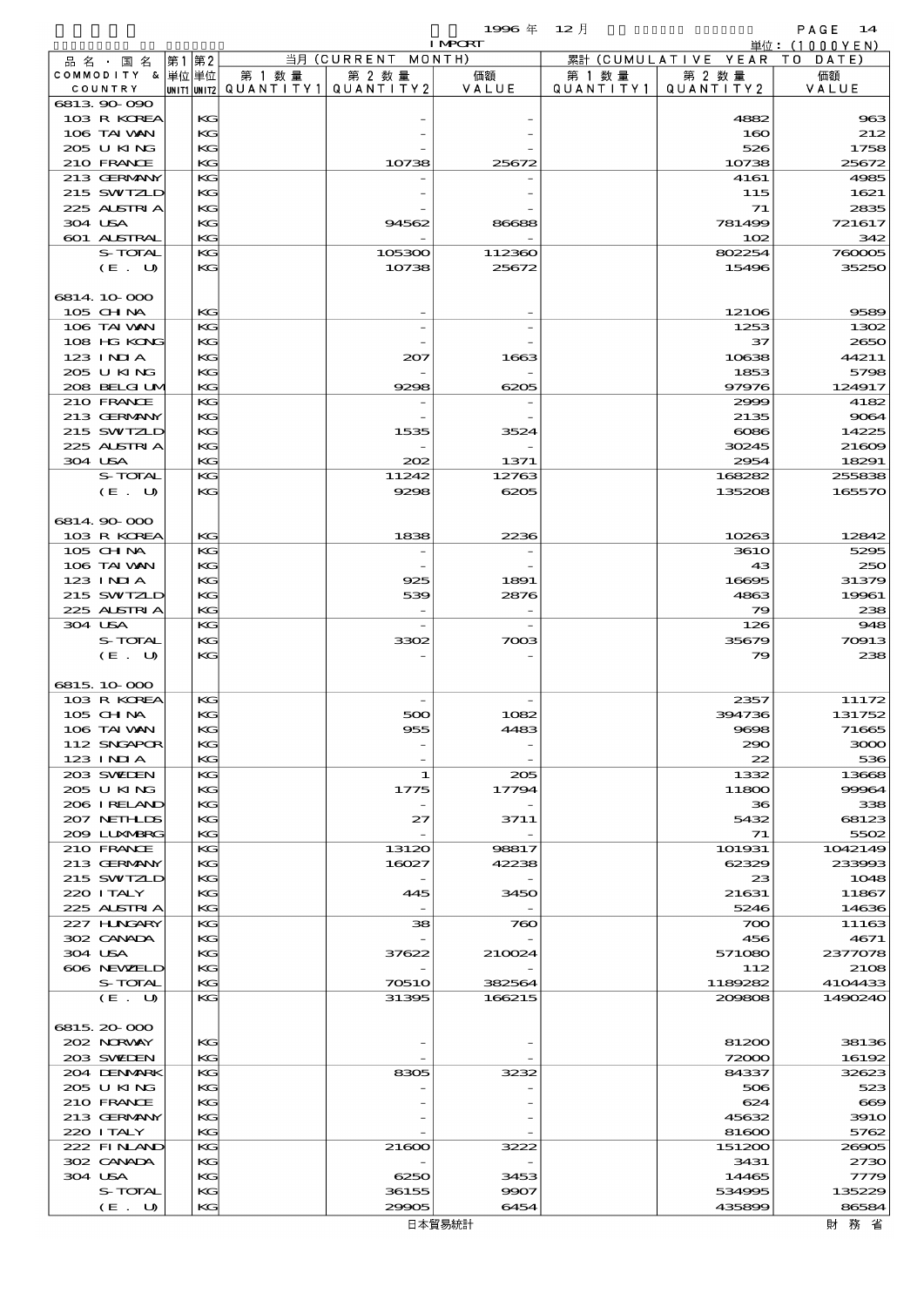$1996 \nrightarrow \text{ } 12 \nrightarrow$  PAGE 15

|               | PAGE |  |  | 15 |
|---------------|------|--|--|----|
| il位: (1000VFN |      |  |  |    |

|                            |              |                                       |                          | <b>I MPORT</b>        |           |                        | 単位: (1000YEN) |
|----------------------------|--------------|---------------------------------------|--------------------------|-----------------------|-----------|------------------------|---------------|
| 品 名 ・ 国 名                  | 第1第2         |                                       | 当月 (CURRENT MONTH)       |                       |           | 累計 (CUMULATIVE YEAR TO | DATE)         |
| COMMODITY & 単位単位           |              | 第 1 数量                                | 第 2 数量                   | 価額                    | 第 1 数 量   | 第 2 数量                 | 価額            |
| COUNTRY                    |              | UNIT1 UNIT2  QUANT   TY1  QUANT   TY2 |                          | VALUE                 | QUANTITY1 | QUANTITY2              | VALUE         |
| 6815, 91-000               |              |                                       |                          |                       |           |                        |               |
| 213 GERMANY                | KG           |                                       | 12661                    | 5159                  |           | 21333                  | 8971          |
| 220 I TALY                 | KG           |                                       | 59899                    | 3602                  |           | 1126793                | 64349         |
| 304 USA                    | KG           |                                       |                          |                       |           | 31428                  | 1112          |
| 305 MEXICO                 | KG           |                                       |                          |                       |           | 120000                 | $\cos$        |
| S-TOTAL                    | KG           |                                       | 72560                    | 8761                  |           | 1299554                | 80461         |
| (E. U)                     | KG           |                                       | 72560                    | 8761                  |           | 1148126                | 73320         |
|                            |              |                                       |                          |                       |           |                        |               |
| 6815 99 010                |              |                                       |                          |                       |           |                        |               |
| 103 R KOREA                | KG           |                                       | 18000                    | 1591                  |           | 376000                 | 31085         |
| 105 CHNA                   | KG           |                                       |                          |                       |           | 7936                   | 1126          |
| 210 FRANCE                 | KG           |                                       | 7900                     | 2968                  |           | 603949                 | 403122        |
| 304 USA                    | KG           |                                       |                          |                       |           | 26228                  | 9599          |
| 305 MEXICO                 | KG           |                                       |                          |                       |           | 126000                 | 6485          |
| 601 ALSTRAL                | KG           |                                       |                          |                       |           | 244944                 | 68505         |
| S-TOTAL                    | KG           |                                       | 25900                    | 4559                  |           | 1385057                | 519922        |
| (E. U)                     | KG           |                                       | 7900                     | 2968                  |           | 603949                 | 403122        |
|                            |              |                                       |                          |                       |           |                        |               |
| 6815 99 090<br>103 R KOREA |              |                                       |                          |                       |           |                        |               |
|                            | KG           |                                       | 3700                     | 1941                  |           | 45880                  | 24552         |
| 105 CHNA                   | KG           |                                       | 3178                     | 2988                  |           | 314453                 | 67824         |
| 106 TAI VAN                | KG           |                                       | 4077                     | 2860                  |           | 14850                  | 13863         |
| 108 HG KONG                | KG           |                                       | 400                      | 2877                  |           | 1033                   | 6366          |
| 111 THAILND                | KG           |                                       | 2862                     | 514                   |           | 5328                   | 1175          |
| 112 SNGAPOR                | KG           |                                       |                          |                       |           | 8897                   | $\cos$        |
| 117 PHLPIN                 | KG           |                                       | 216                      | 200                   |           | 13751                  | 11598         |
| 118 INNSI A                | KG           |                                       |                          |                       |           | 16515                  | 2706          |
| 123 INIA                   | KG           |                                       |                          |                       |           | 2290                   | 3212          |
| 124 PAKI STN               | KG           |                                       |                          |                       |           | 2000                   | 477           |
| 204 DENMARK                | KG           |                                       |                          |                       |           | 1636                   | 1187          |
| 205 U KING                 | KG           |                                       | 55433                    | 7364                  |           | 528037                 | 66703         |
| 208 BELGI UM               | KG           |                                       |                          |                       |           | 20700                  | 1130          |
| 210 FRANCE                 | KG           |                                       | 13189                    | 3552                  |           | 220990                 | 35316         |
| 213 GERMANY                | KG           |                                       |                          |                       |           | 162041                 | 96027         |
| 215 SWIZLD                 | KG           |                                       |                          |                       |           | $\infty$               | 2739          |
| 218 SPAIN                  | KG           |                                       |                          |                       |           | 1804                   | 1841          |
| 220 I TALY                 | KG           |                                       | 3950                     | $\boldsymbol{\infty}$ |           | 114720                 | 44954         |
| 222 FINAND                 | KG           |                                       |                          |                       |           | 228270                 | 18545         |
| 224 RLSSIAN                | KG           |                                       |                          |                       |           | 963                    | 12561         |
| 230 GREECE                 | KG           |                                       | 27                       | 523                   |           | 27                     | 523           |
| 234 TURKEY                 | KG           |                                       |                          |                       |           | 73                     | 277           |
| 245 CZECH                  | KG           |                                       |                          |                       |           | 100930                 | 5592          |
| 302 CANADA                 | KG           |                                       |                          |                       |           | 5379                   | 2849          |
| 304 USA                    | KG           |                                       | 169533                   | 42189                 |           | 3910288                | 825265        |
| 305 MEXICO                 | KG           |                                       | 100                      | 398                   |           | 100                    | 398           |
|                            |              |                                       |                          |                       |           |                        | 338           |
| 407 PERU                   | KG           |                                       |                          |                       |           | 250                    |               |
| 410 BRAZIL                 | KG           |                                       |                          |                       |           | 1136                   | 2312          |
| 524 N GERIA                | KG           |                                       |                          |                       |           | 21                     | 210           |
| 541 KENYA                  | KG           |                                       |                          |                       |           | 176                    | 337           |
| 549 ZNBABVE                | KG           |                                       |                          |                       |           | 237                    | 791           |
| 551 S AFRCA                | KG           |                                       |                          |                       |           | 44668                  | 10737         |
| 601 ALSTRAL                | KG           |                                       |                          |                       |           | 1890                   | 2088          |
| 606 NEWELD                 | KG           |                                       |                          |                       |           | 178                    | 3938          |
| S-TOTAL                    | KG           |                                       | 256665                   | 66105                 |           | 5769581                | 1274459       |
| (E. U)                     | KG           |                                       | 72599                    | 12129                 |           | 1278225                | 266226        |
|                            |              |                                       |                          |                       |           |                        |               |
| 6901.00-000                |              |                                       |                          |                       |           |                        |               |
| 103 R KOREA                | $\mathbf{M}$ |                                       | 162                      | 3573                  |           | 655                    | 26015         |
| 105 CH NA                  | $\mathbf{M}$ |                                       | 81                       | 1735                  |           | 1778                   | 53402         |
| 106 TAI VAN                | $\mathbf{M}$ |                                       |                          |                       |           | 19                     | 1742          |
| 110 VI EINAM               | $\mathbf{M}$ |                                       | $\overline{\phantom{a}}$ |                       |           | 33                     | 353           |
| 113 MALYSIA                | $\mathbf{M}$ |                                       | 16                       | 1461                  |           | 89                     | 3931          |
| 117 PHLPIN                 | $\mathbf{M}$ |                                       |                          |                       |           | $\bullet$              | 1142          |
| 118 I NINSI A              | M            |                                       | 7                        | 594                   |           | 67                     | 2567          |
| 203 SWIDEN                 | $\mathbf{M}$ |                                       |                          |                       |           | 39                     | 14287         |
| 204 DENMARK                | $\mathbf{M}$ |                                       | $\overline{\phantom{a}}$ |                       |           | 19                     | 473           |
| 205 U KING                 | $\mathbf{M}$ |                                       | 393                      | 15928                 |           | 4102                   | 153239        |
| 207 NETHLIS                | $\mathbf{M}$ |                                       |                          |                       |           | 85                     | 10522         |
| 208 BELGI UM               | M            |                                       |                          |                       |           | 39                     | 1428          |
| 213 GERMANY                | $\mathbf{M}$ |                                       |                          |                       |           | 35                     | 23607         |
| 220 I TALY                 | $\mathbf{M}$ |                                       | $\overline{\phantom{a}}$ |                       |           | 141                    | 53579         |
| 302 CANADA                 | $\mathbf{M}$ |                                       | 23                       | 7954                  |           | 341                    | 83262         |
| 304 USA                    | $\mathbf{M}$ |                                       | 27                       | 6016                  |           | 254                    | 55277         |
| 305 MEXICO                 | M            |                                       |                          |                       |           | 49                     | 2938          |
| 601 ALSTRAL                | $\mathbf{M}$ |                                       | 2124                     | 59977                 |           | 29103                  | 709491        |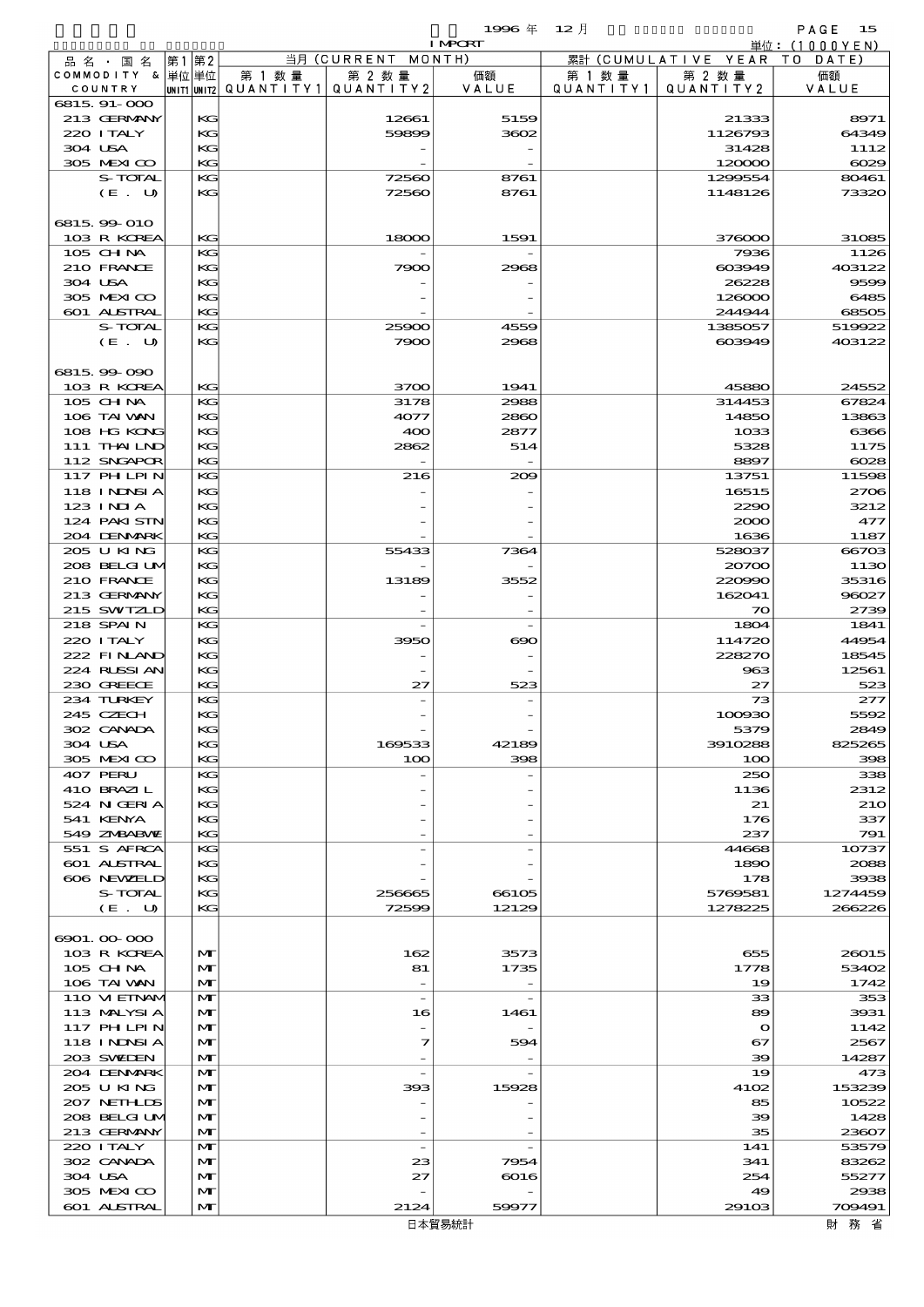$1$ 996 年  $12 \text{ }\overline{)}$  PAGE 16

|                             |                              |        |                                                  | <b>I MPORT</b> |                      |                              | 単位: (1000YEN)   |
|-----------------------------|------------------------------|--------|--------------------------------------------------|----------------|----------------------|------------------------------|-----------------|
| 品名・国名                       | 第1第2                         |        | 当月 (CURRENT MONTH)                               |                |                      | 累計 (CUMULATIVE YEAR TO DATE) |                 |
| COMMODITY & 単位単位<br>COUNTRY |                              | 第 1 数量 | 第 2 数量<br> UNIT1 UNIT2  QUANT   TY1  QUANT   TY2 | 価額<br>VALUE    | 第 1 数 量<br>QUANTITY1 | 第 2 数量<br>QUANTITY 2         | 価額<br>VALUE     |
| 6901.00-000                 |                              |        |                                                  |                |                      |                              |                 |
| 606 NEWELD                  | M                            |        |                                                  |                |                      | 213                          | 6413            |
| S-TOTAL                     | $\mathbf{M}$                 |        | 2833                                             | 97238          |                      | 37061                        | 1203668         |
| (E. U)                      | $\mathbf{M}$                 |        | 393                                              | 15928          |                      | 4460                         | 257135          |
| 6902 10 000                 |                              |        |                                                  |                |                      |                              |                 |
| 103 R KOREA                 | M                            |        | 390                                              | 67835          |                      | 1599                         | 209156          |
| 105 CHNA                    | M                            |        | 1812                                             | 177535         |                      | 24604                        | 2134405         |
| 106 TAI VAN                 | $\mathbf{M}$                 |        |                                                  |                |                      | 10                           | 1544            |
| 111 THAILND                 | $\mathbf{M}$                 |        |                                                  |                |                      | 190                          | 16379           |
| 123 INIA                    | $\mathbf{M}$                 |        | $\overline{\phantom{a}}$                         |                |                      | 333                          | 34525           |
| 205 U KING                  | M                            |        | 29                                               | 2738           |                      | 1059                         | 103237          |
| 210 FRANCE<br>213 GERMANY   | $\mathbf{M}$<br>$\mathbf{M}$ |        | 103<br>123                                       | 8961<br>15007  |                      | 1932<br>955                  | 198860<br>87170 |
| 218 SPAIN                   | $\mathbf{M}$                 |        |                                                  |                |                      | 153                          | 22347           |
| 220 I TALY                  | $\mathbf{M}$                 |        | $\overline{\phantom{a}}$                         |                |                      | 442                          | 24967           |
| 225 ALSTRIA                 | M                            |        | 21                                               | 6216           |                      | 133                          | 40693           |
| 304 USA                     | $\mathbf{M}$                 |        | 219                                              | 22400          |                      | 2627                         | 299455          |
| 618 NEWALD                  | $\mathbf{M}$                 |        | 34                                               | 2965           |                      | 34                           | 2965            |
| S-TOTAL                     | $\mathbf{M}$                 |        | 2731                                             | 303657         |                      | 34071                        | 3175703         |
| (E. U)                      | $\mathbf{M}$                 |        | 276                                              | 32922          |                      | 4674                         | 477274          |
| 6902.20-000                 |                              |        |                                                  |                |                      |                              |                 |
| 103 R KOREA                 | M                            |        | 47                                               | 1293           |                      | 670                          | 52194           |
| 105 CHNA                    | $\mathbf{M}$                 |        | 1791                                             | 108426         |                      | 20040                        | 826256          |
| 106 TAI VAN                 | $\mathbf{M}$                 |        |                                                  |                |                      | 131                          | 28076           |
| 111 THAILND                 | M                            |        | 73                                               | 5932           |                      | 817                          | 57200           |
| 112 SNGAPOR                 | $\mathbf{M}$                 |        |                                                  |                |                      | $\mathbf 1$                  | 800             |
| 113 MALYSIA                 | $\mathbf{M}$                 |        | 217                                              | 13916          |                      | 2433                         | 158933          |
| 123 INIA                    | $\mathbf{M}$                 |        |                                                  |                |                      | 780                          | 38062           |
| 203 SWIEN<br>205 U KING     | $\mathbf{M}$<br>M            |        |                                                  |                |                      | 29                           | 7088            |
| 207 NETHLIS                 | $\mathbf{M}$                 |        | з                                                | 1517           |                      | 213<br>19                    | 24505<br>10678  |
| 208 BELGI UM                | $\mathbf{M}$                 |        |                                                  |                |                      | 144                          | 20434           |
| 210 FRANCE                  | $\mathbf{M}$                 |        |                                                  |                |                      | 437                          | 27931           |
| 213 GERMANY                 | $\mathbf{M}$                 |        | 26                                               | 2947           |                      | 417                          | 54870           |
| 218 SPAIN                   | M                            |        |                                                  |                |                      | 210                          | 24689           |
| 220 I TALY                  | $\mathbf{M}$                 |        | 6                                                | 497            |                      | 6                            | 497             |
| 222 FINAND                  | M                            |        |                                                  |                |                      | 24                           | 1389            |
| 225 ALSTRIA<br>227 H.NGARY  | $\mathbf{M}$<br>$\mathbf{M}$ |        | 6<br>10                                          | 2840<br>4404   |                      | 14<br>51                     | 5599<br>14887   |
| 304 USA                     | M                            |        |                                                  |                |                      | 392                          | 120507          |
| 410 BRAZI L                 | $\mathbf{M}$                 |        |                                                  |                |                      | 25                           | 7115            |
| S-TOTAL                     | M                            |        | 2179                                             | 141772         |                      | 26853                        | 1481710         |
| (E. U)                      | M                            |        | 41                                               | 7801           |                      | 1513                         | 177680          |
|                             |                              |        |                                                  |                |                      |                              |                 |
| 690290000                   |                              |        |                                                  |                |                      |                              |                 |
| 103 R KOREA<br>105 CH NA    | $\mathbf{M}$<br>M            |        | 286                                              | 7004           |                      | $\mathbf o$<br>3868          | 801<br>118951   |
| 106 TAI VAN                 | M                            |        |                                                  |                |                      | 23                           | 9958            |
| 108 HG KONG                 | M                            |        |                                                  |                |                      | $\mathbf{o}$                 | 1145            |
| 123 INIA                    | M                            |        |                                                  |                |                      | 2                            | 1286            |
| 205 U KING                  | M                            |        |                                                  |                |                      | $\bullet$                    | 617             |
| 207 NETHLIS                 | $\mathbf{M}$                 |        |                                                  |                |                      | 9                            | <b>1810</b>     |
| 213 GERMANY                 | $\mathbf{M}$                 |        |                                                  |                |                      | 51                           | 13572           |
| 218 SPAIN<br>220 I TALY     | $\mathbf{M}$<br>M            |        |                                                  |                |                      | 16<br>1                      | 3062<br>683     |
| 227 H.NGARY                 | M                            |        | 1                                                | 757            |                      | 1                            | 757             |
| 302 CANADA                  | M                            |        |                                                  |                |                      | 6                            | 1534            |
| 304 USA                     | $\mathbf{M}$                 |        | 14                                               | 16409          |                      | 135                          | 127253          |
| 410 BRAZIL                  | $\mathbf{M}$                 |        | $\overline{\phantom{a}}$                         |                |                      | 26                           | 8133            |
| 601 ALSTRAL                 | M                            |        | 18                                               | ങ              |                      | 106                          | 7225            |
| S-TOTAL                     | M                            |        | 319                                              | 24803          |                      | 4244                         | 296787          |
| (E. U)                      | $\mathbf{M}$                 |        |                                                  |                |                      | $\tau$                       | 19744           |
| 6903 10 000                 |                              |        |                                                  |                |                      |                              |                 |
| 106 TAI VAN                 | KG                           |        | 50                                               | 280            |                      | 38178                        | 18540           |
| 123 INIA                    | KG                           |        |                                                  |                |                      | 364                          | 220             |
| 203 SWIDEN                  | KG                           |        |                                                  |                |                      | 231                          | 592             |
| 210 FRANCE                  | KG                           |        |                                                  |                |                      | 2106                         | 8885            |
| 213 GERMANY                 | KG                           |        | $\overline{\phantom{a}}$                         |                |                      | 9892                         | 7837            |
| 304 USA                     | KG                           |        | 149                                              | 2878           |                      | 2738                         | 53592           |
| S-TOTAL<br>(E. U)           | KG<br>KG                     |        | 199                                              | 3158           |                      | 53509<br>12229               | 89666<br>17314  |
|                             |                              |        |                                                  |                |                      |                              |                 |
|                             |                              |        |                                                  |                |                      |                              |                 |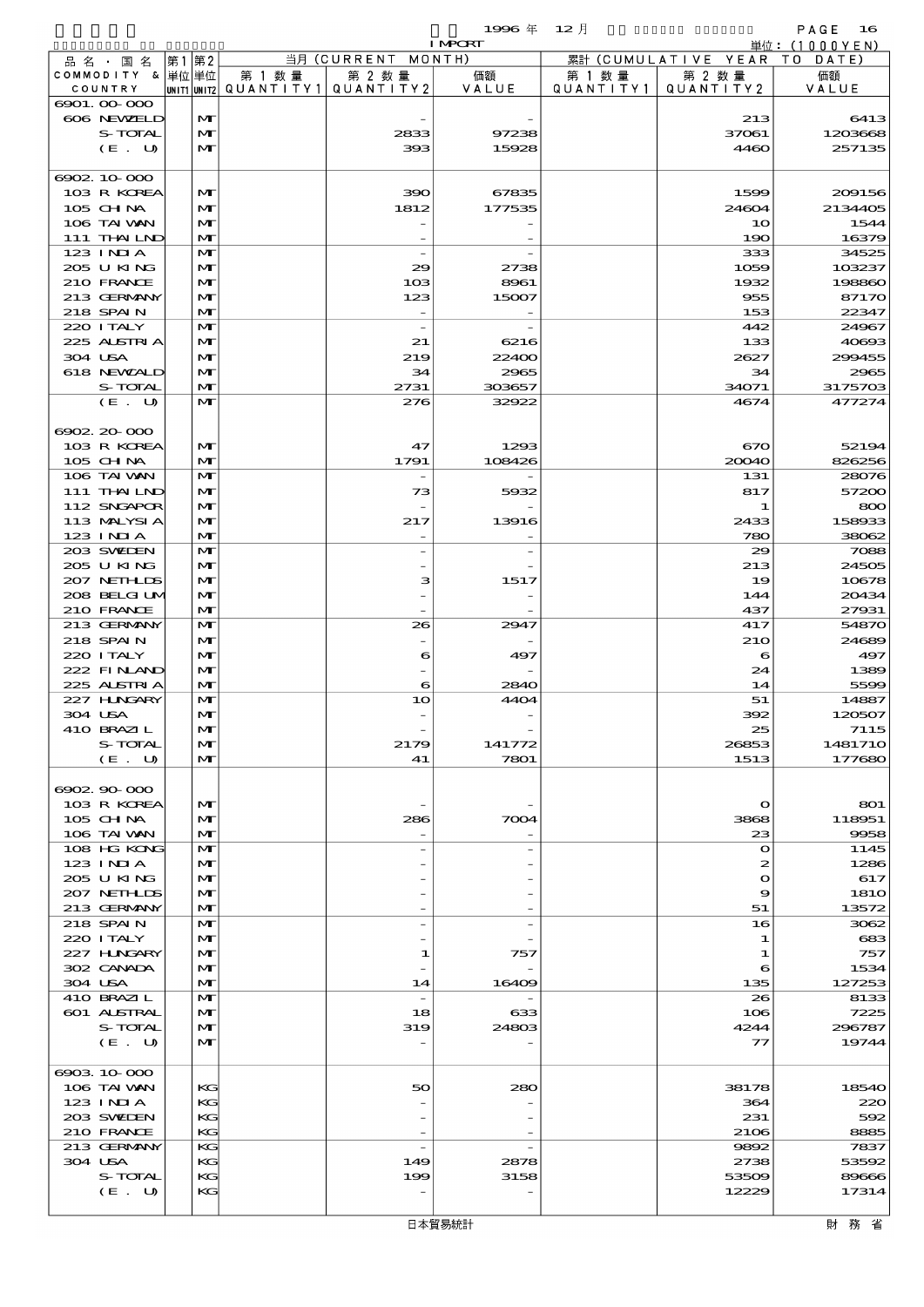$1996 \text{ } \# \quad 12 \text{ } \frac{1}{2}$  and  $12 \text{ } \frac{1}{2}$  and  $12 \text{ } \frac{1}{2}$  and  $12 \text{ } \frac{1}{2}$  and  $12 \text{ } \frac{1}{2}$  and  $12 \text{ } \frac{1}{2}$  and  $12 \text{ } \frac{1}{2}$  and  $12 \text{ } \frac{1}{2}$  and  $12 \text{ } \frac{1}{2}$  and  $12 \text{ } \frac{1}{2}$  and  $12 \text{ } \$ 

|         |                               |    |            |                                         |                          | <b>I MPORT</b> |             |                              | 単位:(1000YEN)   |
|---------|-------------------------------|----|------------|-----------------------------------------|--------------------------|----------------|-------------|------------------------------|----------------|
|         | 品名・国名                         | 第1 | 第2         |                                         | 当月 (CURRENT MONTH)       |                |             | 累計 (CUMULATIVE YEAR TO DATE) |                |
|         | COMMODITY & 単位 単位             |    |            | 第 1 数量                                  | 第 2 数量                   | 価額             | 第 1 数量      | 第 2 数量                       | 価額             |
|         | COUNTRY                       |    |            | UNIT1 UNIT2   QUANT   TY1   QUANT   TY2 |                          | VALUE          | QUANTITY1   | QUANTITY 2                   | VALUE          |
|         | 690320-000                    |    |            |                                         |                          |                |             |                              |                |
|         | 103 R KOREA                   |    | КG         |                                         |                          |                |             | 26379                        | <b>8510</b>    |
|         | 105 CH NA                     |    | KG         |                                         |                          |                |             | 113098                       | 21506          |
|         | 106 TAI VAN                   |    | KG<br>KG   |                                         | 40511                    | 4882           |             | 91274<br>14200               | 20206          |
|         | <b>118 INNSIA</b><br>123 INIA |    | KG         |                                         |                          |                |             | 6128                         | 5980           |
|         | 205 U KING                    |    | KG         |                                         | 5535                     | 7233           |             | 80183                        | 2916<br>105344 |
|         | 207 NETHLIS                   |    | KG         |                                         |                          |                |             | 25380                        | 18881          |
|         | 208 BELGI UM                  |    | KG         |                                         |                          |                |             | 44175                        | 14066          |
|         | 210 FRANCE                    |    | KG         |                                         |                          |                |             | 1412                         | 3248           |
|         | 213 GERMANY                   |    | KG         |                                         | 1594                     | 18030          |             | 38147                        | 166176         |
|         | 215 SWIZLD                    |    | KG         |                                         |                          |                |             | 1                            | 850            |
|         | 218 SPAIN                     |    | KG         |                                         |                          |                |             | 25440                        | 20781          |
|         | 220 I TALY                    |    | KG         |                                         | 1175                     | 2175           |             | 5579                         | 8637           |
|         | 225 ALSTRIA                   |    | KG         |                                         |                          |                |             | 6967                         | 15060          |
|         | 245 CZECH                     |    | KG         |                                         |                          |                |             | 885                          | 957            |
|         | 302 CANADA                    |    | KG         |                                         |                          |                |             | 460                          | 442            |
| 304 USA |                               |    | KG         |                                         | 28124                    | 8956           |             | 85930                        | 68211          |
|         | 305 MEXICO                    |    | KG         |                                         |                          |                |             | 2994                         | 974            |
|         | 601 ALSTRAL                   |    | KG         |                                         |                          |                |             | 160                          | 506            |
|         | S-TOTAL                       |    | KG         |                                         | 76939                    | 41276          |             | 568792                       | 483251         |
|         | (E. U)                        |    | КC         |                                         | 8304                     | 27438          |             | 227283                       | 352193         |
|         |                               |    |            |                                         |                          |                |             |                              |                |
|         | 690390000                     |    |            |                                         |                          |                |             |                              |                |
|         | 103 R KOREA                   |    | KG         |                                         | 4219                     | 2390           |             | 70580                        | 37733          |
|         | 105 CH NA                     |    | KG         |                                         |                          |                |             | 28574                        | 5150           |
|         | 106 TAI VAN                   |    | KG         |                                         | 1426                     | 745            |             | 139929                       | 59292          |
|         | 113 MALYSIA                   |    | KG         |                                         | 1976                     | 205            |             | 11709                        | 1195           |
|         | <b>118 INNSIA</b>             |    | KG         |                                         |                          |                |             | 11280                        | 5559           |
|         | 143 ISRAEL                    |    | KG         |                                         |                          |                |             | 908                          | 1262           |
|         | 203 SWIEN                     |    | KG         |                                         | 631                      | 52363          |             | 7502                         | 621725         |
|         | 205 U KING                    |    | KG         |                                         | 14552                    | 15756          |             | 203794                       | 146708         |
|         | 207 NETHLIS                   |    | KG         |                                         | $\mathbf{o}$             | 225            |             | $\mathbf o$                  | 225            |
|         | 208 BELGI UM                  |    | KG         |                                         | 646                      | 437            |             | 3186                         | 3951           |
|         | 210 FRANCE                    |    | KG         |                                         | 51                       | 268            |             | 1674                         | 3158           |
|         | 213 GERMANY                   |    | KG         |                                         | 4544                     | 8330           |             | 42521                        | 89491          |
|         | 215 SWIZLD                    |    | KG         |                                         | 365                      | 313            |             | 365                          | 313            |
|         | 218 SPAIN                     |    | KG         |                                         | 4522                     | 3594           |             | 9047                         | 6768           |
|         | 220 I TALY                    |    | KG         |                                         |                          |                |             | 65885                        | 5502           |
|         | 302 CANADA                    |    | KG         |                                         |                          |                |             | 5331                         | 1881           |
| 304 USA |                               |    | KG         |                                         | 9335                     | 7353           |             | 156411                       | 199209         |
|         | 551 S AFRCA                   |    | KG         |                                         |                          |                |             | 252                          | 208            |
|         | 601 ALSTRAL                   |    | KС         |                                         |                          |                |             | 220                          | 558            |
|         | S-TOTAL                       |    | КG         |                                         | 42267                    | 91979          |             | 759168                       | 1189883        |
|         | (E. U)                        |    | KG         |                                         | 24946                    | 80973          |             | 333609                       | 877528         |
|         |                               |    |            |                                         |                          |                |             |                              |                |
|         | 6904 10 000                   |    |            |                                         |                          |                |             |                              |                |
|         | 103 R KOREA                   |    | <b>THM</b> | 115                                     | 208                      | 6456           | 357         | 716                          | 27404          |
|         | 105 CH NA                     |    | TH MT      | 69                                      | 175                      | 3683           | 767         | 1732                         | 34441          |
|         | 106 TAI VAN                   |    | TH MT      | $\overline{\phantom{a}}$                |                          |                | 11          | 28                           | 5372           |
|         | 113 MALYSIA                   |    | TH MT      | $\qquad \qquad -$                       | $\overline{\phantom{a}}$ |                | 141         | 362                          | 8786           |
|         | 205 U KING                    |    | TH MT      | 70                                      | 125                      | 5942           | 2364        | 5133                         | 185722         |
|         | 206 IRELAND                   |    | <b>THM</b> |                                         |                          |                | з           | 6                            | 226            |
|         | 207 NETHLIDS                  |    | TH MT      | з                                       | 14                       | 2891           | 375         | 411                          | 34062          |
|         | 208 BELGI UMTH MT             |    |            | 212                                     | 13721                    | 16999          | 704         | 14244                        | 49349          |
|         | 210 FRANCE                    |    | TH MT      |                                         |                          |                | $\mathbf o$ | $\mathbf{\Omega}$            | 253            |
|         | 213 GERMANY                   |    | TH MT      |                                         |                          |                | 25          | 21                           | 2847           |
|         | 220 I TALY                    |    | TH MT      | 37                                      | 64                       | 6172           | 87          | 168                          | 15195          |
|         | 225 ALSTRIA                   |    | TH MT      | $\mathbf{\Omega}$                       | $\mathbf{\Omega}$        | 224            | $\mathbf o$ | $\mathbf{\Omega}$            | 224            |
|         | 302 CANADA                    |    | TH MT      | 22932                                   | 195                      | 29157          | 58119       | 1557                         | 242913         |
| 304 USA |                               |    | TH MT      | 207                                     | 57                       | 10571          | 16468       | 1395                         | 177923         |
|         | 305 MEXICO                    |    | TH MT      |                                         |                          |                | з           | $\mathbf{o}$                 | 229            |
|         | 410 BRAZIL                    |    | TH MT      |                                         |                          |                | 12          | 2                            | 228            |
|         | 551 S AFRCA                   |    | TH MT      | 14                                      | 9                        | 763            | 360         | 905                          | 18235          |
|         | 601 ALSTRAL                   |    | TH MT      | 2330                                    | 6744                     | 183560         | 66831       | 71014                        | 1803209        |
|         | 606 NEWELD                    |    | TH M       |                                         |                          |                | 6           | з                            | 353            |
|         | S-TOTAL                       |    | TH MT      | 25989                                   | 21312                    | 266418         | 146633      | 97697                        | 2606971        |
|         | (E. U)                        |    | TH MT      | 322                                     | 13924                    | 32228          | 3558        | 19983                        | 287878         |
|         |                               |    |            |                                         |                          |                |             |                              |                |
|         | 6904.90-000                   |    |            |                                         |                          |                |             |                              |                |
|         | 103 R KOREA                   |    | M          |                                         | $\overline{\phantom{a}}$ |                |             | 32                           | 780            |
|         | $105$ CHNA                    |    | M          |                                         | 50                       | 1225           |             | 1541                         | 34436          |
|         | 111 THAILND                   |    | M          |                                         | 8                        | 206            |             | 8                            | 206            |
|         | 113 MALYSIA                   |    | M          |                                         | 8                        | $\infty$       |             | 71                           | 4417           |
|         | 205 U KING                    |    | M          |                                         | 28                       | 3789           |             | 305                          | 18492          |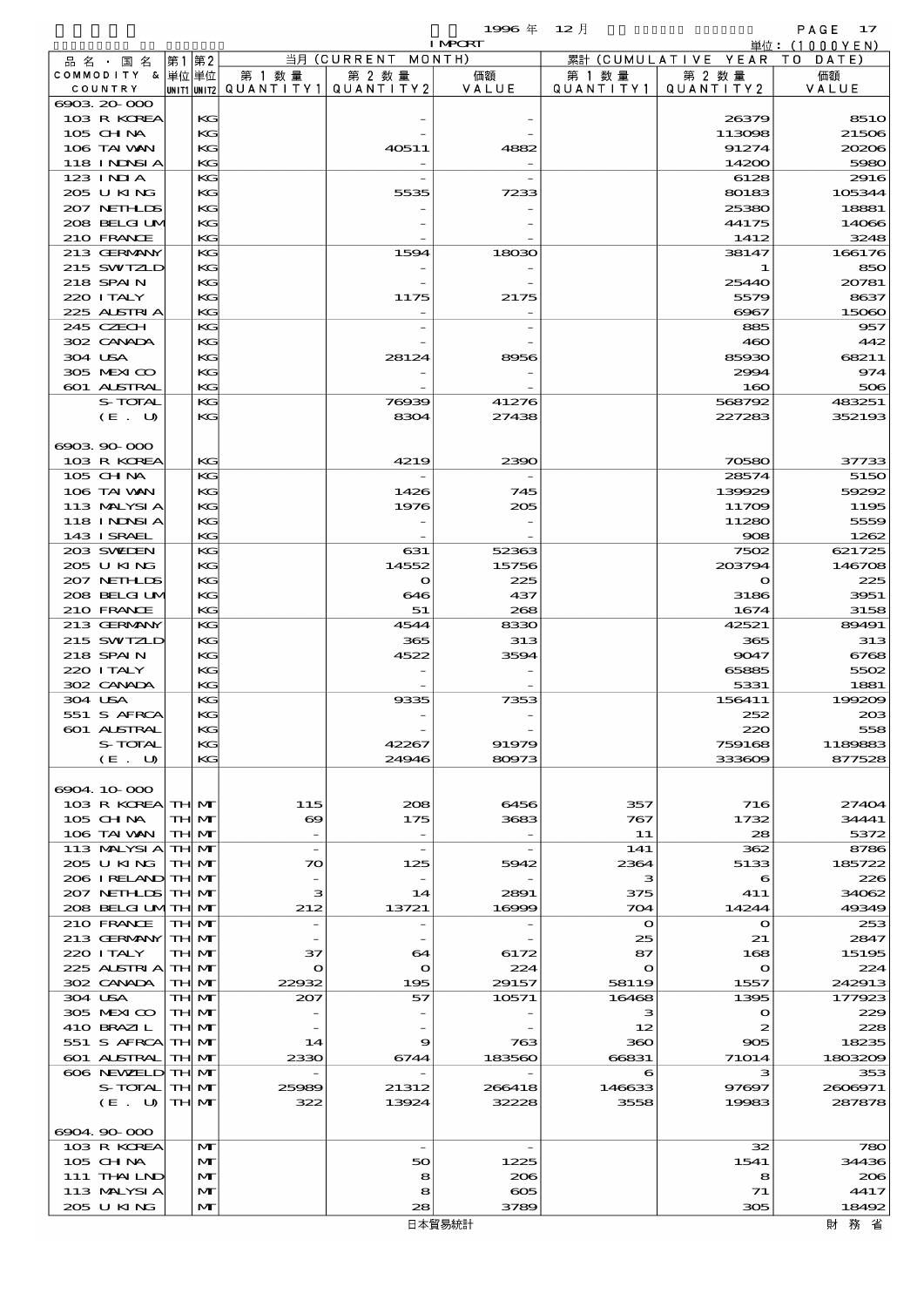$1996 \nless 12 \nless 12$ 

|                             |       |                              |                                                  |                          | <b>I MPCRT</b>           |                     |                              | 単位: (1000 Y E N) |
|-----------------------------|-------|------------------------------|--------------------------------------------------|--------------------------|--------------------------|---------------------|------------------------------|------------------|
| 品名・国名                       | 第1 第2 |                              |                                                  | 当月 (CURRENT MONTH)       |                          |                     | 累計 (CUMULATIVE YEAR TO DATE) |                  |
| COMMODITY & 単位単位<br>COUNTRY |       |                              | 第 1 数量<br> UNIT1 UNIT2  QUANT I TY1  QUANT I TY2 | 第 2 数量                   | 価額<br>VALUE              | 第 1 数量<br>QUANTITY1 | 第 2 数量<br>QUANTITY 2         | 価額<br>VALUE      |
| 6904.90-000                 |       |                              |                                                  |                          |                          |                     |                              |                  |
| 208 BELGI UM                |       | M                            |                                                  |                          |                          |                     | 32                           | 321O             |
| 210 FRANCE                  |       | $\mathbf{M}$                 |                                                  |                          |                          |                     | $\bullet$                    | 913              |
| 213 GERMANY                 |       | $\mathbf{M}$                 |                                                  |                          |                          |                     | 11                           | 8329             |
| 218 SPAIN<br>220 I TALY     |       | $\mathbf{M}$<br>M            |                                                  | $\bullet$                | 616                      |                     | 174<br>24                    | 6269<br>12408    |
| 302 CANADA                  |       | M                            |                                                  | 19                       | 2863                     |                     | 71                           | 1471O            |
| 304 USA                     |       | $\mathbf{M}$                 |                                                  | 72                       | 13396                    |                     | 248                          | 66120            |
| 305 MEXICO                  |       | M                            |                                                  |                          |                          |                     | 5                            | 1094             |
| 551 S AFRCA                 |       | $\mathbf{M}$                 |                                                  |                          |                          |                     | 18                           | 551              |
| 601 ALSTRAL<br>606 NEWELD   |       | M<br>M                       |                                                  | 123                      | 2856                     |                     | 2785<br>327                  | 78004<br>8561    |
| S-TOTAL                     |       | $\mathbf{M}$                 |                                                  | 308                      | 25556                    |                     | 5652                         | 258500           |
| (E. U)                      |       | $\mathbf{M}$                 |                                                  | 28                       | 4405                     |                     | 546                          | 49621            |
|                             |       |                              |                                                  |                          |                          |                     |                              |                  |
| 6905, 10-000                |       |                              |                                                  |                          |                          |                     |                              |                  |
| 103 R KOREA<br>105 CHNA     |       | $\mathbf{M}$<br>$\mathbf{M}$ |                                                  | 29                       | 1955                     |                     | $\mathbf{\Omega}$<br>195     | 252<br>14149     |
| 106 TAI VAN                 |       | M                            |                                                  |                          |                          |                     | 109                          | 12785            |
| 110 VIEINAM                 |       | $\mathbf{M}$                 |                                                  |                          |                          |                     | 9                            | 466              |
| 203 SWIEN                   |       | M                            |                                                  |                          |                          |                     | $\infty$                     | 5352             |
| 204 DENMARK                 |       | M                            |                                                  |                          |                          |                     | 1O1                          | 8402             |
| 205 U KING<br>208 BELGI UM  |       | $\mathbf{M}$<br>M            |                                                  |                          |                          |                     | 111<br>7                     | 6423<br>672      |
| 210 FRANCE                  |       | $\mathbf{M}$                 |                                                  | 73                       | 2983                     |                     | 2192                         | 95946            |
| 213 GERMANY                 |       | $\mathbf{M}$                 |                                                  | 12                       | 819                      |                     | 14                           | 1203             |
| 218 SPAIN                   |       | $\mathbf{M}$                 |                                                  |                          |                          |                     | 45                           | 2956             |
| 220 I TALY                  |       | $\mathbf{M}$                 |                                                  | 9                        | 440                      |                     | 422                          | 38212            |
| 222 FINAND<br>223 POLAND    |       | M<br>$\mathbf{M}$            |                                                  | 15                       | 921                      |                     | 13<br>15                     | 2047<br>921      |
| 302 CANADA                  |       | M                            |                                                  | $\overline{\phantom{a}}$ |                          |                     | 1                            | 257              |
| 304 USA                     |       | $\mathbf{M}$                 |                                                  | 1                        | 711                      |                     | 139                          | 14890            |
| 601 ALSTRAL                 |       | $\mathbf{M}$                 |                                                  |                          |                          |                     | 111                          | 5304             |
| S-TOTAL                     |       | M                            |                                                  | 139                      | 7829                     |                     | 3550                         | 210237           |
| (E. U)                      |       | $\mathbf{M}$                 |                                                  | 94                       | 4242                     |                     | 2971                         | 161213           |
| 6905, 90-000                |       |                              |                                                  |                          |                          |                     |                              |                  |
| 105 CHNA                    |       | $\mathbf{M}$                 |                                                  | 11                       | 1731                     |                     | 34                           | 4988             |
| 106 TAI VAN                 |       | M                            |                                                  |                          |                          |                     | -1                           | 2212             |
| 111 THAILND                 |       | $\mathbf{M}$                 |                                                  | 1                        | 280                      |                     | -1                           | 280              |
| 204 DENMARK<br>205 U KING   |       | M<br>$\mathbf{M}$            |                                                  |                          |                          |                     | $\mathbf{o}$<br>4            | 227<br>1232      |
| 218 SPAIN                   |       | $\mathbf{M}$                 |                                                  |                          |                          |                     |                              | 7721             |
| 220 I TALY                  |       | M                            |                                                  |                          |                          |                     | з                            | 273              |
| 234 TURKEY                  |       | $\mathbf{M}$                 |                                                  |                          |                          |                     | $\mathbf o$                  | 268              |
| 302 CANADA                  |       | M                            |                                                  | $\overline{\phantom{a}}$ |                          |                     | $\mathbf{o}$                 | 1154             |
| 304 USA<br>S-TOTAL          |       | $\mathbf{M}$<br>$\mathbf{M}$ |                                                  | $\boldsymbol{z}$<br>14   | 1874<br>3885             |                     | 14<br>62                     | 13946<br>32301   |
| (E. U)                      |       | $\mathbf{M}$                 |                                                  |                          |                          |                     | 12                           | 9453             |
|                             |       |                              |                                                  |                          |                          |                     |                              |                  |
| 0006000000                  |       |                              |                                                  |                          |                          |                     |                              |                  |
| 105 CHNA                    |       | $\mathbf{M}$                 |                                                  | 17                       | 4325                     |                     | 33                           | 8423             |
| 108 HG KONG<br>111 THAILND  |       | $\mathbf{M}$<br>$\mathbf{M}$ |                                                  | $\mathbf o$              | 2430                     |                     | $\mathbf o$<br>$\mathbf o$   | 309<br>2430      |
| 205 U KING                  |       | $\mathbf{M}$                 |                                                  | 131                      | 5591                     |                     | 911                          | 39534            |
| 210 FRANCE                  |       | $\mathbf{M}$                 |                                                  |                          |                          |                     | $\mathbf o$                  | 26938            |
| 213 GERMANY                 |       | $\mathbf{M}$                 |                                                  |                          |                          |                     | 5                            | 5281             |
| 304 USA                     |       | $\mathbf{M}$                 |                                                  |                          |                          |                     | $\mathbf o$                  | 5594             |
| 601 ALSTRAL<br>S-TOTAL      |       | M<br>$\mathbf{M}$            |                                                  | 148                      | 12346                    |                     | -1<br>950                    | 3880<br>92389    |
| (E. U)                      |       | $\mathbf{M}$                 |                                                  | 131                      | 5591                     |                     | 916                          | 71753            |
|                             |       |                              |                                                  |                          |                          |                     |                              |                  |
| 6907.10-000                 |       |                              |                                                  |                          |                          |                     |                              |                  |
| 106 TAI WAN<br>113 MALYSIA  |       | <b>SMM</b><br><b>SMM</b>     |                                                  |                          |                          | 2656<br>3215        | 36<br>53                     | 2707<br>3457     |
| 205 U KING                  |       | <b>SMM</b>                   | $\overline{\phantom{a}}$                         | $\overline{a}$           | $\overline{\phantom{a}}$ | 53                  | 1                            | 242              |
| 208 BELGI UMSMMT            |       |                              |                                                  |                          |                          | 1919                | 36                           | 4265             |
| 210 FRANCE                  |       | <b>SMM</b>                   |                                                  |                          |                          | 23                  | 1                            | 247              |
| 218 SPAIN                   |       | <b>SMM</b>                   |                                                  |                          |                          | 2376                | 85                           | 4303             |
| 220 I TALY<br>302 CANADA    |       | <b>SMM</b><br><b>SMM</b>     | $\overline{\phantom{a}}$                         | $\overline{\phantom{a}}$ |                          | 2838<br>$\infty$    | 42<br>з                      | 3576<br>439      |
| 304 USA                     |       | <b>SMM</b>                   | 76                                               | 2                        | 342                      | 120                 | 2                            | 662              |
| S-TOTAL                     |       | <b>SMM</b>                   | 76                                               | 2                        | 342                      | 13270               | 259                          | 19898            |
| (E. U)                      |       | <b>SMM</b>                   |                                                  |                          |                          | 7209                | 165                          | 12633            |
|                             |       |                              |                                                  |                          |                          |                     |                              |                  |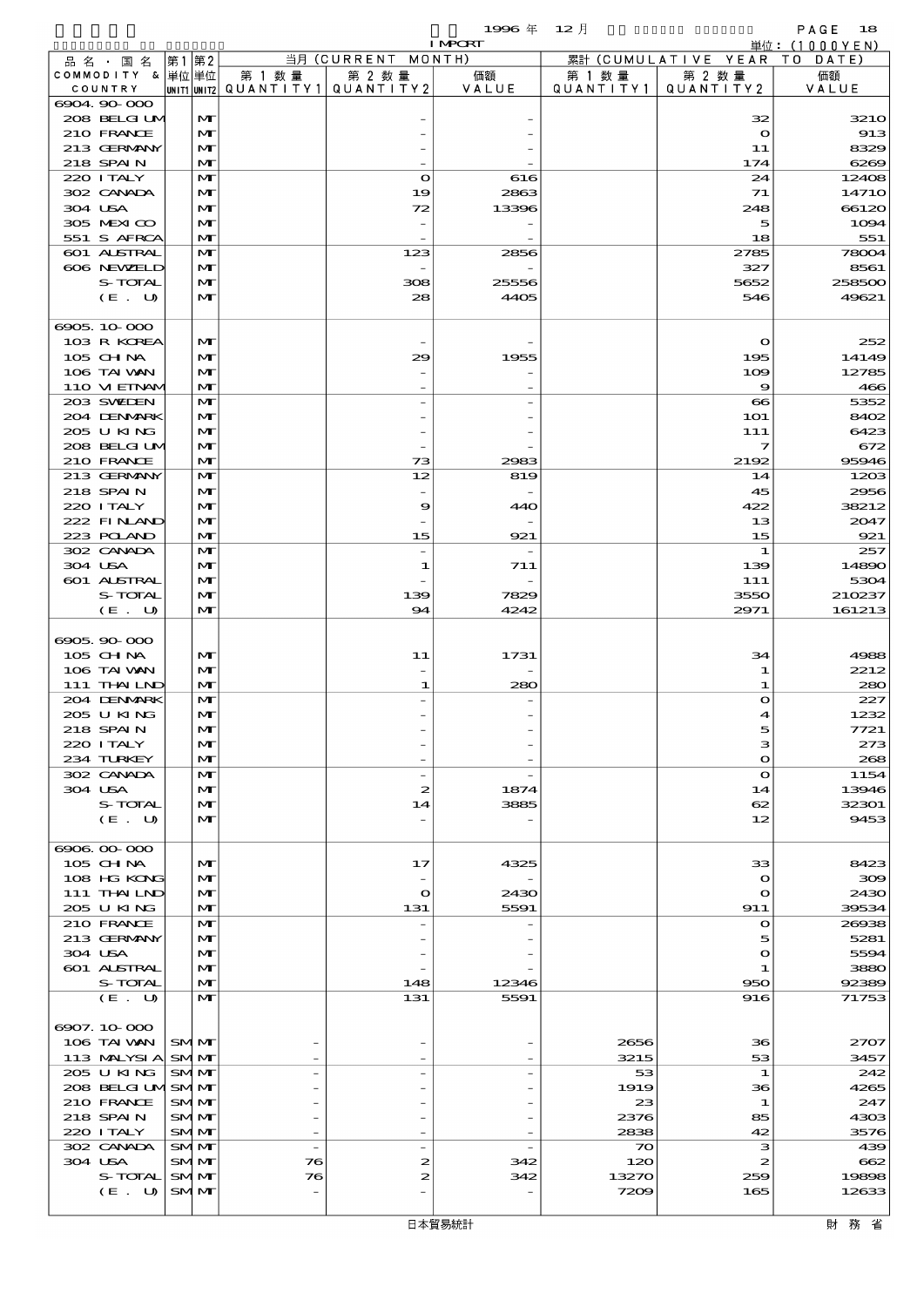品別国別表 輸 入 1996 12 確定 (Fixed Annual) 19

|         |                   |    |             |                          |                          | <b>I MPCRT</b> |                       |                     | 単位:(1000YEN) |
|---------|-------------------|----|-------------|--------------------------|--------------------------|----------------|-----------------------|---------------------|--------------|
|         | 品 名 ・ 国 名         | 第1 | 第2          |                          | 当月 (CURRENT              | MONTH)         |                       | 累計 (CUMULATIVE YEAR | DATE<br>T 0  |
|         | COMMODITY & 単位単位  |    |             | 第 1 数 量                  | 第 2 数量                   | 価額             | 第 1 数 量               | 第 2 数量              | 価額           |
|         | COUNTRY           |    |             | UNIT1 UNIT2  Q∪ANT I TY1 | QUANTITY2                | VALUE          | QUANTITY1             | QUANTITY2           | VALUE        |
|         | 6907.90-000       |    |             |                          |                          |                |                       |                     |              |
|         | 103 R KOREA       |    | <b>SMM</b>  | 2053                     | 89                       | 6176           | 8539                  | 300                 | 23976        |
|         | $105$ CHNA        |    | <b>SMM</b>  | 37393                    | 506                      | 43922          | 268396                | 3686                | 300680       |
|         | 106 TAI VAN       |    | <b>SMM</b>  | 1557                     | 37                       | 3009           | 51938                 | 1036                | 87141        |
|         | 110 VI EINAMSMM   |    |             |                          |                          |                | 561                   | 17                  | 41O          |
|         | 111 THAILND       |    | <b>SMM</b>  | 18127                    | 335                      | 30701          | 50241                 | 968                 | 83931        |
|         | 113 MALYSIA       |    | <b>SMM</b>  | 2041                     | 33                       | 2002           | 45438                 | 707                 | 51948        |
|         | $123$ INIA        |    | <b>SMM</b>  |                          |                          |                | 1190                  | $\infty$            | 2162         |
|         | 203 SWIEN         |    | <b>SMM</b>  |                          |                          |                | 940                   | $\infty$            | 1050         |
|         | 204 DENMARK       |    | <b>SMM</b>  |                          |                          |                | 4                     | $\circ$             | 299          |
|         | 205 U KING        |    | <b>SMM</b>  | 1666                     | 200                      | 7228           | 11050                 | 1428                | 42062        |
|         | 207 NETHLIS       |    | <b>SMM</b>  |                          |                          |                | 201                   | з                   | 779          |
|         | 208 BELGI UMSMM   |    |             | 2769                     | 57                       | 6416           | 3392                  | 71                  | 7836         |
|         | 210 FRANCE        |    | <b>SMM</b>  | 5                        | $\mathbf o$              | 569            | $\cos$                | 170                 | 15952        |
|         | 213 GERMANY       |    | <b>SMM</b>  | 722                      | 15                       | 2811           | 4894                  | 98                  | 22134        |
|         | 215 SWIZLD        |    | <b>SMM</b>  |                          | $\overline{\phantom{0}}$ |                | 64                    | $\mathbf{\Omega}$   | 738          |
|         | 217 PORTUGL       |    | <b>SMM</b>  |                          |                          |                | 3951                  | 68                  | 4893         |
|         | 218 SPAIN         |    | <b>SMM</b>  | 12118                    | 387                      | 20172          | 117268                | 3512                | 196476       |
|         | 220 I TALY        |    | <b>SMM</b>  | 40162                    | 314                      | 26665          | 340608                | 3979                | 365409       |
|         | 222 FINAND        |    | <b>SMM</b>  |                          |                          |                | 250                   | 19                  | 1664         |
|         | 234 TURKEY        |    | <b>SMM</b>  |                          | $\overline{\phantom{a}}$ |                | $\boldsymbol{\alpha}$ | з                   | 8104         |
|         | 302 CANADA        |    | <b>SMM</b>  | 150                      | з                        | 884            | 2899                  | 49                  | 9145         |
| 304 USA |                   |    | <b>SMM</b>  | 1822                     | 19                       | 4357           | 79384                 | 885                 | 163679       |
|         | 305 MEXICO        |    | <b>SMM</b>  | 645                      | 15                       | 1086           | 5160                  | 121                 | 8437         |
|         | 551 S AFRCA       |    | <b>SMM</b>  | 744                      | 17                       | 1449           | 4395                  | 122                 | 11028        |
|         | 601 ALSTRAL       |    | <b>SMM</b>  |                          | $\overline{\phantom{0}}$ |                | 1168                  | 104                 | 3005         |
|         | S-TOTAL           |    | <b>SMM</b>  | 121974                   | 2027                     | 157537         | 1008622               | 17395               | 1412938      |
|         | (E. U)            |    | <b>SMM</b>  | 57442                    | 973                      | 63861          | 488646                | 9368                | 658554       |
|         |                   |    |             |                          |                          |                |                       |                     |              |
|         | 6908 10 000       |    |             |                          |                          |                |                       |                     |              |
|         | 103 R KOREA       |    | <b>SMM</b>  | 2056                     | 29                       | 2127           | 23029                 | 291                 | 91621        |
|         | $105$ CHNA        |    | <b>SMM</b>  |                          |                          |                | 2086                  | 27                  | 2183         |
|         | 106 TAI WAN       |    | <b>SMM</b>  |                          |                          |                | 10424                 | 106                 | 13918        |
|         | 113 MALYSIA       |    | <b>SMM</b>  |                          |                          |                | 1980                  | $\infty$            | 2251         |
|         | 205 U KING        |    | <b>SMM</b>  |                          |                          |                | 39                    | $\mathbf{o}$        | 908          |
|         | 206 I RELAND      |    | <b>SMM</b>  |                          |                          |                | 18                    | $\mathbf{o}$        | 300          |
|         | 210 FRANCE        |    | <b>SMM</b>  |                          |                          |                | 18                    | $\mathbf o$         | <b>21O</b>   |
|         | 213 GERMANY       |    | <b>SMM</b>  | 126                      | 1                        | 805            | 283                   | 1                   | 2785         |
|         | 218 SPAIN         |    | <b>SMM</b>  |                          |                          |                | 6345                  | 35                  | 12521        |
|         | 220 I TALY        |    | <b>SMM</b>  |                          |                          |                | 8274                  | 117                 | 27573        |
| 304 USA |                   |    | <b>SMM</b>  | 46                       | 1                        | 755            | 1075                  | 14                  | 8015         |
|         | 305 MEXICO        |    | <b>SMM</b>  | 112                      | 1                        | 445            | 112                   | 1                   | 445          |
|         | 501 MROTO         |    | <b>SMMT</b> |                          |                          |                | з                     |                     | 433          |
|         | 606 NEWELD        |    | <b>SMM</b>  |                          |                          |                | 59                    | 1                   | 232          |
|         | S-TOTAL           |    | <b>SMM</b>  | 2340                     | 32                       | 4132           | 53745                 | 613                 | 163404       |
|         | (E. U)            |    | <b>SMM</b>  | 126                      | $\mathbf{1}$             | 805            | 14977                 | 153                 | 44306        |
|         | 6908 90 000       |    |             |                          |                          |                |                       |                     |              |
|         | 103 R KOREA       |    | <b>SMM</b>  | 2841O                    | 321                      | 26156          | 364356                | 3971                | 330998       |
|         | $105$ CHNA        |    | <b>SMM</b>  | 8992                     | 159                      | 12039          | 111972                | 1072                | 86769        |
|         | 106 TAI VAN       |    | <b>SMM</b>  | 28996                    | 499                      | 47965          | 422302                | 6323                | 539954       |
|         | 110 VI EINAMISMMT |    |             |                          |                          |                | 533                   | 19                  | 549          |
|         | $111$ THAILND     |    | <b>SMM</b>  | 3373                     | 58                       | 6951           | 14283                 | 193                 | 19063        |
|         | 112 SNGAPOR       |    | <b>SMM</b>  |                          |                          |                | 1623                  | 17                  | 1298         |
|         | 113 MALYSIA       |    | <b>SMM</b>  | 3268                     | 54                       | 4459           | 18790                 | 295                 | 24485        |
|         | 117 PH LPIN       |    | <b>SMM</b>  |                          | $\overline{\phantom{a}}$ |                | 264                   | 6                   | 2170         |
|         | 118 I NDSI A      |    | <b>SMM</b>  | 946                      | 14                       | 3123           | 21968                 | 167                 | 15163        |
|         | 125 SRILANK       |    | <b>SMM</b>  |                          |                          |                | 268                   | з                   | 321          |
|         | 203 SWIDEN        |    | <b>SMM</b>  |                          |                          |                | 149                   | 2                   | 1331         |
|         | 204 DENMARK       |    | <b>SMM</b>  |                          |                          |                | 122                   | 2                   | 513          |
|         | 205 U KING        |    | <b>SMM</b>  | 122                      | 34                       | 3297           | 5718                  | 123                 | 27409        |
|         | 207 NETHLIS       |    | <b>SMM</b>  |                          |                          |                | 229                   | 1                   | 2974         |
|         | 208 BELGI UMSMM   |    |             |                          |                          |                | 154                   | з                   | 1290         |
|         | 210 FRANCE        |    | <b>SMM</b>  | 75                       | 1                        | 733            | 3730                  | 55                  | 19336        |
|         | 213 GERMANY       |    | <b>SMM</b>  | 9602                     | 161                      | 31263          | 147806                | 701                 | 142843       |
|         | 217 PORTUGL       |    | <b>SMM</b>  | 9666                     | 42                       | 7407           | 9682                  | 42                  | 8064         |
|         | 218 SPAIN         |    | <b>SMM</b>  | 8608                     | 127                      | 13149          | 295009                | 3857                | 399531       |
|         | 220 I TALY        |    | <b>SMM</b>  | 65773                    | 1060                     | 122342         | 1854877               | 9104                | 1191974      |
|         | 222 FINAND        |    | <b>SMM</b>  |                          |                          |                | 123                   | 5                   | 538          |
|         | 227 H.NGARY       |    | <b>SMM</b>  |                          |                          |                | 6294                  | 68                  | 5275         |
|         | 230 GREECE        |    | <b>SMM</b>  |                          | $\overline{\phantom{a}}$ |                | 82                    | $\mathbf{o}$        | 861          |
|         | 234 TURKEY        |    | <b>SMM</b>  | 1651                     | 22                       | 2974           | 9431                  | 107                 | 20556        |
|         | 245 CZECH         |    | <b>SMM</b>  | 944                      | 19                       | 1057           | 944                   | 19                  | 1057         |
|         | 302 CANADA        |    | <b>SMM</b>  | 120                      | 1                        | $\infty$       | 8228                  | 76                  | 13645        |
|         | 304 USA           |    | <b>SMM</b>  | 1894                     | 372                      | 10661          | 34402                 | 588                 | 102072       |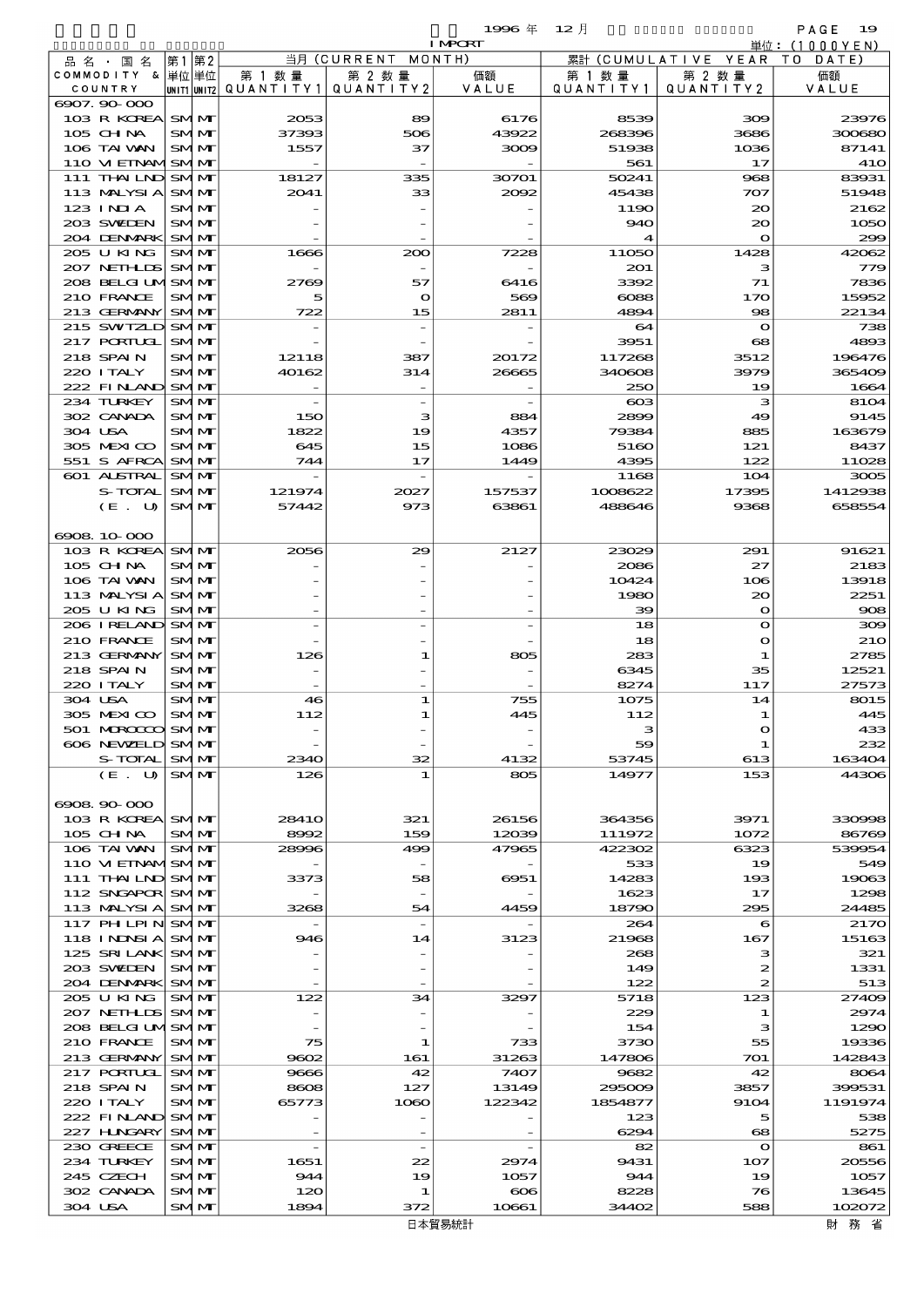品別国別表 輸 入 1996 12 確定 (Fixed Annual) 20

|                           |            |                                       |                          | <b>I MPORT</b>           |           |                              | 単位: (1000YEN)    |
|---------------------------|------------|---------------------------------------|--------------------------|--------------------------|-----------|------------------------------|------------------|
| 品名・国名                     | 第1 第2      |                                       | 当月 (CURRENT MONTH)       |                          |           | 累計 (CUMULATIVE YEAR TO DATE) |                  |
| COMMODITY & 単位単位          |            | 第 1 数量                                | 第 2 数量                   | 価額                       | 第 1 数 量   | 第 2 数量                       | 価額               |
| COUNTRY                   |            | UNIT1 UNIT2  QUANT   TY1  QUANT   TY2 |                          | VALUE                    | QUANTITY1 | QUANTITY 2                   | VALUE            |
| 6908 90 000               |            |                                       |                          |                          |           |                              |                  |
| 305 MEXICO                | <b>SMM</b> | 1443                                  | 19                       | 6219                     | 3031      | 45                           | 12539            |
| 410 BRAZIL                | <b>SMM</b> |                                       |                          |                          | 9697      | $_{\rm ss}$                  | 7478             |
| 506 EGYPT                 | <b>SMM</b> |                                       |                          |                          | 9323      | 157                          | 12518            |
| 601 ALSTRAL               | <b>SMM</b> | 513                                   | 19                       | 909                      | 1706      | 34                           | 4644             |
| S-TOTAL                   | <b>SMM</b> | 174396                                | 2982                     | <b>301310</b>            | 3357096   | 27148                        | 2997218          |
| (E. U)                    | <b>SMM</b> | 93846                                 | 1425                     | 178191                   | 2317681   | 13895                        | 1796664          |
|                           |            |                                       |                          |                          |           |                              |                  |
| 6909.11-010<br>205 U KING | KG         |                                       |                          |                          |           | 5                            | 647              |
| 207 NETHLIS               | KG         |                                       |                          |                          |           | $\boldsymbol{\alpha}$        | 252              |
| 304 USA                   | KG         |                                       | 16143                    | 37855                    |           | 136716                       | 289844           |
| 601 ALSTRAL               | KG         |                                       | 33                       | 271                      |           | 126                          | 883              |
| S-TOTAL                   | KG         |                                       | 16176                    | 38126                    |           | 136910                       | 291626           |
| (E. U)                    | KG         |                                       |                          |                          |           | $\mathbf{68}$                | 899              |
|                           |            |                                       |                          |                          |           |                              |                  |
| 6909.11-020               |            |                                       |                          |                          |           |                              |                  |
| 103 R KOREA               | KG         |                                       | 656                      | 10956                    |           | 8205                         | 168697           |
| $105$ CHNA                | KG         |                                       | 200                      | 37588                    |           | 320                          | 37877            |
| 106 TAI VAN               | KG         |                                       | 1173                     | 4953                     |           | 24733                        | 35379            |
| 108 HG KONG               | KG         |                                       |                          |                          |           | 32                           | <b>310</b>       |
| 111 THAILND               | KG         |                                       |                          |                          |           | 36000                        | 2038             |
| 112 SNGAPOR               | KG         |                                       | 150                      | 685                      |           | 366                          | 986              |
| 113 MALYSIA               | KG         |                                       | 368                      | 3015                     |           | 69950                        | 274387           |
| 117 PHLPIN                | KG         |                                       | $\infty$                 | 275                      |           | 718                          | 4712             |
| 118 I NJNSI A             | KG         |                                       |                          |                          |           | 163                          | 10024            |
| 205 U KING                | KG         |                                       |                          |                          |           | 6912                         | 6698             |
| 210 FRANCE                | KG         |                                       |                          |                          |           | 10872                        | 16311            |
| 213 GERMANY               | KG         |                                       | 40                       | 11123                    |           | 4915                         | 20528            |
| 215 SWIZLD                | KG         |                                       | 6218                     | 7087                     |           | 38577                        | 45677            |
| 220 I TALY                | KG         |                                       |                          |                          |           | 1050                         | 1085             |
| 304 USA                   | KG         |                                       | 34879                    | 6868                     |           | 147124                       | 54533            |
| 410 BRAZIL                | KG         |                                       |                          |                          |           | 50630                        | 12135            |
| 541 KENYA                 | KG         |                                       | 12                       | 1630                     |           | 12                           | 1630             |
| 601 ALSTRAL               | KG         |                                       | 50                       | 278                      |           | 100                          | 536              |
| S-TOTAL                   | KG         |                                       | 43766                    | 84458                    |           | 400679                       | 693543           |
| (E. U)                    | KG         |                                       | 40                       | 11123                    |           | 23749                        | 44622            |
|                           |            |                                       |                          |                          |           |                              |                  |
| 6909.12-010               |            |                                       |                          |                          |           |                              |                  |
| 304 USA                   | KG         |                                       |                          |                          |           | з                            | 1562             |
| S-TOTAL                   | KG         |                                       |                          |                          |           | з                            | 1562             |
|                           |            |                                       |                          |                          |           |                              |                  |
| 6909.12-020               |            |                                       |                          |                          |           |                              |                  |
| $105$ CHNA                | KG         |                                       |                          |                          |           | 480                          | 579              |
| 106 TAI VAN               | KG         |                                       |                          |                          |           | 518                          | 6846             |
| 108 HG KONG               | KG         |                                       |                          |                          |           | 24195                        | 27224            |
| 112 SNGAPOR               | KG         |                                       |                          | 11823                    |           | $_{\rm \alpha}$              | 14473            |
| 206 IRELAND               | KG         |                                       | $\mathbf o$              |                          |           | 14                           | 46211            |
| 213 GERMANY               | KG         |                                       | 182                      | 11OO                     |           | 8159                         | 29051            |
| 302 CANADA                | KG         |                                       | $\overline{\phantom{a}}$ | $\overline{\phantom{a}}$ |           | 15                           | 387              |
| 304 USA<br>S-TOTAL        | KG<br>KG   |                                       | 191<br>373               | 12170<br>25093           |           | 3291<br>36735                | 249915<br>374686 |
| (E. U)                    | KG         |                                       | 182                      | 12923                    |           | 8173                         | 75262            |
|                           |            |                                       |                          |                          |           |                              |                  |
| 6909.19-010               |            |                                       |                          |                          |           |                              |                  |
| 103 R KOREA               | KG         |                                       |                          |                          |           | 858                          | 3228             |
| 106 TAI VAN               | KG         |                                       |                          |                          |           | 135                          | 1139             |
| 207 NETHLIS               | KG         |                                       | 20000                    | 19969                    |           | 40000                        | 39274            |
| 213 GERMANY               | КG         |                                       | 34020                    | 29084                    |           | 68580                        | 58628            |
| 220 I TALY                | KG         |                                       |                          |                          |           | 320                          | 598              |
| 304 USA                   | КG         |                                       | 200                      | 435                      |           | 149107                       | 135848           |
| <b>601 ALSTRAL</b>        | KG         |                                       |                          |                          |           | 33                           | 263              |
| S-TOTAL                   | KG         |                                       | 54220                    | 49488                    |           | 259033                       | 238978           |
| (E. U)                    | KG         |                                       | 54020                    | 49053                    |           | 108900                       | 98500            |
|                           |            |                                       |                          |                          |           |                              |                  |
| 6909.19-020               |            |                                       |                          |                          |           |                              |                  |
| 103 R KOREA               | KG         |                                       | 11086                    | <b>8410</b>              |           | 183365                       | 160869           |
| $105$ CHNA                | KG         |                                       | 263263                   | 15543                    |           | 440327                       | 34048            |
| 106 TAI WAN               | КG         |                                       | 20618                    | 24116                    |           | 365744                       | 232372           |
| 108 HG KONG               | KG         |                                       |                          |                          |           | 8000                         | 2119             |
| 111 THAILND               | КG         |                                       |                          |                          |           | 17                           | 332              |
| 112 SNGAPOR               | KG         |                                       |                          |                          |           | 653                          | 2199             |
| 113 MALYSIA               | KG         |                                       | 2002                     | 10490                    |           | 35344                        | 44461            |
| 118 I NDSI A              | KG         |                                       | 45                       | 1771                     |           | 438                          | 21142            |
| 123 INIA                  | KG         |                                       |                          |                          |           | 1200                         | 578              |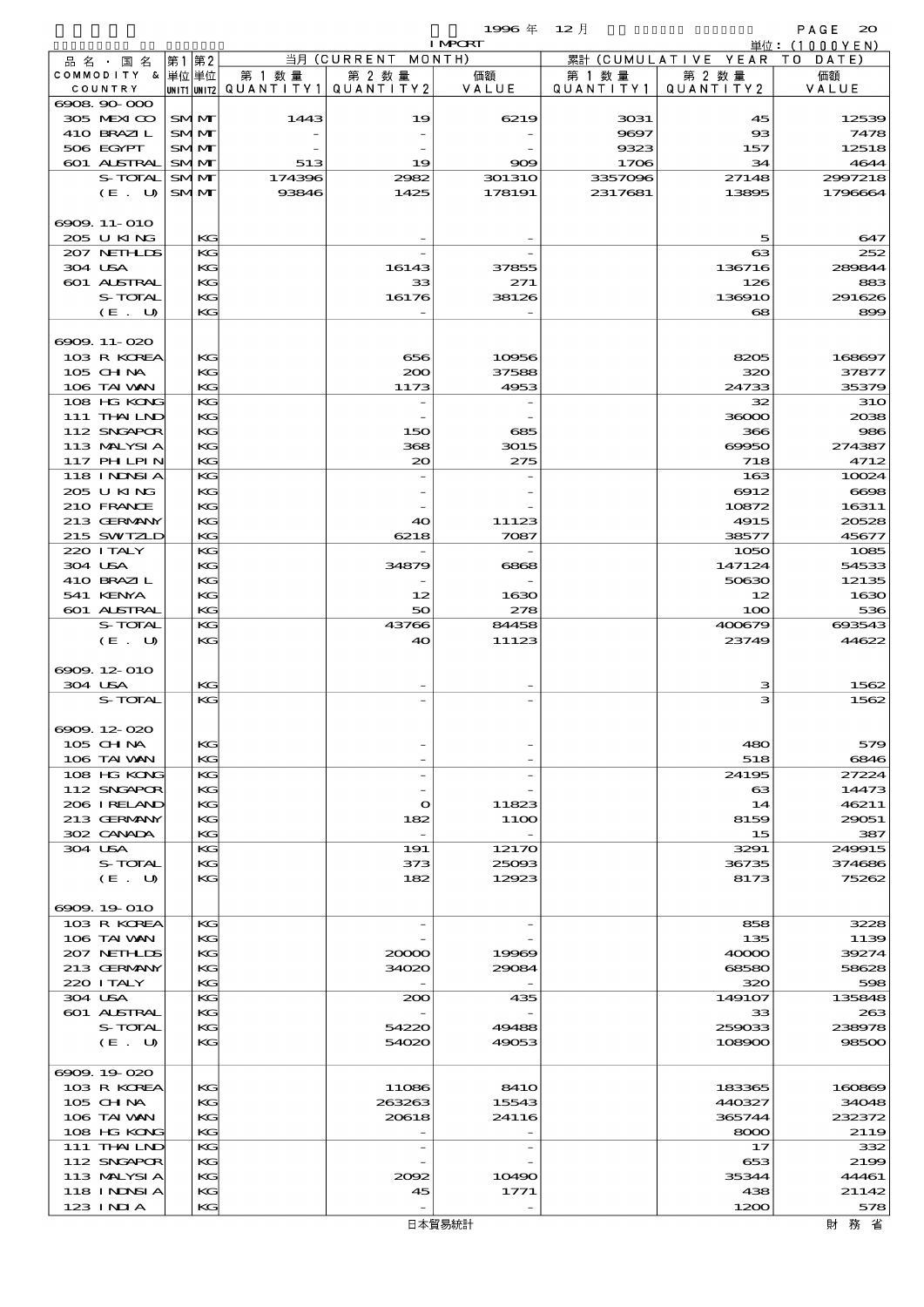$1996 \& 12 \rightarrow$  PAGE 21

|                         |       |          |                                       |                          | <b>I MPCRT</b>           |                       |                              | 単位:(1000YEN)  |
|-------------------------|-------|----------|---------------------------------------|--------------------------|--------------------------|-----------------------|------------------------------|---------------|
| 品名・国名                   | 第1 第2 |          |                                       | 当月 (CURRENT MONTH)       |                          |                       | 累計 (CUMULATIVE YEAR TO DATE) |               |
| COMMODITY & 単位単位        |       |          | 第 1 数量                                | 第 2 数量                   | 価額                       | 第 1 数 量               | 第 2 数量                       | 価額            |
| COUNTRY                 |       |          | UNIT1 UNIT2  QUANT   TY1  QUANT   TY2 |                          | VALUE                    | Q U A N T I T Y 1     | QUANTITY 2                   | VALUE         |
| 6909.19-020             |       |          |                                       |                          |                          |                       |                              |               |
| 143 ISRAEL              |       | KG       |                                       |                          |                          |                       | 22                           | 4478          |
| 204 DENMARK             |       | KG       |                                       |                          |                          |                       | 572                          | $890^{\circ}$ |
| 205 U KING              |       | KG       |                                       | 74                       | 8862                     |                       | 10966                        | 87954         |
| 207 NETHLIS             |       | KG       |                                       | з                        | 221                      |                       | 23                           | 1702          |
| 208 BELGI UM            |       | KG       |                                       |                          |                          |                       | 34                           | 653           |
| 210 FRANCE              |       | KG       |                                       | 18525                    | 22064                    |                       | 187708                       | 239602        |
| 213 GERMANY             |       | KG       |                                       | 7983                     | 33850                    |                       | 120580                       | 430001        |
| 215 SWIZLD              |       | KG       |                                       | 1078                     | 21004                    |                       | 17020                        | 289681        |
| 218 SPAIN               |       | KG       |                                       |                          |                          |                       | 240                          | 324           |
| 220 I TALY              |       | KG       |                                       | 330                      | $\boldsymbol{\infty}$    |                       | 1293                         | 7831          |
| 245 CZECH               |       | KG       |                                       |                          |                          |                       | 1308                         | 2401          |
| 302 CANADA              |       | KG       |                                       | 170                      | 540                      |                       | 4855                         | 8107          |
| 304 USA                 |       | KG       |                                       | 19171                    | 98977                    |                       | 613680                       | 1943882       |
| 410 BRAZIL              |       | KG       |                                       |                          |                          |                       | 2131                         | 2656          |
| 601 ALSTRAL<br>S-TOTAL  |       | KG<br>KG |                                       |                          |                          |                       | $_{\rm ss}$                  | 725           |
|                         |       | KG       |                                       | 344438                   | 246454<br>65603          |                       | 1995613<br>321416            | 3519014       |
| (E. U)                  |       |          |                                       | 26915                    |                          |                       |                              | 768960        |
| 6909.90-000             |       |          |                                       |                          |                          |                       |                              |               |
|                         |       |          |                                       |                          |                          |                       |                              |               |
| 103 R KOREA<br>105 CHNA |       | KG<br>KG |                                       | 450                      | 2084                     |                       | 5270<br>8628                 | 3555<br>2097  |
| 106 TAI VAN             |       |          |                                       |                          |                          |                       |                              |               |
| 110 VIEINAM             |       | KG<br>KG |                                       | 530<br>1440              | 315<br>339               |                       | 11OO1<br>1440                | 6637<br>33S   |
| 113 MALYSIA             |       | KG       |                                       |                          |                          |                       | 720                          | 3343          |
| 117 PHLPIN              |       | KG       |                                       |                          |                          |                       | 2454                         | 847           |
| 123 INIA                |       | KG       |                                       | 1600                     | 880                      |                       | 1600                         | 880           |
| 205 U KING              |       | KG       |                                       |                          |                          |                       | 120                          | 226           |
| 207 NETHLIS             |       | KG       |                                       | 120                      | 3001                     |                       | <b>1310</b>                  | 417€          |
| 210 FRANCE              |       | KG       |                                       |                          |                          |                       | з                            | 53€           |
| 213 GERMANY             |       | KG       |                                       |                          |                          |                       | 535                          | 2214          |
| 220 I TALY              |       | KG       |                                       | 531                      | 3517                     |                       | 531                          | 3517          |
| 225 ALSTRIA             |       | KG       |                                       |                          |                          |                       | 716                          | 10460         |
| 245 CZECH               |       | KG       |                                       | 100                      | 205                      |                       | 250                          | 1138          |
| 304 USA                 |       | KG       |                                       | 181                      | 3501                     |                       | 2157                         | 54722         |
| S-TOTAL                 |       | KG       |                                       | 4952                     | 13842                    |                       | 36735                        | 94687         |
| (E. U)                  |       | KG       |                                       | 651                      | 6518                     |                       | 3215                         | 21129         |
|                         |       |          |                                       |                          |                          |                       |                              |               |
| 6910 10 000             |       |          |                                       |                          |                          |                       |                              |               |
| 103 R KOREA NO KG       |       |          | 4930                                  | 98270                    | 23191                    | 66584                 | 1283037                      | 318041        |
| 105 CHNA                |       | NO KG    |                                       |                          |                          | 6912                  | 6854                         | 2204          |
| 106 TAI VAN             |       | NO KG    | 2250                                  | 307                      | 746                      | 2790                  | 7368                         | 6891          |
| 108 HG KONG NO KG       |       |          |                                       |                          |                          | 100                   | 1260                         | 40E           |
| 111 THAILND NO KG       |       |          | 7530                                  | 92878                    | 16553                    | 93951                 | 1161306                      | 210121        |
| 113 MALYSIA NO KG       |       |          | 11578                                 | 101743                   | 14772                    | 128828                | 1153106                      | 169352        |
| 118 INDSIANOKG          |       |          | 2820                                  | 27254                    | 4190                     | 13340                 | 153050                       | 20719         |
| 203 SWILEN              |       | NO KG    | 25                                    | 480                      | 430                      | 887                   | 11125                        | 47059         |
| 204 DENMARK NO KG       |       |          |                                       |                          |                          | 898                   | 738                          | 1240          |
| 205 U KING              |       | NO KG    | 138                                   | 1366                     | 1049                     | 1445                  | 11705                        | 13521         |
| 210 FRANCE              |       | NO KG    | 105                                   | 1086                     | 2495                     | 1948                  | 17201                        | 49348         |
| 213 GERMANY             |       | NO KG    | $\overline{\phantom{a}}$              | $\overline{\phantom{a}}$ | $\overline{\phantom{0}}$ | 158                   | 2651                         | 6729          |
| 218 SPAIN               |       | NO KG    | $\infty$                              | 543                      | 442                      | 1273                  | 14360                        | 7831          |
| 220 I TALY              |       | NO KG    | 148                                   | 36                       | 403                      | 1162                  | 18424                        | 27353         |
| 222 FINANO NO KG        |       |          | 1                                     | 361                      | 877                      | 144                   | 8840                         | 13541         |
| 225 ALSTRIA             |       | NO KG    |                                       |                          |                          | $80^{\circ}$          | 877                          | 1611          |
| 302 CANADA              |       | NO KG    |                                       |                          |                          | 137                   | 2093                         | 2795          |
| 304 USA                 |       | NO KG    | 579                                   | 12032                    | 12206                    | 4946                  | 85843                        | 98920         |
| 305 MEXICO              |       | NO KG    | 41                                    | 826                      | 255                      | 41                    | 826                          | 255           |
| 506 EGYPT               |       | NO KG    |                                       |                          |                          | $\boldsymbol{\infty}$ | $\infty$                     | 3050          |
| S-TOTAL                 |       | NO KG    | 30175                                 | 337182                   | 77609                    | 325684                | 3947264                      | 1000986       |
| (E. U)                  |       | NO KG    | 447                                   | 3872                     | 5696                     | 7995                  | 85921                        | 168233        |
|                         |       |          |                                       |                          |                          |                       |                              |               |
| 6910.90-000             |       |          |                                       |                          |                          |                       |                              |               |
| 103 R KOREA NO KG       |       |          | 1232                                  | 18393                    | 3967                     | 54945                 | 944913                       | 183706        |
| 105 CH NA               |       | NO KG    | 17484                                 | 25042                    | 6502                     | 128420                | 178903                       | 5840E         |
| 106 TAI WAN             |       | NO KG    | 6408                                  | 131364                   | 22255                    | 58333                 | 701769                       | 131199        |
| 110 VI EINAMINO KG      |       |          |                                       |                          |                          | 5                     | 305                          | 230           |
| 111 THAILND NO KG       |       |          | 7223                                  | 122798                   | 23403                    | 125818                | 1785947                      | 387196        |
| 113 MALYSIA NO KG       |       |          |                                       |                          |                          | 856                   | 6919                         | 3984          |
| $117$ PH LPIN NO KG     |       |          | 304                                   | 11552                    | 2388                     | 1947                  | 69571                        | 16061         |
| 118 INDSIANOKG          |       |          | 321O                                  | 27766                    | 5375                     | 57861                 | 449874                       | 91857         |
| 203 SWELEN              |       | NO KG    |                                       |                          |                          | 147                   | 14OO                         | 2445          |
| 204 DENMARK NO KG       |       |          |                                       |                          |                          | 71                    | 3373                         | 2922          |
| 205 U KING NO KG        |       |          | 8                                     | 118                      | 207                      | 559                   | 3693                         | 5729          |

財務省

207 NETHLDS NO KG - - - 465 4855 15515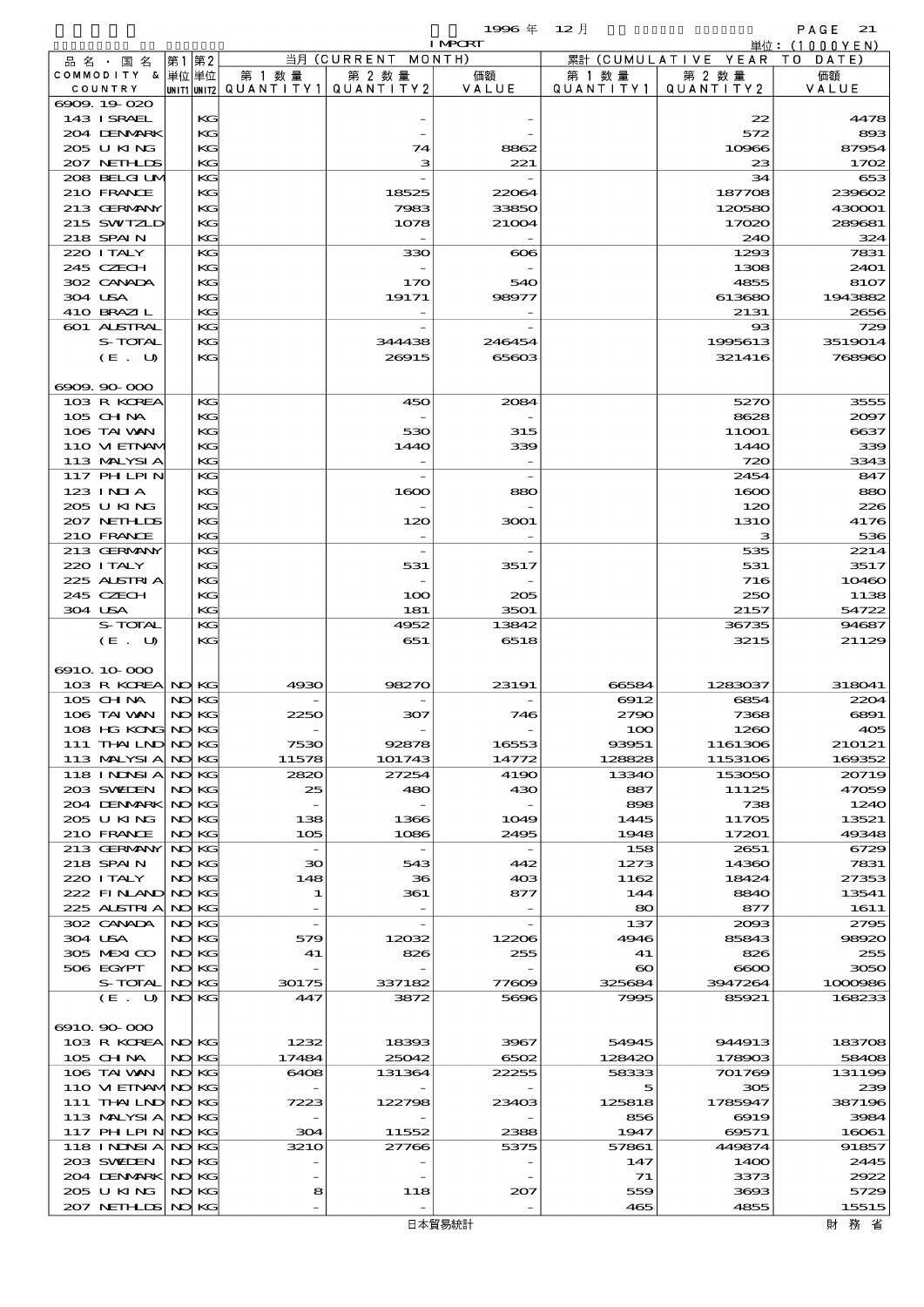|         |                             |       |                |                                             |                      | 1996年          | $12$ 月               |                        | PAGE<br>22       |
|---------|-----------------------------|-------|----------------|---------------------------------------------|----------------------|----------------|----------------------|------------------------|------------------|
|         |                             |       |                |                                             |                      | <b>I MPORT</b> |                      |                        | 単位: $(1000YEN)$  |
|         | 品 名 ・ 国 名                   | 第1 第2 |                |                                             | 当月 (CURRENT MONTH)   |                |                      | 累計 (CUMULATIVE YEAR TO | DATE             |
|         | COMMODITY & 単位単位<br>COUNTRY |       |                | 第 1 数 量<br>UNIT1  UNIT2   Q U A N T I T Y 1 | 第 2 数量<br>QUANTITY 2 | 価額<br>VALUE    | 第 1 数 量<br>QUANTITY1 | 第 2 数量<br>QUANTITY 2   | 価額<br>VALUE      |
|         | 6910 90 000                 |       |                |                                             |                      |                |                      |                        |                  |
|         | 210 FRANCE                  |       | NO KG          | 33                                          | 537                  | 3218           | 2773                 | 14779                  | 19840            |
|         | 213 GERMANY                 |       | NO KG          | 52                                          | 514                  | 1626           | 863                  | 6795                   | 14709            |
|         | 215 SWIZLD                  |       | NO KG          |                                             |                      |                | 593                  | $\cos$                 | 18484            |
|         | 218 SPAIN                   |       | NO KG          | 144                                         | 1188                 | 719            | 144                  | 1188                   | 719              |
|         | 220 I TALY                  |       | NO KG          | 12                                          | 713                  | 1680           | 304                  | 4951                   | 10269            |
|         | 222 FINAND NO KG            |       |                |                                             |                      |                | $\infty$             | 1533                   | 6455             |
|         | 223 POLAND<br>302 CANADA    |       | NO KG          |                                             |                      |                | 8                    | 128                    | 501              |
| 304 USA |                             |       | NO KG<br>NO KG | 44<br>1808                                  | 871<br>30795         | 1063<br>16907  | 592<br>21777         | 17858<br>435048        | 8912<br>256567   |
|         | 305 MEXICO                  |       | NO KG          | $\tau$                                      | 832                  | 968            | 112                  | 832                    | 1408             |
|         | 506 EGYPT                   |       | NO KG          |                                             |                      |                | 32                   | 7361                   | 1483             |
|         | 601 ALSTRAL                 |       | NO KG          |                                             |                      |                | 133                  | $\infty$               | 2584             |
|         | S-TOTAL                     |       | NO KG          | 38039                                       | 372483               | 90278          | 456848               | 4648683                | 1241194          |
|         | (E. U)                      |       | NO KG          | 249                                         | 3070                 | 7450           | 5416                 | 42567                  | 78603            |
|         |                             |       |                |                                             |                      |                |                      |                        |                  |
|         | 6911.10.000                 |       |                |                                             |                      |                |                      |                        |                  |
|         | 103 R KOREA                 |       | KС             |                                             | 225                  | 1959           |                      | 54293                  | 62773            |
|         | 105 CH NA                   |       | KG             |                                             | 170098               | 55099          |                      | 3197724                | 770851           |
|         | 106 TAI VAN<br>108 HG KONG  |       | KG<br>KG       |                                             | 1666<br>6279         | 1218<br>3561   |                      | 112541<br>9196         | 50456<br>7778    |
|         | 110 VIEINAM                 |       | KG             |                                             |                      |                |                      | 5485                   | 3125             |
|         | 111 THAILND                 |       | KG             |                                             | 30494                | 21666          |                      | 380670                 | 278897           |
|         | 112 SNGAPOR                 |       | KG             |                                             |                      |                |                      | 3830                   | 22601            |
|         | 113 MALYSIA                 |       | KG             |                                             |                      |                |                      | 14256                  | 5593             |
|         | 117 PHLPIN                  |       | KG             |                                             | 14589                | 10241          |                      | 221629                 | 147944           |
|         | <b>118 INNSIA</b>           |       | KG             |                                             | 22430                | 13244          |                      | 255529                 | 134578           |
|         | $123$ INIA                  |       | KG             |                                             |                      |                |                      | 238                    | 221              |
|         | 125 SRILANK                 |       | KG             |                                             | 40409                | 20419          |                      | 217915                 | 119979           |
|         | 127 BANCLA                  |       | KG             |                                             |                      |                |                      | 4654                   | 2294             |
|         | 202 NORWAY                  |       | KG             |                                             |                      |                |                      | 2570                   | 6168             |
|         | 203 SVELEN<br>204 DENMARK   |       | KG<br>KС       |                                             | 5204                 | 62222          |                      | 1901<br>221793         | 14200<br>1963104 |
|         | 205 U KING                  |       | KG             |                                             | 179096               | 761532         |                      | 2782068                | 11257028         |
|         | 206 I RELAND                |       | KG             |                                             |                      |                |                      | 1028                   | 3802             |
|         | 207 NETHLIS                 |       | KG             |                                             | 3347                 | 9281           |                      | 16399                  | 41589            |
|         | 208 BELGI UM                |       | KG             |                                             |                      |                |                      | 4342                   | 25277            |
|         | 2009 LUNABRG                |       | KС             |                                             | 141                  | 425            |                      | 14686                  | 40640            |
|         | 210 FRANCE                  |       | KG             |                                             | 12693                | 40370          |                      | 228246                 | 844086           |
|         | 211 MUNACO                  |       | KС             |                                             |                      |                |                      | 94                     | 2768             |
|         | 213 GERMANY                 |       | KG             |                                             | 26622                | 176853         |                      | 378936                 | 2235020          |
|         | 215 SWIZLD                  |       | KG             |                                             |                      |                |                      | 345                    | $\infty$         |
|         | 217 PORTUGL                 |       | KG             |                                             | 1340                 | 1806           |                      | 38993                  | 43911            |
|         | 218 SPAIN<br>220 I TALY     |       | KG<br>KG       |                                             | 23653                | 145407         |                      | 6683<br>391010         | 18688<br>2062739 |
|         | 222 FINAND                  |       | KG             |                                             | 317                  | 2270           |                      | 5843                   | 31657            |
|         | 223 POLAND                  |       | KG             |                                             | 657                  | 1108           |                      | 15422                  | 10753            |
|         | 225 ALSTRIA                 |       | KС             |                                             | 497                  | 4684           |                      | 3972                   | 47631            |
|         | 227 H.NGARY                 |       | KG             |                                             | 3676                 | 47753          |                      | 43608                  | 512942           |
|         | 230 GREECE                  |       | KG             |                                             |                      |                |                      | 40                     | 236              |
|         | 231 ROMANIA                 |       | KG             |                                             |                      |                |                      | 491                    | 1232             |
|         | 234 TURKEY                  |       | KG             |                                             |                      |                |                      | 3168                   | 9209             |
|         | 238 UKRAINE                 |       | КG             |                                             |                      |                |                      | 234                    | 1484             |
|         | 245 CZECH                   |       | KG             |                                             | 8546                 | 14518          |                      | 41335                  | 72112            |
|         | 246 SLOVAK                  |       | KG             |                                             |                      |                |                      | 220                    | 1003             |
| 304 USA | 305 MEXICO                  |       | KG<br>KG       |                                             | 476                  | 3531           |                      | 74866<br>1454          | 129184<br>1372   |
|         | 410 BRAZIL                  |       | КG             |                                             |                      |                |                      | 415                    | 818              |
|         | 504 TUN SI A                |       | KG             |                                             |                      |                |                      | 1358                   | 3627             |
|         | 551 S AFRCA                 |       | KG             |                                             | 1                    | 217            |                      | 274                    | 1209             |
|         | 601 ALSTRAL                 |       | KG             |                                             |                      |                |                      | 2603                   | 20239            |
|         | 606 NEWELD                  |       | KG             |                                             |                      |                |                      | 982                    | 2214             |
|         | S-TOTAL                     |       | KG             |                                             | 552456               | 1399384        |                      | 8763339                | 21013932         |
|         | (E. U)                      |       | KG             |                                             | 252910               | 1204850        |                      | 4095940                | 18629608         |
|         |                             |       |                |                                             |                      |                |                      |                        |                  |
|         | 6911.90-000                 |       |                |                                             |                      |                |                      |                        |                  |
|         | 103 R KOREA                 |       | KG             |                                             |                      |                |                      | 28694                  | 13806            |
|         | $105$ CHNA<br>106 TAI VAN   |       | KG<br>KG       |                                             | 10860<br>1158        | 3384<br>717    |                      | 266674<br>32498        | 80422<br>18161   |
|         | 108 HG KONG                 |       | KG             |                                             |                      |                |                      | $\boldsymbol{\pi}$     | 388              |
|         | 111 THAILND                 |       | KG             |                                             | 14914                | 2511           |                      | 118391                 | 25311            |
|         | 113 MALYSIA                 |       | KG             |                                             |                      |                |                      | 1224                   | 3081             |
|         | 117 PH LPIN                 |       | KG             |                                             |                      |                |                      | 3079                   | 1540             |
|         | 118 I NDSI A                |       | KG             |                                             |                      |                |                      | 4642                   | 1288             |

117 PHILPIN KG - - - 3079 1540<br>118 INDNSIA KG - - - - - - - 4642 1288 118 INDSIA  $\kappa$  - - - 4642 1288 125 SRILANK KG - - 384 203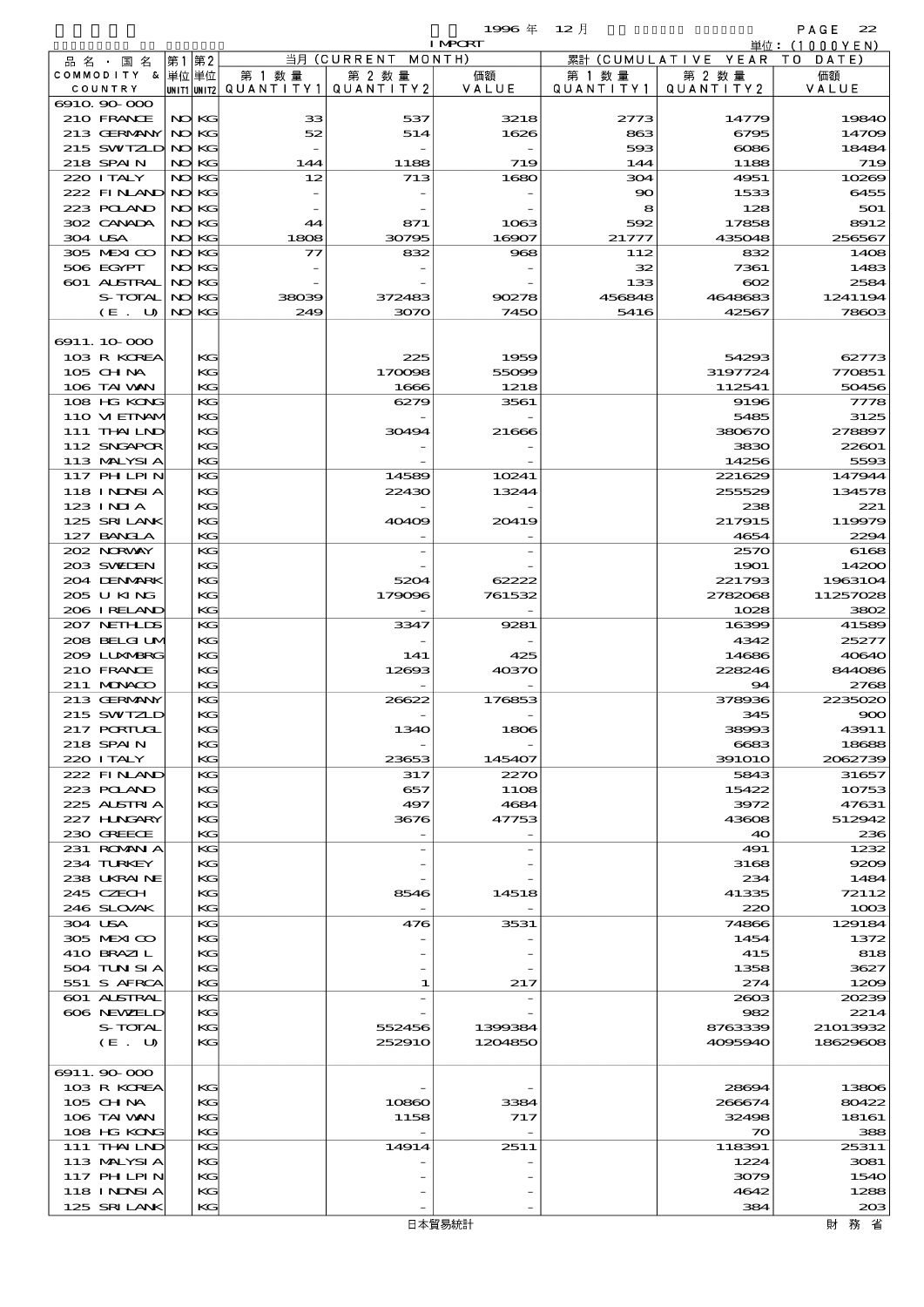|                           |    |          |                          |                       | 1996年          | $12$ 月    |                      | PAGE<br>23      |
|---------------------------|----|----------|--------------------------|-----------------------|----------------|-----------|----------------------|-----------------|
|                           |    |          |                          |                       | <b>I MPORT</b> |           |                      | 単位: (1000YEN)   |
| 品名・国名                     | 第1 | 第2       |                          | 当月 (CURRENT MONTH)    |                |           | 累計 (CUMULATIVE YEAR) | T O<br>DATE)    |
| COMMODITY & 単位単位          |    |          | 第 1 数量                   | 第 2 数 量               | 価額             | 第 1 数 量   | 第 2 数量               | 価額              |
| COUNTRY                   |    |          | unit1 unit2  Q∪ANT   TY1 | QUANTITY 2            | VALUE          | QUANTITY1 | QUANTITY 2           | VALUE           |
| 6911.90 000               |    |          |                          |                       |                |           |                      | 28429           |
| 204 DENMARK<br>205 U KING |    | KG<br>KG |                          | 138                   | 1956           |           | 1443                 | 68343           |
| 210 FRANCE                |    | KG       |                          | 1447<br>136           | 8246<br>2565   |           | 11228<br>7540        | 49467           |
| 211 MUNKOO                |    | KG       |                          |                       |                |           | $\bf{S}$             | 1153            |
| 213 GERMANY               |    | KG       |                          | 54                    | 729            |           | 5229                 | 14667           |
| 217 PORTUGL               |    | KG       |                          |                       |                |           | 20480                | 8824            |
| 218 SPAIN                 |    | KG       |                          |                       |                |           | 3131                 | 2371            |
| 220 I TALY                |    | KG       |                          | 1748                  | 1823           |           | 19019                | 27405           |
| 225 ALSTRIA               |    | KG       |                          |                       |                |           | 15                   | <b>401</b>      |
| 227 HNGARY                |    | KG       |                          | 29                    | 666            |           | 631                  | 13979           |
| 302 CANADA                |    | KG       |                          |                       |                |           | 826                  | 382             |
| 304 USA                   |    | KG       |                          | $\boldsymbol{\infty}$ | 1858           |           | 3270                 | 20234           |
| 305 MEXICO                |    | KG       |                          |                       |                |           | 6205                 | 227C            |
| 306 GUATMAL               |    | KG       |                          |                       |                |           | $\infty$             | 200             |
| 501 MRODOC                |    | KG       |                          |                       |                |           | 645                  | 84C             |
| 601 ALSTRAL               |    | KG       |                          |                       |                |           | 4                    | 223             |
| S-TOTAL                   |    | KG       |                          | 31090                 | 24455          |           | 535508               | 383397          |
| (E. U)                    |    | KG       |                          | 3523                  | 15319          |           | 68085                | 199907          |
|                           |    |          |                          |                       |                |           |                      |                 |
| 6912 00 000               |    |          |                          |                       |                |           |                      |                 |
| 103 R KOREA               |    | KG       |                          | 12744                 | 7701           |           | 140434               | 131123          |
| 105 CHNA                  |    | KG       |                          | 929899                | 192967         |           | 12741265             | 2468539         |
| 106 TAI VAN               |    | KG       |                          | 38086                 | 22868          |           | 488401               | 24371C          |
| 108 HG KONG               |    | KG       |                          |                       |                |           | 1769                 | 3667            |
| 110 VIEINAM               |    | KG       |                          | 25480                 | 10737          |           | 50297                | 1802C           |
| 111 THAILND               |    | KG       |                          | 88798                 | 38867          |           | 712005               | 384506          |
| 112 SNGAPOR               |    | KG       |                          | 13                    | 2367           |           | 218                  | 2767            |
| 113 MALYSIA<br>117 PHLPIN |    | KG<br>KG |                          | 18002<br>3393         | 9974<br>4012   |           | 255538<br>81299      | 128348          |
| <b>118 INNSIA</b>         |    | KG       |                          | 20169                 | 7375           |           | 311164               | 57335<br>115957 |
| 123 INIA                  |    | KG       |                          |                       |                |           | 4850                 | 3457            |
| 125 SRILANK               |    | KG       |                          | 588                   | 300            |           | 22653                | 9931            |
| 127 BANCLA                |    | KG       |                          |                       |                |           | 406                  | 846             |
| 133 I RAN                 |    | KG       |                          |                       |                |           | 850                  | 34C             |
| 202 NORWAY                |    | KG       |                          | 860                   | 738            |           | 860                  | 738             |
| 203 SWIDEN                |    | KG       |                          | 87                    | 225            |           | 1483                 | 3175            |
| 204 DENMARK               |    | KG       |                          | 2406                  | $-6084$        |           | 30187                | 149294          |
| 205 U KING                |    | KG       |                          | 57996                 | 145580         |           | 1209433              | 2086711         |
| 206 IRELAND               |    | KG       |                          | 29                    | 222            |           | 17323                | 13929           |
| 207 NETHLIS               |    | KG       |                          | 905                   | 913            |           | 24972                | 23391           |
| 208 BELGI UN              |    | KG       |                          |                       |                |           | 1343                 | 3393            |
| 2009 LUNABRG              |    | KG       |                          |                       |                |           | 436                  | 2604            |
| 210 FRANCE                |    | KG       |                          | 12595                 | 21636          |           | 147275               | 281162          |
| 213 GERMANY               |    | KG       |                          | 5405                  | 12916          |           | 61478                | 230014          |
| 215 SWIZLD                |    | KG       |                          |                       |                |           | 2064                 | 3204            |
| <b>217 PORTUGL</b>        |    | KG       |                          | 23769                 | 15600          |           | 382329               | 222937          |
| 218 SPAIN                 |    | KG       |                          | 13230                 | 7976           |           | 116301               | 98684           |
| 220 I TALY                |    | KG       |                          | 69279                 | 69480          |           | 858913               | 790436          |
| 222 FINAND                |    | KG       |                          | 3269                  | 10475          |           | 33212                | 99653           |
| 223 POLAND                |    | KG       |                          |                       |                |           | 23855                | 11976           |
| 225 ALSTRIA               |    | KC       |                          | 79                    | 11215          |           | 1322                 | 34814           |
| 227 HNGARY                |    | KG       |                          | 6619                  | 7503           |           | 30291                | 47820           |
| 230 GREECE                |    | KG<br>KG |                          |                       |                |           | 11919<br>3762        | 15508           |
| 231 ROMANIA<br>234 TURKEY |    | KG       |                          |                       |                |           | 8717                 | 1256<br>1747C   |
| 236 LATM A                |    | KG       |                          |                       |                |           | 9151                 | 3285            |
| 242 SLOVEN                |    | KG       |                          | 1161                  | 1388           |           | 2150                 | 2441            |
| 245 CZECH                 |    | KG       |                          |                       |                |           | 2526                 | 2207            |
| 302 CANADA                |    | KG       |                          |                       |                |           | 329                  | 2200            |
| 304 USA                   |    | KG       |                          | 11043                 | 18961          |           | 105681               | 173320          |
| 305 MEXICO                |    | KG       |                          | 358                   | 537            |           | 12472                | 8816            |
| 306 GUATNAL               |    | KG       |                          |                       |                |           | 431                  | 455             |
| 407 PERU                  |    | KG       |                          |                       |                |           | 1307                 | 1928            |
| 409 CHLE                  |    | KG       |                          |                       |                |           | 224                  | 257             |
| 410 BRAZIL                |    | KG       |                          |                       |                |           | 438                  | 398             |
| 501 MRODO                 |    | KG       |                          |                       |                |           | 798                  | 1314            |
| 504 TUN SI A              |    | KG       |                          |                       |                |           | 3772                 | <b>7350</b>     |
| 549 ZNBABVIE              |    | KG       |                          |                       |                |           | 625                  | 2817            |
| 551 S AFRCA               |    | KG       |                          |                       |                |           | 672                  | 1034            |
| 554 ZAMBI A               |    | KG       |                          |                       |                |           | 84                   | 526             |
| 601 ALSTRAL               |    | KC       |                          | 136                   | 338            |           | 3395                 | 5226            |
| 606 NEWELD                |    | KG       |                          | 156                   | 1035           |           | 2812                 | 3061            |
| S-TOTAL                   |    | KG       |                          | 1346554               | 630890         |           | 17925491             | 7923419         |
| (E. U)                    |    | KG       |                          | 189049                | 303222         |           | 2897926              | 4055705         |

財務省

日本貿易統計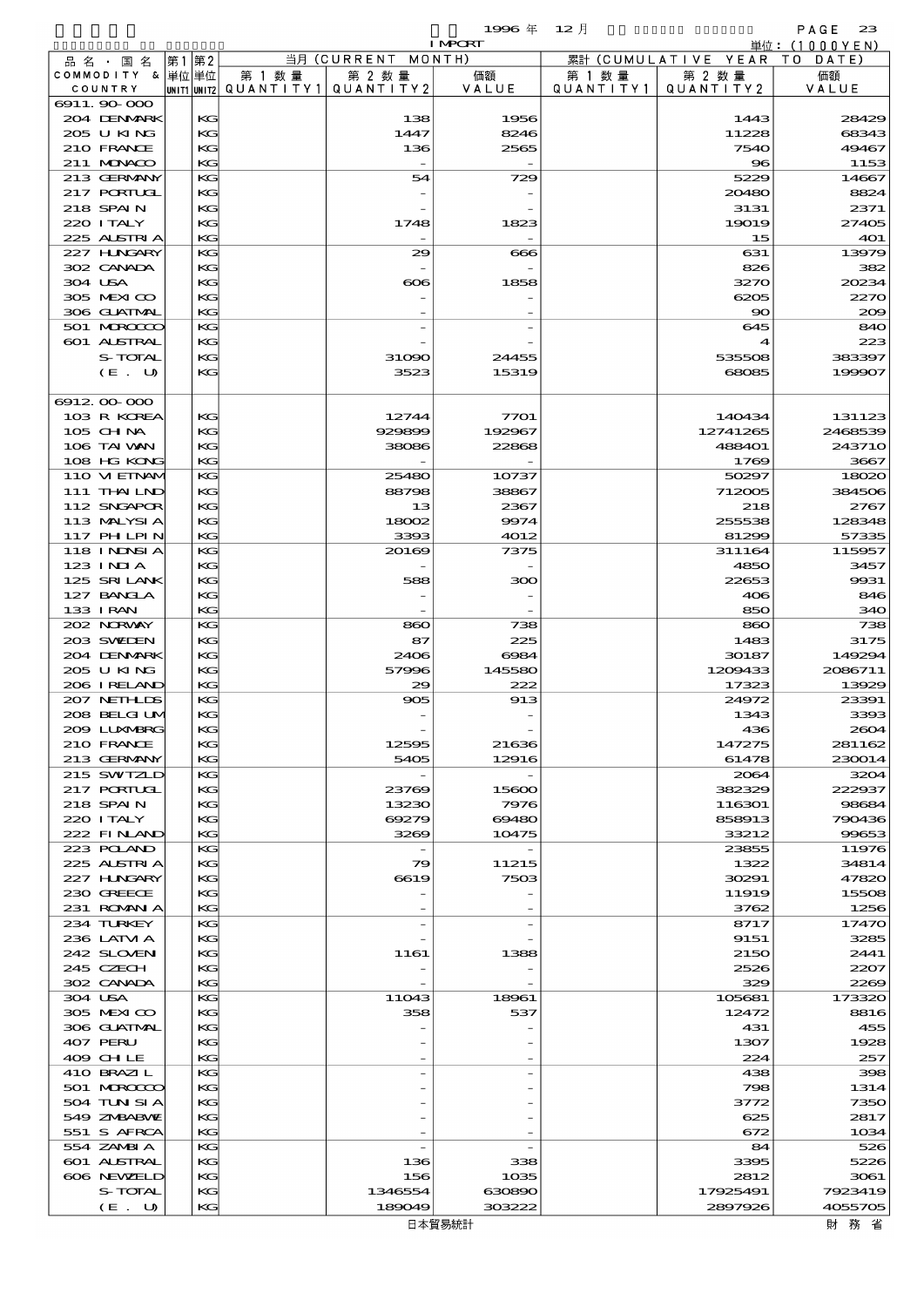|         |                                 |    |             |                     |                          | 1996年          | $12$ 月               |                                | PAGE<br>24      |
|---------|---------------------------------|----|-------------|---------------------|--------------------------|----------------|----------------------|--------------------------------|-----------------|
|         |                                 |    |             |                     |                          | <b>I MPCRT</b> |                      |                                | 単位: $(1000YEN)$ |
|         | 品 名 ・ 国 名                       | 第1 | 第2          |                     | 当月 (CURRENT MONTH)       |                |                      | 累計 (CUMULATIVE YEAR            | DATE)<br>T O    |
|         | COMMODITY & 単位単位<br>COUNTRY     |    | UNIT1 UNIT2 | 第 1 数量<br>QUANTITY1 | 第 2 数量<br>QUANTITY 2     | 価額<br>VALUE    | 第 1 数 量<br>QUANTITY1 | 第 2 数量<br>QUANTITY 2           | 価額<br>VALUE     |
|         | 6913 10 000                     |    |             |                     |                          |                |                      |                                |                 |
|         | 103 R KOREA                     |    | KG          |                     | 40888                    | 14698          |                      | 336613                         | 155349          |
|         | 105 CH NA                       |    | KG          |                     | 236340                   | 85265          |                      | 3583210                        | 1249866         |
|         | 106 TAI WAN                     |    | KG          |                     | 3343                     | 7068           |                      | 59941                          | 79773           |
|         | 108 HG KONG                     |    | KG          |                     | 1699                     | 2900           |                      | 4489                           | 7244            |
|         | 110 VIEINAM<br>111 THAILND      |    | KG          |                     | 15336                    | 1517           |                      | 185025<br>122414               | 33076           |
|         | 112 SNGAPOR                     |    | KG<br>KG    |                     | 14615                    | 6326           |                      | 922                            | 44626<br>1688   |
|         | 113 MALYSIA                     |    | KG          |                     | $\boldsymbol{\omega}$    | 1062           |                      | 9900                           | 7486            |
|         | <b>117 PHLPIN</b>               |    | KG          |                     |                          |                |                      | 33388                          | 34140           |
|         | <b>118 INNSIA</b>               |    | KG          |                     | 55                       | 221            |                      | 4815                           | 4643            |
|         | $123$ INIA                      |    | KG          |                     |                          |                |                      | $\boldsymbol{\infty}$          | 363             |
|         | 125 SRILANK                     |    | KG          |                     | 3563                     | 3416           |                      | 52639                          | 59444           |
|         | 202 NRWAY                       |    | KG          |                     |                          |                |                      | 126                            | 308             |
|         | 203 SWIDEN                      |    | KG          |                     |                          |                |                      | 10                             | 225             |
|         | 204 DENMARK                     |    | KG          |                     | 6719                     | 60482          |                      | 84094                          | 750842          |
|         | 205 U KING                      |    | KG<br>KG    |                     | 5673                     | 28376          |                      | 61787                          | 315688          |
|         | 206 IRELAND<br>207 NETHLIS      |    | KG          |                     | 269<br>144               | 1442<br>531    |                      | 1394<br>1441                   | 10366<br>9589   |
|         | 208 BELGI UM                    |    | KG          |                     | $\overline{\phantom{a}}$ |                |                      | 671                            | 1063            |
|         | 2009 LUXMBRG                    |    | KG          |                     |                          |                |                      | 661                            | 2651            |
|         | 210 FRANCE                      |    | KG          |                     | 659                      | 8362           |                      | 6455                           | 61164           |
|         | 211 MUNACO                      |    | KG          |                     |                          |                |                      | $\bf{8}$                       | 1288            |
|         | 213 GERMANY                     |    | KG          |                     | 1415                     | 23396          |                      | 27120                          | 455609          |
|         | 217 PORTUGI                     |    | KG          |                     | 4                        | 471            |                      | 4178                           | 5131            |
|         | 218 SPAIN                       |    | KG          |                     | <b>1O11</b>              | 5589           |                      | 42781                          | 445579          |
|         | 220 I TALY                      |    | KG          |                     | 3308                     | 13883          |                      | 72647                          | 183294          |
|         | 222 FINLAND                     |    | KG          |                     |                          |                |                      | 873                            | 4185            |
|         | 225 ALSTRIA                     |    | KG          |                     | 96                       | 2360           |                      | 541                            | 8757            |
|         | 227 H.NGARY<br>231 ROMANIA      |    | KG<br>KG    |                     | 1406                     | 14947          |                      | 5090<br>7927                   | 88966<br>24022  |
|         | 236 LATM A                      |    | KG          |                     |                          |                |                      | 558                            | 1144            |
|         | 245 CZECH                       |    | KG          |                     |                          |                |                      | 238                            | 1362            |
|         | 302 CANADA                      |    | KG          |                     |                          |                |                      | 2                              | 396             |
| 304 USA |                                 |    | KG          |                     | 377                      | 1759           |                      | 16043                          | 59993           |
|         | 305 MEXICO                      |    | KG          |                     | 163                      | 208            |                      | 3405                           | 3043            |
|         | 401 COLMBIA                     |    | KG          |                     | 100                      | 276            |                      | 100                            | 276             |
|         | 601 ALSTRAL                     |    | KG          |                     |                          |                |                      | 1490                           | 956             |
|         | 606 NEWELD                      |    | KG          |                     |                          |                |                      | 208                            | 523             |
|         | S-TOTAL                         |    | KG          |                     | 337880                   | 284555         |                      | 4733331                        | 4114118         |
|         | (E. U)                          |    | KG          |                     | 19298                    | 144892         |                      | 304653                         | 2254143         |
|         | 6913.90-000                     |    |             |                     |                          |                |                      |                                |                 |
|         | 103 R KOREA                     |    | KG          |                     | 3992                     | 611O           |                      | 98350                          | 78749           |
|         | 104 N KOREA                     |    | KG          |                     |                          |                |                      | 122                            | 377             |
|         | $105$ CHNA                      |    | KG          |                     | 328578                   | 120947         |                      | 3217155                        | 1147122         |
|         | 106 TAI VAN                     |    | KC          |                     | 29625                    | 20871          |                      | 348455                         | 238860          |
|         | 108 HG KONG                     |    | KG          |                     | 268                      | 1262           |                      | 13422                          | 18001           |
|         | 110 VIEINAM                     |    | KG          |                     | 183994                   | 27512          |                      | 1790512                        | 270181          |
|         | 111 THAILND                     |    | KG          |                     | 180208                   | 00003          |                      | 1395704                        | 544576          |
|         | 112 SNGAPOR                     |    | KG          |                     | 1002                     | 373            |                      | 1170                           | 673             |
|         | 113 MALYSIA                     |    | KG          |                     | 19125                    | 15597          |                      | 195747                         | 164113          |
|         | 117 PHLPIN<br><b>118 INDSIA</b> |    | KG<br>KG    |                     | 19864<br>5931            | 11461<br>4824  |                      | 284739<br>130970               | 117823<br>32890 |
|         | $123$ INIA                      |    | KG          |                     | 510                      | 352            |                      | 19221                          | 9457            |
|         | 124 PAKISTN                     |    | KG          |                     |                          |                |                      | 50                             | 543             |
|         | 125 SRILANK                     |    | KG          |                     | 3955                     | 2019           |                      | 15209                          | 10069           |
|         | 127 BANCLA                      |    | KG          |                     |                          |                |                      | 2083                           | 698             |
|         | 131 NEPAL                       |    | KG          |                     |                          |                |                      | 1581                           | 787             |
|         | 143 ISRAEL                      |    | KG          |                     |                          |                |                      | 130                            | 206             |
|         | 150 AZERBAI                     |    | KG          |                     |                          |                |                      | 450                            | 225             |
|         | 203 SWIDEN                      |    | KG          |                     |                          |                |                      | 352                            | 2796            |
|         | 204 DENMARK                     |    | KG          |                     |                          |                |                      | 4028                           | 57595           |
|         | 205 U KING                      |    | KG          |                     | 3123                     | 9723           |                      | 75991                          | 208653          |
|         | 206 I RELAND<br>207 NETHLIS     |    | KG<br>KG    |                     | 2693                     | 6879           |                      | $\boldsymbol{\infty}$<br>72914 | 376<br>80842    |
|         | 208 BELGI UM                    |    | KG          |                     |                          |                |                      | 1297                           | 2986            |
|         | 210 FRANCE                      |    | KG          |                     | 667                      | 6496           |                      | 25100                          | 80092           |
|         | 213 GERMANY                     |    | KG          |                     | 6480                     | 7916           |                      | 48361                          | 107979          |
|         | 215 SWIZLD                      |    | KG          |                     | 98                       | 1280           |                      | 104                            | 4021            |
|         | 217 PORTUGL                     |    | KG          |                     | 43207                    | 21536          |                      | 457004                         | 200656          |
|         | 218 SPAIN                       |    | KG          |                     | 11270                    | 13105          |                      | 269612                         | 236661          |
|         | 220 I TALY                      |    | KG          |                     | 55990                    | 53182          |                      | 1322224                        | 1081919         |
|         | 222 FINLAND                     |    | KG          |                     | 296                      | 972            |                      | 2717                           | 7704            |
|         | 223 POLAND                      |    | KG          |                     |                          |                |                      | 472                            | 610             |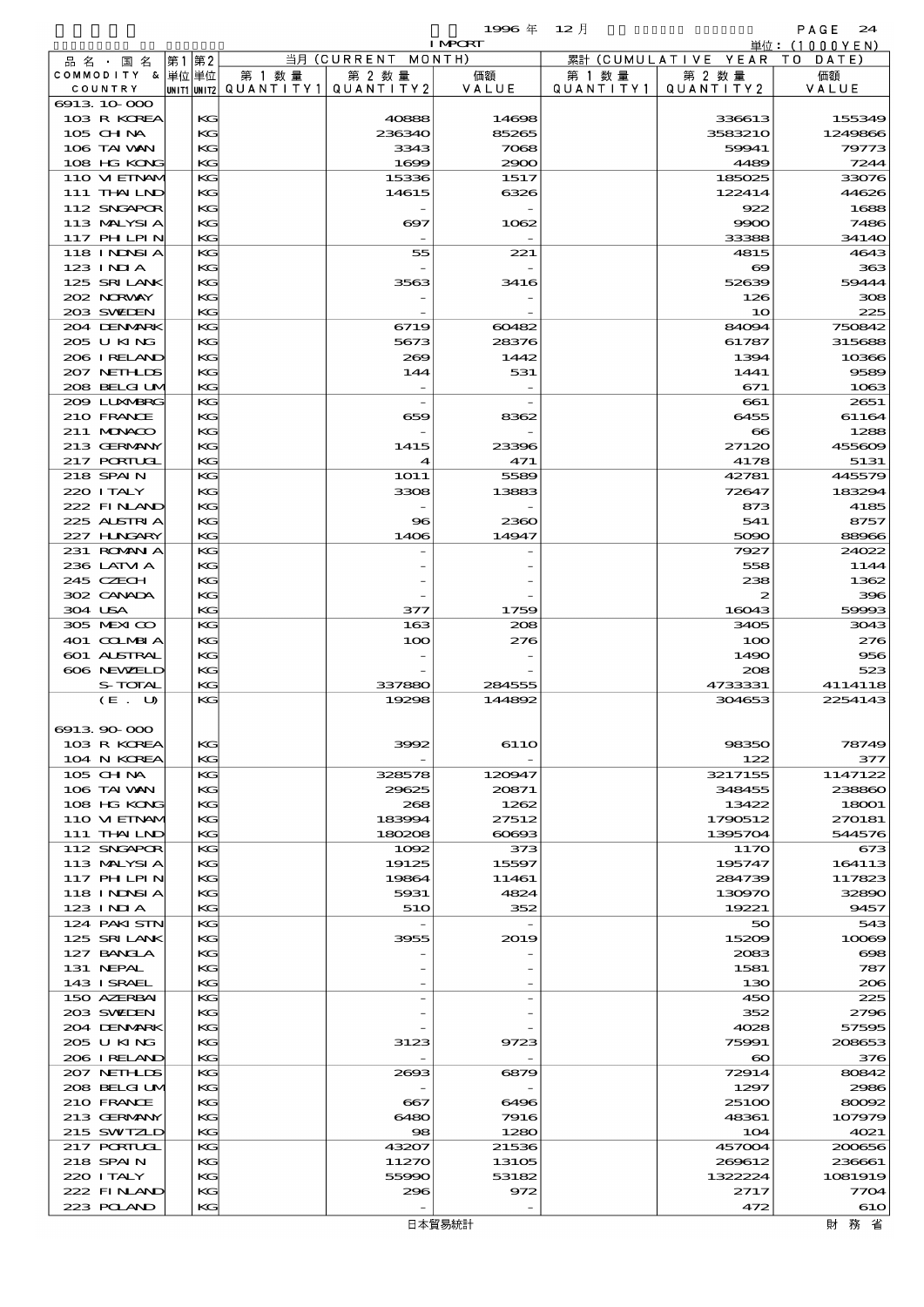$1996 \# 12$   $\frac{1}{2}$   $12$   $\frac{1}{2}$   $\frac{1}{2}$   $\frac{1}{2}$   $\frac{1}{2}$   $\frac{1}{2}$   $\frac{1}{2}$   $\frac{1}{2}$   $\frac{1}{2}$   $\frac{1}{2}$   $\frac{1}{2}$   $\frac{1}{2}$   $\frac{1}{2}$   $\frac{1}{2}$   $\frac{1}{2}$   $\frac{1}{2}$   $\frac{1}{2}$   $\frac{1}{2}$   $\frac{1}{2}$   $\frac{1}{2}$   $\frac{$ 

|                    |      |        |                                       | <b>I MPORT</b> |           |                              | 単位: <u>(1000YEN)</u> |
|--------------------|------|--------|---------------------------------------|----------------|-----------|------------------------------|----------------------|
| 品 名 ・ 国 名          | 第1第2 |        | 当月 (CURRENT MONTH)                    |                |           | 累計 (CUMULATIVE YEAR TO DATE) |                      |
| COMMODITY & 単位単位   |      | 第 1 数量 | 第 2 数量                                | 価額             | 第 1 数 量   | 第 2 数量                       | 価額                   |
| COUNTRY            |      |        | UNIT1 UNIT2  QUANT   TY1  QUANT   TY2 | VALUE          | QUANTITY1 | QUANTITY 2                   | VALUE                |
| 6913 90 000        |      |        |                                       |                |           |                              |                      |
| 224 RUSSI AN       | KG   |        |                                       |                |           | 40                           | 233                  |
| 225 ALSTRIA        | KG   |        | 5                                     | 589            |           | 560                          | 5248                 |
| 227 H.NGARY        | KG   |        |                                       |                |           | 646                          | 2142                 |
| 230 GREECE         | KG   |        | 457                                   | 459            |           | 4574                         | 5671                 |
| 231 ROMANIA        | KG   |        |                                       |                |           | 14689                        | 5165                 |
| 234 TURKEY         | KС   |        | 229                                   | 348            |           | 8632                         | 20477                |
| 302 CANADA         | KG   |        |                                       |                |           | 3934                         | 4632                 |
| 304 USA            | KG   |        | 7413                                  | 14086          |           | 109883                       | 173378               |
| 305 MEXICO         | KG   |        | 3046                                  | 3402           |           | 78581                        | 46340                |
| 323 DOMNICA        | KG   |        |                                       |                |           | 25200                        | 1543                 |
| 401 COLMBIA        | KС   |        | 123                                   | 292            |           | 3023                         | 4478                 |
| 407 PERU           | KG   |        | 883                                   | 1398           |           | 16391                        | 28684                |
| 409 CHLE           | KG   |        |                                       |                |           | 2009                         | 617                  |
| 410 BRAZIL         | KG   |        |                                       |                |           | 335                          | 917                  |
| 412 URUCUAY        | KG   |        | 1711                                  | 4088           |           | 1711                         | 4088                 |
| 501 MERCECO        | KС   |        |                                       |                |           | 228                          | 524                  |
| 506 EGYPT          | KG   |        |                                       |                |           | 425                          | 717                  |
| 520 MALI           | KG   |        |                                       |                |           | 9                            | 402                  |
| 551 S AFRCA        | KG   |        |                                       |                |           | 72                           | 545                  |
| 601 ALSTRAL        | KG   |        | 85                                    | 493            |           | 1689                         | 4850                 |
| 606 NEWELD         | KС   |        | 30                                    | 229            |           | 1412                         | 2128                 |
| S-TOTAL            | KG   |        | 914948                                | 418494         |           | 10088349                     | 5021019              |
| (E. U)             | KG   |        | 124188                                | 120857         |           | 2284794                      | 2079178              |
|                    |      |        |                                       |                |           |                              |                      |
| 6914 10 000        |      |        |                                       |                |           |                              |                      |
| 103 R KOREA        | KG   |        |                                       |                |           | 21660                        | 7307                 |
| 105 CH NA          | KG   |        | 45338                                 | 10385          |           | 565835                       | 129226               |
| 106 TAI VAN        | KG   |        | 4402                                  | 2408           |           | 1581O                        | 13102                |
| 108 HG KONG        | KG   |        |                                       |                |           | 3503                         | 2817                 |
| 110 VIEINAM        | KG   |        | 8662                                  | 1387           |           | 37085                        | 5926                 |
| 111 THAILND        | KG   |        |                                       |                |           | 45291                        | 18026                |
| 112 SNGAPOR        | KG   |        |                                       |                |           | 12                           | 253                  |
| 113 MALYSIA        | KG   |        |                                       |                |           | 720                          | 474                  |
| 117 PHLPIN         | KG   |        |                                       |                |           | 7081                         | 3061                 |
| 125 SRILANK        | KG   |        |                                       |                |           | 675                          | 350                  |
| 202 NORWAY         | KG   |        |                                       |                |           | 6616                         | 31532                |
| 203 SWIEN          | KG   |        |                                       |                |           | 50                           | 722                  |
| 2005 U KING        | KG   |        |                                       |                |           | 2776                         | $\rm 6607$           |
| 207 NETHLIS        | KG   |        |                                       |                |           | 24281                        | 6246                 |
| 210 FRANCE         | KG   |        | 62                                    | 3788           |           | 1157                         | 12884                |
| 213 GERMANY        | KG   |        |                                       |                |           | 26009                        | 33980                |
| <b>217 PORTUGL</b> | KG   |        |                                       |                |           | 2433                         | 1485                 |
| 218 SPAIN          | KG   |        |                                       |                |           | 1048                         | 1427                 |
| 220 I TALY         | KG   |        | 65                                    | 209            |           | 9685                         | 3519                 |
| 225 ALSTRIA        | KG   |        |                                       |                |           | 3488                         | 13843                |
| 230 GREECE         | KG   |        |                                       |                |           | <b>1O1</b>                   | 929                  |
| 304 USA            | KG   |        | 725                                   | 965            |           | 3938                         | 6951                 |
| 305 MEXICO         | KG   |        |                                       |                |           | 527                          | 990                  |
| 501 MROCCO         | KG   |        |                                       |                |           | 200                          | 958                  |
| 601 ALSTRAL        | KG   |        | 132                                   | 220            |           | 1277                         | 1842                 |
| S-TOTAL            | KG   |        | 59386                                 | 19362          |           | 781258                       | 304457               |
| (E. U)             | KG   |        | 127                                   | 3997           |           | 71028                        | 81642                |
|                    |      |        |                                       |                |           |                              |                      |
| 6914.90-000        |      |        |                                       |                |           |                              |                      |
| 103 R KOREA        | KG   |        | 7669                                  | 7773           |           | 112139                       | 112516               |
| $105$ CHNA         | KG   |        | 984429                                | 38279          |           | 3861674                      | 759842               |
| 106 TAI VAN        | KG   |        | 8198                                  | 4508           |           | 88872                        | 54517                |
| 108 HG KONG        | KG   |        | 5720                                  | 2215           |           | 19301                        | 7329                 |
|                    |      |        |                                       |                |           |                              |                      |
| 110 VIEINAM        | KG   |        | 81166                                 | 11798          |           | 1185397                      | 174003               |
| 111 THAILND        | KG   |        | 156859                                | 77916          |           | 2555210                      | 748432               |
| 112 SNGAPOR        | KG   |        |                                       |                |           | 10102                        | 29194                |
| 113 MALYSIA        | KG   |        |                                       |                |           | 27650                        | 6893                 |
| 117 PH LPIN        | KG   |        | 14067                                 | 3609           |           | 178901                       | 62489                |
| <b>118 INNSIA</b>  | KG   |        | 8820                                  | 1963           |           | 78837                        | 15498                |
| 121 LAOS           | KG   |        |                                       |                |           | 1907                         | 556                  |
| 122 MYANMAR        | KG   |        |                                       |                |           | 19280                        | 759                  |
| 123 INIA           | KG   |        | 11272                                 | 1705           |           | 15713                        | 5379                 |
| 125 SRILANK        | KG   |        | 19793                                 | 9921           |           | 53929                        | 26158                |
| 131 NEPAL          | KG   |        |                                       |                |           | 2204                         | 1232                 |
| 203 SWIDEN         | KG   |        |                                       |                |           | 99                           | 735                  |
| 204 DENMARK        | KG   |        |                                       |                |           | 2                            | 526                  |
| 205 U KING         | KG   |        | 4524                                  | 4690           |           | 570979                       | 90269                |
| 207 NETHLIS        | KG   |        | 18078                                 | 3124           |           | 207392                       | 48506                |
| 208 BELGI UM       | KG   |        |                                       |                |           | 6054                         | 3663                 |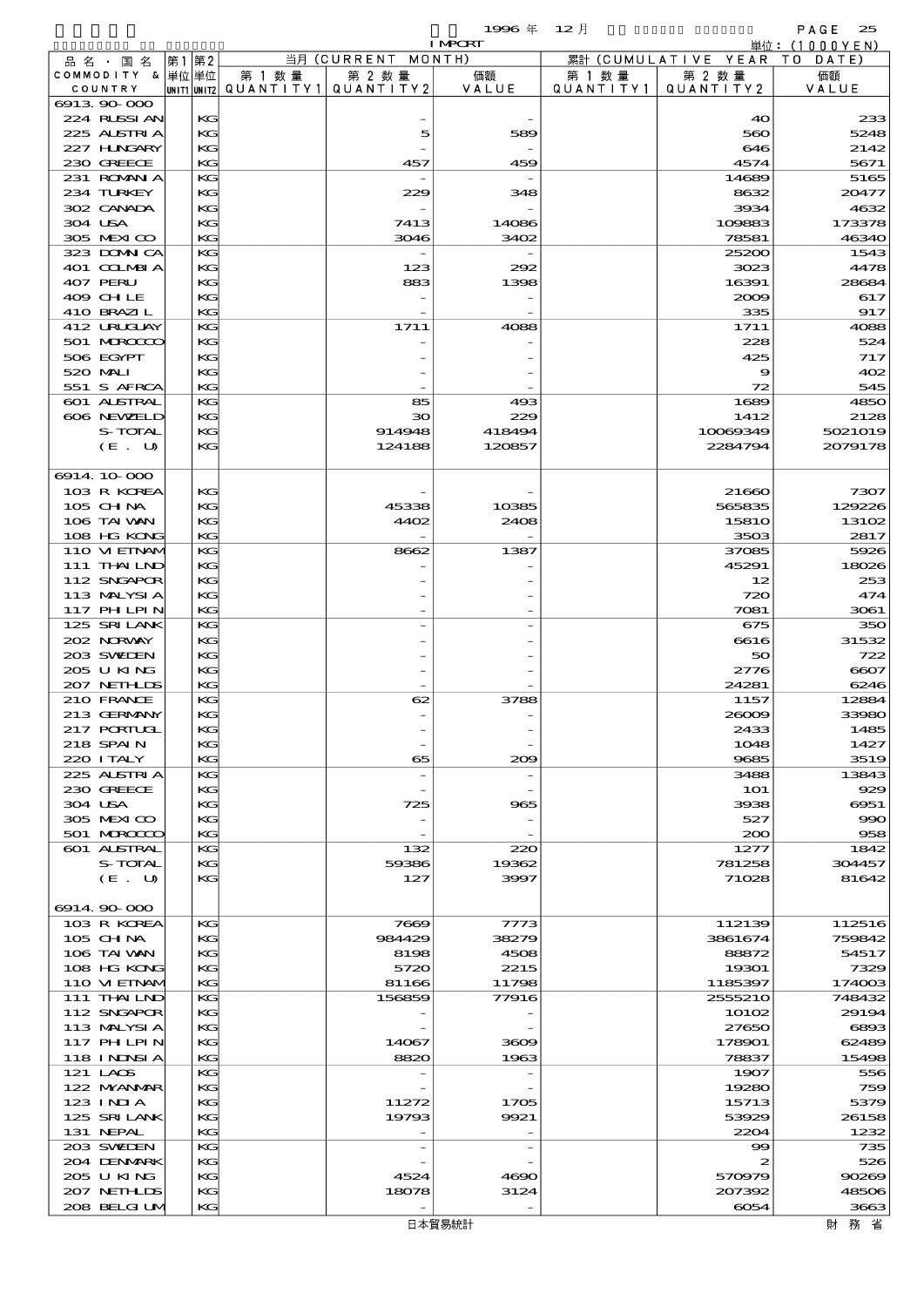$\begin{array}{lll} \textbf{1996} & \textbf{6} & \textbf{72} & \textbf{86} \\ \textbf{128} & \textbf{128} & \textbf{128} & \textbf{128} \\ \textbf{131} & \textbf{141} & \textbf{151} & \textbf{161} & \textbf{171} & \textbf{181} \\ \textbf{151} & \textbf{161} & \textbf{171} & \textbf{181} & \textbf{181} & \textbf{181} \\ \textbf{171} & \textbf{181} & \textbf{181} & \textbf{181$ 

|                            |          |        |                                       | <b>I MPCRT</b> |        |                                | 単位: (1000 Y E N) |
|----------------------------|----------|--------|---------------------------------------|----------------|--------|--------------------------------|------------------|
| 品 名 ・ 国 名                  | 第1 第2    |        | 当月 (CURRENT MONTH)                    |                |        | 累計 (CUMULATIVE YEAR TO DATE)   |                  |
| COMMODITY & 単位単位           |          | 第 1 数量 | 第 2 数量                                | 価額             | 第 1 数量 | 第 2 数量                         | 価額<br>VALUE      |
| COUNTRY<br>6914.90-000     |          |        | unit1 unit2  QUANT   TY1  QUANT   TY2 | VALUE          |        | QUANTITY1   QUANTITY2          |                  |
| 210 FRANCE                 | KG       |        | 8570                                  | 5875           |        | 97550                          | 50660            |
| 213 GERMANY                | KG       |        | 79605                                 | 16497          |        | 1049915                        | 191075           |
| 215 SWIZLD                 | KG       |        |                                       |                |        | 90                             | 648              |
| 217 PORTUGL                | KG       |        | 18047                                 | 5416           |        | 258028                         | 44165            |
| 218 SPAIN                  | KG       |        | 5066                                  | 573            |        | 134021                         | 25386            |
| 220 I TALY                 | KG       |        | 358502                                | 43478          |        | 5497730                        | 518730           |
| 224 RUSSIAN                | KG       |        |                                       |                |        | 40                             | 261              |
| 225 ALSTRIA<br>230 GREECE  | KG<br>KG |        |                                       |                |        | $\boldsymbol{\infty}$<br>64479 | 207<br>12149     |
| 231 ROMAN A                | KG       |        |                                       |                |        | 4730                           | 1627             |
| 234 TURKEY                 | KG       |        |                                       |                |        | 170                            | 273              |
| 302 CANADA                 | KG       |        |                                       |                |        | 5003                           | 534              |
| 304 USA                    | KG       |        | 3028                                  | 14182          |        | 152784                         | 329624           |
| 305 MEXICO                 | KG       |        | 12498                                 | 2124           |        | 29114                          | 5536             |
| 407 PERU                   | KG       |        |                                       |                |        | 521                            | 909              |
| 551 S AFRCA                | KG       |        |                                       |                |        | 12                             | 290              |
| 601 ALSTRAL<br>606 NEWELD  | KG<br>KG |        | 1020                                  | 673            |        | 500<br>1450                    | 565<br>1196      |
| S-TOTAL                    | KG       |        | 1806931                               | 256319         |        | 16291839                       | 3332331          |
| $(E_U U)$                  | KG       |        | 492392                                | 79653          |        | 7886309                        | 986071           |
|                            |          |        |                                       |                |        |                                |                  |
| 7001.00.000                |          |        |                                       |                |        |                                |                  |
| 103 R KOREA                | KG       |        |                                       |                |        | 50507                          | 15305            |
| 105 CHNA                   | KG       |        | 1328270                               | 57495          |        | 15600065                       | 657185           |
| 106 TAI VAN                | KG       |        | 32934                                 | 809            |        | 1026922                        | 74477            |
| 111 THAILND                | KG       |        | 32400                                 | 249            |        | 2237777                        | 33057            |
| 112 SNGAPOR<br>113 MALYSIA | KG<br>KG |        | 130720<br>546000                      | 1766<br>7830   |        | 3229415<br>5688070             | 42339<br>121759  |
| 118 I NDSI A               | KG       |        | 28800                                 | 239            |        | 28800                          | 239              |
| 205 U KING                 | KG       |        | 3221                                  | 31072          |        | 354598                         | 391538           |
| 207 NETHLIS                | KG       |        |                                       |                |        | 4800                           | 1437             |
| 210 FRANCE                 | KG       |        |                                       |                |        | 2083                           | 15325            |
| 213 GERMANY                | KG       |        | 8731                                  | 119138         |        | 68175                          | 685537           |
| 218 SPAIN                  | KG       |        |                                       |                |        | 17280                          | 5857             |
| 236 LATM A                 | KG       |        |                                       |                |        | 59127                          | 20505            |
| 302 CANADA<br>304 USA      | KG<br>KG |        | 3357                                  | 11485          |        | 2319667<br>433929              | 51300<br>278454  |
| 305 MEXICO                 | KG       |        |                                       |                |        | 173276                         | 1464             |
| S-TOTAL                    | KG       |        | 2114433                               | 230083         |        | 31294491                       | 2395778          |
| $(E_U U)$                  | KG       |        | 11952                                 | 150210         |        | 446936                         | 1099694          |
|                            |          |        |                                       |                |        |                                |                  |
| 7002 10 000                |          |        |                                       |                |        |                                |                  |
| 105 CH NA                  | KG       |        | 16200                                 | 842            |        | 1359453                        | 95304            |
| 213 GERMANY<br>304 USA     | КG<br>KG |        | 133355                                | 9240           |        | 1000<br>1410226                | 353<br>93378     |
| S-TOTAL                    | KG       |        | 149555                                | 10082          |        | 2770679                        | 189035           |
| (E. U)                     | KG       |        |                                       |                |        | 1000                           | 353              |
|                            |          |        |                                       |                |        |                                |                  |
| 7002 20 010                |          |        |                                       |                |        |                                |                  |
| 103 R KOREA                | KG       |        |                                       |                |        | 1735                           | 16385            |
| $105$ CHNA                 | KG       |        |                                       |                |        | 595                            | 7365             |
| 106 TAI VAN                | KG       |        |                                       |                |        | 199                            | 1435             |
| 205 U KING                 | KG       |        | 3047                                  | 33751          |        | 36734                          | 388672           |
| 207 NETHLIS                | KG<br>KG |        |                                       |                |        | 924<br>2188                    | 2552<br>20638    |
| 210 FRANCE<br>213 GERMANY  | KG       |        | 378<br>773                            | 3700<br>11327  |        | 15254                          | 321988           |
| 304 USA                    | KG       |        | 1276                                  | 13413          |        | 38163                          | 292704           |
| S-TOTAL                    | KG       |        | 5474                                  | 62191          |        | 95792                          | 1051739          |
| (E. U)                     | KG       |        | 4198                                  | 48778          |        | 55100                          | 733850           |
|                            |          |        |                                       |                |        |                                |                  |
| 7002 20 020                |          |        |                                       |                |        |                                |                  |
| $105$ CHNA                 | КG       |        |                                       |                |        | 8278                           | 1219             |
| 205 U KING                 | KG       |        |                                       |                |        | 362                            | 8277             |
| 213 GERMANY<br>220 I TALY  | КG<br>KG |        | 9815                                  | 7422           |        | 85656<br>1658                  | 73074            |
| 304 USA                    | KC       |        |                                       |                |        | 3243                           | 3007<br>50778    |
| S-TOTAL                    | KG       |        | 9815                                  | 7422           |        | 99197                          | 136355           |
| (E. U)                     | KG       |        | 9815                                  | 7422           |        | 87676                          | 84358            |
|                            |          |        |                                       |                |        |                                |                  |
| 7002.31-000                |          |        |                                       |                |        |                                |                  |
| 103 R KOREA                | KG       |        |                                       |                |        | 1881                           | 52177            |
| $105$ CHNA                 | KG       |        | 387                                   | 301            |        | 1187                           | 3970             |
| 112 SNGAPOR                | KG       |        |                                       |                |        | 40                             | 2843             |
| 113 MALYSIA                | KG       |        |                                       |                |        | 345                            | 7012             |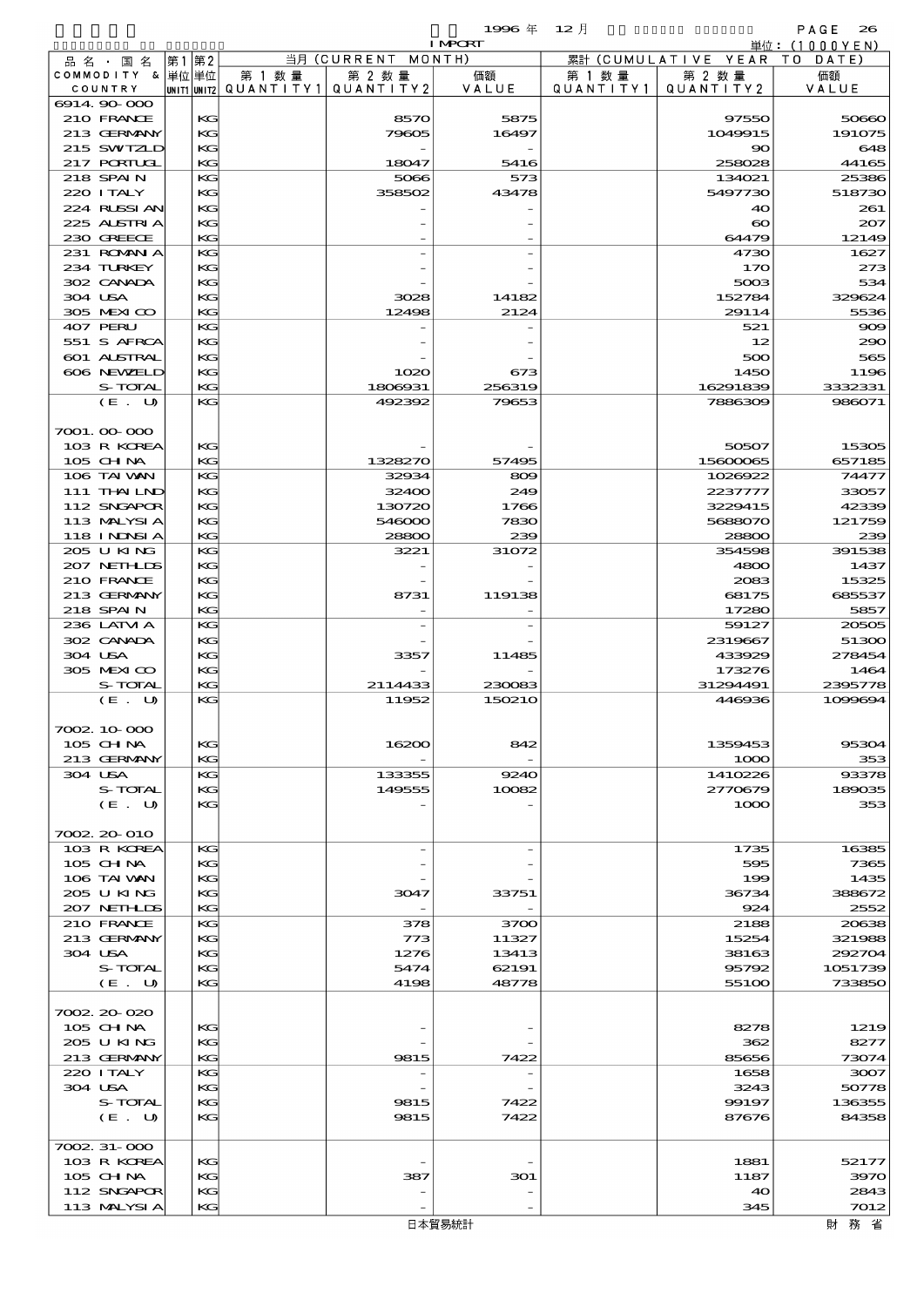|                             |    |                            |                     |                     | 1996 $#$         | $12$ 月               |                      | PAGE<br>27         |
|-----------------------------|----|----------------------------|---------------------|---------------------|------------------|----------------------|----------------------|--------------------|
|                             |    |                            |                     |                     | <b>I MPORT</b>   |                      |                      | 単位:(1000YEN)       |
| 品 名 ・ 国 名                   | 第1 | 第2                         |                     | 当月(CURRENT MONTH)   |                  |                      | 累計 (CUMULATIVE YEAR) | T O<br>DATE        |
| COMMODITY & 単位単位<br>COUNTRY |    | UNIT1 UNIT2                | 第 1 数量<br>QUANTITY1 | 第 2 数量<br>QUANTITY2 | 価額<br>VALUE      | 第 1 数 量<br>QUANTITY1 | 第 2 数量<br>QUANTITY 2 | 価額<br>VALUE        |
| 7002.31-000                 |    |                            |                     |                     |                  |                      |                      |                    |
| 205 U KING                  |    | KG                         |                     | 16542               | 20099            |                      | 131009               | 222817             |
| 207 NETHLIS                 |    | KG                         |                     | 9218                | 15093            |                      | 120922               | 203355             |
| 208 BELGI UM                |    | KG                         |                     |                     |                  |                      | 1773                 | 723                |
| 210 FRANCE                  |    | KG                         |                     | 964                 | <b>3710</b>      |                      | 11900                | 51661              |
| 213 GERMANY                 |    | KG                         |                     | 27586               | 219711           |                      | 422825               | 2559244            |
| 220 I TALY                  |    | KG                         |                     |                     |                  |                      | 956                  | 524                |
| 304 USA                     |    | KG                         |                     | 27018               | 106722           |                      | 724684               | 3382200            |
| <b>S-TOTAL</b><br>(E. U)    |    | KG<br>KG                   |                     | 81715<br>5431O      | 365636<br>258613 |                      | 1417522<br>689385    | 6486526<br>3038324 |
|                             |    |                            |                     |                     |                  |                      |                      |                    |
| $7002.32 \cdot 000$         |    |                            |                     |                     |                  |                      |                      |                    |
| 205 U KING                  |    | KG                         |                     |                     |                  |                      | 2                    | $\infty$           |
| 213 GERMANY                 |    | KG                         |                     | 9814                | 13343            |                      | 65855                | 93562              |
| 304 USA                     |    | KG                         |                     | 22797               | 16871            |                      | 310570               | 252640             |
| S-TOTAL                     |    | KG                         |                     | 32611               | 30214            |                      | 376427               | 346822             |
| $(E_U U)$                   |    | KG                         |                     | 9814                | 13343            |                      | 65857                | 94182              |
|                             |    |                            |                     |                     |                  |                      |                      |                    |
| 7002.39.000                 |    |                            |                     |                     |                  |                      |                      |                    |
| 103 R KOREA                 |    | KG                         |                     | 54956               | 75219            |                      | 1243300              | 852362             |
| $105$ CHNA                  |    | KG                         |                     |                     |                  |                      | 24                   | 1959               |
| 106 TAI VAN                 |    | KG                         |                     | 11OO                | 611              |                      | 7157                 | 3328               |
| 111 THAILND                 |    | KG                         |                     | 8000                | 1520             |                      | 679278               | 87482              |
| 113 MALYSIA<br>205 U KING   |    | KG                         |                     | 705711              | 125789           |                      | 3553441              | 649980             |
| 207 NETHLIS                 |    | KG<br>KG                   |                     |                     |                  |                      | 4204<br>708          | 2754<br>2134       |
| 210 FRANCE                  |    | KС                         |                     |                     |                  |                      | 207                  | 265                |
| 213 GERMANY                 |    | KG                         |                     | 510                 | 1256             |                      | 10456                | 18005              |
| 220 I TALY                  |    | KG                         |                     |                     |                  |                      | 13                   | 270                |
| 304 USA                     |    | KG                         |                     | 20693               | 17900            |                      | 248122               | 307123             |
| S-TOTAL                     |    | KG                         |                     | 790970              | 222295           |                      | 5746910              | 1925662            |
| (E. U)                      |    | KG                         |                     | 510                 | 1256             |                      | 15588                | 23428              |
|                             |    |                            |                     |                     |                  |                      |                      |                    |
| 7003 12 000                 |    |                            |                     |                     |                  |                      |                      |                    |
| 103 R KOREA SMKG            |    |                            |                     |                     |                  | 2936                 | 14360                | 962                |
| 106 TAI WAN                 |    | <b>SMKG</b>                | 30123               | 231578              | 9739             | 340475               | 2856522              | 125983             |
| 111 THAILND SMKG            |    |                            | 74867               | 745415              | 33278            | 842489               | 8403465              | 365543             |
| 118 INNSI A                 |    | <b>SMKG</b>                |                     |                     |                  | 7413                 | 111200               | 40092              |
| $123$ INIA<br>205 U KING    |    | <b>SMKG</b><br><b>SMKG</b> |                     |                     |                  | 86376<br>987         | 770338<br>1241       | 38014              |
| 208 BELGI UMSMKG            |    |                            |                     |                     |                  | 7693                 | 69164                | 790<br>8564        |
| 210 FRANCE                  |    | <b>SMKG</b>                |                     |                     |                  | $\infty$             | 3960                 | 2614               |
| 213 GERMANY                 |    | <b>SMKG</b>                | 10                  | 99                  | 351              | 23639                | 210698               | 78376              |
| 220 I TALY                  |    | <b>SMKG</b>                |                     |                     |                  | 479                  | 2929                 | 1586               |
| 223 POLAND                  |    | <b>SMKG</b>                |                     |                     |                  | 3805                 | 34714                | 5328               |
| 234 TURKEY                  |    | <b>SMKG</b>                |                     |                     |                  | 125330               | 1065003              | 43530              |
| 304 USA                     |    | <b>SMKG</b>                | 96807               | 196132              | 27001            | 561485               | 1988383              | 260876             |
| S-TOTAL                     |    | <b>SMKG</b>                | 201807              | 1173224             | 70369            | 2003167              | 15531977             | 972258             |
| (E. U)                      |    | <b>SMKG</b>                | 10                  | $\infty$            | 351              | 32858                | 287992               | 91930              |
|                             |    |                            |                     |                     |                  |                      |                      |                    |
| 7003 19 000                 |    |                            |                     |                     |                  |                      |                      |                    |
| 103 R KOREA                 |    | <b>SM</b>                  |                     |                     |                  |                      | 431                  | 2104               |
| 105 CH NA<br>106 TAI VAN    |    | SM<br>SM <sub>1</sub>      |                     | 4232<br>4091        | 8209<br>1283     |                      | 38938<br>74186       | 98664<br>35470     |
| 111 THAILND                 |    | SM                         |                     | 89412               | 39669            |                      | 259586               | 112953             |
| $123$ INIA                  |    | SM                         |                     |                     |                  |                      | 81151                | 34921              |
| 204 DENMARK                 |    | SM                         |                     |                     |                  |                      | 144                  | 1483               |
| 205 U KING                  |    | SM                         |                     |                     |                  |                      | 5522                 | 35032              |
| 210 FRANCE                  |    | SM <sub>1</sub>            |                     |                     |                  |                      | 179                  | 7646               |
| 213 GERMANY                 |    | SM                         |                     | 184                 | 907              |                      | 3073                 | 5028               |
| 304 USA                     |    | SM                         |                     | 79798               | 4071             |                      | 205593               | 87543              |
| 551 S AFRCA                 |    | SM                         |                     |                     |                  |                      | 7826                 | 2297               |
| S-TOTAL                     |    | SM                         |                     | 177717              | 54139            |                      | 676629               | 423141             |
| (E. U)                      |    | SM                         |                     | 184                 | 907              |                      | 8918                 | 49189              |
|                             |    |                            |                     |                     |                  |                      |                      |                    |
| 7003 20 000                 |    |                            |                     |                     |                  |                      |                      |                    |
| 205 U KING                  |    | SM                         |                     | 9875                | 9330             |                      | 15544                | 21035              |
| 304 USA<br>S-TOTAL          |    | SM<br>SM                   |                     | 9875                | 9330             |                      | 14<br>15558          | 255<br>21290       |
| (E. U)                      |    | <b>SM</b>                  |                     | 9875                | 9330             |                      | 15544                | 21035              |
|                             |    |                            |                     |                     |                  |                      |                      |                    |
| 7004.20-000                 |    |                            |                     |                     |                  |                      |                      |                    |
| $111$ THAILND               |    | SM                         |                     |                     |                  |                      | 1620                 | 341                |
| 203 SWIEN                   |    | <b>SM</b>                  |                     |                     |                  |                      | 13                   | 616                |
| 205 U KING                  |    | SM                         |                     | 13                  | 308              |                      | 13                   | 308                |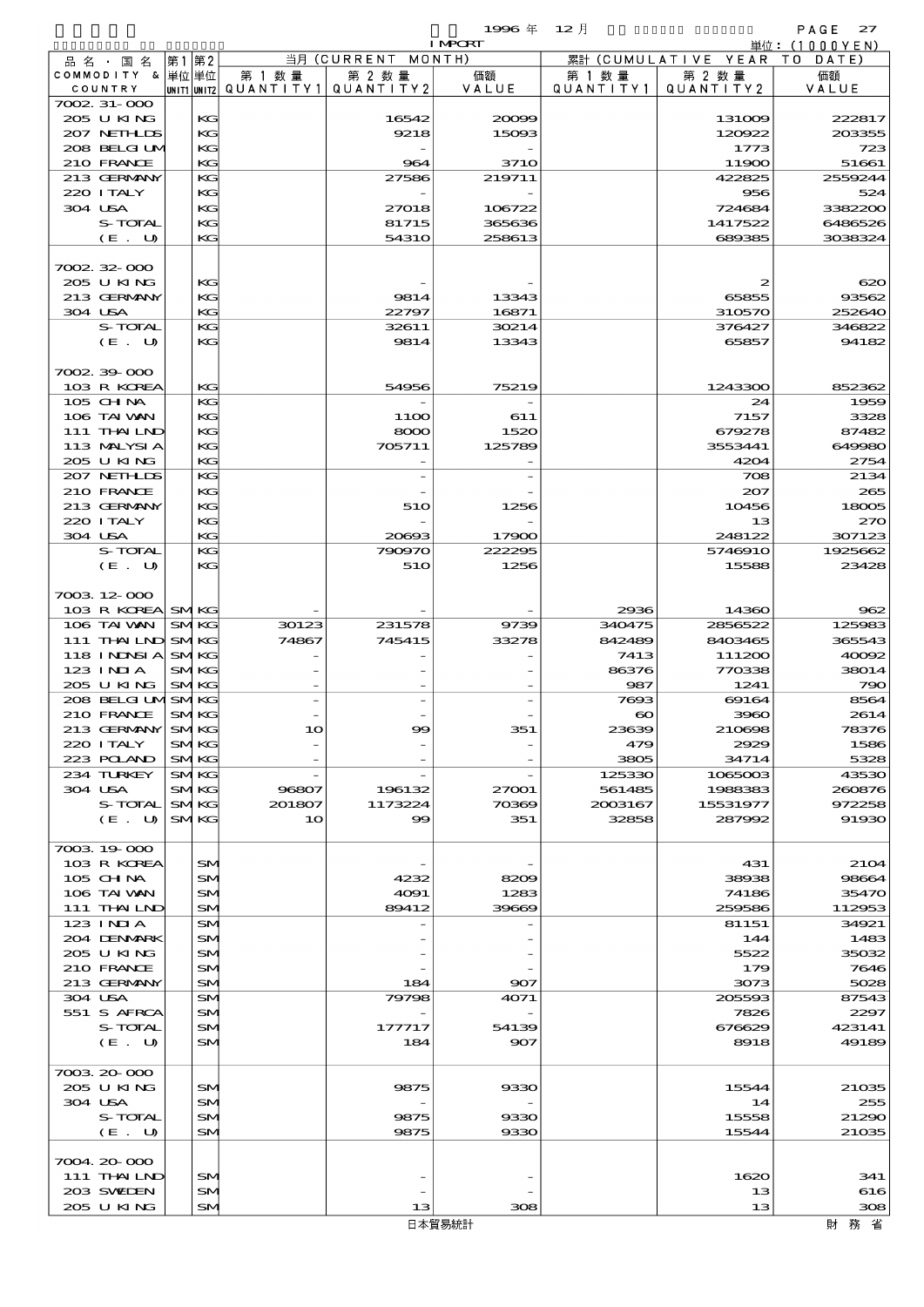|                                   |                        |        |                                         | 1996年           | - 12 月               |                              | PAGE<br>28        |
|-----------------------------------|------------------------|--------|-----------------------------------------|-----------------|----------------------|------------------------------|-------------------|
|                                   |                        |        |                                         | <b>I MPORT</b>  |                      |                              | 単位: (1000YEN)     |
| 品 名 ・ 国 名                         | 第1 第2                  |        | 当月 (CURRENT MONTH)                      |                 |                      | 累計 (CUMULATIVE YEAR TO DATE) |                   |
| COMMODITY & 単位単位                  |                        | 第 1 数量 | 第 2 数量                                  | 価額              | 第 1 数 量<br>QUANTITY1 | 第 2 数量                       | 価額                |
| COUNTRY<br>7004.20-000            |                        |        | UNIT1 UNIT2   QUANT   TY1   QUANT   TY2 | VALUE           |                      | QUANTITY 2                   | VALUE             |
| 210 FRANCE                        | <b>SM</b>              |        | 1486                                    | 9183            |                      | 31256                        | 44232             |
| 213 GERMANY                       | <b>SM</b>              |        | 2186                                    | 1201O           |                      | 11283                        | 51554             |
| 218 SPAIN                         | <b>SM</b>              |        |                                         |                 |                      | 688                          | 2152              |
| 234 TURKEY                        | <b>SM</b>              |        | $\overline{\phantom{a}}$                |                 |                      | 15514                        | 4796              |
| 304 USA                           | <b>SM</b>              |        | 34                                      | 319             |                      | 2294                         | 11330             |
| S-TOTAL                           | <b>SM</b>              |        | 3719                                    | 21820           |                      | 62681                        | 115329            |
| (E. U)                            | <b>SM</b>              |        | 3685                                    | 21501           |                      | 43253                        | 98862             |
| 7004 90 011                       |                        |        |                                         |                 |                      |                              |                   |
| $105$ CHNA                        | <b>SM</b>              |        | 24441                                   | 5833            |                      | 177344                       | 49065             |
| 106 TAI VAN                       | SM                     |        |                                         |                 |                      | 3319                         | 15857             |
| 117 PH LPIN                       | <b>SM</b>              |        |                                         |                 |                      | $\mathbf o$                  | 300               |
| 127 BANCLA                        | <b>SM</b>              |        |                                         |                 |                      | 995                          | 5846              |
| 210 FRANCE                        | <b>SM</b>              |        |                                         |                 |                      | 3957                         | 1603              |
| 213 GERMANY<br>304 USA            | <b>SM</b><br><b>SM</b> |        | 5868<br>129915                          | 47676<br>598937 |                      | 196996<br>1491980            | 409408<br>6136228 |
| S-TOTAL                           | SM                     |        | 160224                                  | 652446          |                      | 1874591                      | 6618307           |
| $(E_U U)$                         | <b>SM</b>              |        | 5868                                    | 47676           |                      | 200953                       | 411O11            |
|                                   |                        |        |                                         |                 |                      |                              |                   |
| 7004.90-019                       |                        |        |                                         |                 |                      |                              |                   |
| 105 CH NA                         | <b>SM</b>              |        | 5470                                    | 1872            |                      | 35467                        | 15854             |
| 106 TAI VAN                       | SM                     |        |                                         |                 |                      | 248                          | 362               |
| 113 MALYSIA<br>123 INIA           | <b>SM</b>              |        |                                         |                 |                      | 2426<br>17462                | 1537<br>7201      |
| 127 BANCLA                        | <b>SM</b><br><b>SM</b> |        |                                         |                 |                      | 318                          | $\infty$          |
| 210 FRANCE                        | <b>SM</b>              |        |                                         |                 |                      | 5                            | 878               |
| 213 GERMANY                       | <b>SM</b>              |        | 10220                                   | 19970           |                      | 36614                        | 101343            |
| 220 I TALY                        | <b>SM</b>              |        |                                         |                 |                      | 733                          | 938               |
| 304 USA                           | <b>SM</b>              |        | 15                                      | 898             |                      | 1966                         | 2748              |
| S-TOTAL                           | <b>SM</b>              |        | 15705                                   | 22740           |                      | 95239                        | 131761            |
| (E. U)                            | <b>SM</b>              |        | 10220                                   | 19970           |                      | 37352                        | 103159            |
| 7004.90-020                       |                        |        |                                         |                 |                      |                              |                   |
| 106 TAI VAN                       | <b>SM</b>              |        |                                         |                 |                      | 279                          | 557               |
| 213 GERMANY                       | <b>SM</b>              |        | 1034                                    | 4553            |                      | 11214                        | 67054             |
| 302 CANADA                        | <b>SM</b>              |        |                                         |                 |                      | $\boldsymbol{\alpha}$        | 1508              |
| 304 USA                           | SM                     |        |                                         |                 |                      | 330                          | 15117             |
| S-TOTAL                           | SM                     |        | 1034                                    | 4553            |                      | 12520                        | 84236             |
| (E. U)                            | <b>SM</b>              |        | 1034                                    | 4553            |                      | 11214                        | 67054             |
| 7005.10-010                       |                        |        |                                         |                 |                      |                              |                   |
| 105 CH NA                         | SM.                    |        |                                         |                 |                      | 1605                         | 1640              |
| 213 GERMANY                       | <b>SM</b>              |        | 1213                                    | 1977            |                      | 1213                         | 1977              |
| 304 USA                           | <b>SM</b>              |        | 22128                                   | 83694           |                      | 25843                        | 92093             |
| S-TOTAL                           | SM                     |        | 23341                                   | 85671           |                      | 28661                        | 95710             |
| (E. U)                            | <b>SM</b>              |        | 1213                                    | 1977            |                      | 1213                         | 1977              |
|                                   |                        |        |                                         |                 |                      |                              |                   |
| 7005.10.090<br>103 R KOREA        | <b>SM</b>              |        | 4752                                    | 26584           |                      | 34723                        | 163969            |
| 105 CH NA                         | <b>SM</b>              |        |                                         |                 |                      | 804                          | 1367              |
| 106 TAI VAN                       | <b>SM</b>              |        | 654                                     | 633             |                      | 1647                         | 3571              |
| 208 BELGI UM                      | SM                     |        | 72                                      | 235             |                      | 135744                       | 268477            |
| 302 CANADA                        | <b>SM</b>              |        |                                         |                 |                      | 1301                         | 7137              |
| 304 USA                           | SM.                    |        | 25074                                   | 45392           |                      | 359737                       | 453148            |
| S-TOTAL                           | <b>SM</b>              |        | 30552                                   | 72844           |                      | 533956                       | 897669            |
| (E. U)                            | <b>SM</b>              |        | 72                                      | 235             |                      | 135744                       | 268477            |
| 7005, 21-010                      |                        |        |                                         |                 |                      |                              |                   |
| 105 CHNA                          | <b>SM</b>              |        |                                         |                 |                      | 11387                        | 4717              |
| 106 TAI VAN                       | <b>SM</b>              |        |                                         |                 |                      | 12597                        | 6503              |
| 111 THAILND                       | <b>SM</b>              |        |                                         |                 |                      | 7391                         | 2296              |
| 113 MALYSIA                       | <b>SM</b>              |        | 56982                                   | 21473           |                      | 300854                       | 117983            |
| 117 PH LPIN                       | <b>SM</b>              |        |                                         |                 |                      | 52740                        | 18861             |
| <b>118 INDSIA</b><br>208 BELGI UM | <b>SM</b><br>SM        |        | 32140<br>37953                          | 11954<br>58079  |                      | 68968<br>267430              | 28326<br>315026   |
| 210 FRANCE                        | <b>SM</b>              |        |                                         |                 |                      | 7934                         | 15745             |
| 213 GERMANY                       | SM                     |        |                                         |                 |                      | 732                          | 1426              |
| 215 SWIZLD                        | <b>SM</b>              |        |                                         |                 |                      | 1188                         | 2669              |
| 220 I TALY                        | <b>SM</b>              |        |                                         |                 |                      | 20288                        | 48173             |
| 234 TURKEY                        | <b>SM</b>              |        |                                         |                 |                      | 5597                         | 1825              |
| 304 USA                           | <b>SM</b>              |        | 206473                                  | 196540          |                      | 1972966                      | 1977959           |
| S-TOTAL                           | SM                     |        | 333548                                  | 288046<br>58079 |                      | 2730072                      | 2541509           |
| (E. U)                            | <b>SM</b>              |        | 37953                                   |                 |                      | 296384                       | 380370            |
|                                   |                        |        |                                         |                 |                      |                              |                   |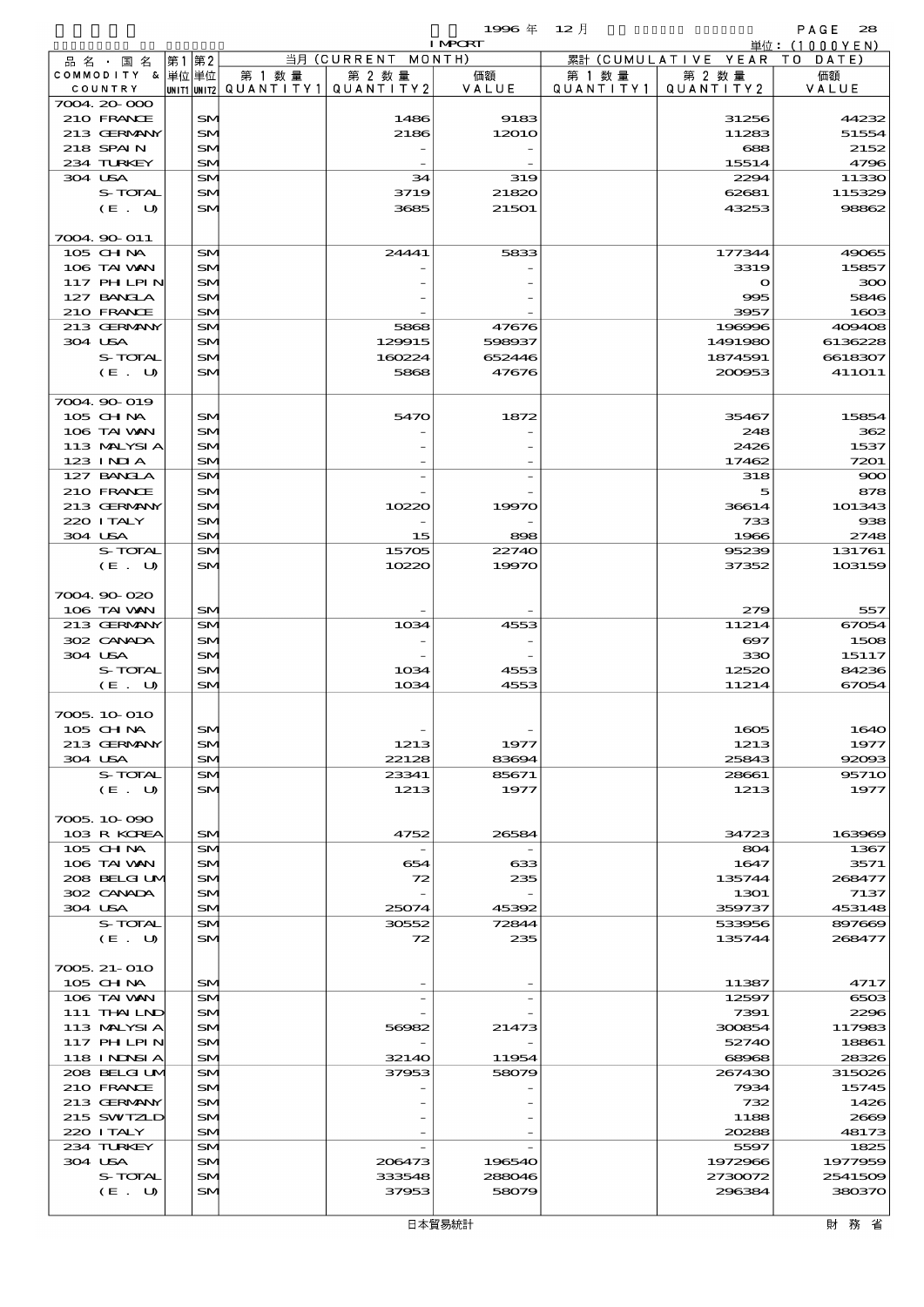|                             |      |                   |                                                  |                          | 1996年                    | $12$ 月               |                              | PAGE<br>29      |
|-----------------------------|------|-------------------|--------------------------------------------------|--------------------------|--------------------------|----------------------|------------------------------|-----------------|
|                             |      |                   |                                                  |                          | <b>I MPORT</b>           |                      |                              | 単位:(1000YEN)    |
| 品 名 ・ 国 名                   | 第1第2 |                   |                                                  | 当月 (CURRENT MONTH)       |                          |                      | 累計 (CUMULATIVE YEAR TO DATE) |                 |
| COMMODITY & 単位単位<br>COUNTRY |      |                   | 第 1 数量<br> unit1 unit2  Q∪ANT   TY1  Q∪ANT   TY2 | 第 2 数量                   | 価額<br>VALUE              | 第 1 数 量<br>QUANTITY1 | 第 2 数量<br>QUANTITY 2         | 価額<br>VALUE     |
| 7005. 21 - 020              |      |                   |                                                  |                          |                          |                      |                              |                 |
| 103 R KOREA                 |      | <b>SM</b>         |                                                  |                          |                          |                      | 40 <sup>3</sup>              | 1018            |
| 105 CH NA                   |      | $\text{SN}$       |                                                  | 267                      | 241                      |                      | 12819                        | 7109            |
| 106 TAI VAN                 |      | SM                |                                                  | 3573                     | 2127                     |                      | 32423                        | 26161           |
| 111 THAILND                 |      | SM                |                                                  |                          |                          |                      | 4143                         | 2240            |
| 113 MALYSIA                 |      | SM                |                                                  | 2051                     | 1304                     |                      | 13348                        | 7740            |
| 208 BELGI UM                |      | SM                |                                                  | 2050                     | 2186                     |                      | 54883                        | 83342           |
| 213 GERMANY<br>220 I TALY   |      | SN<br>SN          |                                                  | 418                      | 593                      |                      | 418<br>7328                  | 593<br>10972    |
| 234 TURKEY                  |      | SM                |                                                  |                          |                          |                      | 5630                         | 2920            |
| 304 USA                     |      | SM                |                                                  | 58952                    | 73857                    |                      | 894744                       | 1113342         |
| S-TOTAL                     |      | SN                |                                                  | 67311                    | 80308                    |                      | 1026139                      | 1255437         |
| (E. U)                      |      | SM                |                                                  | 2468                     | 2779                     |                      | 62629                        | 94907           |
|                             |      |                   |                                                  |                          |                          |                      |                              |                 |
| 7005.21-090                 |      |                   |                                                  |                          |                          |                      |                              |                 |
| $105$ CHNA                  |      | SM                |                                                  |                          |                          |                      | 3446                         | 2971            |
| 106 TAI VAN                 |      | SM                |                                                  | 211                      | 214                      |                      | 546                          | 809             |
| 111 THAILND<br>113 MALYSIA  |      | SN                |                                                  |                          |                          |                      | 299                          | 292             |
| 205 U KING                  |      | SM<br>SM          |                                                  | 2205                     | 1376                     |                      | 2205<br>83                   | 1376<br>8444    |
| 208 BELGI UM                |      | SM                |                                                  | 385                      | 531                      |                      | 2436                         | 3631            |
| 213 GERMANY                 |      | SM                |                                                  | 587                      | 1408                     |                      | 587                          | 1408            |
| 304 USA                     |      | SN                |                                                  | 2792                     | 11174                    |                      | 13333                        | 31799           |
| <b>S-TOTAL</b>              |      | SN                |                                                  | 6180                     | 14703                    |                      | 22935                        | 50730           |
| (E. U)                      |      | SM                |                                                  | 972                      | 1939                     |                      | 3106                         | 13483           |
|                             |      |                   |                                                  |                          |                          |                      |                              |                 |
| 7005.29-010                 |      |                   |                                                  |                          |                          |                      |                              |                 |
| 103 R KOREA                 |      | <b>SM</b>         |                                                  | 21668                    | 6327                     |                      | 190971                       | 57284           |
| $105$ CHNA                  |      | SM                |                                                  | 221764                   | 63295                    |                      | 2136999                      | 607870          |
| 106 TAI VAN                 |      | SM                |                                                  | 38182                    | 9967                     |                      | 443190                       | 137993          |
| 108 HG KONG<br>111 THAILND  |      | SM<br><b>SM</b>   |                                                  | 80453                    | 20528                    |                      | $-663$<br>1320561            | 6452<br>362190  |
| 112 SNGAPOR                 |      | SN                |                                                  |                          |                          |                      | 8255                         | 3897            |
| 113 MALYSIA                 |      | SM                |                                                  |                          |                          |                      | 11O <sub>8</sub>             | 462             |
| <b>117 PHLPIN</b>           |      | SM                |                                                  | 42                       | 1188                     |                      | 53                           | 1506            |
| 118 I NDSI A                |      | SM                |                                                  |                          |                          |                      | 47291                        | 14293           |
| 203 SWIEN                   |      | <b>SM</b>         |                                                  |                          |                          |                      | 814                          | 8259            |
| 207 NETHLIS                 |      | SN                |                                                  |                          |                          |                      | 14                           | 220             |
| 208 BELGI UM                |      | SN                |                                                  |                          |                          |                      | 30389                        | 6885            |
| 213 GERMANY                 |      | SN                |                                                  | 3771                     | 6865                     |                      | 68736                        | 49046           |
| 218 SPAIN                   |      | SM                |                                                  |                          |                          |                      | 50                           | 290             |
| 220 I TALY<br>234 TURKEY    |      | $_{\rm SN}$<br>SM |                                                  | 5640                     | 2400                     |                      | 1652<br>596269               | 1928<br>193651  |
| 304 USA                     |      | SM                |                                                  | 30980                    | 44659                    |                      | 322805                       | 417433          |
| S-TOTAL                     |      | <b>SM</b>         |                                                  | 402500                   | 155229                   |                      | 5169820                      | 1869659         |
| (E. U)                      |      | SM                |                                                  | 3771                     | 6865                     |                      | 101655                       | 66628           |
|                             |      |                   |                                                  |                          |                          |                      |                              |                 |
| 7005.29-020                 |      |                   |                                                  |                          |                          |                      |                              |                 |
| 103 R KOREA                 |      | SM                |                                                  | 12913                    | 7188                     |                      | 97798                        | 55409           |
| 105 CHNA                    |      | SM                |                                                  | 138309                   | 67396                    |                      | 1831706                      | 908857          |
| 106 TAI VAN                 |      | SM                |                                                  | 14687                    | 7840                     |                      | 246799                       | 131196          |
| 111 THAILND<br>112 SNGAPOR  |      | SM<br><b>SM</b>   |                                                  | 47716                    | 25629<br>1196            |                      | 618075                       | 342083<br>11681 |
| 113 MALYSIA                 |      | SM                |                                                  | 2612<br>1213             | 639                      |                      | 20476<br>7273                | 3834            |
| 118 I NDSI A                |      | SM                |                                                  | $\overline{\phantom{a}}$ | $\overline{\phantom{a}}$ |                      | 59906                        | 33170           |
| 123 INIA                    |      | SM                |                                                  |                          |                          |                      | 862                          | 1730            |
| 208 BELGI UM                |      | SM                |                                                  | 1614                     | 763                      |                      | 12323                        | 6316            |
| 213 GERMANY                 |      | <b>SM</b>         |                                                  | 1396                     | 3867                     |                      | 11688                        | 44106           |
| 234 TURKEY                  |      | SM                |                                                  | 19240                    | 10061                    |                      | 367903                       | 194020          |
| 302 CANADA                  |      | SM                |                                                  | $\overline{\phantom{a}}$ | $\overline{\phantom{a}}$ |                      | <b>401</b>                   | 4275            |
| 304 USA                     |      | SM                |                                                  | 19291                    | 34313                    |                      | 91184                        | 145845          |
| S-TOTAL                     |      | SM                |                                                  | 258991                   | 158892                   |                      | 3366394                      | 1882522         |
| (E. U)                      |      | SM                |                                                  | <b>3010</b>              | 4630                     |                      | 24011                        | 50422           |
| 7005.29-090                 |      |                   |                                                  |                          |                          |                      |                              |                 |
| 103 R KOREA                 |      | SM                |                                                  | 280                      | 282                      |                      | 11869                        | 11715           |
| 105 CHNA                    |      | SM                |                                                  | 8974                     | 8947                     |                      | 266132                       | 244895          |
| 106 TAI VAN                 |      | SM                |                                                  | 241                      | 241                      |                      | 15228                        | 15255           |
| 111 THAILND                 |      | SM                |                                                  | 11629                    | 14165                    |                      | 100814                       | 108055          |
| 112 SNGAPOR                 |      | SM                |                                                  | $\overline{\phantom{a}}$ | $\overline{\phantom{a}}$ |                      | 1814                         | 2159            |
| 118 I NINSI A               |      | SM                |                                                  |                          |                          |                      | 2787                         | 3289            |
| 205 U KING                  |      | SM                |                                                  | 49                       | 5125                     |                      | 5642                         | 62120           |
| 207 NETH LIS                |      | SM                |                                                  |                          |                          |                      | 2                            | 737             |
| 208 BELGI UM                |      | SM                |                                                  | 11OO                     | 3302                     |                      | 17551                        | 23785           |
| 213 GERMANY                 |      | SM                |                                                  | 3469                     | 14436                    |                      | 13464                        | 88827           |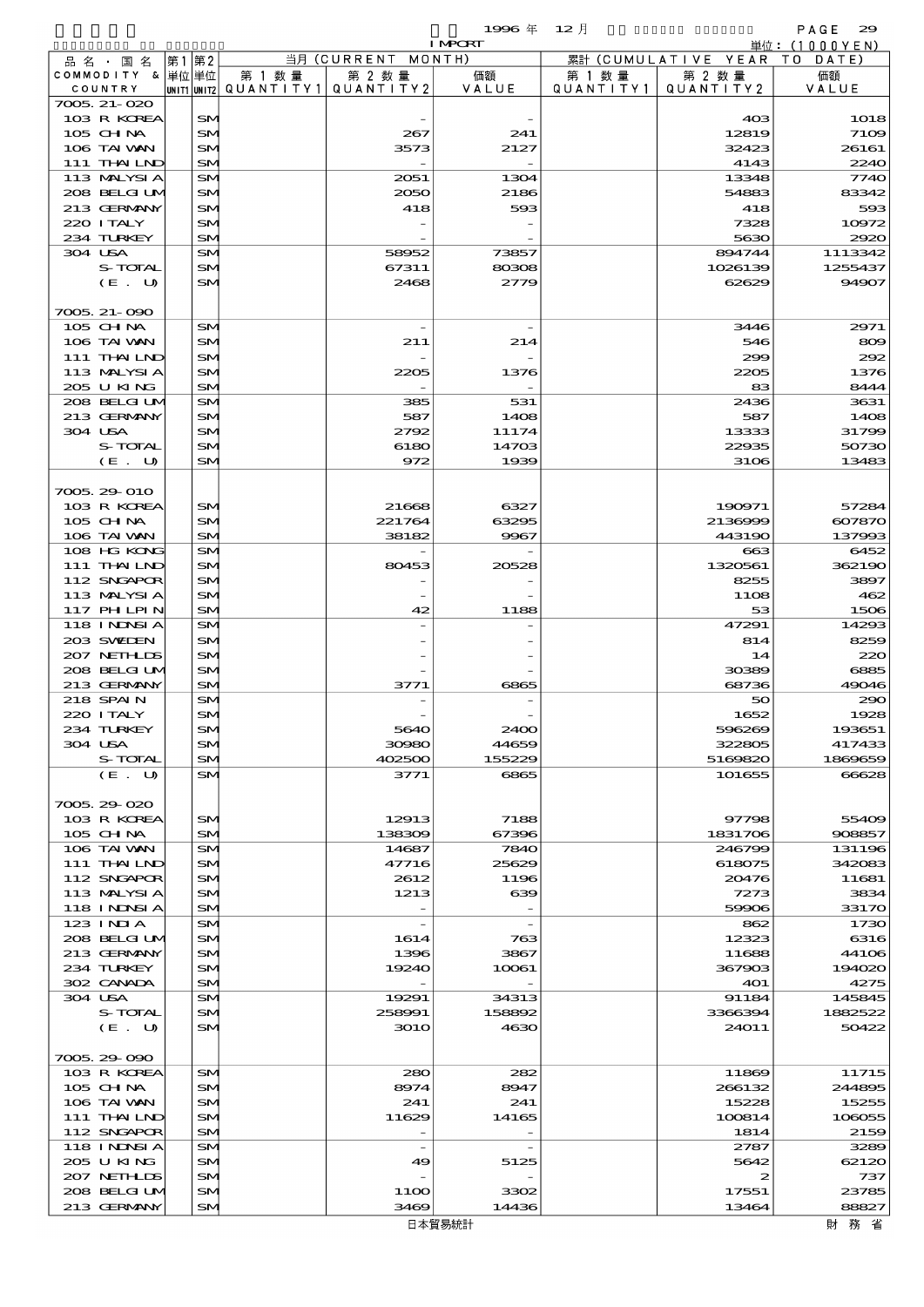|                               |                   |      |                        |                                      |                      |                    | 1996年           | $12$ 月               |                      | PAGE<br>$30^{\circ}$ |
|-------------------------------|-------------------|------|------------------------|--------------------------------------|----------------------|--------------------|-----------------|----------------------|----------------------|----------------------|
|                               |                   |      |                        |                                      |                      |                    | <b>I MPORT</b>  |                      |                      | 単位: (1000YEN)        |
| 品 名 ・ 国 名<br>COMMODITY & 単位単位 |                   | 第1第2 |                        |                                      | 当月 (CURRENT MONTH)   |                    |                 |                      | 累計 (CUMULATIVE YEAR) | T O<br>DATE          |
| COUNTRY                       |                   |      |                        | 第 1 数 量<br> unit1 unit2  Q∪ANT   TY1 | 第 2 数量<br>QUANTITY 2 |                    | 価額<br>VALUE     | 第 1 数 量<br>QUANTITY1 | 第 2 数量<br>QUANTITY2  | 価額<br>VALUE          |
| 7005.29.090                   |                   |      |                        |                                      |                      |                    |                 |                      |                      |                      |
| 220 I TALY                    |                   |      | <b>SM</b>              |                                      |                      | 895                | 3439            |                      | 3595                 | 14458                |
| 234 TURKEY                    |                   |      | <b>SM</b>              |                                      |                      |                    |                 |                      | 17063                | 1861O                |
| 302 CANADA                    |                   |      | <b>SM</b>              |                                      |                      |                    |                 |                      | 672                  | 3125                 |
| 304 USA                       | S-TOTAL           |      | <b>SM</b><br><b>SM</b> |                                      |                      | 325<br>26962       | 1584<br>51521   |                      | 23422<br>480055      | 99277<br>694307      |
|                               | $(E_U U)$         |      | <b>SM</b>              |                                      |                      | 5513               | 26302           |                      | 40254                | 189927               |
|                               |                   |      |                        |                                      |                      |                    |                 |                      |                      |                      |
| 7005.30-000                   |                   |      |                        |                                      |                      |                    |                 |                      |                      |                      |
| 105 CHNA                      |                   |      | <b>SM</b>              |                                      |                      |                    |                 |                      | 2274                 | 7115                 |
| 205 U KING                    |                   |      | <b>SM</b>              |                                      |                      | 11680              | 26009           |                      | 71468                | 195428               |
| 304 USA                       |                   |      | <b>SM</b>              |                                      |                      |                    |                 |                      | 2398                 | 10937                |
|                               | S-TOTAL<br>(E. U) |      | <b>SM</b><br><b>SM</b> |                                      |                      | 11680<br>11680     | 26009<br>26009  |                      | 76140<br>71468       | 213480<br>195428     |
|                               |                   |      |                        |                                      |                      |                    |                 |                      |                      |                      |
| 7006.00.000                   |                   |      |                        |                                      |                      |                    |                 |                      |                      |                      |
| 103 R KOREA                   |                   |      | KG                     |                                      |                      | 25771              | 30250           |                      | 169120               | 204388               |
| $105$ CHNA                    |                   |      | KG                     |                                      |                      | 195881             | 22652           |                      | 2372609              | 311352               |
| 106 TAI VAN                   |                   |      | KG                     |                                      |                      | 19752              | 30834           |                      | 73132                | 106233               |
| 108 HG KONG                   |                   |      | KG                     |                                      |                      | 50                 | 271             |                      | 27782                | 15137                |
| 110 VI EINAM<br>111 THAILND   |                   |      | KG<br>KG               |                                      |                      | 36220<br>5804      | 4917<br>99670   |                      | 430206<br>81659      | 54671<br>1358405     |
| 113 MALYSIA                   |                   |      | KG                     |                                      |                      |                    |                 |                      | 855                  | 3023                 |
| 117 PHLPIN                    |                   |      | KG                     |                                      |                      |                    |                 |                      | 791                  | 2051                 |
| 118 I NDSI A                  |                   |      | KG                     |                                      |                      |                    |                 |                      | 266                  | 542                  |
| 203 SWEDEN                    |                   |      | KG                     |                                      |                      |                    |                 |                      | 344                  | 593                  |
| 205 U KING                    |                   |      | KG                     |                                      |                      | 8711               | 5780            |                      | 194866               | 94704                |
| 207 NETHLIS                   |                   |      | KG                     |                                      |                      |                    |                 |                      | 332                  | 299                  |
| 208 BELGI UM<br>210 FRANCE    |                   |      | KG<br>KG               |                                      |                      | 96840              | 22873           |                      | 132485<br>672        | 27707<br>1150        |
| 213 GERMANY                   |                   |      | KG                     |                                      |                      | 21114              | 12370           |                      | 152841               | 119272               |
| 215 SWIZLD                    |                   |      | KG                     |                                      |                      |                    |                 |                      | 197                  | 4502                 |
| 218 SPAI N                    |                   |      | KG                     |                                      |                      |                    |                 |                      | 574                  | 316                  |
| 220 I TALY                    |                   |      | KG                     |                                      |                      |                    |                 |                      | 2156                 | 5179                 |
| 245 CZECH                     |                   |      | KG                     |                                      |                      |                    |                 |                      | 335                  | 2469                 |
| 302 CANADA                    |                   |      | KG                     |                                      |                      | 1                  | 253             |                      | 3683                 | 3800                 |
| 304 USA                       | S-TOTAL           |      | KG<br>KG               |                                      |                      | 69732<br>479876    | 47113<br>276983 |                      | 538498<br>4183403    | 844290<br>3160083    |
|                               | (E. U)            |      | KG                     |                                      |                      | 126665             | 41023           |                      | 484270               | 249220               |
|                               |                   |      |                        |                                      |                      |                    |                 |                      |                      |                      |
| 7007. 11-010                  |                   |      |                        |                                      |                      |                    |                 |                      |                      |                      |
| 105 CH NA                     |                   |      | KG                     |                                      |                      |                    |                 |                      | 1431                 | 985                  |
| 106 TAI WAN                   |                   |      | KG                     |                                      |                      |                    |                 |                      | 184518               | 58873                |
| 117 PH LPIN<br>203 SWIDEN     |                   |      | KG<br>KG               |                                      |                      | 1065               | 3186            |                      | 185<br>3622          | 562<br>111O1         |
| 204 DENMARK                   |                   |      | KG                     |                                      |                      |                    |                 |                      | 165                  | 238                  |
| 205 U KING                    |                   |      | KG                     |                                      |                      | 772                | 2058            |                      | 23246                | 67331                |
| 207 NETHLIS                   |                   |      | КG                     |                                      |                      | 1311               | 1822            |                      | 3861                 | 7618                 |
| 208 BELGI UM                  |                   |      | KG                     |                                      |                      |                    |                 |                      | 64748                | 35578                |
| 210 FRANCE                    |                   |      | KG                     |                                      |                      |                    |                 |                      | 1818                 | $\boldsymbol{6016}$  |
| 213 GERMANY                   |                   |      | KG                     |                                      |                      | 4531               | 7448            |                      | 215946               | 157903               |
| 215 SWIZLD<br>218 SPAIN       |                   |      | KG<br>КG               |                                      |                      | 1648               | 3194            |                      | 20<br>13297          | 244<br>21652         |
| 220 I TALY                    |                   |      | KG                     |                                      |                      |                    |                 |                      | 2111                 | 5908                 |
| 225 ALSTRIA                   |                   |      | KG                     |                                      |                      | 270                | 326             |                      | 280                  | 552                  |
| 302 CANADA                    |                   |      | KG                     |                                      |                      | 74872              | 21450           |                      | 516671               | 152019               |
| 304 USA                       |                   |      | KG                     |                                      |                      | 802939             | 370123          |                      | 11444134             | 4793272              |
| 305 MEXICO                    |                   |      | KG                     |                                      |                      |                    |                 |                      | 1274                 | 3122                 |
| 601 ALSTRAL                   |                   |      | KG                     |                                      |                      |                    |                 |                      | 12524                | 14060                |
|                               | S-TOTAL<br>(E. U) |      | KG<br>KG               |                                      |                      | 887408<br>9597     | 409607<br>18034 |                      | 12489851<br>329094   | 5337034<br>313897    |
|                               |                   |      |                        |                                      |                      |                    |                 |                      |                      |                      |
| 7007. 11-090                  |                   |      |                        |                                      |                      |                    |                 |                      |                      |                      |
| 103 R KOREA                   |                   |      | KG                     |                                      |                      |                    |                 |                      | 1223                 | 3925                 |
| 112 SNGAPOR                   |                   |      | KG                     |                                      |                      | 4000               | 2932            |                      | 50816                | 41354                |
| 117 PH LPIN                   |                   |      | KG                     |                                      |                      |                    |                 |                      | 3160                 | 3742                 |
| 118 I NINSI A                 |                   |      | KG<br>KG               |                                      |                      |                    |                 |                      | 485                  | 319                  |
| 208 BELGI UM<br>210 FRANCE    |                   |      | KG                     |                                      |                      | 70<br><b>10410</b> | 304<br>5146     |                      | $\infty$<br>50470    | 304<br>24412         |
| 213 GERMANY                   |                   |      | КG                     |                                      |                      |                    |                 |                      | 928                  | 978                  |
| 215 SWTZLD                    |                   |      | KG                     |                                      |                      |                    |                 |                      | 67                   | 647                  |
| 304 USA                       |                   |      | KG                     |                                      |                      |                    |                 |                      | 356                  | 1684                 |
|                               | S-TOTAL           |      | KG                     |                                      |                      | 14570              | 8382            |                      | 107575               | 77365                |

 $(E. U)$  KG 10480 5450 51468 25694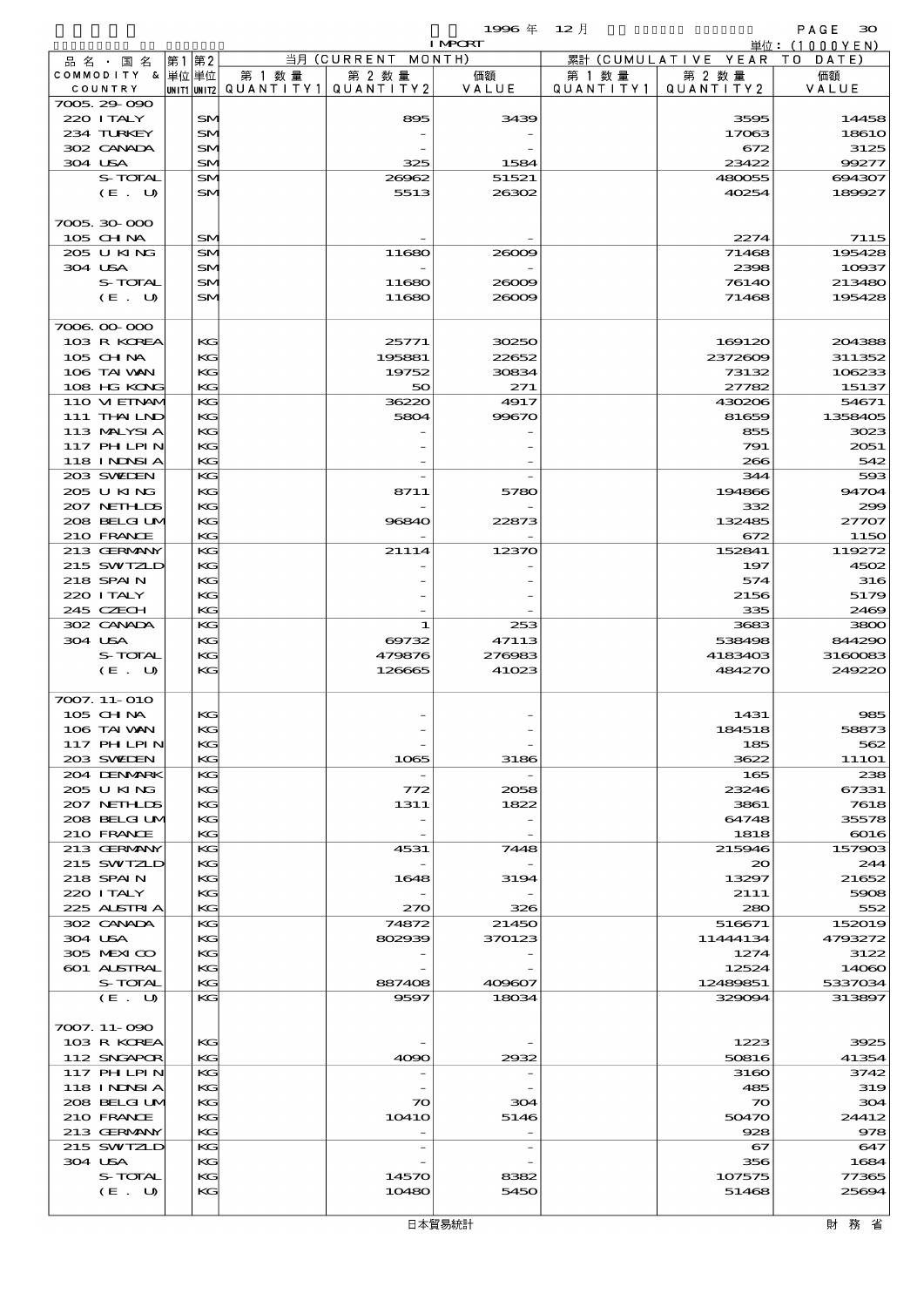|                           |       |             |                          |            | 1996 $#$       | $12$ 月       |                  | PAGE<br>31   |
|---------------------------|-------|-------------|--------------------------|------------|----------------|--------------|------------------|--------------|
|                           |       |             |                          |            | <b>I MPCRT</b> |              |                  | 単位:(1000YEN) |
| 品名・国名                     | 第1 第2 |             |                          | 当月(CURRENT | MONTH)         | 累計           | (CUMULATIVE YEAR | T O<br>DATE  |
| COMMODITY & 単位 単位         |       |             | 第 1 数 量                  | 第 2 数量     | 価額             | 第 1 数 量      | 第 2 数量           | 価額           |
| COUNTRY                   |       |             | unit1 unit2  Q∪ANT   TY1 | QUANTITY2  | VALUE          | QUANTITY1    | QUANTITY2        | VALUE        |
| 7007.19-000               |       |             |                          |            |                |              |                  |              |
| 103 R KOREA SMKG          |       |             | 105                      | 1500       | 655            | 844          | 12100            | 5130         |
| $105$ CHNA                |       | <b>SMKG</b> |                          |            |                | 12588        | 21199            | 7635         |
| 106 TAI VAN               |       | <b>SMKG</b> | 126                      | 2150       | 975            | 9528         | 86338            | 17973        |
| 108 HG KONG SMKG          |       |             | 5886                     | 47113      | 9918           | 57716        | 435953           | 85872        |
| 111 THAILND SMKG          |       |             |                          |            |                | 1367         | 17165            | 1634         |
| 112 SNGAPOR SMKG          |       |             |                          |            |                | 190          | 4860             | 1680         |
| 113 MALYSIA               |       | <b>SMKG</b> | 1270                     | 14391      | 1697           | 8052         | 94156            | 11265        |
| 117 PH LPIN               |       | <b>SMKG</b> | 222                      | 1920       | 2214           | 222          | 1920             | 2214         |
| 118 INNSI A               |       | <b>SMKG</b> |                          |            |                | 351925       | 7225             | 1173         |
| 204 DENMARK SMKG          |       |             |                          |            |                | 14           | 222              | 315          |
| 205 U KING                |       | <b>SMKG</b> |                          |            |                | 892          | 27716            | 12767        |
| 207 NETHLIS               |       | <b>SMKG</b> | 14                       | 538        | 352            | 20           | 802              | $\infty$     |
| 208 BELGI UMSMKG          |       |             |                          |            |                | 3740         | 133372           | 83685        |
| 210 FRANCE                |       | <b>SMKG</b> |                          |            |                | 1039         | 25883            | 7045         |
| 213 GERMANY               |       | <b>SMKG</b> |                          |            |                |              | 1385             | 1693         |
| 220 I TALY                |       |             |                          |            |                | 92<br>362    |                  |              |
|                           |       | <b>SMKG</b> |                          |            |                |              | 4132             | 3745         |
| 302 CANADA                |       | <b>SMKG</b> |                          |            |                | 818          | 21607            | 12000        |
| 304 USA                   |       | SMKG        | 666                      | 13720      | 4841           | 60925        | 532187           | 118759       |
| S-TOTAL                   |       | <b>SMKG</b> | 8289                     | 81332      | 20652          | 510334       | 1428222          | 375246       |
| (E. U)                    |       | <b>SMKG</b> | 14                       | 538        | 352            | 6159         | 193512           | 109851       |
|                           |       |             |                          |            |                |              |                  |              |
| 7007. 21-010              |       |             |                          |            |                |              |                  |              |
| 103 R KOREA               |       | КG          |                          |            |                |              | 35735            | 12765        |
| 105 CH NA                 |       | KG          |                          |            |                |              | 857              | 318          |
| 106 TAI VAN               |       | KG          |                          | 48113      | 19137          |              | 850037           | 299033       |
| 111 THAILND               |       | KG          |                          |            |                |              | 240              | 671          |
| 112 SNGAPOR               |       | KG          |                          |            |                |              | 257              | 556          |
| 118 INNSI A               |       | KG          |                          |            |                |              | 118              | 243          |
| 137 SU ARAB               |       | KG          |                          |            |                |              | 00000            | 19702        |
| 203 SVEDEN                |       | KG          |                          | 239        | 1038           |              | 20504            | 60878        |
| 205 U KING                |       | KG          |                          | 3150       | 5751           |              | 72674            | 159609       |
| 207 NETHLIS               |       | KG          |                          | 4029       | 5600           |              | 7343             | 14503        |
| 208 BELGI UM              |       | KG          |                          | 533        | 913            |              | 34452            | 39726        |
| 210 FRANCE                |       | KG          |                          | 352        | 204            |              | 3506             | 3733         |
| 213 GERMANY               |       | KG          |                          | 15986      | 29901          |              | 358065           | 607500       |
| 215 SWIZLD                |       | KG          |                          |            |                |              | 1353             | 948          |
| 218 SPAIN                 |       | KG          |                          | 1479       | 2020           |              | 26634            | 35441        |
| 220 I TALY                |       | KG          |                          | 1503       | 3373           |              | 26476            | 38777        |
| 222 FINLAND               |       | KG          |                          |            |                |              | 68460            | 34827        |
| 225 ALSTRIA               |       | KG          |                          | 246043     | 103745         |              | 2865561          | 1408816      |
| 227 H.NGARY               |       | KG          |                          |            |                |              | 564              | 221          |
| 302 CANADA                |       | KG          |                          | 2834       | 4767           |              | 413178           | 136378       |
| 304 USA                   |       | KG          |                          | 1923507    | 793188         |              | 21078297         | 8306651      |
| 305 MEXICO                |       | KG          |                          | 14535      | 5420           |              | 292228           | 106632       |
| 551 S AFRCA               |       | KG          |                          |            |                |              | <b>401</b>       | 386          |
| 601 ALSTRAL               |       | KG          |                          | 930        | 719            |              | 177436           | 70953        |
| 606 NEWELD                |       | KG          |                          | 750        | 342            |              | 5952             | 2163         |
| 621 A SAMDA               |       | KG          |                          |            |                |              | 15984            | 6197         |
| S-TOTAL                   |       | KG          |                          | 2263983    | 976118         |              | 26417281         | 11367627     |
| (E. U)                    |       | KG          |                          | 273314     | 152545         |              | 3483675          | 240381C      |
|                           |       |             |                          |            |                |              |                  |              |
| 7007. 21-090              |       |             |                          |            |                |              |                  |              |
| 106 TAI VAN               |       | KG          |                          |            |                |              | 440              | 1167         |
| 205 U KING                |       | KG          |                          | 412        | 2189           |              | 1782             | 13664        |
| 210 FRANCE                |       | KG          |                          | 672        | 1021           |              | 6182             | 19351        |
|                           |       | KG          |                          |            |                |              | 2                | 387          |
| 213 GERMANY<br>220 I TALY |       | KG          |                          |            |                |              | 105              | 284          |
|                           |       |             |                          |            |                |              |                  |              |
| 304 USA                   |       | KG          |                          |            |                |              | 2387             | 31052        |
| <b>601 ALSTRAL</b>        |       | KG          |                          |            |                |              | $\infty$         | 387          |
| S-TOTAL                   |       | KG          |                          | 1084       | 321O           |              | 10928            | 66292        |
| (E. U)                    |       | KG          |                          | 1084       | <b>3210</b>    |              | 8071             | 33686        |
|                           |       |             |                          |            |                |              |                  |              |
| 7007.29-000               |       |             |                          |            |                |              |                  |              |
| 105 CH NA                 |       | <b>SMKG</b> |                          |            |                | 320          | 3138             | 49C          |
| 106 TAI WAN               |       | <b>SMKG</b> |                          |            |                | 1495         | 24300            | 5496         |
| 112 SNGAPOR SMKG          |       |             |                          |            |                | 31           | 500              | 1085         |
| 113 MALYSIA               |       | <b>SMKG</b> |                          |            |                | 6            | 190              | 777          |
| 205 U KING                |       | <b>SMKG</b> | 15                       | $\bf{60}$  | 1480           | 207          | 4982             | 33436        |
| 210 FRANCE                |       | <b>SMKG</b> |                          |            |                | $\Omega$     | 72               | 400          |
| 220 I TALY                |       | <b>SMKG</b> |                          |            |                | <b>1O1</b>   | 1013             | 292          |
| 234 TURKEY                |       | <b>SMKG</b> |                          |            |                | 672          | 10367            | 1083         |
| 302 CANADA                |       | <b>SMKG</b> |                          |            |                | $\mathbf{z}$ | $\infty$         | 346          |
| 304 USA                   |       | SMKG        | з                        | 381        | 315            | 1357         | 49904            | 37478        |

S-TOTAL SMKG 18 1041 1795 4191 94536 80898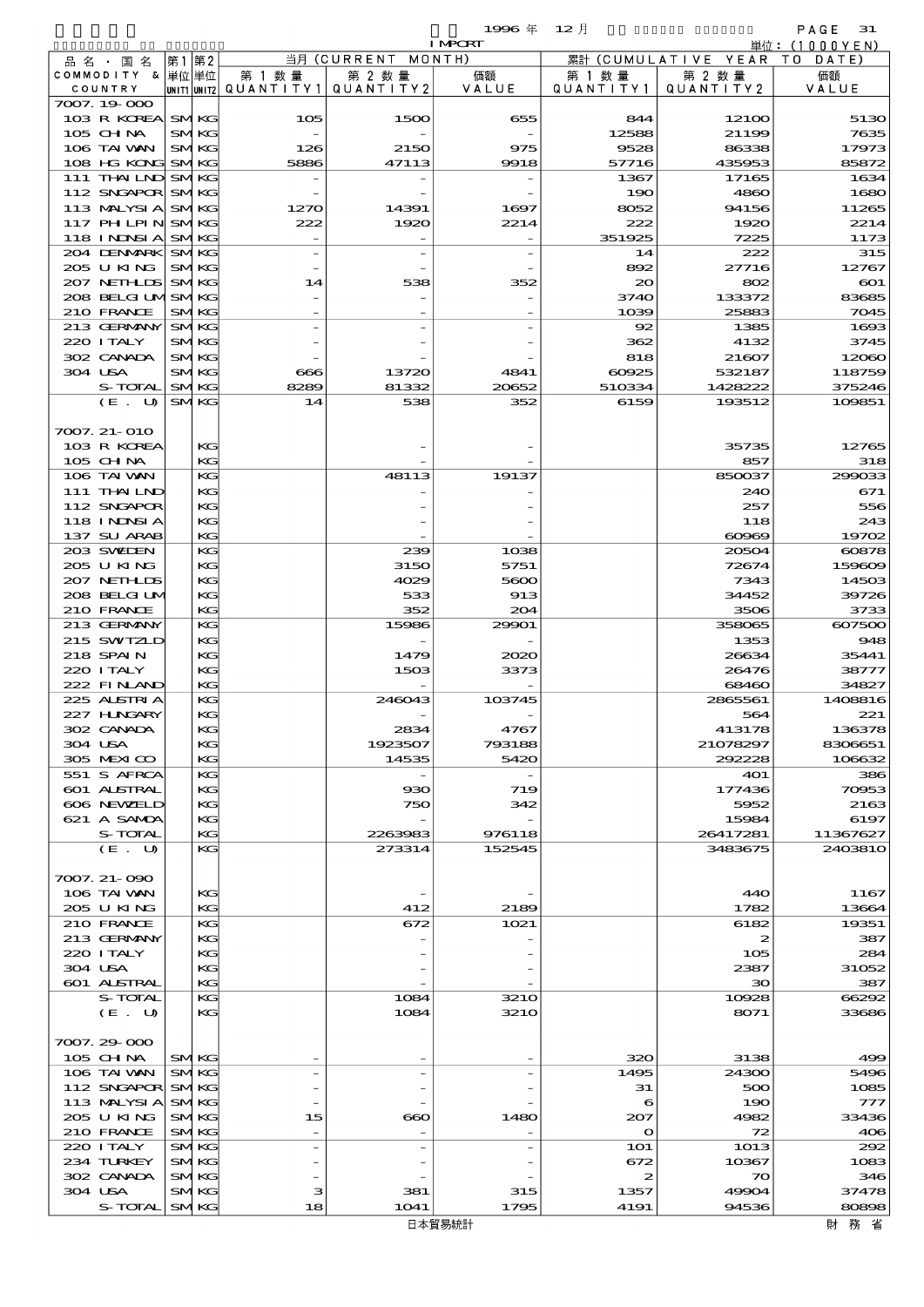$1996 \nleftrightarrow 12 \nparallel$  PAGE 32

|                             |             |          |                                           |                    | <b>I MPORT</b>  |                      |                              | 単位:(1000YEN)      |
|-----------------------------|-------------|----------|-------------------------------------------|--------------------|-----------------|----------------------|------------------------------|-------------------|
| 品名・国名                       | 第1 第2       |          |                                           | 当月 (CURRENT MONTH) |                 |                      | 累計 (CUMULATIVE YEAR TO DATE) |                   |
| COMMODITY & 単位単位<br>COUNTRY |             |          | 第 1 数量<br>UNIT1 UNIT2 QUANTITY1 QUANTITY2 | 第 2 数量             | 価額<br>VALUE     | 第 1 数 量<br>QUANTITY1 | 第 2 数量<br>QUANTITY 2         | 価額<br>VALUE       |
| 7007.29-000                 |             |          |                                           |                    |                 |                      |                              |                   |
| (E. U)                      | <b>SMKG</b> |          | 15                                        | $\infty$           | 1480            | 308                  | 6067                         | 34134             |
| 7008 00 000                 |             |          |                                           |                    |                 |                      |                              |                   |
| 103 R KOREA                 |             | KG       |                                           |                    |                 |                      | 513                          | 507               |
| 106 TAI VAN                 |             | KG       |                                           |                    |                 |                      | 29882                        | 10806             |
| 111 THAILND                 |             | KG       |                                           |                    |                 |                      | 11O                          | 202               |
| 147 U ARB E                 |             | KG       |                                           | 175                | 508             |                      | 8247                         | 7273              |
| 202 NRWAY<br>203 SWIDEN     |             | KG<br>KG |                                           |                    |                 |                      | 80<br>2982                   | 205<br>2971       |
| 204 DENMARK                 |             | KG       |                                           |                    |                 |                      | 23155                        | 10436             |
| 205 U KING                  |             | KG       |                                           | 12583              | 6408            |                      | 91843                        | 32412             |
| 208 BELGI UM                |             | KG       |                                           |                    |                 |                      | 110132                       | 23940             |
| 210 FRANCE<br>213 GERMANY   |             | KG<br>KG |                                           | 10485              | 12886           |                      | 206<br>24830                 | 252<br>3111O      |
| 220 I TALY                  |             | KG       |                                           |                    |                 |                      | 40                           | 264               |
| 225 ALSTRIA                 |             | KG       |                                           |                    |                 |                      | 996                          | 1699              |
| 302 CANADA                  |             | KG       |                                           | 2200               | 3420            |                      | 4574                         | 4905              |
| 304 USA                     |             | KG       |                                           | 1462               | 1258            |                      | 39494                        | 20797             |
| S-TOTAL<br>(E. U)           |             | KG<br>KG |                                           | 26905<br>23068     | 24480<br>19294  |                      | 337084<br>254184             | 147779<br>103084  |
|                             |             |          |                                           |                    |                 |                      |                              |                   |
| 7009.10.000                 |             |          |                                           |                    |                 |                      |                              |                   |
| 103 R KOREA                 |             | KG       |                                           | 928                | 1215            |                      | 23379                        | 25123             |
| 105 CH NA                   |             | KG       |                                           | 12689              | 15385           |                      | 102644                       | 118384            |
| 106 TAI VAN<br>108 HG KONG  |             | KG<br>KG |                                           | 27999<br>95        | 30736<br>524    |                      | 443709<br>299                | 407431<br>2643    |
| 111 THAILND                 |             | KG       |                                           | 14764              | 17871           |                      | 214225                       | 241550            |
| 203 SWIDEN                  |             | KG       |                                           | 516                | 1881            |                      | 8482                         | 34777             |
| 205 U KING                  |             | KG       |                                           | 1700               | 61502           |                      | 11697                        | 113597            |
| 206 IRELAND                 |             | KG       |                                           | 59900              | 68069           |                      | 699204                       | 814094            |
| 207 NETHLIS<br>208 BELGI UM |             | KG<br>KG |                                           | 230                | 701             |                      | 3069<br>277                  | 15404<br>1087     |
| 210 FRANCE                  |             | KG       |                                           | 614                | 2052            |                      | 4828                         | 16147             |
| 213 GERMANY                 |             | KG       |                                           | 7974               | 31880           |                      | 91591                        | 469790            |
| 218 SPAIN                   |             | KG       |                                           | <b>11O1</b>        | 1795            |                      | 6788                         | 12165             |
| 220 I TALY                  |             | KG       |                                           | 65                 | 308             |                      | 4950                         | 14078             |
| 225 ALSTRIA<br>245 CZECH    |             | KG<br>KG |                                           |                    |                 |                      | 1215<br>12658                | 4744<br>12058     |
| 302 CANADA                  |             | KG       |                                           |                    |                 |                      | 28720                        | 8808              |
| 304 USA                     |             | KG       |                                           | 57759              | 102607          |                      | 758030                       | 1439673           |
| 305 MEXICO                  |             | KG       |                                           |                    |                 |                      | 102                          | 622               |
| 410 BRAZIL                  |             | КG       |                                           |                    |                 |                      | 86                           | 282               |
| 601 ALSTRAL<br>S-TOTAL      |             | КG<br>KG |                                           | 37411<br>223745    | 91359<br>427880 |                      | 335827<br>2751780            | 780291<br>4532748 |
| $(E_U U)$                   |             | KG       |                                           | 72100              | 168183          |                      | 832101                       | 1495883           |
|                             |             |          |                                           |                    |                 |                      |                              |                   |
| 7009.91-000                 |             |          |                                           |                    |                 |                      |                              |                   |
| 103 R KOREA<br>$105$ CHNA   |             | KС<br>KG |                                           | 19755              | 13138           |                      | 11758<br>200706              | 15918<br>157342   |
| 106 TAI VAN                 |             | KG       |                                           | 25037              | 2600            |                      | 800463                       | 96263             |
| 108 HG KONG                 |             | KG       |                                           | $\infty$           | 1760            |                      | 17774                        | 11199             |
| 111 THAILND                 |             | KG       |                                           | 68210              | 8027            |                      | 869489                       | 83282             |
| 112 SNGAPOR                 |             | KG       |                                           |                    |                 |                      | 39062                        | 11835             |
| 113 MALYSIA<br>117 PHLPIN   |             | KG<br>KG |                                           | 20097              | 1964            |                      | 378984<br>3613               | 35163<br>4012     |
| <b>118 INNSIA</b>           |             | KG       |                                           | 133235             | 11809           |                      | 1411908                      | 141596            |
| 123 INIA                    |             | KG       |                                           | 125                | 1152            |                      | 125                          | 1152              |
| 205 U KING                  |             | KG       |                                           |                    |                 |                      | 469                          | 2236              |
| 207 NETHLIS                 |             | KG       |                                           |                    |                 |                      | 177                          | 391               |
| 208 BELGI UM<br>210 FRANCE  |             | KG<br>KG |                                           |                    |                 |                      | 18048<br>2070                | 3961<br>4084      |
| 213 GERMANY                 |             | KG       |                                           | 40                 | 632             |                      | 21543                        | 11252             |
| 220 I TALY                  |             | KG       |                                           | 257                | 571             |                      | 7045                         | 12619             |
| 225 ALSTRIA                 |             | KG       |                                           | 16                 | 201             |                      | 637                          | 2629              |
| 234 TURKEY                  |             | KG       |                                           | 18339              | 1517            |                      | 165916                       | 13225             |
| 245 CZECH<br>302 CANADA     |             | KG<br>KG |                                           |                    |                 |                      | 35<br>8504                   | 282<br>3636       |
| 304 USA                     |             | KG       |                                           | 3457               | 5625            |                      | 98083                        | 93265             |
| 313 CANAL Z                 |             | KG       |                                           |                    |                 |                      | 40                           | 240               |
| 551 S AFRCA                 |             | KG       |                                           |                    |                 |                      | 78975                        | 6196              |
| S-TOTAL<br>(E. U)           |             | KG<br>KG |                                           | 289468<br>313      | 48996<br>1404   |                      | 4135424<br>49989             | 711778<br>37172   |
|                             |             |          |                                           |                    |                 |                      |                              |                   |
| 7009.92-000                 |             |          |                                           |                    |                 |                      |                              |                   |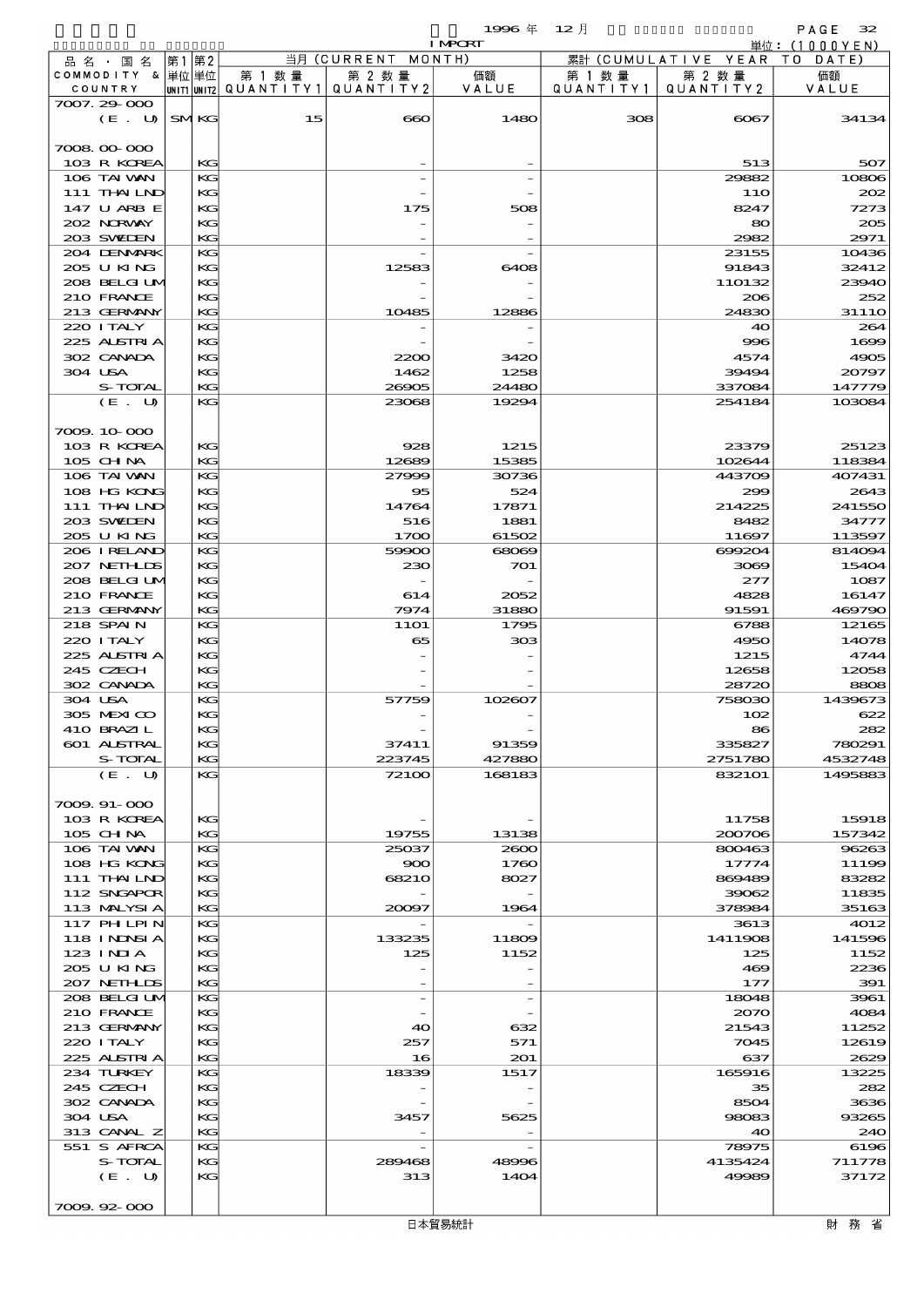$1996 \nsubseteq 12 \nparallel$  PAGE 33

|                  |                                       |                    | <b>I MPCRT</b> |           |                              | 単位: (1000YEN) |
|------------------|---------------------------------------|--------------------|----------------|-----------|------------------------------|---------------|
| 第1第2<br>品名・国名    |                                       | 当月 (CURRENT MONTH) |                |           | 累計 (CUMULATIVE YEAR TO DATE) |               |
| COMMODITY & 単位単位 | 第 1 数量                                | 第 2 数量             | 価額             | 第 1 数 量   | 第 2 数量                       | 価額            |
| COUNTRY          | UNIT1 UNIT2  QUANT   TY1  QUANT   TY2 |                    | VALUE          | QUANTITY1 | QUANTITY 2                   | VALUE         |
| 7009.92-000      |                                       |                    |                |           |                              |               |
| 103 R KOREA      | KG                                    | 4222               | 4416           |           | 50594                        | 51299         |
| 105 CHNA         | KG                                    | 83857              | 49620          |           | 1004853                      | 562948        |
| 106 TAI VAN      | KG                                    | <b>345610</b>      | 137072         |           | 4883084                      | 1796818       |
| 108 HG KONG      | KG                                    | 3287               | 4807           |           | 38597                        | 21132         |
|                  |                                       |                    |                |           |                              |               |
| 110 VI EINAM     | KG                                    |                    |                |           | 23925                        | 8507          |
| 111 THAILND      | KG                                    | 2678               | 2785           |           | 115637                       | 86042         |
| 112 SNGAPOR      | KG                                    |                    |                |           | 4091                         | 3509          |
| 113 MALYSIA      | KG                                    |                    |                |           | 4454                         | 5836          |
| 117 PHLPIN       | KG                                    | 3114               | 3192           |           | 13120                        | 10092         |
| 118 I NDSI A     | KG                                    | 28403              | 10945          |           | 683799                       | 251322        |
| 123 INIA         | KG                                    | 115                | 583            |           | 426                          | 1356          |
| 203 SWIEN        | KG                                    |                    |                |           | 120                          | 479           |
| 204 DENMARK      | KG                                    |                    |                |           | 9263                         | 4587          |
| 205 U KING       | KG                                    | 3270               | 5633           |           | 36668                        | 66059         |
| 206 IRELAND      | KG                                    | $\infty$           | 247            |           | $\infty$                     | 247           |
| 207 NETHLIS      | KG                                    |                    |                |           | 2591                         | 5113          |
| 208 BELGI UM     | KС                                    | 723                | 2051           |           | 26419                        | 40928         |
|                  |                                       |                    |                |           |                              | 65139         |
| 210 FRANCE       | KG                                    | 14OO               | 4614           |           | 13208                        |               |
| 213 GERMANY      | KG                                    | 295                | 1758           |           | 12135                        | 49955         |
| 215 SWIZLD       | KG                                    |                    |                |           | 454                          | 2008          |
| 217 PORTUGL      | KG                                    |                    |                |           | 1158                         | 920           |
| 218 SPAIN        | KG                                    | 1313               | 1664           |           | 28670                        | 38821         |
| 220 I TALY       | KG                                    | 47850              | <b>47101</b>   |           | 646625                       | 621317        |
| 222 FINLAND      | KG                                    |                    |                |           | 628                          | 344           |
| 224 RUSSI AN     | KG                                    |                    |                |           | 25                           | 269           |
| 225 ALSTRIA      | KG                                    |                    |                |           | 230                          | 1808          |
| 230 GREECE       | KG                                    |                    |                |           | 49                           | 562           |
| 234 TURKEY       | KG                                    | 349                | 345            |           | 461                          | 660           |
| 245 CZECH        | KG                                    |                    |                |           | 11O                          | 373           |
| 302 CANADA       | KG                                    |                    |                |           | 6814                         | 10250         |
| 304 USA          | KG                                    | 8577               |                |           |                              |               |
|                  |                                       |                    | 14021          |           | 196482                       | 285313        |
| 305 MEXICO       | KG                                    |                    |                |           | 2670                         | 26099         |
| 330 ST LLCI      | KG                                    |                    |                |           | ဆာ                           | 745           |
| 407 PERU         | KG                                    |                    |                |           | $\infty$                     | 625           |
| 601 ALSTRAL      | KG                                    | 1603               | 1090           |           | 10697                        | 21993         |
| 606 NEWELD       | KG                                    |                    |                |           | 471                          | 231           |
| S-TOTAL          | KG                                    | 536686             | 291944         |           | 7819450                      | 4043706       |
| (E. U)           | KG                                    | 54871              | 63068          |           | 777784                       | 896279        |
|                  |                                       |                    |                |           |                              |               |
| 7010 10 000      |                                       |                    |                |           |                              |               |
| 103 R KOREA      | KG                                    | 7280               | 6892           |           | 41870                        | 43448         |
| 106 TAI VAN      | KG                                    |                    |                |           | 593                          | 4205          |
| 205 U KING       | KG                                    |                    |                |           | 4                            | 417           |
| 213 GERMANY      | KG                                    | 8200               | 11244          |           | 39528                        | 54516         |
| 227 HNGARY       | KG                                    | 10                 | 421            |           | 10                           | 421           |
| 304 USA          | KG                                    | 59                 | 1039           |           | $\infty$                     | 2265          |
|                  |                                       | 15549              |                |           |                              |               |
| S-TOTAL          | KG                                    |                    | 19596          |           | 82095                        | 105272        |
| (E. U)           | KG                                    | 8200               | 11244          |           | 39532                        | 54933         |
|                  |                                       |                    |                |           |                              |               |
| 7010 20 000      |                                       |                    |                |           |                              |               |
| 103 R KOREA      | KG                                    | 17402              | 5694           |           | 17898                        | 6152          |
| $105$ CHNA       | KG                                    |                    |                |           | 8324                         | 1574          |
| 106 TAI VAN      | КC                                    |                    |                |           | 4242                         | 2838          |
| 118 I NDSI A     | KG                                    |                    |                |           | 16704                        | 1985          |
| 205 U KING       | KG                                    | 28                 | 2373           |           | 91                           | 2653          |
| 210 FRANCE       | КC                                    | 8503               | $\infty$ 61    |           | 58849                        | 19317         |
| 304 USA          | KG                                    | 13                 | 348            |           | 440                          | 2048          |
| S-TOTAL          | KG                                    | 25946              | 14476          |           | 106548                       | 36567         |
| (E. U)           | KG                                    | 8531               | 8434           |           | 58940                        | 21970         |
|                  |                                       |                    |                |           |                              |               |
| 7010 91-000      |                                       |                    |                |           |                              |               |
|                  |                                       |                    |                |           |                              |               |
| 103 R KOREA      | KG                                    |                    |                |           | 13188                        | 2080          |
| $105$ CHNA       | КC                                    | 3241               | 331            |           | 99175                        | 8285          |
| 106 TAI VAN      | KG                                    |                    |                |           | 1705                         | 2175          |
| 108 HG KONG      | KG                                    |                    |                |           | 2                            | 41O           |
| 110 VIEINAM      | KG                                    |                    |                |           | 2748                         | 245           |
| 111 THAILND      | KG                                    |                    |                |           | 2694                         | 1419          |
| 117 PH LPIN      | KG                                    |                    |                |           | 505                          | 245           |
| 203 SWIEN        | KG                                    |                    |                |           | $\infty$                     | 337           |
| 204 DENMARK      | KG                                    |                    |                |           | 1240                         | 2791          |
| 205 U KING       | KG                                    | $\infty$           | 242            |           | 490                          | 11OO          |
| 210 FRANCE       | KG                                    | 3408               | 3141           |           | 132215                       | 44585         |
| 213 GERMANY      | KG                                    | 5690               | 3380           |           | 139089                       | 89973         |
| 215 SWIZLD       | KG                                    |                    |                |           | 10599                        | 2802          |
|                  |                                       |                    |                |           |                              |               |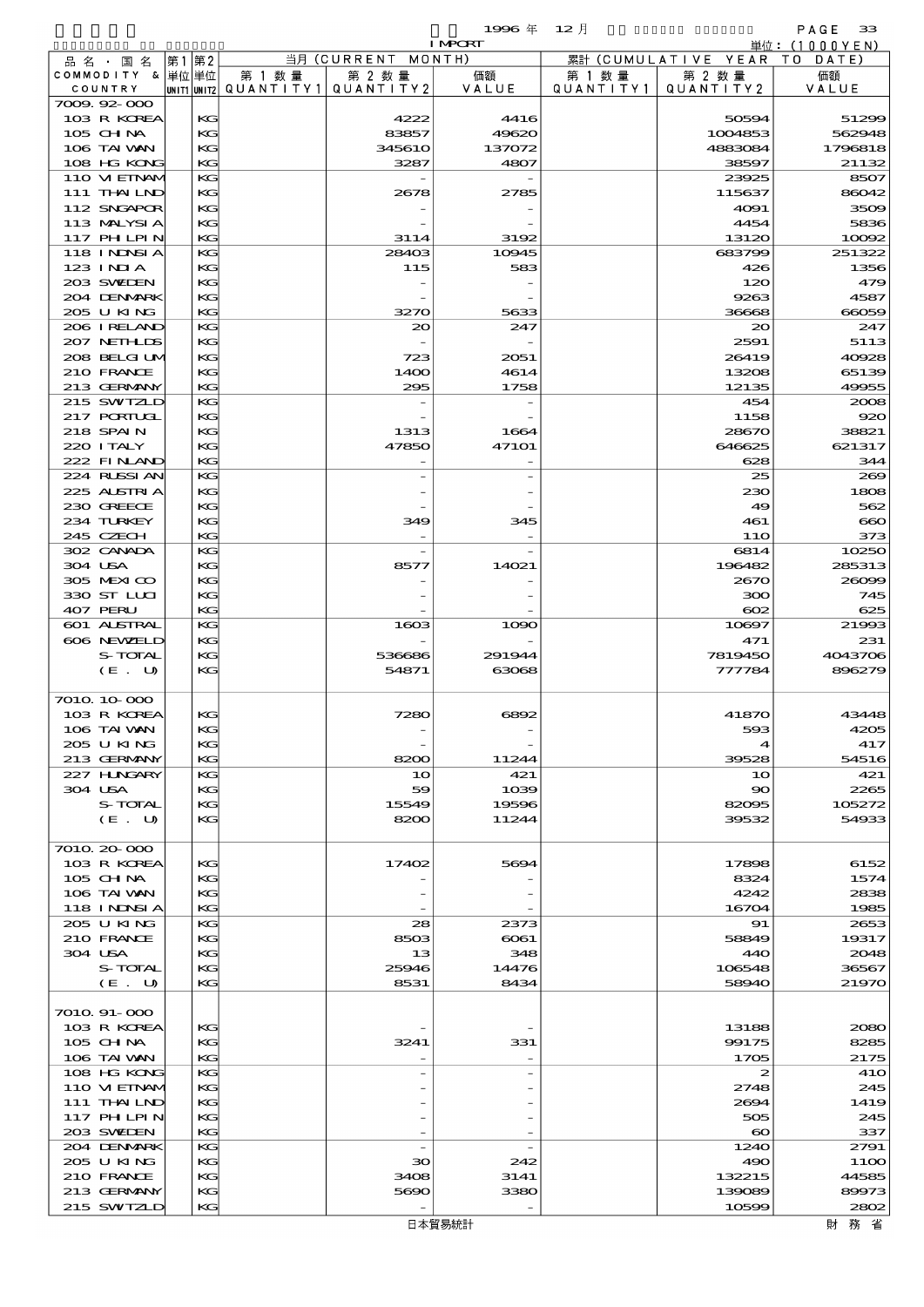$1996 \nless 12 \nless 12$ 

|                             |          |                                                  |                                      | <b>I MPORT</b> |                      |                              | 単位: (1000YEN)   |
|-----------------------------|----------|--------------------------------------------------|--------------------------------------|----------------|----------------------|------------------------------|-----------------|
| 品名・国名                       | 第1第2     |                                                  | 当月 (CURRENT MONTH)                   |                |                      | 累計 (CUMULATIVE YEAR TO DATE) |                 |
| COMMODITY & 単位単位<br>COUNTRY |          | 第 1 数量<br> unit1 unit2  QUANT   TY1  QUANT   TY2 | 第 2 数量                               | 価額<br>VALUE    | 第 1 数 量<br>QUANTITY1 | 第 2 数量<br>QUANTITY 2         | 価額<br>VALUE     |
| 7010 91-000                 |          |                                                  |                                      |                |                      |                              |                 |
| 217 PORTUGL                 | KG       |                                                  | 135                                  | 257            |                      | 297                          | 566             |
| 218 SPAIN                   | KG       |                                                  | 1792                                 | 327            |                      | 12585                        | 3395            |
| 220 I TALY                  | KG       |                                                  | 23094                                | 7838           |                      | 202266                       | 51215           |
| 225 ALSTRIA                 | KG       |                                                  | $30^{\circ}$                         | 242            |                      | 30                           | 242             |
| 245 CZECH<br>304 USA        | KG<br>KG |                                                  | 108                                  | 1041           |                      | 133<br>9527                  | 313<br>$\cos$   |
| 305 MEXICO                  | KG       |                                                  |                                      |                |                      | 2429                         | 945             |
| S-TOTAL                     | KG       |                                                  | 37528                                | 16799          |                      | 630977                       | 219190          |
| (E. U)                      | KG       |                                                  | 34179                                | 15427          |                      | 488272                       | 194204          |
|                             |          |                                                  |                                      |                |                      |                              |                 |
| 7010.92-000                 |          |                                                  |                                      |                |                      |                              |                 |
| 103 R KOREA<br>$105$ CHNA   | KG<br>KG |                                                  | 257959<br>12867                      | 17544<br>1468  |                      | 530781<br>89633              | 49301<br>11183  |
| 106 TAI VAN                 | KG       |                                                  |                                      |                |                      | 131664                       | 23655           |
| 108 HG KONG                 | KG       |                                                  |                                      |                |                      | 22                           | 667             |
| 110 VIEINAM                 | KG       |                                                  |                                      |                |                      | 2771                         | 1209            |
| 111 THAILND                 | KG       |                                                  |                                      |                |                      | 94243                        | 21443           |
| 204 DENMARK                 | KG       |                                                  |                                      |                |                      | 797                          | 1665            |
| 205 U KING                  | KG       |                                                  |                                      |                |                      | <b>9610</b>                  | 2854            |
| 208 BELGILM<br>210 FRANCE   | KG<br>KG |                                                  | 132<br>49321                         | 1868<br>12811  |                      | 377                          | 4728<br>161316  |
| 213 GERMANY                 | KG       |                                                  | 5168                                 | 1897           |                      | 664421<br>52360              | 22817           |
| 215 SWIZLD                  | KG       |                                                  |                                      |                |                      | 356                          | 599             |
| 217 PORTUGL                 | KG       |                                                  |                                      |                |                      | 80                           | 298             |
| 218 SPAIN                   | KG       |                                                  |                                      |                |                      | 19468                        | 7442            |
| 220 I TALY                  | KG       |                                                  | 21792                                | 4963           |                      | 196138                       | 44418           |
| 234 TURKEY                  | KG       |                                                  |                                      |                |                      | 1209                         | 2170            |
| 245 CZECH                   | KG       |                                                  | 12                                   | 551            |                      | 292                          | 1254            |
| 302 CANADA<br>304 USA       | KG<br>KG |                                                  | 938                                  | 1589           |                      | 11075<br>76486               | 3655<br>17419   |
| S-TOTAL                     | KG       |                                                  | 348189                               | 42691          |                      | 1881783                      | 378093          |
| (E. U)                      | KG       |                                                  | 76413                                | 21539          |                      | 943251                       | 245538          |
|                             |          |                                                  |                                      |                |                      |                              |                 |
| 7010.93-000                 |          |                                                  |                                      |                |                      |                              |                 |
| 103 R KOREA                 | KG       |                                                  | 13356                                | 1113           |                      | 2545449                      | 127234          |
| $105$ CHNA                  | KG       |                                                  |                                      |                |                      | 56763                        | 9785            |
| 106 TAI VAN<br>111 THAILND  | KG<br>KG |                                                  | 43346                                | 4820           |                      | 268761<br>7282               | 30742<br>1823   |
| 205 U KING                  | KG       |                                                  |                                      |                |                      | 2225                         | 10629           |
| 208 BELGI UM                | KG       |                                                  |                                      |                |                      | 540                          | 807             |
| 210 FRANCE                  | KG       |                                                  |                                      |                |                      | 86766                        | 33071           |
| 213 GERMANY                 | KG       |                                                  | æ                                    | 912            |                      | 24633                        | 9051            |
| 218 SPAIN                   | KG       |                                                  |                                      |                |                      | 2319                         | $\bf{601}$      |
| 220 I TALY<br>245 CZECH     | KG       |                                                  | $\infty$<br>$\overline{\phantom{a}}$ | 277            |                      | 22521                        | 6697            |
| 304 USA                     | KG<br>KG |                                                  | 212                                  | 420            |                      | 20<br>12558                  | 274<br>6697     |
| S-TOTAL                     | KG       |                                                  | 60073                                | 7542           |                      | 3029837                      | 237411          |
| (E. U)                      | KG       |                                                  | 3159                                 | 1189           |                      | 139004                       | 60856           |
|                             |          |                                                  |                                      |                |                      |                              |                 |
| 7010.94.000                 |          |                                                  |                                      |                |                      |                              |                 |
| 103 R KOREA                 | KG       |                                                  | 93990<br>152931                      | 9492           |                      | 4053724                      | 326354          |
| 105 CH NA<br>106 TAI VAN    | KG<br>KG |                                                  | 21189                                | 28254<br>10149 |                      | 377399<br>571667             | 79850<br>166866 |
| 111 THAILND                 | KG       |                                                  |                                      |                |                      | 1939                         | 1792            |
| 113 MALYSIA                 | KG       |                                                  |                                      |                |                      | 800                          | 327             |
| 123 INIA                    | KG       |                                                  |                                      |                |                      | 1029                         | 546             |
| 205 U KING                  | KG       |                                                  |                                      |                |                      | 5317                         | 7771            |
| 207 NETHLIS                 | KG       |                                                  | 146                                  | 216            |                      | 146                          | 216             |
| 208 BELGI UM<br>210 FRANCE  | KG<br>KG |                                                  | 5598                                 | 11270          |                      | 1580<br>95621                | 1644<br>109877  |
| 211 MUNACO                  | KG       |                                                  | 1372                                 | 1080           |                      | 6578                         | 9010            |
| 213 GERMANY                 | KG       |                                                  | 4390                                 | 1637           |                      | 17681                        | 8624            |
| 215 SWIZLD                  | KG       |                                                  | 266                                  | 450            |                      | 1302                         | 2130            |
| 218 SPAIN                   | KG       |                                                  | 312                                  | 380            |                      | 11761                        | 3924            |
| 220 I TALY                  | KG       |                                                  | 130                                  | 828            |                      | 43678                        | 34289           |
| 223 POLAND                  | KG       |                                                  |                                      |                |                      | 783                          | 461             |
| 225 ALSTRIA<br>231 ROMAN A  | KG<br>KG |                                                  |                                      |                |                      | 1050<br>225                  | 1596<br>611     |
| 234 TURKEY                  | KG       |                                                  |                                      |                |                      | 55                           | 1562            |
| 245 CZECH                   | KG       |                                                  | 181                                  | 1208           |                      | 1744                         | 7777            |
| 302 CANADA                  | KG       |                                                  |                                      |                |                      | 735                          | 643             |
| 304 USA                     | KG       |                                                  | 924                                  | 2585           |                      | 38857                        | 44499           |
| 410 BRAZIL                  | KG       |                                                  | 728                                  | 1658           |                      | 728                          | 1658            |
| 506 EGYPT                   | KС       |                                                  |                                      |                |                      | 315                          | 1052            |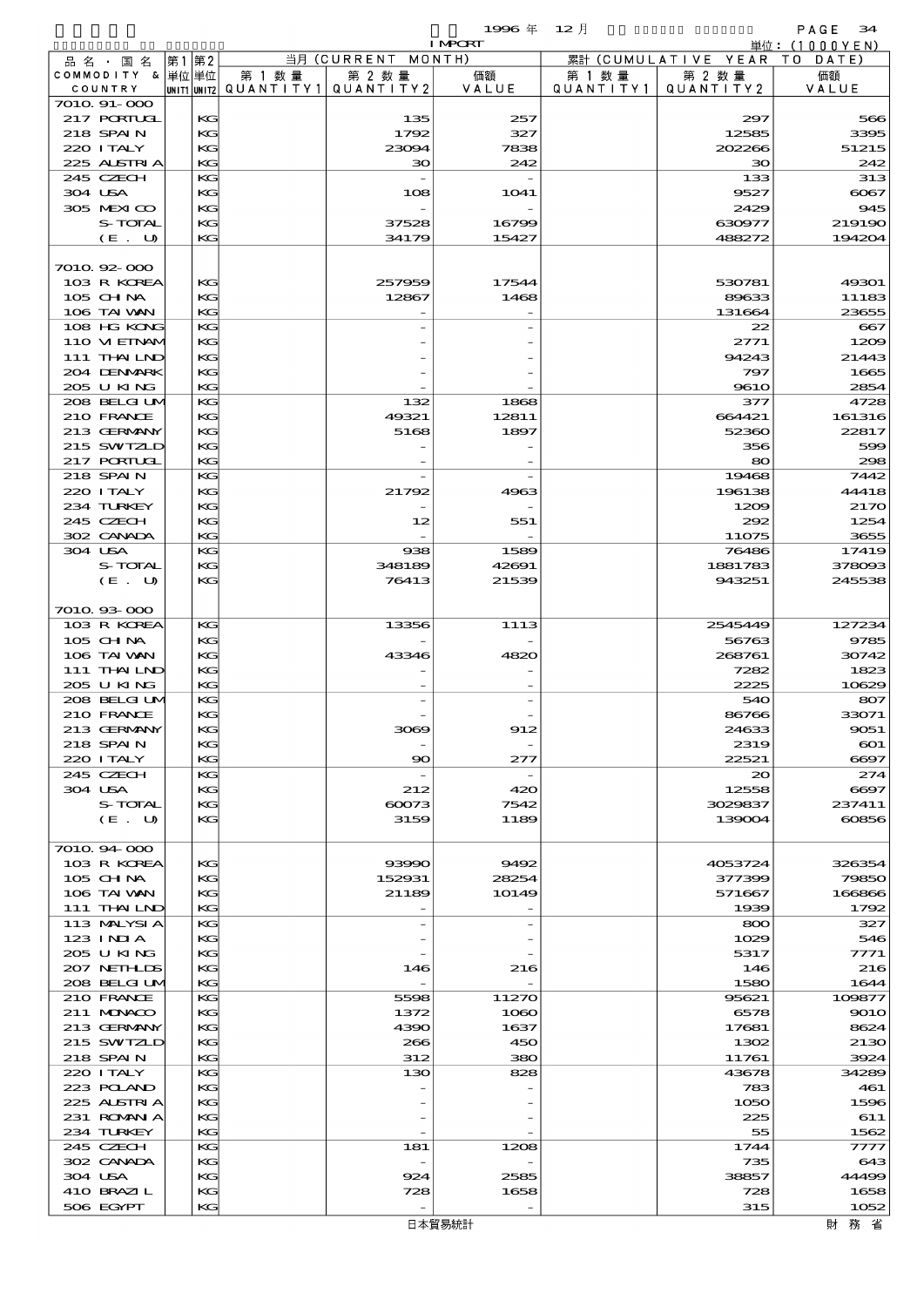|                            |    |          |                                       |                    | 1996年            | $12$ 月    |                               | PAGE<br>35        |
|----------------------------|----|----------|---------------------------------------|--------------------|------------------|-----------|-------------------------------|-------------------|
|                            |    |          |                                       | 当月 (CURRENT MONTH) | <b>I MPCRT</b>   |           |                               | 単位: $(1000YEN)$   |
| 品名・国名<br>COMMODITY & 単位 単位 | 第1 | 第2       | 第 1 数 量                               | 第 2 数量             | 価額               | 第 1 数 量   | 累計 (CUMULATIVE YEAR<br>第 2 数量 | T O<br>DATE<br>価額 |
| COUNTRY                    |    |          | unit1 unit2  Q∪ANT   TY1  Q∪ANT   TY2 |                    | VALUE            | QUANTITY1 | QUANTITY2                     | VALUE             |
| 7010.94.000                |    |          |                                       |                    |                  |           |                               |                   |
| <b>601 ALSTRAL</b>         |    | KG       |                                       |                    |                  |           | 51                            | 249               |
| S-TOTAL<br>(E. U)          |    | KG<br>KG |                                       | 282157<br>10576    | 69187<br>14331   |           | 5234765<br>176834             | 813328<br>167941  |
|                            |    |          |                                       |                    |                  |           |                               |                   |
| 7011.10-000                |    |          |                                       |                    |                  |           |                               |                   |
| 105 CH NA                  |    | KG       |                                       | 576                | 217              |           | 15980                         | 4927              |
| 106 TAI WAN                |    | KG       |                                       | 8543               | 3292             |           | 10601                         | 6747              |
| 118 INNSI A<br>$123$ INIA  |    | КG<br>KG |                                       |                    |                  |           | 5705<br>675                   | 430<br>3800       |
| 205 U KING                 |    | KG       |                                       | 25321              | 3354             |           | 94289                         | 14426             |
| 207 NETHLIS                |    | KG       |                                       |                    |                  |           | 913                           | 12999             |
| 208 BELGI UM               |    | KG       |                                       | 3203               | $\bf{60}$        |           | <b>31010</b>                  | 6845              |
| 210 FRANCE                 |    | КG       |                                       |                    |                  |           | 15991                         | 40316             |
| 213 GERMANY<br>218 SPAIN   |    | KG<br>KG |                                       |                    |                  |           | 6234<br>25895                 | 10284             |
| 220 I TALY                 |    | KG       |                                       |                    |                  |           | 17993                         | 21090<br>27808    |
| 304 USA                    |    | KG       |                                       | 36971              | 14135            |           | 342486                        | 100705            |
| <b>S-TOTAL</b>             |    | КG       |                                       | 74614              | 21691            |           | 567772                        | 250377            |
| (E. U)                     |    | KG       |                                       | 28524              | 4047             |           | 192325                        | 133768            |
|                            |    |          |                                       |                    |                  |           |                               |                   |
| 7011.20.000<br>103 R KOREA |    | KG       |                                       |                    |                  |           | 7655                          | 2855              |
| $105$ CHNA                 |    | КG       |                                       |                    |                  |           | 107260                        | 24049             |
| 106 TAI WAN                |    | KG       |                                       | 2088               | 490              |           | 400816                        | 58074             |
| 111 THAILND                |    | KG       |                                       | 94336              | 23555            |           | 1765424                       | 474870            |
| 112 SNGAPOR                |    | КG       |                                       | 461376             | 113636           |           | 6677747                       | 1711303           |
| 113 MALYSIA                |    | KG       |                                       | 3403709            | 503403           |           | 36967127                      | 6338253           |
| 205 U KING<br>207 NETHLIS  |    | КG<br>KG |                                       | 787031             | 132943           |           | 2001351<br>6                  | 351767<br>477     |
| 213 GERMANY                |    | KG       |                                       |                    |                  |           | 300                           | 451               |
| 302 CANADA                 |    | КG       |                                       |                    |                  |           | 13789                         | 2727              |
| 304 USA                    |    | KG       |                                       |                    |                  |           | 28532                         | 18775             |
| S-TOTAL                    |    | КG       |                                       | 4748540            | 774027           |           | 47970007                      | 8983601           |
| (E. U)                     |    | KG       |                                       | 787031             | 132943           |           | 2001657                       | 352695            |
| 7011.90-000                |    |          |                                       |                    |                  |           |                               |                   |
| 105 CH NA                  |    | KG       |                                       | 1440               | 1165             |           | 31748                         | 29206             |
| 106 TAI VAN                |    | KG       |                                       |                    |                  |           | 17869                         | 15248             |
| 113 MALYSIA                |    | KG       |                                       | 539                | 2525             |           | 17222                         | 81322             |
| 204 DENMARK                |    | KG       |                                       |                    |                  |           | 190                           | 1183              |
| 205 U KING<br>207 NETHLIDS |    | KG<br>KG |                                       | 16                 | 84C              |           | 724<br>434                    | 9079<br>5502      |
| 210 FRANCE                 |    | KG       |                                       |                    |                  |           | 148                           | 263               |
| 213 GERMANY                |    | KG       |                                       | 170                | 4645             |           | 4969                          | 63119             |
| 220 I TALY                 |    | KG       |                                       |                    |                  |           | 2346                          | 3284              |
| 304 USA                    |    | KG       |                                       | 672                | 713              |           | 399527                        | 91445             |
| 601 ALSTRAL<br>S-TOTAL     |    | KG<br>KС |                                       | 2837               | 9888             |           | 11<br>475188                  | 264<br>299915     |
| (E. U)                     |    | KG       |                                       | 186                | 5485             |           | 8811                          | 82430             |
|                            |    |          |                                       |                    |                  |           |                               |                   |
| 7012.00-000                |    |          |                                       |                    |                  |           |                               |                   |
| 105 CH NA                  |    | NO       |                                       | 12080              | 2434             |           | 102380                        | 12793             |
| 106 TAI VAN                |    | NO       |                                       |                    |                  |           | 1824                          | 662               |
| 204 DENMARK<br>213 GERMANY |    | NO<br>NO |                                       |                    |                  |           | $30^{\circ}$<br>2303          | 335<br>297        |
| S-TOTAL                    |    | NO       |                                       | 12080              | 2434             |           | 106537                        | 14087             |
| (E. U)                     |    | NO       |                                       |                    |                  |           | 2333                          | 632               |
|                            |    |          |                                       |                    |                  |           |                               |                   |
| 7013 10 000                |    |          |                                       |                    |                  |           |                               |                   |
| 105 CHNA<br>106 TAI VAN    |    | KG<br>KG |                                       |                    |                  |           | 12000<br>1533                 | 4564<br>120B      |
| 111 THAILND                |    | KG       |                                       |                    |                  |           | 4150                          | 5528              |
| 113 MALYSIA                |    | KС       |                                       |                    |                  |           | 415                           | 259               |
| 205 U KING                 |    | KG       |                                       |                    |                  |           | 24742                         | 12097             |
| 210 FRANCE                 |    | KG       |                                       | 451O               | 2451             |           | 37984                         | 27832             |
| 220 I TALY                 |    | КG       |                                       |                    |                  |           | 9138                          | 7562              |
| 304 USA<br>S-TOTAL         |    | KG<br>KG |                                       | 110978<br>115488   | 186209<br>188660 |           | 360507<br>450469              | 417639<br>476684  |
| (E. U)                     |    | KG       |                                       | <b>4510</b>        | 2451             |           | 71864                         | 47491             |
|                            |    |          |                                       |                    |                  |           |                               |                   |
| 7013 21-000                |    |          |                                       |                    |                  |           |                               |                   |
| 103 R KOREA                |    | KG       |                                       |                    |                  |           | 1542                          | 6426              |
| $105$ CHNA<br>106 TAI VAN  |    | KG<br>KG |                                       | 3857               | 4820             |           | 14944<br>406                  | 12013<br>255      |
|                            |    |          |                                       |                    |                  |           |                               |                   |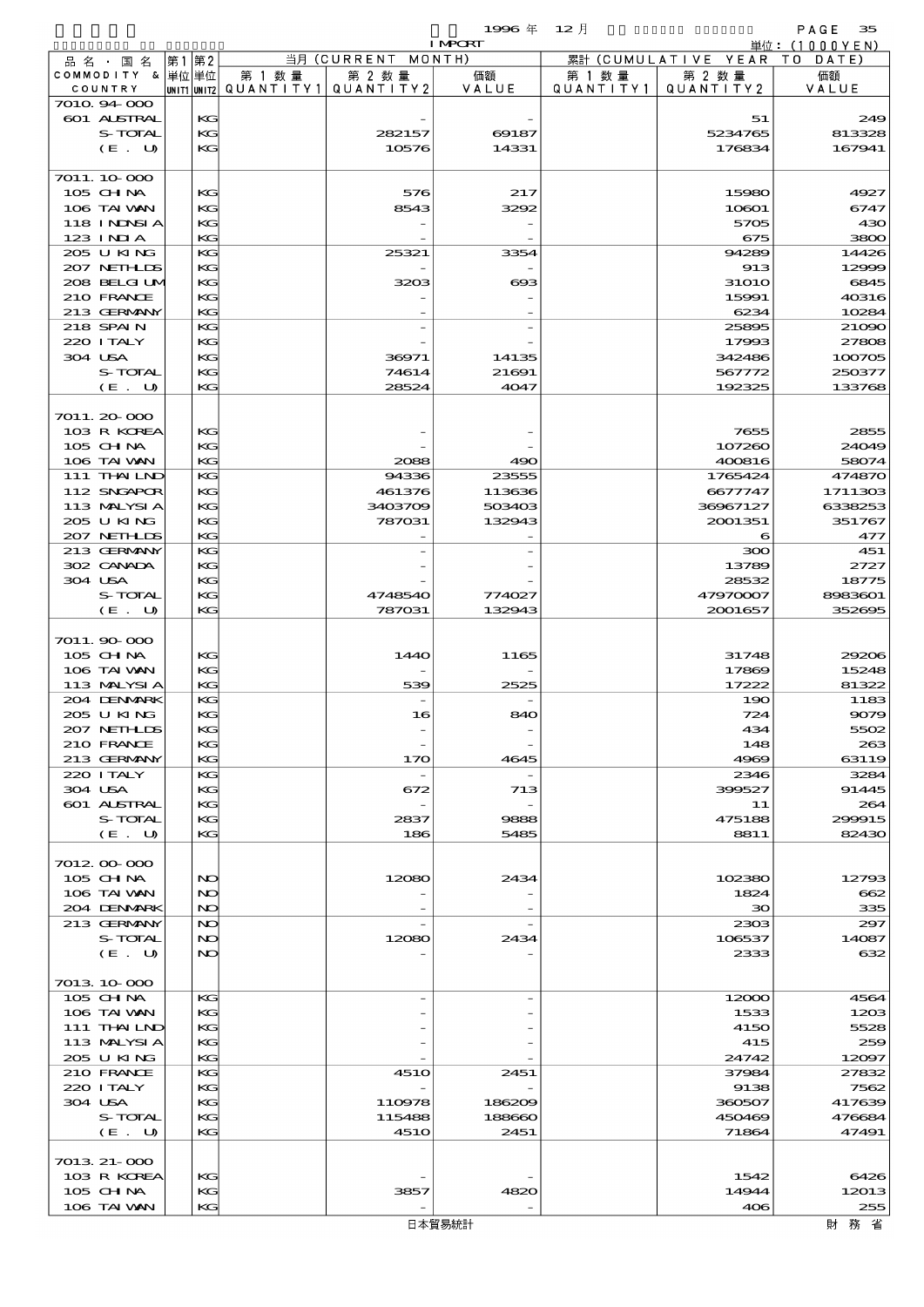$1996 \nexists$   $\uparrow$   $12 \nexists$ 

|         |                                 |    |          |                                       |                 | <b>I MPORT</b> |           |                              | 単位: (1000YEN)   |
|---------|---------------------------------|----|----------|---------------------------------------|-----------------|----------------|-----------|------------------------------|-----------------|
|         | 品 名 ・ 国 名                       | 第1 | 第2       |                                       | 当月(CURRENT      | MONTH)         |           | 累計 (CUMULATIVE YEAR TO DATE) |                 |
|         | COMMODITY & 単位単位                |    |          | 第 1 数量                                | 第 2 数量          | 価額             | 第 1 数 量   | 第 2 数量                       | 価額              |
|         | COUNTRY<br>7013 21-000          |    |          | unit1 unit2  QUANT   TY1  QUANT   TY2 |                 | VALUE          | QUANTITY1 | QUANTITY 2                   | VALUE           |
|         | 111 THAILND                     |    | КG       |                                       | 48389           | 11543          |           | 67424                        | 20737           |
|         | 112 SNGAPOR                     |    | KG       |                                       | 35              | 202            |           | 35                           | 202             |
|         | 113 MALYSIA                     |    | KG       |                                       |                 |                |           | 7616                         | 734             |
|         | 203 SWIDEN                      |    | KG       |                                       |                 |                |           | 248                          | 1190            |
|         | 204 DENMARK                     |    | KG       |                                       | 130<br>20743    | 6252           |           | 1390                         | 13889<br>166100 |
|         | 205 U KING<br>206 IRELAND       |    | KG<br>KG |                                       |                 | 20200          |           | 92125<br>1357                | 7593            |
|         | 207 NETH LIS                    |    | KG       |                                       |                 |                |           | 7291                         | 4690            |
|         | 208 BELGI UM                    |    | KG       |                                       | 8               | 507            |           | 18803                        | 7002            |
|         | 210 FRANCE                      |    | KG       |                                       | 58001           | 87928          |           | 1262757                      | 2111785         |
|         | 213 GERMANY                     |    | KG       |                                       | 2914            | 16840          |           | 46230                        | 211121          |
|         | 215 SWIZLD                      |    | KG       |                                       |                 |                |           | 1900                         | 2214            |
|         | <b>217 PORIUGL</b><br>218 SPAIN |    | KG<br>KG |                                       | 162             | 223            |           | 3305<br>1683                 | 11212<br>1087   |
|         | 220 I TALY                      |    | KG       |                                       | 7270            | 8856           |           | 256875                       | 250474          |
|         | 222 FINAND                      |    | KG       |                                       |                 |                |           | 293                          | 1570            |
|         | 223 POLAND                      |    | KG       |                                       | 10182           | 19606          |           | 111381                       | 136555          |
|         | 225 ALSTRIA                     |    | KG       |                                       |                 |                |           | 4045                         | 6421            |
|         | 227 H.NGARY                     |    | KG       |                                       | 2311            | 9094           |           | 30398                        | 105466          |
|         | 231 ROMAN A<br>234 TURKEY       |    | KG<br>KG |                                       |                 |                |           | 10637<br>316                 | 14987<br>647    |
|         | 241 CROATIA                     |    | KG       |                                       |                 |                |           | 2672                         | 5305            |
|         | 242 SLOVEN                      |    | KG       |                                       | 1098            | <b>2410</b>    |           | 5063                         | 15001           |
|         | 245 CZECH                       |    | KG       |                                       | 15789           | 33444          |           | 120434                       | 217993          |
|         | 246 SLOVAK                      |    | KG       |                                       | 537             | 1485           |           | 12379                        | 38659           |
| 304 USA |                                 |    | KG       |                                       | 646             | 4363           |           | 5123                         | 8732            |
|         | 305 MEXICO                      |    | KG       |                                       |                 |                |           | 734                          | 295             |
|         | 410 BRAZIL<br>S-TOTAL           |    | KG<br>KG |                                       | 172072          | 227773         |           | 332<br>2089738               | 1237<br>3381592 |
|         | (E. U)                          |    | KG       |                                       | 89228           | 140806         |           | 1696402                      | 2794134         |
|         |                                 |    |          |                                       |                 |                |           |                              |                 |
|         | 7013 29 000                     |    |          |                                       |                 |                |           |                              |                 |
|         | 103 R KOREA                     |    | KG       |                                       | <b>46410</b>    | 29473          |           | 990416                       | 407560          |
|         | 105 CHNA                        |    | KG       |                                       | 76880           | 50348          |           | 924849                       | 693056          |
|         | 106 TAI VAN<br>110 VIEINAM      |    | KG<br>KG |                                       | 26535<br>6620   | 13029<br>3285  |           | 319953<br>89216              | 118398<br>37695 |
|         | 111 THAILND                     |    | KG       |                                       | 30957           | 24200          |           | 523518                       | 314130          |
|         | 112 SNGAPOR                     |    | KG       |                                       |                 |                |           | 7850                         | 3909            |
|         | 113 MALYSIA                     |    | KG       |                                       |                 |                |           | 34705                        | 3427            |
|         | 118 I NJNSI A                   |    | KG       |                                       | 12608           | 2612           |           | 630744                       | 90643           |
|         | 123 INIA                        |    | KG       |                                       | 504             | 247            |           | 3157                         | 1642            |
|         | 125 SRILANK<br>133 I RAN        |    | KG<br>KG |                                       |                 |                |           | 13440<br>2390                | 587<br>1542     |
|         | 147 U ARB E                     |    | KG       |                                       |                 |                |           | 86                           | 613             |
|         | 202 NORWAY                      |    | KG       |                                       | 45              | 555            |           | 442                          | 2493            |
|         | 203 SWIDEN                      |    | KG       |                                       | 1029            | 3963           |           | 7905                         | 29903           |
|         | 204 DENMARK                     |    | KG       |                                       | $_{\rm \alpha}$ | <b>41O</b>     |           | 1708                         | 8892            |
|         | 205 U KING                      |    | KG       |                                       | 3375            | 4456           |           | 147693                       | 92934           |
|         | 206 IRELAND<br>207 NETHLIS      |    | KG<br>KG |                                       | 6977            | 5576           |           | 250<br>75694                 | 1188<br>58314   |
|         | 208 BELGI UM                    |    | KG       |                                       | 5507            | 2697           |           | 110023                       | 38892           |
|         | 210 FRANCE                      |    | KG       |                                       | 106923          | 53832          |           | 2727521                      | 1235721         |
|         | 213 GERMANY                     |    | KG       |                                       | 11835           | 18155          |           | 191828                       | 360392          |
|         | 215 SWIZLD                      |    | KG       |                                       |                 |                |           | 3520                         | 9421            |
|         | 217 PORTUGL                     |    | KG       |                                       | 127             | 213            |           | 8604                         | 11919           |
|         | 218 SPAIN<br>220 I TALY         |    | KG<br>KG |                                       | 2804<br>47543   | 2449<br>51757  |           | 72040<br>781380              | 52690<br>554691 |
|         | 222 FINAND                      |    | KG       |                                       | 336             | 826            |           | 23491                        | 51536           |
|         | 223 POLAND                      |    | KG       |                                       | 12494           | 8994           |           | 138214                       | 104423          |
|         | 225 ALSTRIA                     |    | KG       |                                       | 7240            | 20595          |           | 55464                        | 108528          |
|         | 227 HNGARY                      |    | KG       |                                       | 1078            | 3424           |           | 94328                        | 183781          |
|         | 231 ROMANIA                     |    | KG       |                                       | 11797           | 15366          |           | 225953                       | 301197          |
|         | 232 BULGAR                      |    | KG       |                                       |                 |                |           | 1200                         | 1972            |
|         | 234 TURKEY<br>235 ESTON A       |    | KG<br>KG |                                       |                 |                |           | 111424<br>1453               | 24660<br>1304   |
|         | 242 SLOVEN                      |    | KG       |                                       |                 |                |           | 3841                         | 4353            |
|         | 245 CZECH                       |    | KG       |                                       | 51092           | 37253          |           | 428507                       | 653665          |
|         | 246 SLOVAK                      |    | KG       |                                       | 6332            | 8162           |           | 87918                        | 114801          |
|         | 302 CANADA                      |    | KG       |                                       | 1055            | 392            |           | 3020                         | 1713            |
| 304 USA |                                 |    | KG       |                                       | 24725           | 17415          |           | 785188                       | 373640          |
|         | 305 MEXICO<br>313 CANAL Z       |    | KG       |                                       | 3677            | 2241           |           | 24000                        | 12571           |
|         | 504 TUN SI A                    |    | KG<br>KG |                                       |                 |                |           | 1096<br>1946                 | 559<br>3200     |
|         | 551 S AFRCA                     |    | KG       |                                       |                 |                |           | 454                          | 1012            |
|         |                                 |    |          |                                       |                 |                |           |                              |                 |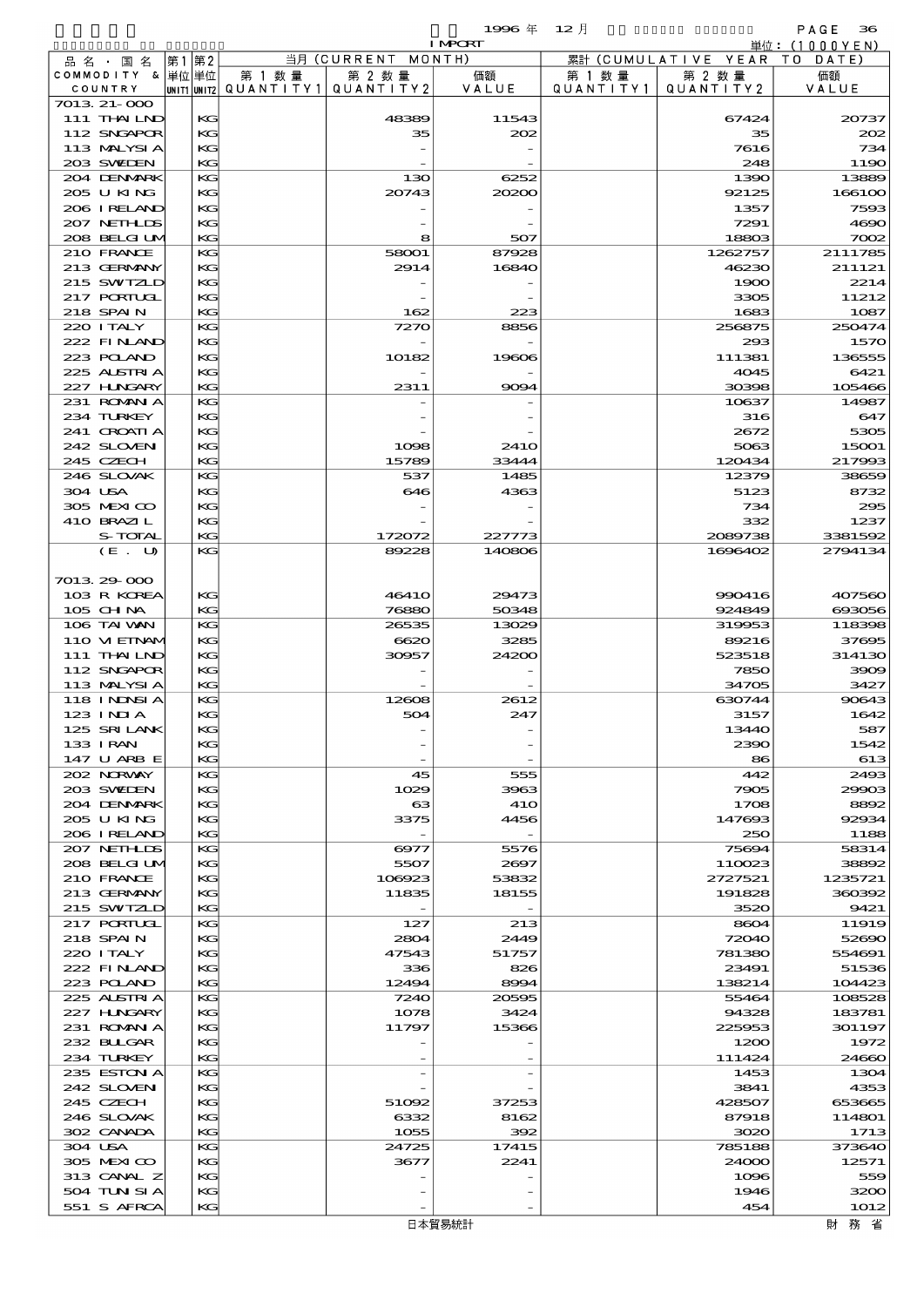- 1999年 12月 - PAGE 37<br>エコトランス - 国立:(1000YEN)<br>- 単位:(1000YEN) I MPORT

| COMMODITY & 単位単位<br>第 1 数量<br>第 2 数量<br>価額<br>第 1 数 量<br>第 2 数量<br>価額<br>UNIT1 UNIT2 QUANTITY1 QUANTITY2<br>COUNTRY<br>VALUE<br>QUANTITY1<br>QUANTITY 2<br>VALUE<br>7013 29 000<br>601 ALSTRAL<br>KG<br>734<br>1638<br>620 GUAM<br>417<br>KС<br>417<br>3519<br>S-TOTAL<br>KG<br>506985<br>385444<br>9657580<br>KG<br>4203601<br>(E. U)<br>193759<br>164929<br>7013 31-000<br>103 R KOREA<br>3811<br>КG<br>17041<br>105 CH NA<br>KG<br>806<br>1008<br>14025<br>10838<br>106 TAI VAN<br>KG<br>2283<br>1691<br>KG<br>111 THAILND<br>14562<br>3993<br>203 SWIEN<br>KG<br>8578<br>18072<br>204 DENMARK<br>KС<br>787<br>205 U KING<br>KG<br>386<br>1859<br>6656<br>206 IRELAND<br>KG<br>3031<br>599<br>KG<br>207 NETHLIS<br>2277<br>208 BELGI UM<br>KG<br>53<br>210 FRANCE<br>60592<br>209058<br>316132<br>KС<br>54931<br>213 GERMANY<br>KG<br>56566<br>7152<br>5854<br>86286<br>215 SWIZLD<br>KG<br>1657<br>4680<br>KG<br>217 PORIUGL<br>$\infty$<br>266<br>2475<br>6084<br>218 SPAIN<br>KG<br>2149<br>18947<br>11633<br>1183<br>220 I TALY<br>125042<br>KС<br>$\mathbf{S}$<br>758<br>222 FINAND<br>KG<br>132<br>KG<br>223 POLAND<br>35998<br>1089<br>2647<br>KG<br>225 ALSTRIA<br>12<br>227 HJXGARY<br>KG<br>97<br>264<br>6575<br>231 ROMAN A<br>KС<br>37<br>234 TURKEY<br>KG<br>133<br>KG<br>241 CROATIA<br>783<br>144<br>242 SLOVEN<br>KG<br>3506<br>7424<br>245 CZECH<br>KG<br>1536<br>5835<br>28638<br>13950<br>246 SLOVAK<br>791<br>3971<br>11091<br>KС<br>263<br>304 USA<br>KG<br>10<br>208<br>12024<br>5008<br>305 MEXICO<br>KG<br>1516<br>KG<br>S-TOTAL<br>68608<br>81265<br>558012<br>(E. U)<br>KG<br>64807<br>70512<br>431182<br>7013 32 000<br>103 R KOREA<br>KG<br>4015<br>785<br>1207<br>6604<br>106 TAI VAN<br>KG<br>1260<br>1618<br>5004<br>7772<br>111 THAILND<br>5268<br>3146<br>KС<br>113 MALYSIA<br>KG<br>491<br>910<br>205 U KING<br>KG<br>27117<br>9483<br>1676<br>4788<br>KG<br>208 BELGI UM<br>2890<br>210 FRANCE<br>KG<br>11808<br>4612<br>143414<br>213 GERMANY<br>KG<br>390<br>304 USA<br>KС<br>88493<br>43053<br>781233<br>S-TOTAL<br>KG<br>51744<br>972830<br>463443<br>110364<br>KG<br>(E. U)<br>16596<br>6288<br>173811<br>73407<br>7013 39 000<br>103 R KOREA<br>КG<br>49682<br>23953<br>299132<br>144274<br>$105$ CHNA<br>KG<br>148055<br>35850<br>1472846<br>KG<br>106 TAI VAN<br>366131<br>18920<br>12433<br>108 HG KONG<br>KG<br>2942<br>2921<br>110 VI EINAM<br>18602<br>KС<br>579<br>287<br>111 THAILND<br>KС<br>32676<br>22287<br>432393<br>112 SNGAPOR<br>KG<br>18698<br>113 MALYSIA<br>KG<br>1219<br>1030<br>117 PHLPIN<br>KG<br>281<br>280<br>118 I NDSI A<br>6426<br>832987<br>95324<br>KG<br>58129<br>123 INIA<br>KG<br>3414<br>5970<br>133 I RAN<br>KG<br>1517<br>852<br>KG<br>202 NORVAY<br>931<br>320<br>203 SWIDEN<br>KG<br>6123<br>12059<br>34674<br>204 DENMARK<br>KС<br>1890<br>205 U KING<br>KG<br>55199<br>6982<br>6506<br>206 IRELAND<br>KG<br>$\boldsymbol{\infty}$<br>421<br>207 NETHLIS<br>KG<br>9979<br>208 BELGI UM<br>KG<br>4628<br>210 FRANCE<br>KG<br>7609239<br>151816<br>50686<br>1967937<br>213 GERMANY<br>KG<br>43783<br>31263<br>420628<br>298049<br>KG<br>215 SWIZLD<br>251<br>3663<br>14364<br>47309<br>KG<br>217 PORTUGL<br>5275<br>日本貿易統計<br>財<br>務 省 | 品名・国名 | 第1 | 第2 | 当月 (CURRENT MONTH) |  | 累計 (CUMULATIVE YEAR TO DATE) | .            |
|-------------------------------------------------------------------------------------------------------------------------------------------------------------------------------------------------------------------------------------------------------------------------------------------------------------------------------------------------------------------------------------------------------------------------------------------------------------------------------------------------------------------------------------------------------------------------------------------------------------------------------------------------------------------------------------------------------------------------------------------------------------------------------------------------------------------------------------------------------------------------------------------------------------------------------------------------------------------------------------------------------------------------------------------------------------------------------------------------------------------------------------------------------------------------------------------------------------------------------------------------------------------------------------------------------------------------------------------------------------------------------------------------------------------------------------------------------------------------------------------------------------------------------------------------------------------------------------------------------------------------------------------------------------------------------------------------------------------------------------------------------------------------------------------------------------------------------------------------------------------------------------------------------------------------------------------------------------------------------------------------------------------------------------------------------------------------------------------------------------------------------------------------------------------------------------------------------------------------------------------------------------------------------------------------------------------------------------------------------------------------------------------------------------------------------------------------------------------------------------------------------------------------------------------------------------------------------------------------------------------------------------------------------------------------------------------------------------------------------------------------------------------------------------------------------------------------------------------------------------------------------------------------------------------------------------------------------------------------------------------------------------------------------------------------------------------------------------------------------------------------------------------------------------------------------------------------------------------------|-------|----|----|--------------------|--|------------------------------|--------------|
|                                                                                                                                                                                                                                                                                                                                                                                                                                                                                                                                                                                                                                                                                                                                                                                                                                                                                                                                                                                                                                                                                                                                                                                                                                                                                                                                                                                                                                                                                                                                                                                                                                                                                                                                                                                                                                                                                                                                                                                                                                                                                                                                                                                                                                                                                                                                                                                                                                                                                                                                                                                                                                                                                                                                                                                                                                                                                                                                                                                                                                                                                                                                                                                                                         |       |    |    |                    |  |                              |              |
|                                                                                                                                                                                                                                                                                                                                                                                                                                                                                                                                                                                                                                                                                                                                                                                                                                                                                                                                                                                                                                                                                                                                                                                                                                                                                                                                                                                                                                                                                                                                                                                                                                                                                                                                                                                                                                                                                                                                                                                                                                                                                                                                                                                                                                                                                                                                                                                                                                                                                                                                                                                                                                                                                                                                                                                                                                                                                                                                                                                                                                                                                                                                                                                                                         |       |    |    |                    |  |                              |              |
|                                                                                                                                                                                                                                                                                                                                                                                                                                                                                                                                                                                                                                                                                                                                                                                                                                                                                                                                                                                                                                                                                                                                                                                                                                                                                                                                                                                                                                                                                                                                                                                                                                                                                                                                                                                                                                                                                                                                                                                                                                                                                                                                                                                                                                                                                                                                                                                                                                                                                                                                                                                                                                                                                                                                                                                                                                                                                                                                                                                                                                                                                                                                                                                                                         |       |    |    |                    |  |                              |              |
|                                                                                                                                                                                                                                                                                                                                                                                                                                                                                                                                                                                                                                                                                                                                                                                                                                                                                                                                                                                                                                                                                                                                                                                                                                                                                                                                                                                                                                                                                                                                                                                                                                                                                                                                                                                                                                                                                                                                                                                                                                                                                                                                                                                                                                                                                                                                                                                                                                                                                                                                                                                                                                                                                                                                                                                                                                                                                                                                                                                                                                                                                                                                                                                                                         |       |    |    |                    |  |                              | 3519         |
|                                                                                                                                                                                                                                                                                                                                                                                                                                                                                                                                                                                                                                                                                                                                                                                                                                                                                                                                                                                                                                                                                                                                                                                                                                                                                                                                                                                                                                                                                                                                                                                                                                                                                                                                                                                                                                                                                                                                                                                                                                                                                                                                                                                                                                                                                                                                                                                                                                                                                                                                                                                                                                                                                                                                                                                                                                                                                                                                                                                                                                                                                                                                                                                                                         |       |    |    |                    |  |                              | 6078724      |
|                                                                                                                                                                                                                                                                                                                                                                                                                                                                                                                                                                                                                                                                                                                                                                                                                                                                                                                                                                                                                                                                                                                                                                                                                                                                                                                                                                                                                                                                                                                                                                                                                                                                                                                                                                                                                                                                                                                                                                                                                                                                                                                                                                                                                                                                                                                                                                                                                                                                                                                                                                                                                                                                                                                                                                                                                                                                                                                                                                                                                                                                                                                                                                                                                         |       |    |    |                    |  |                              | 2605600      |
|                                                                                                                                                                                                                                                                                                                                                                                                                                                                                                                                                                                                                                                                                                                                                                                                                                                                                                                                                                                                                                                                                                                                                                                                                                                                                                                                                                                                                                                                                                                                                                                                                                                                                                                                                                                                                                                                                                                                                                                                                                                                                                                                                                                                                                                                                                                                                                                                                                                                                                                                                                                                                                                                                                                                                                                                                                                                                                                                                                                                                                                                                                                                                                                                                         |       |    |    |                    |  |                              |              |
|                                                                                                                                                                                                                                                                                                                                                                                                                                                                                                                                                                                                                                                                                                                                                                                                                                                                                                                                                                                                                                                                                                                                                                                                                                                                                                                                                                                                                                                                                                                                                                                                                                                                                                                                                                                                                                                                                                                                                                                                                                                                                                                                                                                                                                                                                                                                                                                                                                                                                                                                                                                                                                                                                                                                                                                                                                                                                                                                                                                                                                                                                                                                                                                                                         |       |    |    |                    |  |                              |              |
|                                                                                                                                                                                                                                                                                                                                                                                                                                                                                                                                                                                                                                                                                                                                                                                                                                                                                                                                                                                                                                                                                                                                                                                                                                                                                                                                                                                                                                                                                                                                                                                                                                                                                                                                                                                                                                                                                                                                                                                                                                                                                                                                                                                                                                                                                                                                                                                                                                                                                                                                                                                                                                                                                                                                                                                                                                                                                                                                                                                                                                                                                                                                                                                                                         |       |    |    |                    |  |                              |              |
|                                                                                                                                                                                                                                                                                                                                                                                                                                                                                                                                                                                                                                                                                                                                                                                                                                                                                                                                                                                                                                                                                                                                                                                                                                                                                                                                                                                                                                                                                                                                                                                                                                                                                                                                                                                                                                                                                                                                                                                                                                                                                                                                                                                                                                                                                                                                                                                                                                                                                                                                                                                                                                                                                                                                                                                                                                                                                                                                                                                                                                                                                                                                                                                                                         |       |    |    |                    |  |                              |              |
|                                                                                                                                                                                                                                                                                                                                                                                                                                                                                                                                                                                                                                                                                                                                                                                                                                                                                                                                                                                                                                                                                                                                                                                                                                                                                                                                                                                                                                                                                                                                                                                                                                                                                                                                                                                                                                                                                                                                                                                                                                                                                                                                                                                                                                                                                                                                                                                                                                                                                                                                                                                                                                                                                                                                                                                                                                                                                                                                                                                                                                                                                                                                                                                                                         |       |    |    |                    |  |                              |              |
|                                                                                                                                                                                                                                                                                                                                                                                                                                                                                                                                                                                                                                                                                                                                                                                                                                                                                                                                                                                                                                                                                                                                                                                                                                                                                                                                                                                                                                                                                                                                                                                                                                                                                                                                                                                                                                                                                                                                                                                                                                                                                                                                                                                                                                                                                                                                                                                                                                                                                                                                                                                                                                                                                                                                                                                                                                                                                                                                                                                                                                                                                                                                                                                                                         |       |    |    |                    |  |                              |              |
|                                                                                                                                                                                                                                                                                                                                                                                                                                                                                                                                                                                                                                                                                                                                                                                                                                                                                                                                                                                                                                                                                                                                                                                                                                                                                                                                                                                                                                                                                                                                                                                                                                                                                                                                                                                                                                                                                                                                                                                                                                                                                                                                                                                                                                                                                                                                                                                                                                                                                                                                                                                                                                                                                                                                                                                                                                                                                                                                                                                                                                                                                                                                                                                                                         |       |    |    |                    |  |                              | 978          |
|                                                                                                                                                                                                                                                                                                                                                                                                                                                                                                                                                                                                                                                                                                                                                                                                                                                                                                                                                                                                                                                                                                                                                                                                                                                                                                                                                                                                                                                                                                                                                                                                                                                                                                                                                                                                                                                                                                                                                                                                                                                                                                                                                                                                                                                                                                                                                                                                                                                                                                                                                                                                                                                                                                                                                                                                                                                                                                                                                                                                                                                                                                                                                                                                                         |       |    |    |                    |  |                              | 29414        |
|                                                                                                                                                                                                                                                                                                                                                                                                                                                                                                                                                                                                                                                                                                                                                                                                                                                                                                                                                                                                                                                                                                                                                                                                                                                                                                                                                                                                                                                                                                                                                                                                                                                                                                                                                                                                                                                                                                                                                                                                                                                                                                                                                                                                                                                                                                                                                                                                                                                                                                                                                                                                                                                                                                                                                                                                                                                                                                                                                                                                                                                                                                                                                                                                                         |       |    |    |                    |  |                              |              |
|                                                                                                                                                                                                                                                                                                                                                                                                                                                                                                                                                                                                                                                                                                                                                                                                                                                                                                                                                                                                                                                                                                                                                                                                                                                                                                                                                                                                                                                                                                                                                                                                                                                                                                                                                                                                                                                                                                                                                                                                                                                                                                                                                                                                                                                                                                                                                                                                                                                                                                                                                                                                                                                                                                                                                                                                                                                                                                                                                                                                                                                                                                                                                                                                                         |       |    |    |                    |  |                              | 2820         |
|                                                                                                                                                                                                                                                                                                                                                                                                                                                                                                                                                                                                                                                                                                                                                                                                                                                                                                                                                                                                                                                                                                                                                                                                                                                                                                                                                                                                                                                                                                                                                                                                                                                                                                                                                                                                                                                                                                                                                                                                                                                                                                                                                                                                                                                                                                                                                                                                                                                                                                                                                                                                                                                                                                                                                                                                                                                                                                                                                                                                                                                                                                                                                                                                                         |       |    |    |                    |  |                              | 775          |
|                                                                                                                                                                                                                                                                                                                                                                                                                                                                                                                                                                                                                                                                                                                                                                                                                                                                                                                                                                                                                                                                                                                                                                                                                                                                                                                                                                                                                                                                                                                                                                                                                                                                                                                                                                                                                                                                                                                                                                                                                                                                                                                                                                                                                                                                                                                                                                                                                                                                                                                                                                                                                                                                                                                                                                                                                                                                                                                                                                                                                                                                                                                                                                                                                         |       |    |    |                    |  |                              |              |
|                                                                                                                                                                                                                                                                                                                                                                                                                                                                                                                                                                                                                                                                                                                                                                                                                                                                                                                                                                                                                                                                                                                                                                                                                                                                                                                                                                                                                                                                                                                                                                                                                                                                                                                                                                                                                                                                                                                                                                                                                                                                                                                                                                                                                                                                                                                                                                                                                                                                                                                                                                                                                                                                                                                                                                                                                                                                                                                                                                                                                                                                                                                                                                                                                         |       |    |    |                    |  |                              |              |
|                                                                                                                                                                                                                                                                                                                                                                                                                                                                                                                                                                                                                                                                                                                                                                                                                                                                                                                                                                                                                                                                                                                                                                                                                                                                                                                                                                                                                                                                                                                                                                                                                                                                                                                                                                                                                                                                                                                                                                                                                                                                                                                                                                                                                                                                                                                                                                                                                                                                                                                                                                                                                                                                                                                                                                                                                                                                                                                                                                                                                                                                                                                                                                                                                         |       |    |    |                    |  |                              |              |
|                                                                                                                                                                                                                                                                                                                                                                                                                                                                                                                                                                                                                                                                                                                                                                                                                                                                                                                                                                                                                                                                                                                                                                                                                                                                                                                                                                                                                                                                                                                                                                                                                                                                                                                                                                                                                                                                                                                                                                                                                                                                                                                                                                                                                                                                                                                                                                                                                                                                                                                                                                                                                                                                                                                                                                                                                                                                                                                                                                                                                                                                                                                                                                                                                         |       |    |    |                    |  |                              |              |
|                                                                                                                                                                                                                                                                                                                                                                                                                                                                                                                                                                                                                                                                                                                                                                                                                                                                                                                                                                                                                                                                                                                                                                                                                                                                                                                                                                                                                                                                                                                                                                                                                                                                                                                                                                                                                                                                                                                                                                                                                                                                                                                                                                                                                                                                                                                                                                                                                                                                                                                                                                                                                                                                                                                                                                                                                                                                                                                                                                                                                                                                                                                                                                                                                         |       |    |    |                    |  |                              | 65218        |
|                                                                                                                                                                                                                                                                                                                                                                                                                                                                                                                                                                                                                                                                                                                                                                                                                                                                                                                                                                                                                                                                                                                                                                                                                                                                                                                                                                                                                                                                                                                                                                                                                                                                                                                                                                                                                                                                                                                                                                                                                                                                                                                                                                                                                                                                                                                                                                                                                                                                                                                                                                                                                                                                                                                                                                                                                                                                                                                                                                                                                                                                                                                                                                                                                         |       |    |    |                    |  |                              | 252          |
|                                                                                                                                                                                                                                                                                                                                                                                                                                                                                                                                                                                                                                                                                                                                                                                                                                                                                                                                                                                                                                                                                                                                                                                                                                                                                                                                                                                                                                                                                                                                                                                                                                                                                                                                                                                                                                                                                                                                                                                                                                                                                                                                                                                                                                                                                                                                                                                                                                                                                                                                                                                                                                                                                                                                                                                                                                                                                                                                                                                                                                                                                                                                                                                                                         |       |    |    |                    |  |                              | 42392        |
|                                                                                                                                                                                                                                                                                                                                                                                                                                                                                                                                                                                                                                                                                                                                                                                                                                                                                                                                                                                                                                                                                                                                                                                                                                                                                                                                                                                                                                                                                                                                                                                                                                                                                                                                                                                                                                                                                                                                                                                                                                                                                                                                                                                                                                                                                                                                                                                                                                                                                                                                                                                                                                                                                                                                                                                                                                                                                                                                                                                                                                                                                                                                                                                                                         |       |    |    |                    |  |                              | 734          |
|                                                                                                                                                                                                                                                                                                                                                                                                                                                                                                                                                                                                                                                                                                                                                                                                                                                                                                                                                                                                                                                                                                                                                                                                                                                                                                                                                                                                                                                                                                                                                                                                                                                                                                                                                                                                                                                                                                                                                                                                                                                                                                                                                                                                                                                                                                                                                                                                                                                                                                                                                                                                                                                                                                                                                                                                                                                                                                                                                                                                                                                                                                                                                                                                                         |       |    |    |                    |  |                              | 18496        |
|                                                                                                                                                                                                                                                                                                                                                                                                                                                                                                                                                                                                                                                                                                                                                                                                                                                                                                                                                                                                                                                                                                                                                                                                                                                                                                                                                                                                                                                                                                                                                                                                                                                                                                                                                                                                                                                                                                                                                                                                                                                                                                                                                                                                                                                                                                                                                                                                                                                                                                                                                                                                                                                                                                                                                                                                                                                                                                                                                                                                                                                                                                                                                                                                                         |       |    |    |                    |  |                              | 549          |
|                                                                                                                                                                                                                                                                                                                                                                                                                                                                                                                                                                                                                                                                                                                                                                                                                                                                                                                                                                                                                                                                                                                                                                                                                                                                                                                                                                                                                                                                                                                                                                                                                                                                                                                                                                                                                                                                                                                                                                                                                                                                                                                                                                                                                                                                                                                                                                                                                                                                                                                                                                                                                                                                                                                                                                                                                                                                                                                                                                                                                                                                                                                                                                                                                         |       |    |    |                    |  |                              | 550          |
|                                                                                                                                                                                                                                                                                                                                                                                                                                                                                                                                                                                                                                                                                                                                                                                                                                                                                                                                                                                                                                                                                                                                                                                                                                                                                                                                                                                                                                                                                                                                                                                                                                                                                                                                                                                                                                                                                                                                                                                                                                                                                                                                                                                                                                                                                                                                                                                                                                                                                                                                                                                                                                                                                                                                                                                                                                                                                                                                                                                                                                                                                                                                                                                                                         |       |    |    |                    |  |                              |              |
|                                                                                                                                                                                                                                                                                                                                                                                                                                                                                                                                                                                                                                                                                                                                                                                                                                                                                                                                                                                                                                                                                                                                                                                                                                                                                                                                                                                                                                                                                                                                                                                                                                                                                                                                                                                                                                                                                                                                                                                                                                                                                                                                                                                                                                                                                                                                                                                                                                                                                                                                                                                                                                                                                                                                                                                                                                                                                                                                                                                                                                                                                                                                                                                                                         |       |    |    |                    |  |                              |              |
|                                                                                                                                                                                                                                                                                                                                                                                                                                                                                                                                                                                                                                                                                                                                                                                                                                                                                                                                                                                                                                                                                                                                                                                                                                                                                                                                                                                                                                                                                                                                                                                                                                                                                                                                                                                                                                                                                                                                                                                                                                                                                                                                                                                                                                                                                                                                                                                                                                                                                                                                                                                                                                                                                                                                                                                                                                                                                                                                                                                                                                                                                                                                                                                                                         |       |    |    |                    |  |                              |              |
|                                                                                                                                                                                                                                                                                                                                                                                                                                                                                                                                                                                                                                                                                                                                                                                                                                                                                                                                                                                                                                                                                                                                                                                                                                                                                                                                                                                                                                                                                                                                                                                                                                                                                                                                                                                                                                                                                                                                                                                                                                                                                                                                                                                                                                                                                                                                                                                                                                                                                                                                                                                                                                                                                                                                                                                                                                                                                                                                                                                                                                                                                                                                                                                                                         |       |    |    |                    |  |                              |              |
|                                                                                                                                                                                                                                                                                                                                                                                                                                                                                                                                                                                                                                                                                                                                                                                                                                                                                                                                                                                                                                                                                                                                                                                                                                                                                                                                                                                                                                                                                                                                                                                                                                                                                                                                                                                                                                                                                                                                                                                                                                                                                                                                                                                                                                                                                                                                                                                                                                                                                                                                                                                                                                                                                                                                                                                                                                                                                                                                                                                                                                                                                                                                                                                                                         |       |    |    |                    |  |                              | 2718         |
|                                                                                                                                                                                                                                                                                                                                                                                                                                                                                                                                                                                                                                                                                                                                                                                                                                                                                                                                                                                                                                                                                                                                                                                                                                                                                                                                                                                                                                                                                                                                                                                                                                                                                                                                                                                                                                                                                                                                                                                                                                                                                                                                                                                                                                                                                                                                                                                                                                                                                                                                                                                                                                                                                                                                                                                                                                                                                                                                                                                                                                                                                                                                                                                                                         |       |    |    |                    |  |                              | 684683       |
|                                                                                                                                                                                                                                                                                                                                                                                                                                                                                                                                                                                                                                                                                                                                                                                                                                                                                                                                                                                                                                                                                                                                                                                                                                                                                                                                                                                                                                                                                                                                                                                                                                                                                                                                                                                                                                                                                                                                                                                                                                                                                                                                                                                                                                                                                                                                                                                                                                                                                                                                                                                                                                                                                                                                                                                                                                                                                                                                                                                                                                                                                                                                                                                                                         |       |    |    |                    |  |                              | 541429       |
|                                                                                                                                                                                                                                                                                                                                                                                                                                                                                                                                                                                                                                                                                                                                                                                                                                                                                                                                                                                                                                                                                                                                                                                                                                                                                                                                                                                                                                                                                                                                                                                                                                                                                                                                                                                                                                                                                                                                                                                                                                                                                                                                                                                                                                                                                                                                                                                                                                                                                                                                                                                                                                                                                                                                                                                                                                                                                                                                                                                                                                                                                                                                                                                                                         |       |    |    |                    |  |                              |              |
|                                                                                                                                                                                                                                                                                                                                                                                                                                                                                                                                                                                                                                                                                                                                                                                                                                                                                                                                                                                                                                                                                                                                                                                                                                                                                                                                                                                                                                                                                                                                                                                                                                                                                                                                                                                                                                                                                                                                                                                                                                                                                                                                                                                                                                                                                                                                                                                                                                                                                                                                                                                                                                                                                                                                                                                                                                                                                                                                                                                                                                                                                                                                                                                                                         |       |    |    |                    |  |                              |              |
|                                                                                                                                                                                                                                                                                                                                                                                                                                                                                                                                                                                                                                                                                                                                                                                                                                                                                                                                                                                                                                                                                                                                                                                                                                                                                                                                                                                                                                                                                                                                                                                                                                                                                                                                                                                                                                                                                                                                                                                                                                                                                                                                                                                                                                                                                                                                                                                                                                                                                                                                                                                                                                                                                                                                                                                                                                                                                                                                                                                                                                                                                                                                                                                                                         |       |    |    |                    |  |                              |              |
|                                                                                                                                                                                                                                                                                                                                                                                                                                                                                                                                                                                                                                                                                                                                                                                                                                                                                                                                                                                                                                                                                                                                                                                                                                                                                                                                                                                                                                                                                                                                                                                                                                                                                                                                                                                                                                                                                                                                                                                                                                                                                                                                                                                                                                                                                                                                                                                                                                                                                                                                                                                                                                                                                                                                                                                                                                                                                                                                                                                                                                                                                                                                                                                                                         |       |    |    |                    |  |                              |              |
|                                                                                                                                                                                                                                                                                                                                                                                                                                                                                                                                                                                                                                                                                                                                                                                                                                                                                                                                                                                                                                                                                                                                                                                                                                                                                                                                                                                                                                                                                                                                                                                                                                                                                                                                                                                                                                                                                                                                                                                                                                                                                                                                                                                                                                                                                                                                                                                                                                                                                                                                                                                                                                                                                                                                                                                                                                                                                                                                                                                                                                                                                                                                                                                                                         |       |    |    |                    |  |                              |              |
|                                                                                                                                                                                                                                                                                                                                                                                                                                                                                                                                                                                                                                                                                                                                                                                                                                                                                                                                                                                                                                                                                                                                                                                                                                                                                                                                                                                                                                                                                                                                                                                                                                                                                                                                                                                                                                                                                                                                                                                                                                                                                                                                                                                                                                                                                                                                                                                                                                                                                                                                                                                                                                                                                                                                                                                                                                                                                                                                                                                                                                                                                                                                                                                                                         |       |    |    |                    |  |                              |              |
|                                                                                                                                                                                                                                                                                                                                                                                                                                                                                                                                                                                                                                                                                                                                                                                                                                                                                                                                                                                                                                                                                                                                                                                                                                                                                                                                                                                                                                                                                                                                                                                                                                                                                                                                                                                                                                                                                                                                                                                                                                                                                                                                                                                                                                                                                                                                                                                                                                                                                                                                                                                                                                                                                                                                                                                                                                                                                                                                                                                                                                                                                                                                                                                                                         |       |    |    |                    |  |                              | 1355         |
|                                                                                                                                                                                                                                                                                                                                                                                                                                                                                                                                                                                                                                                                                                                                                                                                                                                                                                                                                                                                                                                                                                                                                                                                                                                                                                                                                                                                                                                                                                                                                                                                                                                                                                                                                                                                                                                                                                                                                                                                                                                                                                                                                                                                                                                                                                                                                                                                                                                                                                                                                                                                                                                                                                                                                                                                                                                                                                                                                                                                                                                                                                                                                                                                                         |       |    |    |                    |  |                              | 62093        |
|                                                                                                                                                                                                                                                                                                                                                                                                                                                                                                                                                                                                                                                                                                                                                                                                                                                                                                                                                                                                                                                                                                                                                                                                                                                                                                                                                                                                                                                                                                                                                                                                                                                                                                                                                                                                                                                                                                                                                                                                                                                                                                                                                                                                                                                                                                                                                                                                                                                                                                                                                                                                                                                                                                                                                                                                                                                                                                                                                                                                                                                                                                                                                                                                                         |       |    |    |                    |  |                              | 476          |
|                                                                                                                                                                                                                                                                                                                                                                                                                                                                                                                                                                                                                                                                                                                                                                                                                                                                                                                                                                                                                                                                                                                                                                                                                                                                                                                                                                                                                                                                                                                                                                                                                                                                                                                                                                                                                                                                                                                                                                                                                                                                                                                                                                                                                                                                                                                                                                                                                                                                                                                                                                                                                                                                                                                                                                                                                                                                                                                                                                                                                                                                                                                                                                                                                         |       |    |    |                    |  |                              | 377420       |
|                                                                                                                                                                                                                                                                                                                                                                                                                                                                                                                                                                                                                                                                                                                                                                                                                                                                                                                                                                                                                                                                                                                                                                                                                                                                                                                                                                                                                                                                                                                                                                                                                                                                                                                                                                                                                                                                                                                                                                                                                                                                                                                                                                                                                                                                                                                                                                                                                                                                                                                                                                                                                                                                                                                                                                                                                                                                                                                                                                                                                                                                                                                                                                                                                         |       |    |    |                    |  |                              |              |
|                                                                                                                                                                                                                                                                                                                                                                                                                                                                                                                                                                                                                                                                                                                                                                                                                                                                                                                                                                                                                                                                                                                                                                                                                                                                                                                                                                                                                                                                                                                                                                                                                                                                                                                                                                                                                                                                                                                                                                                                                                                                                                                                                                                                                                                                                                                                                                                                                                                                                                                                                                                                                                                                                                                                                                                                                                                                                                                                                                                                                                                                                                                                                                                                                         |       |    |    |                    |  |                              |              |
|                                                                                                                                                                                                                                                                                                                                                                                                                                                                                                                                                                                                                                                                                                                                                                                                                                                                                                                                                                                                                                                                                                                                                                                                                                                                                                                                                                                                                                                                                                                                                                                                                                                                                                                                                                                                                                                                                                                                                                                                                                                                                                                                                                                                                                                                                                                                                                                                                                                                                                                                                                                                                                                                                                                                                                                                                                                                                                                                                                                                                                                                                                                                                                                                                         |       |    |    |                    |  |                              |              |
|                                                                                                                                                                                                                                                                                                                                                                                                                                                                                                                                                                                                                                                                                                                                                                                                                                                                                                                                                                                                                                                                                                                                                                                                                                                                                                                                                                                                                                                                                                                                                                                                                                                                                                                                                                                                                                                                                                                                                                                                                                                                                                                                                                                                                                                                                                                                                                                                                                                                                                                                                                                                                                                                                                                                                                                                                                                                                                                                                                                                                                                                                                                                                                                                                         |       |    |    |                    |  |                              |              |
|                                                                                                                                                                                                                                                                                                                                                                                                                                                                                                                                                                                                                                                                                                                                                                                                                                                                                                                                                                                                                                                                                                                                                                                                                                                                                                                                                                                                                                                                                                                                                                                                                                                                                                                                                                                                                                                                                                                                                                                                                                                                                                                                                                                                                                                                                                                                                                                                                                                                                                                                                                                                                                                                                                                                                                                                                                                                                                                                                                                                                                                                                                                                                                                                                         |       |    |    |                    |  |                              | 404668       |
|                                                                                                                                                                                                                                                                                                                                                                                                                                                                                                                                                                                                                                                                                                                                                                                                                                                                                                                                                                                                                                                                                                                                                                                                                                                                                                                                                                                                                                                                                                                                                                                                                                                                                                                                                                                                                                                                                                                                                                                                                                                                                                                                                                                                                                                                                                                                                                                                                                                                                                                                                                                                                                                                                                                                                                                                                                                                                                                                                                                                                                                                                                                                                                                                                         |       |    |    |                    |  |                              | 217128       |
|                                                                                                                                                                                                                                                                                                                                                                                                                                                                                                                                                                                                                                                                                                                                                                                                                                                                                                                                                                                                                                                                                                                                                                                                                                                                                                                                                                                                                                                                                                                                                                                                                                                                                                                                                                                                                                                                                                                                                                                                                                                                                                                                                                                                                                                                                                                                                                                                                                                                                                                                                                                                                                                                                                                                                                                                                                                                                                                                                                                                                                                                                                                                                                                                                         |       |    |    |                    |  |                              |              |
|                                                                                                                                                                                                                                                                                                                                                                                                                                                                                                                                                                                                                                                                                                                                                                                                                                                                                                                                                                                                                                                                                                                                                                                                                                                                                                                                                                                                                                                                                                                                                                                                                                                                                                                                                                                                                                                                                                                                                                                                                                                                                                                                                                                                                                                                                                                                                                                                                                                                                                                                                                                                                                                                                                                                                                                                                                                                                                                                                                                                                                                                                                                                                                                                                         |       |    |    |                    |  |                              | 8289         |
|                                                                                                                                                                                                                                                                                                                                                                                                                                                                                                                                                                                                                                                                                                                                                                                                                                                                                                                                                                                                                                                                                                                                                                                                                                                                                                                                                                                                                                                                                                                                                                                                                                                                                                                                                                                                                                                                                                                                                                                                                                                                                                                                                                                                                                                                                                                                                                                                                                                                                                                                                                                                                                                                                                                                                                                                                                                                                                                                                                                                                                                                                                                                                                                                                         |       |    |    |                    |  |                              | 252905       |
|                                                                                                                                                                                                                                                                                                                                                                                                                                                                                                                                                                                                                                                                                                                                                                                                                                                                                                                                                                                                                                                                                                                                                                                                                                                                                                                                                                                                                                                                                                                                                                                                                                                                                                                                                                                                                                                                                                                                                                                                                                                                                                                                                                                                                                                                                                                                                                                                                                                                                                                                                                                                                                                                                                                                                                                                                                                                                                                                                                                                                                                                                                                                                                                                                         |       |    |    |                    |  |                              | 25570        |
|                                                                                                                                                                                                                                                                                                                                                                                                                                                                                                                                                                                                                                                                                                                                                                                                                                                                                                                                                                                                                                                                                                                                                                                                                                                                                                                                                                                                                                                                                                                                                                                                                                                                                                                                                                                                                                                                                                                                                                                                                                                                                                                                                                                                                                                                                                                                                                                                                                                                                                                                                                                                                                                                                                                                                                                                                                                                                                                                                                                                                                                                                                                                                                                                                         |       |    |    |                    |  |                              |              |
|                                                                                                                                                                                                                                                                                                                                                                                                                                                                                                                                                                                                                                                                                                                                                                                                                                                                                                                                                                                                                                                                                                                                                                                                                                                                                                                                                                                                                                                                                                                                                                                                                                                                                                                                                                                                                                                                                                                                                                                                                                                                                                                                                                                                                                                                                                                                                                                                                                                                                                                                                                                                                                                                                                                                                                                                                                                                                                                                                                                                                                                                                                                                                                                                                         |       |    |    |                    |  |                              |              |
|                                                                                                                                                                                                                                                                                                                                                                                                                                                                                                                                                                                                                                                                                                                                                                                                                                                                                                                                                                                                                                                                                                                                                                                                                                                                                                                                                                                                                                                                                                                                                                                                                                                                                                                                                                                                                                                                                                                                                                                                                                                                                                                                                                                                                                                                                                                                                                                                                                                                                                                                                                                                                                                                                                                                                                                                                                                                                                                                                                                                                                                                                                                                                                                                                         |       |    |    |                    |  |                              |              |
|                                                                                                                                                                                                                                                                                                                                                                                                                                                                                                                                                                                                                                                                                                                                                                                                                                                                                                                                                                                                                                                                                                                                                                                                                                                                                                                                                                                                                                                                                                                                                                                                                                                                                                                                                                                                                                                                                                                                                                                                                                                                                                                                                                                                                                                                                                                                                                                                                                                                                                                                                                                                                                                                                                                                                                                                                                                                                                                                                                                                                                                                                                                                                                                                                         |       |    |    |                    |  |                              |              |
|                                                                                                                                                                                                                                                                                                                                                                                                                                                                                                                                                                                                                                                                                                                                                                                                                                                                                                                                                                                                                                                                                                                                                                                                                                                                                                                                                                                                                                                                                                                                                                                                                                                                                                                                                                                                                                                                                                                                                                                                                                                                                                                                                                                                                                                                                                                                                                                                                                                                                                                                                                                                                                                                                                                                                                                                                                                                                                                                                                                                                                                                                                                                                                                                                         |       |    |    |                    |  |                              |              |
|                                                                                                                                                                                                                                                                                                                                                                                                                                                                                                                                                                                                                                                                                                                                                                                                                                                                                                                                                                                                                                                                                                                                                                                                                                                                                                                                                                                                                                                                                                                                                                                                                                                                                                                                                                                                                                                                                                                                                                                                                                                                                                                                                                                                                                                                                                                                                                                                                                                                                                                                                                                                                                                                                                                                                                                                                                                                                                                                                                                                                                                                                                                                                                                                                         |       |    |    |                    |  |                              | <b>74310</b> |
|                                                                                                                                                                                                                                                                                                                                                                                                                                                                                                                                                                                                                                                                                                                                                                                                                                                                                                                                                                                                                                                                                                                                                                                                                                                                                                                                                                                                                                                                                                                                                                                                                                                                                                                                                                                                                                                                                                                                                                                                                                                                                                                                                                                                                                                                                                                                                                                                                                                                                                                                                                                                                                                                                                                                                                                                                                                                                                                                                                                                                                                                                                                                                                                                                         |       |    |    |                    |  |                              | 3759         |
|                                                                                                                                                                                                                                                                                                                                                                                                                                                                                                                                                                                                                                                                                                                                                                                                                                                                                                                                                                                                                                                                                                                                                                                                                                                                                                                                                                                                                                                                                                                                                                                                                                                                                                                                                                                                                                                                                                                                                                                                                                                                                                                                                                                                                                                                                                                                                                                                                                                                                                                                                                                                                                                                                                                                                                                                                                                                                                                                                                                                                                                                                                                                                                                                                         |       |    |    |                    |  |                              | 68273        |
|                                                                                                                                                                                                                                                                                                                                                                                                                                                                                                                                                                                                                                                                                                                                                                                                                                                                                                                                                                                                                                                                                                                                                                                                                                                                                                                                                                                                                                                                                                                                                                                                                                                                                                                                                                                                                                                                                                                                                                                                                                                                                                                                                                                                                                                                                                                                                                                                                                                                                                                                                                                                                                                                                                                                                                                                                                                                                                                                                                                                                                                                                                                                                                                                                         |       |    |    |                    |  |                              |              |
|                                                                                                                                                                                                                                                                                                                                                                                                                                                                                                                                                                                                                                                                                                                                                                                                                                                                                                                                                                                                                                                                                                                                                                                                                                                                                                                                                                                                                                                                                                                                                                                                                                                                                                                                                                                                                                                                                                                                                                                                                                                                                                                                                                                                                                                                                                                                                                                                                                                                                                                                                                                                                                                                                                                                                                                                                                                                                                                                                                                                                                                                                                                                                                                                                         |       |    |    |                    |  |                              | 9508         |
|                                                                                                                                                                                                                                                                                                                                                                                                                                                                                                                                                                                                                                                                                                                                                                                                                                                                                                                                                                                                                                                                                                                                                                                                                                                                                                                                                                                                                                                                                                                                                                                                                                                                                                                                                                                                                                                                                                                                                                                                                                                                                                                                                                                                                                                                                                                                                                                                                                                                                                                                                                                                                                                                                                                                                                                                                                                                                                                                                                                                                                                                                                                                                                                                                         |       |    |    |                    |  |                              | 2533         |
|                                                                                                                                                                                                                                                                                                                                                                                                                                                                                                                                                                                                                                                                                                                                                                                                                                                                                                                                                                                                                                                                                                                                                                                                                                                                                                                                                                                                                                                                                                                                                                                                                                                                                                                                                                                                                                                                                                                                                                                                                                                                                                                                                                                                                                                                                                                                                                                                                                                                                                                                                                                                                                                                                                                                                                                                                                                                                                                                                                                                                                                                                                                                                                                                                         |       |    |    |                    |  |                              |              |
|                                                                                                                                                                                                                                                                                                                                                                                                                                                                                                                                                                                                                                                                                                                                                                                                                                                                                                                                                                                                                                                                                                                                                                                                                                                                                                                                                                                                                                                                                                                                                                                                                                                                                                                                                                                                                                                                                                                                                                                                                                                                                                                                                                                                                                                                                                                                                                                                                                                                                                                                                                                                                                                                                                                                                                                                                                                                                                                                                                                                                                                                                                                                                                                                                         |       |    |    |                    |  |                              |              |
|                                                                                                                                                                                                                                                                                                                                                                                                                                                                                                                                                                                                                                                                                                                                                                                                                                                                                                                                                                                                                                                                                                                                                                                                                                                                                                                                                                                                                                                                                                                                                                                                                                                                                                                                                                                                                                                                                                                                                                                                                                                                                                                                                                                                                                                                                                                                                                                                                                                                                                                                                                                                                                                                                                                                                                                                                                                                                                                                                                                                                                                                                                                                                                                                                         |       |    |    |                    |  |                              | 9832         |
|                                                                                                                                                                                                                                                                                                                                                                                                                                                                                                                                                                                                                                                                                                                                                                                                                                                                                                                                                                                                                                                                                                                                                                                                                                                                                                                                                                                                                                                                                                                                                                                                                                                                                                                                                                                                                                                                                                                                                                                                                                                                                                                                                                                                                                                                                                                                                                                                                                                                                                                                                                                                                                                                                                                                                                                                                                                                                                                                                                                                                                                                                                                                                                                                                         |       |    |    |                    |  |                              |              |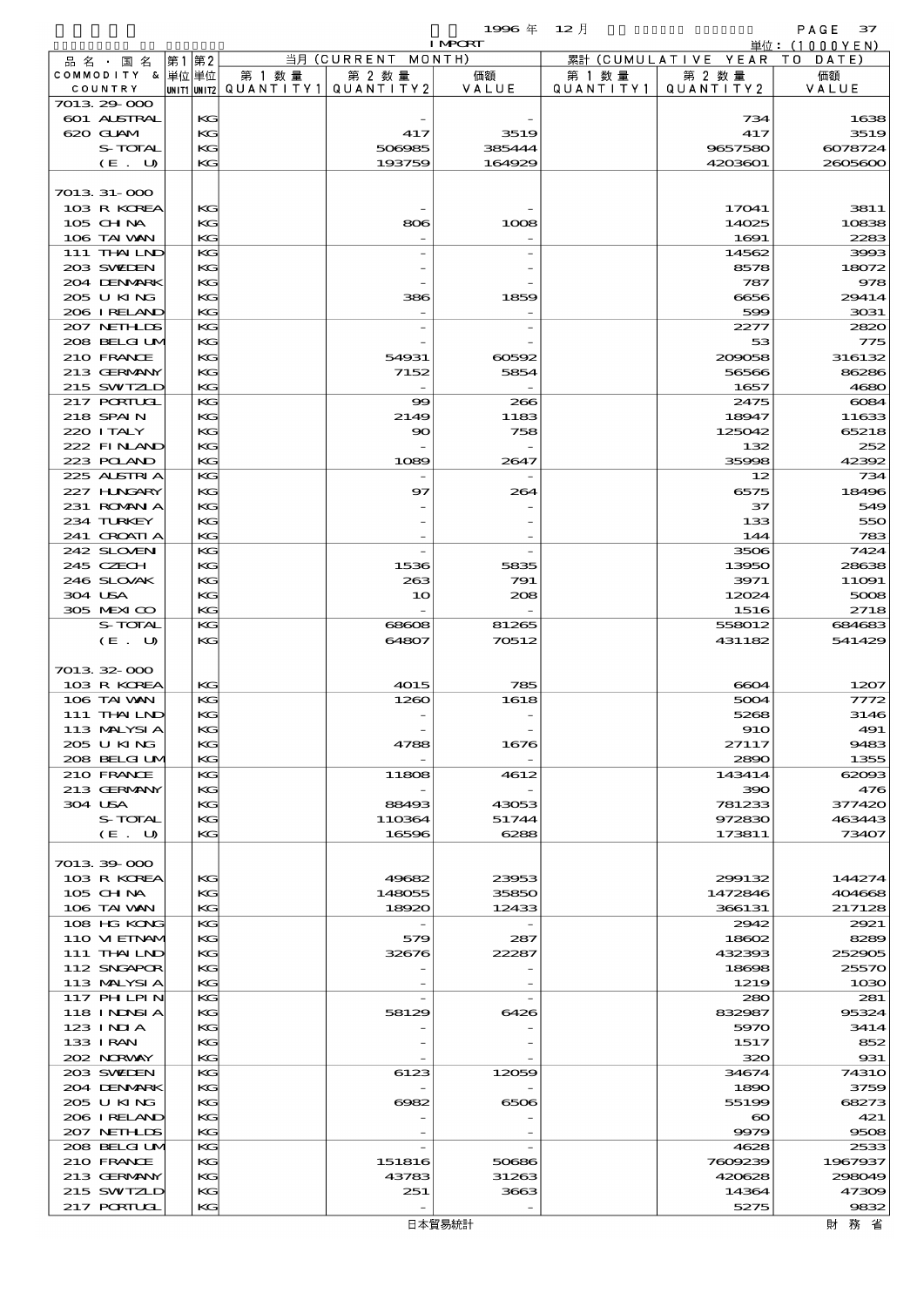|         |                            |    |             |         |                                                         | 1996年                    | $12$ 月    |                     | PAGE<br>38            |
|---------|----------------------------|----|-------------|---------|---------------------------------------------------------|--------------------------|-----------|---------------------|-----------------------|
|         |                            |    |             |         | $\overline{\mathbb{H}}\overline{\mathfrak{H}}$ (CURRENT | <b>I MPORT</b><br>MONTH) |           | 累計 (CUMULATIVE YEAR | 単位: (1000 Y E N )     |
|         | 品名・国名<br>COMMODITY & 単位単位  | 第1 | 第2          | 第 1 数 量 | 第 2 数量                                                  | 価額                       | 第 1 数 量   | 第 2 数量              | T 0<br>DATE<br>価額     |
|         | COUNTRY                    |    | UNIT1 UNIT2 |         | QUANTITY1 QUANTITY2                                     | VALUE                    | QUANTITY1 | QUANTITY 2          | VALUE                 |
|         | 7013.39-000                |    |             |         |                                                         |                          |           |                     |                       |
|         | 218 SPAIN                  |    | KG          |         | 7778                                                    | 4885                     |           | 184071              | 68949                 |
|         | 220 I TALY                 |    | KG          |         | 23216                                                   | 13795                    |           | 346508              | 223343                |
|         | 222 FINAND                 |    | KG          |         | 170                                                     | 239                      |           | 9239                | 17383                 |
|         | 223 POLAND<br>225 ALSTRIA  |    | KG<br>KG    |         | 3801<br>33                                              | 3990<br>205              |           | 95207<br>5932       | 68329<br><b>18310</b> |
|         | 227 H.NGARY                |    | KG          |         | 10007                                                   | 11794                    |           | 61078               | 93921                 |
|         | 231 ROMNA                  |    | КG          |         | 4359                                                    | 5247                     |           | 63467               | 72347                 |
|         | 234 TURKEY                 |    | KG          |         |                                                         |                          |           | 85317               | 18393                 |
|         | 245 CZECH                  |    | KG          |         | 4765                                                    | 9070                     |           | 51981               | 96859                 |
|         | 246 SLOVAK                 |    | KG          |         |                                                         |                          |           | 11788               | 11402                 |
|         | 302 CANADA                 |    | KG          |         | 814                                                     | 249                      |           | 38608               | 11240                 |
| 304 USA |                            |    | КG          |         | 86047                                                   | 57053                    |           | 972193              | 562867                |
|         | 305 MEXICO<br>410 BRAZIL   |    | KG<br>KG    |         | 1781                                                    | 742                      |           | 8995<br>7634        | 5472<br>1713          |
|         | 504 TUN SI A               |    | KG          |         |                                                         |                          |           | 1156                | 1814                  |
|         | 601 ALSTRAL                |    | KG          |         | 109                                                     | 233                      |           | 308                 | 928                   |
|         | S-TOTAL                    |    | КG          |         | 659876                                                  | 312915                   |           | 13552545            | 4912788               |
|         | (E. U)                     |    | KG          |         | 239901                                                  | 119638                   |           | 8687322             | 2762607               |
|         |                            |    |             |         |                                                         |                          |           |                     |                       |
|         | 7013.91-000                |    |             |         |                                                         |                          |           |                     |                       |
|         | 103 R KOREA                |    | KG          |         | 205                                                     | 554                      |           | <b>2940</b>         | 5634                  |
|         | 105 CH NA                  |    | КG          |         | 466                                                     | 582                      |           | 24818               | 16317                 |
|         | 106 TAI VAN                |    | KG          |         | 629                                                     | 621                      |           | <b>8410</b>         | 22477                 |
|         | 108 HG KONG<br>111 THAILND |    | KG<br>KG    |         |                                                         |                          |           | 62<br>6172          | 957<br>22980          |
|         | 112 SNGAPOR                |    | КG          |         |                                                         |                          |           | 33                  | 271                   |
|         | 113 MALYSIA                |    | KG          |         |                                                         |                          |           | 45                  | 223                   |
|         | 147 U ARB E                |    | KG          |         |                                                         |                          |           | 28                  | 553                   |
|         | 202 NORWAY                 |    | KG          |         |                                                         |                          |           | 1293                | 2988                  |
|         | 203 SWIDEN                 |    | KG          |         | 585                                                     | 2686                     |           | 11206               | 46708                 |
|         | 204 DENMARK                |    | KG          |         |                                                         |                          |           | 15                  | 271                   |
|         | 205 U KING                 |    | КG          |         | 350                                                     | 4583                     |           | 15099               | 71970                 |
|         | 206 IRELAND                |    | KG          |         |                                                         |                          |           | 6334                | 18092                 |
|         | 208 BELGI UM               |    | KG          |         |                                                         |                          |           | 55                  | 1830                  |
|         | 210 FRANCE<br>213 GERMANY  |    | KG<br>KG    |         | 15182<br>23198                                          | 42425<br>33771           |           | 910872<br>164321    | 1207414<br>371307     |
|         | 217 PORTUGL                |    | KG          |         |                                                         |                          |           | 2774                | 14979                 |
|         | 218 SPAIN                  |    | KG          |         | 473                                                     | 525                      |           | 27178               | 16316                 |
|         | 220 ITALY                  |    | KG          |         | 826                                                     | 3637                     |           | 322878              | 226631                |
|         | 222 FINLAND                |    | KG          |         |                                                         |                          |           | 21                  | 460                   |
|         | 223 FOLAND                 |    | KG          |         | 10645                                                   | 9911                     |           | 86760               | 96355                 |
|         | 224 RUSSI AN               |    | КG          |         |                                                         |                          |           | 40                  | 634                   |
|         | 225 ALSTRIA                |    | KG          |         | 1094                                                    | 23975                    |           | 10805               | 390963                |
|         | 227 HNGARY                 |    | KG          |         |                                                         |                          |           | 13448               | 30296                 |
|         | 231 ROMANIA                |    | KG          |         |                                                         |                          |           | 23032               | 34309                 |
|         | 234 TURKEY<br>241 CROATIA  |    | КG<br>КG    |         |                                                         |                          |           | 687<br>742          | 2342<br>2308          |
|         | 242 SLOVEN                 |    | KG          |         |                                                         |                          |           | 10453               | 22263                 |
|         | 245 CZECH                  |    | KG          |         | 18675                                                   | 26965                    |           | 343751              | 427743                |
|         | 246 SLOVAK                 |    | KG          |         | 10952                                                   | 17209                    |           | 37702               | 74191                 |
|         | 302 CANADA                 |    | КG          |         |                                                         |                          |           | 65                  | 246                   |
| 304 USA |                            |    | КG          |         | 349                                                     | 1730                     |           | 3289                | 48258                 |
|         | 305 MEXICO                 |    | KG          |         |                                                         |                          |           | 2247                | 2347                  |
|         | 313 CANAL Z                |    | KG          |         |                                                         |                          |           | 323                 | 1694                  |
|         | 410 BRAZIL<br>S-TOTAL      |    | KG<br>КG    |         | 83629                                                   | 169174                   |           | 300<br>2038198      | 1308<br>3183635       |
|         | (E. U)                     |    | KG          |         | 41708                                                   | 111602                   |           | 1471558             | 2366941               |
|         |                            |    |             |         |                                                         |                          |           |                     |                       |
|         | 7013.99-000                |    |             |         |                                                         |                          |           |                     |                       |
|         | 103 R KOREA                |    | KG          |         | 8263                                                    | 7007                     |           | 224137              | 124646                |
|         | $105$ CHNA                 |    | KG          |         | 152848                                                  | 73232                    |           | 1682361             | 762479                |
|         | 106 TAI VAN                |    | KG          |         | 109934                                                  | 89396                    |           | 2256183             | 1505875               |
|         | 108 HG KONG                |    | KG          |         | 2216                                                    | $\boldsymbol{\infty}$    |           | 17973               | 8234                  |
|         | 110 VIEINAM                |    | KG          |         | 37743                                                   | 8372                     |           | 142952              | 38356                 |
|         | 111 THAILND                |    | KG          |         | 3306                                                    | 2431                     |           | 164144              | 120195                |
|         | 112 SNGAPOR                |    | KG<br>KG    |         |                                                         |                          |           | 4559                | 7019                  |
|         | 113 MALYSIA<br>117 PH LPIN |    | KG          |         | 1062                                                    | 1031                     |           | 200<br>155383       | 415<br>78263          |
|         | 118 I NDSI A               |    | KG          |         | 49512                                                   | 11976                    |           | 1694928             | 396174                |
|         | 123 INIA                   |    | KG          |         | <b>2710</b>                                             | 2128                     |           | 40959               | 32459                 |
|         | 128 E TIMOR                |    | КG          |         |                                                         |                          |           | 340                 | 1372                  |
|         | 133 I RAN                  |    | KG          |         |                                                         |                          |           | 11466               | 5673                  |
|         | 143 ISRAEL                 |    | KG          |         | 250                                                     | $_{\rm e}$               |           | 1999                | 3902                  |
|         | 155 TADZH K                |    | KG          |         |                                                         |                          |           | 73                  | 256                   |
|         |                            |    |             |         |                                                         | 日本貿易統計                   |           |                     | 財務省                   |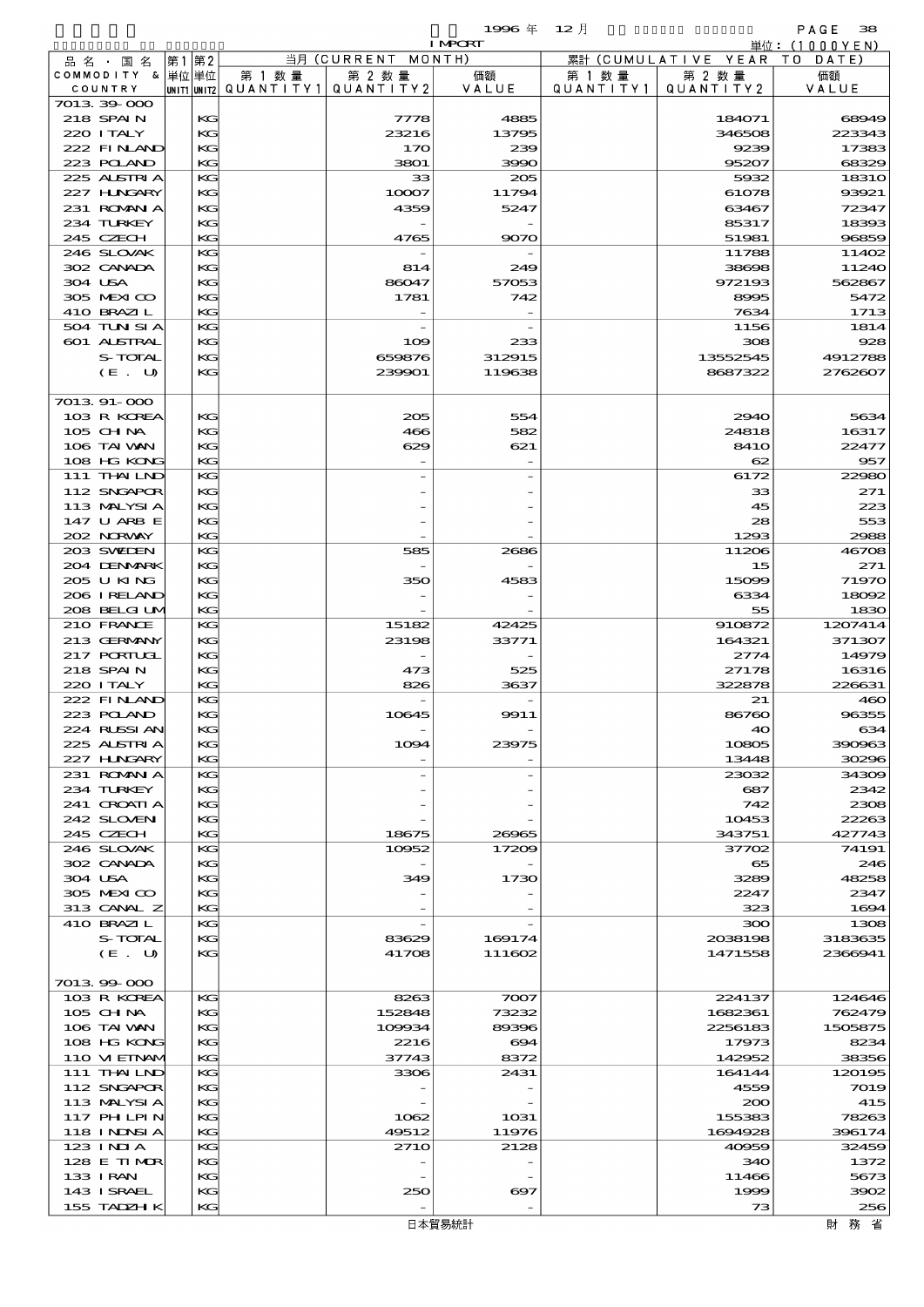$1996 \nsubseteq$   $12 \nexists$  $1996 \text{ } \# \quad 12 \text{ } \frac{1}{2}$ <br>INPORT 単位: (1000YEN) 当月 (CURRENT MONTH) 累計 (CUMULATIVE YEAR 第1第2 TO DATE) 品名 · 国名 COMMODITY &  $\frac{1}{20}$  $\frac{1}{10}$  $\frac{1}{10}$ 第 1 数量 第 2 数 量 価額 第 1 数量 第 2 数量 価額 VALUE VALUE COUNTRY UNIT1 UNIT2 QUANTITY1 QUANTITY2 QUANTITY1 QUANTITY2  $\overline{7013.99.000}$  $202 \text{ NORMAY}$   $\begin{array}{|l|l|} \hline \end{array}$   $\begin{array}{|l|l|} \hline \end{array}$   $\begin{array}{|l|l|} \hline \end{array}$   $\begin{array}{|l|l|} \hline \end{array}$   $\begin{array}{|l|l|} \hline \end{array}$   $\begin{array}{|l|l|} \hline \end{array}$   $\begin{array}{|l|l|} \hline \end{array}$   $\begin{array}{|l|l|} \hline \end{array}$   $\begin{array}{|l|l|} \hline \end{array}$   $\begin{array}{|l|l$ 203 SWEDEN KG 2256 5904 30740 75126 204 DENMARK KG 138 1454 1454 1014 5072 205 U KING KG 825 5148 37905 145074 206 IRELAND KG - 1109 5018 207 NETHLDS KG - - 3428 4437 208 BELGIUM KG 244 297 12226 14729 210 FRANCE KG 16794 30043 500257 423860 213 GERMANY KG 23389 18257 282909 254937 215 SWIZLD KG - 10974 32163 217 PORTUGL KG 6859 7332 43373 218 SPAIN KG 27050 16676 476229 202133 220 ITALY KG 56355 54808 572964 745702  $221$  MALTA  $\begin{array}{|c|c|c|c|c|c|}\n\hline\n & \text{IG} & \text{I471} & \text{2426}\n\hline\n\end{array}$ 222 FINAND KG 4368 4391 7290 12267 223 POLAND KG 7545 4565 120794 95561 224 RUSSIAN KG 100 830 573 8895 225 ALSTRIA KG 49 1248 7417 19864 227 HNARY KG 144 600 57621 85685 230 GREECE KG - 28 387 231 ROMANIA KG 6474 10233 69530 114803 234 TURKEY KG - - 7465 9473 235 ESTONIA KG - - 2616 3239 237 LITHUAN KG - - 1270 909 242 SLOVEN**IKG** - 29246 37968 245 CZECH KG 39429 42466 292094 490281 246 SLOVAK KG 23957 17827 232612 232612  $302 \text{ CANDA}$   $\text{KG}$   $\text{KG}$   $\text{G130}$   $\text{G130}$   $\text{G130}$  304 USA KG 4337 14009 175250 265202 305 MEXICO KG 1073 1077 18731 10336  $306 \text{ GATMAL}$  KG  $227$  $313 \text{ CANL } Z$  KG  $3192$ 401 COLMBIA KG 140  $140$  334 496 1131  $504 \text{ TUNSIA}$   $\begin{vmatrix} 12 \\ 16 \\ 176 \end{vmatrix}$  626 1531 741 741 1765 506 EGYPT KG 424 3146 5991 35600 601 AUSTRAL KG 9350 1942 11789 8069 606 NEWELD KG 50 267 50 267 50 267  $S$ -TOTAL KG 599820 441349 9419255 6452500  $(E. U)$  KG 138327 145558 1979274 1951979 Ϊ  $7014.00 \text{ m}$  $103 \text{ R K O } \text{R}$   $| \text{KG} |$   $| \text{KG} |$   $| \text{G} 011 |$   $| \text{G} 0043 |$   $| \text{G} 0043 |$   $| \text{G} 7743 |$  $105 \text{ GHM}$   $| \text{KG} |$  6597 7427 145735 100029  $106$  TAI WAN KG 5143  $21701$  39674 226627 108 HG KONG KG - - 44 356 111 THAILND KG  $27678$  7040 416520 141058 112 SNGAPOR KG - - 330 7547 113 MALYSIA KG 588 3693 3693 12464 59811 117 PHILPIN KG  $\begin{array}{|c|c|c|c|c|c|c|c|c|}\n\hline\n117 & 117 & 117 & 118 & 16041\n\end{array}$ 118 INNSIA KG - 233 258 143 ISRAEL KG - - 50 1551 204 DENMARK KG - - 1748 9126 205 U KING KG 17911 19443 430380 434631 207 NETHLDS KG - - 47 516 210 FRANCE KG 18665 6913 214913 95188 213 GERMANY KG 5931 5931 33063 128856 695330 215 SWITZLD KG - - 389 2905 220 ITALY KG 10523 2569 99102 26847 224 RUSSIAN KG - 11 638 225 ALSTRIA KG 530 5159 9695 88996 245 CZECH KG - - 2268 2179  $302 \text{ CANDA}$   $\begin{vmatrix} 171 \\ 171 \end{vmatrix}$   $1682$  1682 173 2050 304 USA KG 48328 174909 662798 1727791 410 BRAZIL KG - - 5 312 S-TOTAL KG 148676 298648 2235243 3827530  $(E. U)$  KG 53560 67147 884741 1350634 7015.10-000  $105 \text{ GHM}$   $\vert \text{KG} \vert$   $- \vert$   $- \vert$   $- \vert$   $- \vert$   $- \vert$   $- \vert$   $- \vert$   $- \vert$   $- \vert$   $- \vert$   $- \vert$   $- \vert$   $- \vert$   $- \vert$   $- \vert$   $- \vert$   $- \vert$   $- \vert$   $- \vert$   $- \vert$   $- \vert$   $- \vert$   $- \vert$   $- \vert$   $- \vert$   $- \vert$   $- \vert$   $- \vert$   $- \vert$   $- \vert$   $- \vert$   $- \vert$   $- \vert$ 108 HG KONG KG 1178 6671 10706 46544 205 U KING  $\begin{array}{|c|c|c|c|c|c|c|c|c|} \hline \text{205 U K1N G} & \text{KG} & & & & & 16200\ \hline \end{array}$ 210 FRANCE KG 33087 63422 144137 444186 213 GERMANY KG 3671 36871 19967 35630 200856 304 USA KG 3869 3283 54146 74448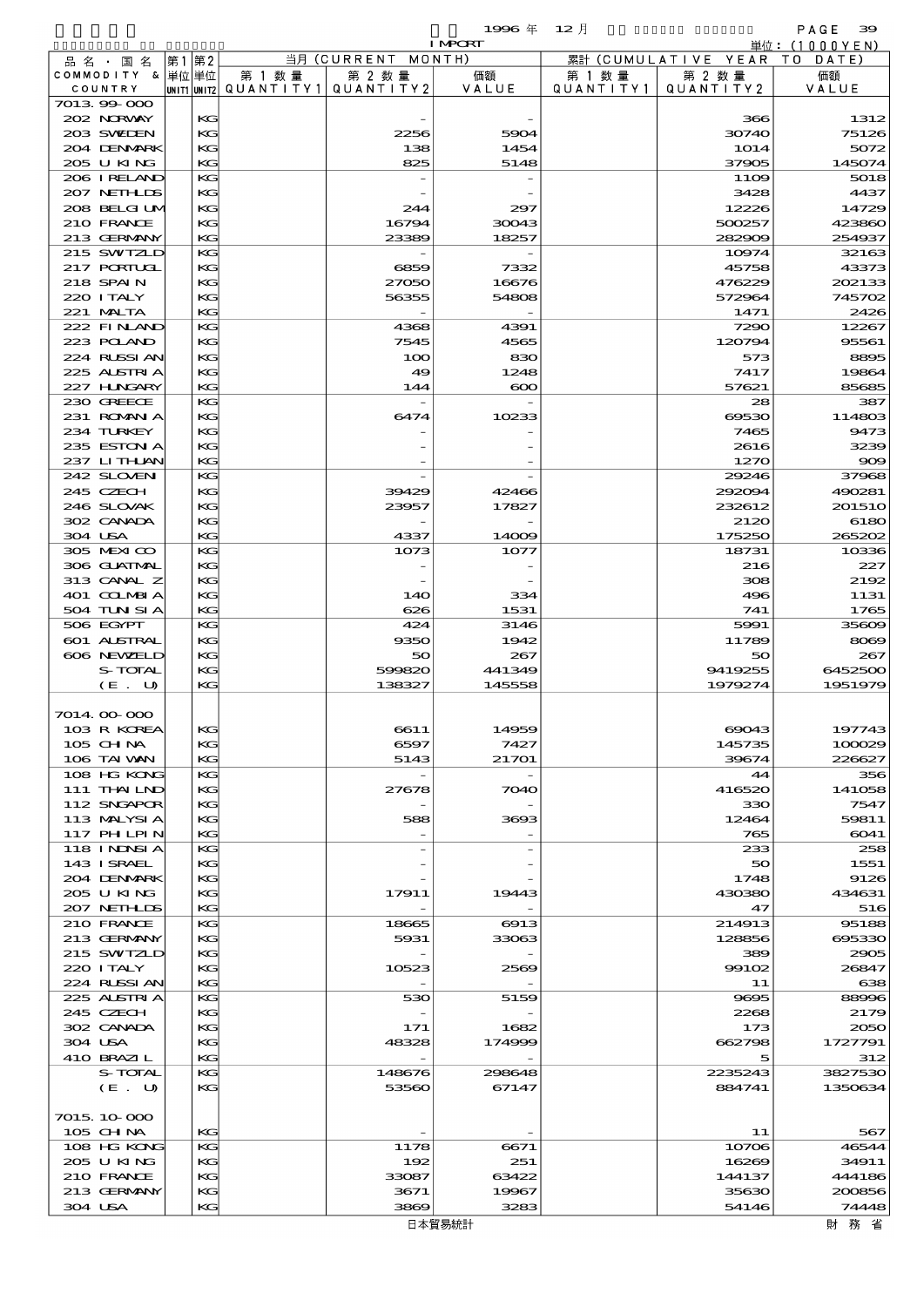$1996 \& 12 \cancel{1}$ 

|         |                                   |          |                                       |                                    | <b>I MPORT</b> |           |                              | 単位: (1000YEN)   |
|---------|-----------------------------------|----------|---------------------------------------|------------------------------------|----------------|-----------|------------------------------|-----------------|
|         | 品 名 ・ 国 名                         | 第1 第2    |                                       | 当月 (CURRENT MONTH)                 |                |           | 累計 (CUMULATIVE YEAR TO DATE) |                 |
|         | COMMODITY & 単位単位                  |          | 第 1 数 量                               | 第 2 数量                             | 価額             | 第 1 数量    | 第 2 数量                       | 価額              |
|         | COUNTRY                           |          | UNIT1 UNIT2  Q∪ANT   TY1  Q∪ANT   TY2 |                                    | VALUE          | QUANTITY1 | QUANTITY2                    | VALUE           |
|         | 7015 10 000                       |          |                                       |                                    |                |           |                              |                 |
|         | 410 BRAZIL<br>S-TOTAL             | KG<br>KG |                                       | 1364<br>43361                      | 797<br>94391   |           | 23909<br>284808              | 14981<br>816493 |
|         | (E. U)                            | KG       |                                       | 36950                              | 83640          |           | 196036                       | 679953          |
|         |                                   |          |                                       |                                    |                |           |                              |                 |
|         | 7015, 90-000                      |          |                                       |                                    |                |           |                              |                 |
|         | 103 R KOREA                       | KG       |                                       | 13                                 | 206            |           | 15                           | 2206            |
|         | 105 CHNA                          | KG       |                                       | 6157                               | 7258           |           | 109653                       | 99933           |
|         | 106 TAI VAN                       | KG       |                                       | 238                                | 1168           |           | 2392                         | 9995            |
|         | 108 HG KONG                       | KG       |                                       | 1826                               | 21961          |           | 14259                        | 182449          |
|         | 111 THAILND<br>112 SNGAPOR        | KG<br>KG |                                       |                                    |                |           | 55<br>729                    | 224             |
|         | 113 MALYSIA                       | KG       |                                       | 44                                 | 1498           |           | 396                          | 6586<br>2392    |
|         | 210 FRANCE                        | KG       |                                       | 1634                               | 3977           |           | 5247                         | 13409           |
|         | 213 GERMANY                       | KG       |                                       | 1139                               | 1320           |           | 1237                         | 4823            |
|         | 215 SWIZLD                        | KG       |                                       | 129                                | 3130           |           | 740                          | 19678           |
|         | 220 I TALY                        | KG       |                                       |                                    |                |           | 153                          | 1705            |
| 304 USA |                                   | KG       |                                       | 94                                 | 2422           |           | 38164                        | 84259           |
|         | 410 BRAZIL                        | KG       |                                       |                                    |                |           | 4666                         | 2653            |
|         | 601 ALSTRAL                       | KG       |                                       |                                    |                |           | 1                            | 208             |
|         | S-TOTAL                           | KG       |                                       | 11274                              | 42940          |           | 177707                       | 430520<br>19937 |
|         | (E. U)                            | KG       |                                       | 2773                               | 5297           |           | 6637                         |                 |
|         | 7016 10 000                       |          |                                       |                                    |                |           |                              |                 |
|         | 105 CH NA                         | KG       |                                       |                                    |                |           | 1050                         | 1069            |
|         | 106 TAI VAN                       | KG       |                                       | 2385                               | <b>71O</b>     |           | 10321                        | 2734            |
|         | 108 HG KONG                       | KG       |                                       |                                    |                |           | 15597                        | 2489            |
|         | 111 THAILND                       | KG       |                                       |                                    |                |           | 37                           | 1003            |
|         | 205 U KING                        | KG       |                                       |                                    |                |           | 348                          | 396             |
|         | 210 FRANCE                        | KG       |                                       |                                    |                |           | 1848                         | 1730            |
|         | 218 SPAIN                         | KG       |                                       | 5600                               | 1053           |           | 5600                         | 1053            |
| 304 USA | 220 I TALY                        | KG<br>KG |                                       | 5754                               | 3244           |           | 136112<br>1467               | 81513<br>2530   |
|         | S-TOTAL                           | KG       |                                       | 13739                              | 5007           |           | 172380                       | 94517           |
|         | (E. U)                            | KG       |                                       | 11354                              | 4297           |           | 143908                       | 84692           |
|         |                                   |          |                                       |                                    |                |           |                              |                 |
|         | 7016 90 010                       |          |                                       |                                    |                |           |                              |                 |
|         | 103 R KOREA                       | KG       |                                       | 886                                | 3037           |           | 14032                        | 47583           |
|         | 105 CH NA                         | KG       |                                       |                                    |                |           | 8600                         | 3804            |
|         | 106 TAI VAN                       | KG       |                                       | 1000                               | 1033           |           | 25798                        | 20573           |
|         | 113 MALYSIA                       | KG<br>KG |                                       |                                    |                |           | 380                          | 2499            |
|         | <b>117 PHLPIN</b><br>118 I NDSI A | KG       |                                       | 32.U                               | 6474           |           | <b>41O</b><br>18608          | 1769<br>35761   |
|         | 203 SWIDEN                        | KС       |                                       |                                    |                |           | 335                          | 3615            |
|         | 205 U KING                        | KG       |                                       | 2809                               | 8046           |           | 30072                        | 117768          |
|         | 206 I RELAND                      | KG       |                                       |                                    |                |           | 278                          | 271             |
|         | 208 BELGI UM                      | KG       |                                       | 21                                 | 268            |           | 478                          | 3454            |
|         | 210 FRANCE                        | KG       |                                       | 430                                | 1702           |           | 5871                         | 16088           |
|         | 213 GERMANY                       | KG       |                                       | 2156                               | 2024           |           | 4917                         | 18171           |
|         | 220 I TALY                        | KG       |                                       | 1675                               | 3068           |           | 19344                        | 61671           |
|         | 223 POLAND<br>231 ROMANIA         | KG<br>KG |                                       |                                    |                |           | 3524                         | 6630<br>485     |
|         | 234 TURKEY                        | KG       |                                       |                                    |                |           | 16<br>250                    | 505             |
|         | 238 UKRAINE                       | KG       |                                       |                                    |                |           | 240                          | 5521            |
|         | 245 CZECH                         | KG       |                                       |                                    |                |           | 655                          | 5161            |
|         | 302 CANADA                        | KG       |                                       |                                    |                |           | 3269                         | 4779            |
| 304 USA |                                   | KG       |                                       | 9723                               | 7992           |           | 55064                        | $\infty$        |
|         | S-TOTAL                           | KG       |                                       | 21990                              | 33644          |           | 192141                       | 425113          |
|         | (E. U)                            | KG       |                                       | 7091                               | 15108          |           | 61295                        | 221038          |
|         |                                   |          |                                       |                                    |                |           |                              |                 |
|         | 7016.90-090<br>103 R KOREA        | KG       |                                       | 75421                              | 41639          |           | 1020615                      | 429630          |
|         | 105 CHNA                          | KG       |                                       | 10380                              | 854            |           | 91225                        | 7892            |
|         | 106 TAI VAN                       | KG       |                                       |                                    |                |           | 650                          | 1000            |
|         | 108 HG KONG                       | KG       |                                       |                                    |                |           | 850                          | 1080            |
|         | 118 I NINSI A                     | KG       |                                       |                                    |                |           | 56200                        | 4183            |
|         | 210 FRANCE                        | KG       |                                       |                                    |                |           | 2484                         | 1532            |
|         | 213 GERMANY                       | KG       |                                       |                                    |                |           | 13476                        | 7849            |
|         | 220 I TALY                        | KG       |                                       | 15559                              | 3348           |           | 100349                       | 35485           |
|         | 245 CZECH                         | KG       |                                       |                                    |                |           | $\infty$                     | 250             |
| 304 USA | 302 CANADA                        | KG<br>KG |                                       | $\overline{\phantom{a}}$<br>216748 | 102380         |           | 2040<br>696163               | 1337<br>263843  |
|         | S-TOTAL                           | KG       |                                       | 318108                             | 148221         |           | 1984142                      | 754061          |
|         | (E. U)                            | KG       |                                       | 15559                              | 3348           |           | 116309                       | 44866           |
|         |                                   |          |                                       |                                    |                |           |                              |                 |

T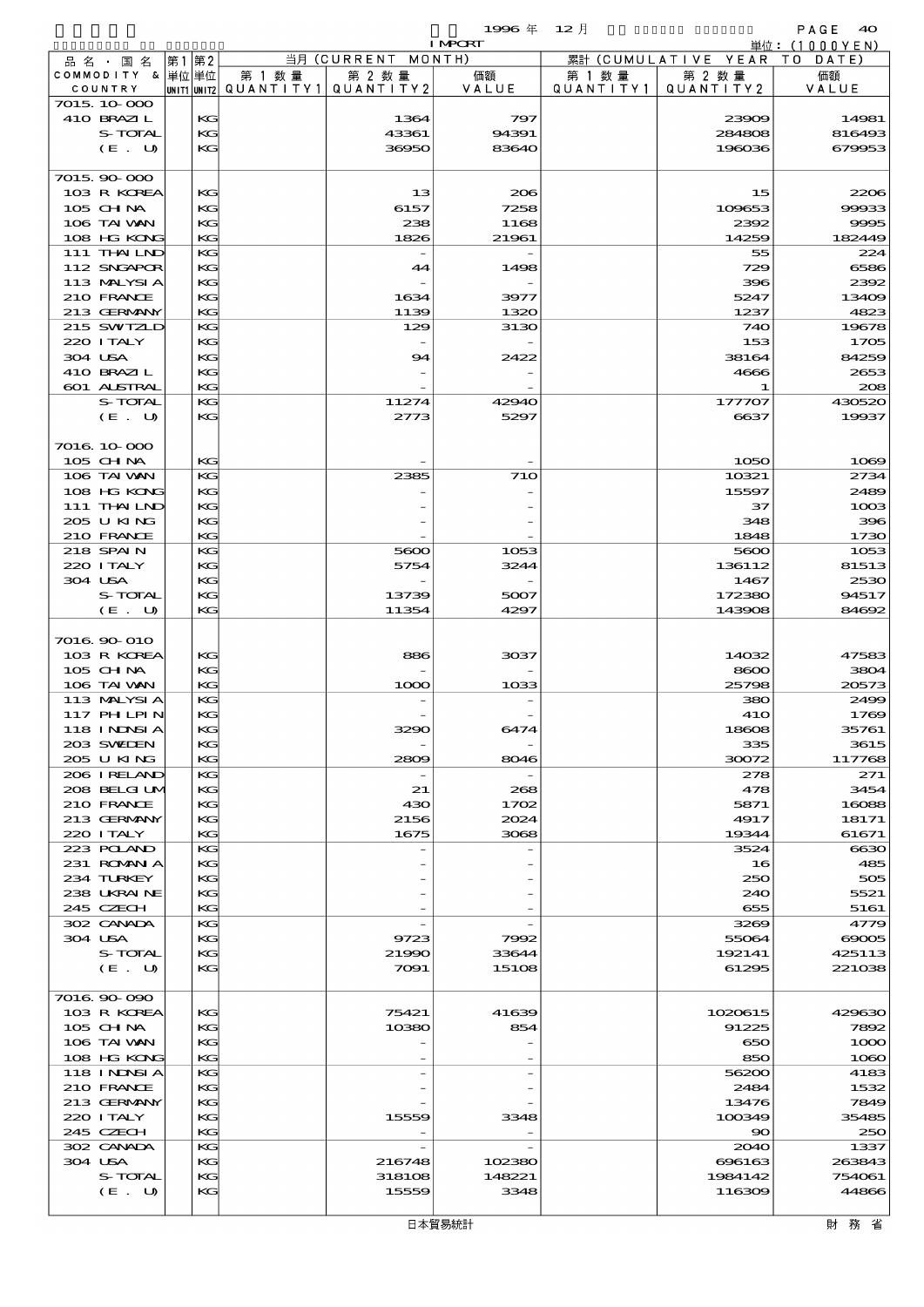$1996 \n& 12 \nparallel$  PAGE 41

|                  |                               |          |        |                                       | <b>I MPORT</b> |           |                                  | 単位: (1000YEN)    |
|------------------|-------------------------------|----------|--------|---------------------------------------|----------------|-----------|----------------------------------|------------------|
| 品名・国名            |                               | 第1 第2    |        | 当月 (CURRENT MONTH)                    |                |           | 累計 (CUMULATIVE YEAR TO DATE)     |                  |
| COMMODITY & 単位単位 |                               |          | 第 1 数量 | 第 2 数量                                | 価額             | 第 1 数 量   | 第 2 数量                           | 価額               |
| COUNTRY          |                               |          |        | UNIT1 UNIT2  QUANT   TY1  QUANT   TY2 | VALUE          | QUANTITY1 | QUANTITY 2                       | VALUE            |
| 7017.10.000      | 103 R KOREA                   | KG       |        | $\bf{5}$                              | 11174          |           | 1616                             | 97012            |
| 105 CHNA         |                               | KG       |        | 112                                   | 7521           |           | 4279                             | 40351            |
|                  | 106 TAI VAN                   | KG       |        |                                       |                |           | 125                              | 4967             |
|                  | 112 SNGAPOR                   | KG       |        |                                       |                |           | 393                              | 5278             |
|                  | 113 MALYSIA                   | KG       |        |                                       |                |           | 40                               | 2197             |
| 205 U KING       |                               | КG       |        | 490                                   | 2249           |           | 3130                             | 32407            |
|                  | 207 NETHLIS                   | KG       |        |                                       |                |           | 19                               | 2529             |
| 210 FRANCE       | 208 BELGI UM                  | KG<br>KG |        |                                       |                |           | 111<br>616                       | 623<br>11698     |
|                  | 213 GERMANY                   | KG       |        | 425                                   | 6022           |           | 4452                             | 85301            |
|                  | 215 SWIZLD                    | КG       |        |                                       |                |           | 50                               | 271              |
| 220 I TALY       |                               | KG       |        |                                       |                |           | 21                               | 823              |
|                  | 224 RUSSI AN                  | KG       |        | 179                                   | 3002           |           | 1396                             | 23488            |
| 304 USA          |                               | KG       |        | 6028                                  | 42924          |           | 316340                           | 2203716          |
|                  | 601 ALSTRAL<br>S-TOTAL        | KG<br>КG |        | 16<br>7345                            | 1236<br>74128  |           | 282                              | 19227<br>2529888 |
|                  | (E. U)                        | KG       |        | 915                                   | 8271           |           | 332870<br>8349                   | 133381           |
|                  |                               |          |        |                                       |                |           |                                  |                  |
| 7017.20-000      |                               |          |        |                                       |                |           |                                  |                  |
| 106 TAI VAN      |                               | KG       |        | 591O                                  | 25008          |           | 33893                            | 198444           |
|                  | <b>118 INNSIA</b>             | KG       |        | 10565                                 | 11439          |           | 110747                           | 100054           |
|                  | 204 DENMARK                   | KG       |        |                                       |                |           | 10                               | 420              |
| 205 U KING       | 207 NETHLIS                   | KG<br>KG |        | 772                                   | 3414           |           | 37338<br>708                     | 69040<br>1477    |
| 210 FRANCE       |                               | KG       |        |                                       |                |           | 2                                | 486              |
|                  | 213 GERMANY                   | KG       |        | 340                                   | 1489           |           | 74236                            | 82528            |
|                  | 215 SWIZLD                    | KG       |        |                                       |                |           | $\infty$                         | 1089             |
| 304 USA          |                               | KG       |        | 12500                                 | 10553          |           | 248114                           | 203991           |
|                  | S-TOTAL                       | KG       |        | 30087                                 | 51903          |           | 505108                           | 657529           |
|                  | (E. U)                        | KG       |        | 1112                                  | 4903           |           | 112294                           | 153951           |
| 7017.90-000      |                               |          |        |                                       |                |           |                                  |                  |
|                  | 103 R KOREA                   | KG       |        | 1374                                  | 1376           |           | 2302                             | 4179             |
| 105 CHNA         |                               | KG       |        |                                       |                |           | 9553                             | 6655             |
| 106 TAI VAN      |                               | KG       |        | 275                                   | 2139           |           | 19984                            | 55752            |
|                  | 110 VIEINAM                   | KG       |        |                                       |                |           | 8841                             | 5311             |
|                  | 111 THAILND                   | KG       |        |                                       |                |           | 265                              | 329              |
| 203 SWIEN        | 112 SNGAPOR                   | KG<br>KG |        | 319                                   | 4038           |           | 164<br>1334                      | 872<br>23489     |
|                  | 204 DENMRK                    | KG       |        | 9                                     | 593            |           | 372                              | 10911            |
| 205 U KING       |                               | KG       |        | 356                                   | 4806           |           | 10336                            | 56153            |
|                  | 206 I RELAND                  | KG       |        |                                       |                |           | 15                               | 1497             |
|                  | 207 NETHLIS                   | КG       |        | 150                                   | 311            |           | 4917                             | 16420            |
| 210 FRANCE       |                               | KG       |        | 6                                     | 430            |           | 1352                             | 36835            |
|                  | 213 GERMANY<br>215 SWIZLD     | KG<br>KG |        | 2698<br>16617                         | 6756<br>14545  |           | 23627<br>326049                  | 66270<br>178888  |
| 218 SPAIN        |                               | KG       |        | 329                                   | 1170           |           | 644                              | 2292             |
| 220 I TALY       |                               | KG       |        |                                       |                |           | 17                               | 582              |
|                  | 225 ALSTRIA                   | KG       |        | <b>21O</b>                            | 572            |           | 573                              | 2506             |
| 302 CANADA       |                               | KG       |        |                                       |                |           | 43337                            | 15253            |
| 304 USA          |                               | KG       |        | 5123                                  | 42411          |           | 113112                           | 596416           |
|                  | <b>601 ALSTRAL</b><br>S-TOTAL | KG<br>KG |        | 14<br>27480                           | 1081<br>80228  |           | 182<br>566976                    | 8085<br>1088695  |
|                  | (E. U)                        | KG       |        | 4077                                  | 18676          |           | 43187                            | 216955           |
|                  |                               |          |        |                                       |                |           |                                  |                  |
| 7018 10 000      |                               |          |        |                                       |                |           |                                  |                  |
|                  | 103 R KOREA                   | KG       |        |                                       |                |           | 250                              | 4600             |
|                  | 104 N KOREA                   | KG       |        |                                       |                |           | 450                              | 1485             |
| $105$ CHNA       | 106 TAI VAN                   | KG<br>KG |        | 3303<br>4407                          | 11392<br>6498  |           | 36283<br>45183                   | 89341<br>71800   |
|                  | 108 HG KONG                   | KG       |        |                                       |                |           | 150                              | 6452             |
|                  | 110 VIEINAMI                  | KG       |        | 15                                    | 359            |           | 40                               | 1077             |
|                  | 112 SNGAPOR                   | KG       |        | 15                                    | 1611           |           | 269                              | 30663            |
|                  | 117 PH LPIN                   | KG       |        |                                       |                |           | 57                               | 842              |
|                  | <b>118 INNSIA</b>             | KG       |        |                                       |                |           | 263                              | 1305             |
| 123 INIA         |                               | KG       |        |                                       |                |           | 1272                             | 1406             |
| 205 U KING       | 154 KYRGYZ                    | KG<br>КG |        |                                       |                |           | $\boldsymbol{\mathcal{A}}$<br>80 | 398<br>4754      |
|                  | 208 BELGI UM                  | KG       |        |                                       |                |           | 10                               | 754              |
| 210 FRANCE       |                               | KG       |        | 42                                    | 679            |           | 1195                             | 16335            |
|                  | 213 GERMANY                   | KG       |        | 364                                   | 2959           |           | 1843                             | 23292            |
|                  | 215 SWIZLD                    | KG       |        |                                       |                |           | 2                                | 260              |
| 218 SPAIN        |                               | KG       |        | 12                                    | 829            |           | 225                              | 15547            |
| 220 I TALY       |                               | KG       |        | 37                                    | 1648           |           | 509                              | 15114            |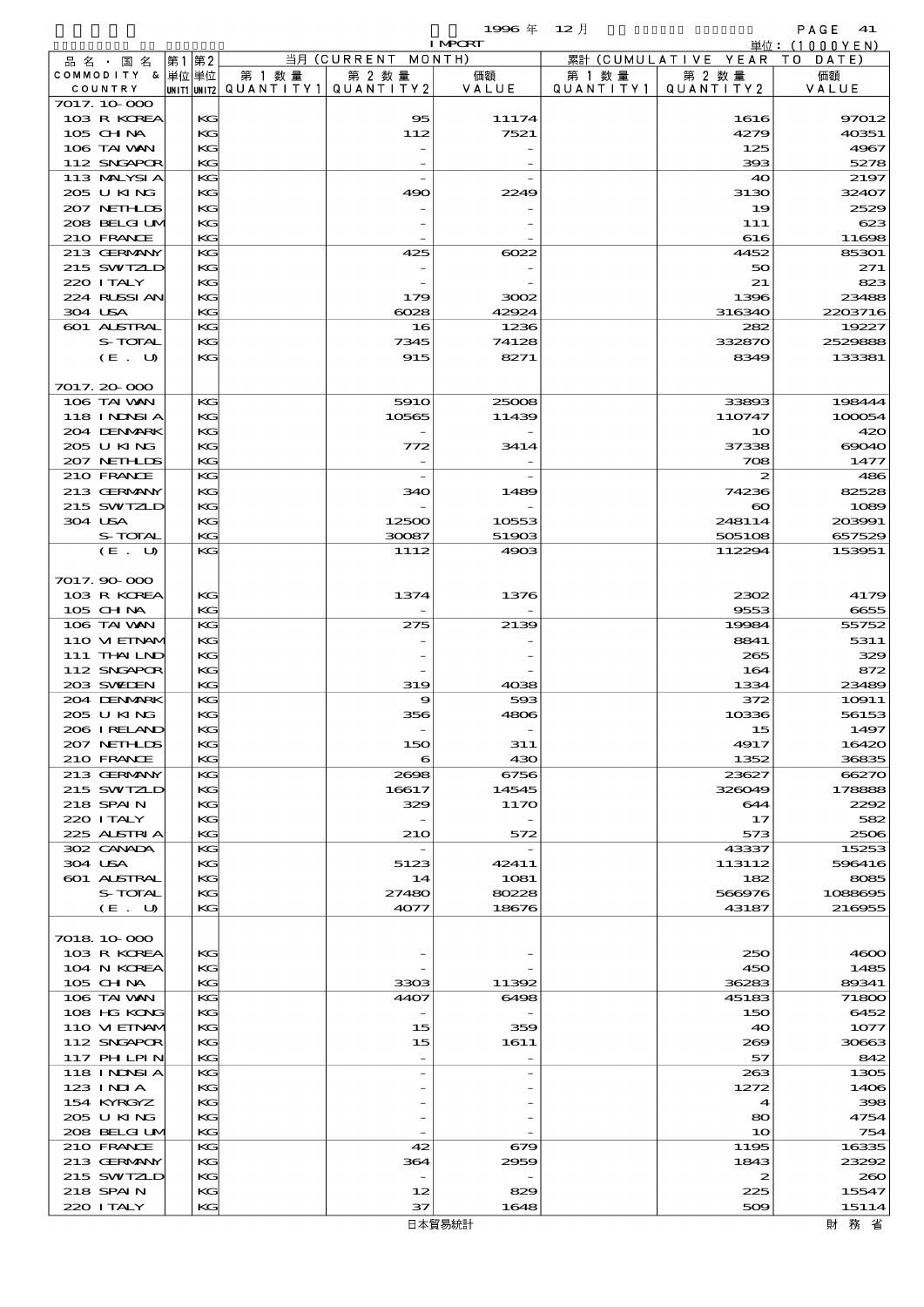|                               |       |          |                                       |                              | 1996年          | $12$ 月    |                               | PAGE $42$         |
|-------------------------------|-------|----------|---------------------------------------|------------------------------|----------------|-----------|-------------------------------|-------------------|
|                               |       |          |                                       |                              | <b>I MPORT</b> |           |                               | 単位:(1000YEN)      |
| 品 名 ・ 国 名<br>COMMODITY & 単位単位 | 第1 第2 |          | 第 1 数量                                | 当月 (CURRENT MONTH)<br>第 2 数量 | 価額             | 第 1 数 量   | 累計 (CUMULATIVE YEAR<br>第 2 数量 | T O<br>DATE<br>価額 |
| COUNTRY                       |       |          | unit1 unit2  Q∪ANT   TY1  Q∪ANT   TY2 |                              | VALUE          | QUANTITY1 | QUANTITY2                     | VALUE             |
| 7018 10 000                   |       |          |                                       |                              |                |           |                               |                   |
| 223 POLAND                    |       | KG       |                                       |                              |                |           | $\mathbf o$                   | 266               |
| 225 ALSTRIA<br>230 GREECE     |       | KG<br>KG |                                       | 662                          | 51415          |           | 17666<br>2                    | 1176108<br>222    |
| 234 TURKEY                    |       | KG       |                                       |                              |                |           | 50                            | 290               |
| 245 CZECH                     |       | KG       |                                       | 2006                         | 11675          |           | 15008                         | 126505            |
| 302 CANADA                    |       | KG       |                                       |                              |                |           | з                             | 412               |
| 304 USA                       |       | KG       |                                       | 158                          | 2551           |           | 28850                         | 46230             |
| 305 MEXICO                    |       | KG       |                                       |                              |                |           | 534                           | 764               |
| 516 I VOOST<br>518 TODO       |       | KG<br>KG |                                       |                              |                |           | 8<br>10                       | 252<br>1071       |
| 524 N GERIA                   |       | KG       |                                       |                              |                |           | 174                           | 352               |
| 601 ALSTRAL                   |       | KG       |                                       |                              |                |           | 2                             | 373               |
| S-TOTAL                       |       | KG       |                                       | 11021                        | 91616          |           | 150392                        | 1638270           |
| (E. U)                        |       | KG       |                                       | 1117                         | 57530          |           | 21530                         | 1252126           |
| 7018 20 000                   |       |          |                                       |                              |                |           |                               |                   |
| 105 CHNA                      |       | KG       |                                       |                              |                |           | 240000                        | 10303             |
| 213 GERMANY                   |       | KG       |                                       |                              |                |           | 12560                         | 4340              |
| 304 USA                       |       | KG       |                                       | 17054                        | 17127          |           | 246622                        | 210786            |
| 601 ALSTRAL                   |       | KG       |                                       |                              |                |           | 4284                          | 3097              |
| S-TOTAL                       |       | KG       |                                       | 17054                        | 17127          |           | 503466                        | 228526            |
| (E. U)                        |       | KG       |                                       |                              |                |           | 12560                         | 4340              |
| 7018 90 010                   |       |          |                                       |                              |                |           |                               |                   |
| 106 TAI VAN                   |       | KG       |                                       |                              |                |           | $\infty$                      | 1631              |
| 304 USA                       |       | KG       |                                       | з                            | 975            |           | 11                            | 2778              |
| S-TOTAL                       |       | KG       |                                       | з                            | 975            |           | 620                           | 4409              |
|                               |       |          |                                       |                              |                |           |                               |                   |
| 7018 90 090                   |       |          |                                       |                              |                |           |                               |                   |
| 103 R KOREA                   |       | KG       |                                       |                              |                |           | 370                           | 1064              |
| 105 CHNA<br>106 TAI VAN       |       | KG<br>KG |                                       | 31111<br>40039               | 18035<br>71001 |           | 373029<br>304720              | 168039<br>719375  |
| 108 HG KONG                   |       | KG       |                                       | 67                           | 804            |           | 279                           | 2788              |
| 110 VIEINAM                   |       | KG       |                                       |                              |                |           | 120                           | 716               |
| 111 THAILND                   |       | KG       |                                       | 3416                         | 3148           |           | 29336                         | 18732             |
| 112 SNGAPOR                   |       | KG       |                                       |                              |                |           | 100                           | 629               |
| 117 PH LPIN                   |       | KG       |                                       |                              |                |           | $\infty$                      | 534               |
| $123$ INIA<br>203 SWIEN       |       | KG<br>KG |                                       |                              |                |           | 273<br>356                    | 612<br>3524       |
| 204 DENMARK                   |       | KG       |                                       |                              |                |           | 12                            | 307               |
| 205 U KING                    |       | KG       |                                       |                              | 4692           |           | 3244                          | 17288             |
| 206 IRELAND                   |       | KG       |                                       |                              |                |           | 58                            | 764               |
| 210 FRANCE                    |       | KG       |                                       |                              |                |           | 462                           | 7803              |
| 213 GERMANY                   |       | KG       |                                       | 132                          | 4363           |           | 916                           | 8029              |
| 215 SWIZLD<br>218 SPAIN       |       | KG<br>KG |                                       | 255                          | 1447           |           | 15<br>3891                    | 1441<br>13434     |
| 220 I TALY                    |       | KG       |                                       | 1581                         | 4179           |           | 10316                         | 31581             |
| 224 RUSSI AN                  |       | KG       |                                       |                              |                |           | 40                            | 304               |
| 225 ALSTRIA                   |       | KG       |                                       | 94                           | 6027           |           | 900                           | 49699             |
| 231 ROMAN A                   |       | KG       |                                       |                              |                |           | 500                           | 4028              |
| 234 TURKEY<br>245 CZECH       |       | KG<br>KG |                                       |                              |                |           | 919                           | 3964<br>5314      |
| 302 CANADA                    |       | KG       |                                       | 54                           | 448            |           | 403<br>$\infty$               | 544               |
| 304 USA                       |       | KG       |                                       | 436                          | 16632          |           | 3819                          | 121202            |
| 313 CANAL Z                   |       | KG       |                                       | 10 <sup>3</sup>              | 206            |           | 10 <sub>3</sub>               | 206               |
| 506 EGYPT                     |       | KG       |                                       |                              |                |           | 9                             | 240               |
| 524 N GERIA                   |       | KG       |                                       |                              |                |           | 4                             | 308               |
| 601 ALSTRAL<br>606 NEWELD     |       | KG<br>KG |                                       | 377                          | $\infty$       |           | 24<br>377                     | 221<br>$\bf{698}$ |
| S-TOTAL                       |       | KG       |                                       | 78571                        | 131680         |           | 734695                        | 1183388           |
| (E. U)                        |       | KG       |                                       | 2968                         | 20708          |           | 20155                         | 132429            |
|                               |       |          |                                       |                              |                |           |                               |                   |
| 7019.11-000                   |       |          |                                       |                              |                |           |                               |                   |
| 105 CHNA<br>106 TAI VAN       |       | KG<br>KG |                                       | 39800                        | 6237           |           | 306079<br>27500               | 52890<br>6710     |
| 205 U KING                    |       | KG       |                                       |                              |                |           | 2560                          | 2272              |
| 207 NETHLIS                   |       | KG       |                                       | 36532                        | 5552           |           | 593450                        | 90199             |
| 220 I TALY                    |       | KG       |                                       | 24000                        | 4078           |           | 131041                        | 27102             |
| 304 USA                       |       | KG       |                                       | 143961                       | 25713          |           | 2857549                       | 441090            |
| S-TOTAL                       |       | КG       |                                       | 244293                       | 41580          |           | 3918179                       | 620263            |
| (E. U)                        |       | KG       |                                       | 60532                        | 9630           |           | 727051                        | 119573            |
| 7019.12-000                   |       |          |                                       |                              |                |           |                               |                   |
| 103 R KOREA                   |       | KG       |                                       | 191704                       | 30713          |           | 338871                        | 53592             |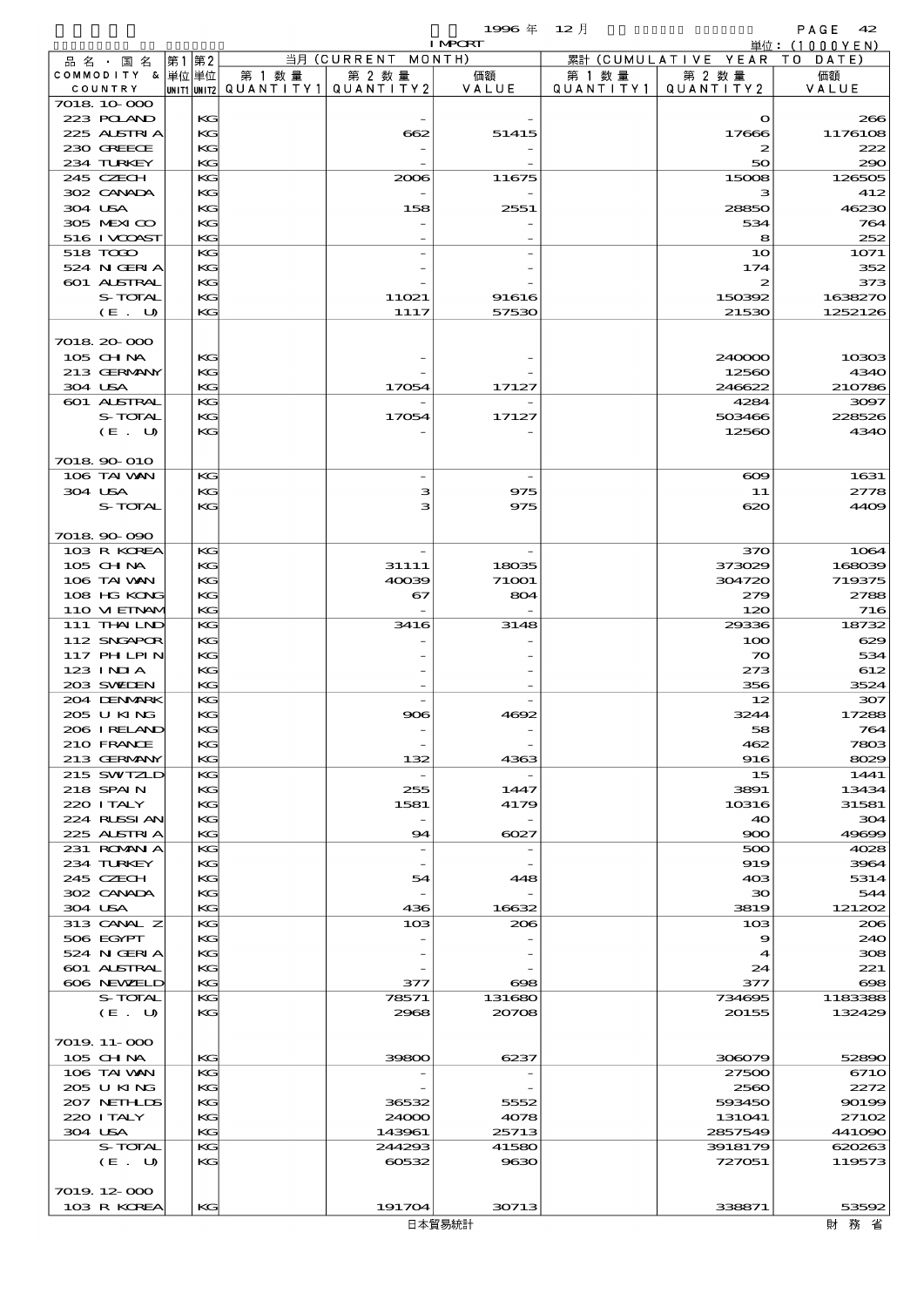$1996 \text{ } \#$   $12 \text{ } \frac{\text{}}{\text{}}$  RAGE 43

|                            |          |        |                                       | <b>I MPCRT</b> |           |                              | 単位: (1000YEN)  |
|----------------------------|----------|--------|---------------------------------------|----------------|-----------|------------------------------|----------------|
| 品 名 ・ 国 名                  | 第1第2     |        | 当月 (CURRENT MONTH)                    |                |           | 累計 (CUMULATIVE YEAR TO DATE) |                |
| COMMODITY & 単位単位           |          | 第 1 数量 | 第 2 数量                                | 価額             | 第 1 数 量   | 第 2 数量                       | 価額             |
| COUNTRY<br>7019.12-000     |          |        | UNIT1 UNIT2  QUANT   TY1  QUANT   TY2 | VALUE          | QUANTITY1 | QUANTITY 2                   | VALUE          |
| 105 CH NA                  | KG       |        | 69160                                 | 9367           |           | 1758370                      | 245458         |
| 106 TAI VAN                | KG       |        |                                       |                |           | 27685                        | 6349           |
| 205 U KING                 | KG       |        | 302                                   | $\infty$       |           | 302                          | $\infty$       |
| 210 FRANCE                 | KG       |        |                                       |                |           | 23161                        | 3061           |
| 218 SPAIN<br>220 I TALY    | KG<br>KG |        | 18854<br>55027                        | 7684<br>8253   |           | 152300                       | 51274<br>17912 |
| 304 USA                    | KG       |        | 32932                                 | 5475           |           | 116601<br>80893              | 47282          |
| 410 BRAZIL                 | KG       |        |                                       |                |           | 126074                       | 19139          |
| 601 ALSTRAL                | KG       |        | 34097                                 | 5385           |           | 51288                        | 8868           |
| S-TOTAL                    | KG       |        | 402076                                | 67482          |           | 2675545                      | 453540         |
| (E. U)                     | KG       |        | 74183                                 | 16542          |           | 292364                       | 72852          |
|                            |          |        |                                       |                |           |                              |                |
| 7019 19 010                |          |        |                                       |                |           |                              |                |
| 103 R KOREA                | KG       |        | 18236                                 | 1378           |           | 18236                        | 1378           |
| 106 TAI VAN<br>304 USA     | KG<br>KG |        | 18155                                 | 1376           |           | 845123<br>80                 | 47185<br>414   |
| S-TOTAL                    | KG       |        | 36391                                 | 2754           |           | 863439                       | 48977          |
|                            |          |        |                                       |                |           |                              |                |
| 7019.19-020                |          |        |                                       |                |           |                              |                |
| 103 R KOREA                | KG       |        | $\overline{a}$                        |                |           | 75                           | 287            |
| 105 CH NA                  | KG       |        |                                       |                |           | 42272                        | 15132          |
| 106 TAI VAN                | KG       |        | 74502                                 | 4948           |           | 1298170                      | 159733         |
| 210 FRANCE                 | KG       |        | 2500                                  | 22500          |           | 73728                        | 145585         |
| 220 I TALY<br>238 UKRAINE  | KG<br>KG |        |                                       |                |           | 2078<br>170                  | 666            |
| 239 BELARUS                | KG       |        |                                       |                |           | 8640                         | 239<br>2730    |
| 304 USA                    | KG       |        | 11192                                 | 4340           |           | 336890                       | 240147         |
| S-TOTAL                    | KG       |        | 88194                                 | 31788          |           | 1762023                      | 564519         |
| (E. U)                     | KG       |        | 2500                                  | 22500          |           | 75806                        | 146251         |
|                            |          |        |                                       |                |           |                              |                |
| 7019.19-090                |          |        |                                       |                |           |                              |                |
| 103 R KOREA                | KG       |        | 3000                                  | 676            |           | 25033                        | 7879           |
| $105$ CHNA                 | KG       |        |                                       |                |           | 116463                       | 44435          |
| 106 TAI VAN<br>111 THAILND | KG<br>KG |        | 177350<br>107                         | 8345<br>5530   |           | 2077880<br>107               | 117756<br>5530 |
| 117 PHLPIN                 | KG       |        |                                       |                |           | 35784                        | 3262           |
| 205 U KING                 | KG       |        |                                       |                |           | 2839                         | 3404           |
| 208 BELGI UM               | KG       |        |                                       |                |           | 150                          | 629            |
| 210 FRANCE                 | KG       |        |                                       |                |           | 1314                         | 2986           |
| 213 GERMANY                | KG       |        |                                       |                |           | 1454                         | 6305           |
| 220 I TALY                 | KG       |        |                                       |                |           | 57343                        | 19987          |
| 224 RUSSIAN                | KG       |        |                                       |                |           | 5291                         | 9513           |
| 236 LATM A<br>238 UKRAINE  | KG<br>KC |        |                                       |                |           | 13575<br>97                  | 10257<br>390   |
| 302 CANADA                 | KC       |        | 1872                                  | 636            |           | 2393                         | 1362           |
| 304 USA                    | KC       |        | 42403                                 | 16083          |           | 220493                       | 168032         |
| 410 BRAZIL                 | KG       |        |                                       |                |           | 19251                        | 2696           |
| S-TOTAL                    | KG       |        | 228188                                | 36147          |           | 2579467                      | 404423         |
| (E. U)                     | KG       |        |                                       |                |           | 63100                        | 33311          |
|                            |          |        |                                       |                |           |                              |                |
| 7019. 31-000               |          |        |                                       |                |           |                              |                |
| 103 R KOREA<br>$105$ CHNA  | KG<br>KG |        | 22156<br>25760                        | 4985<br>5481   |           | 102909<br>73957              | 25896<br>17237 |
| 106 TAI VAN                | KG       |        | 6048                                  | 3440           |           | 118367                       | 32635          |
| 117 PHLPIN                 | KC       |        |                                       |                |           | 6189                         | 12036          |
| 203 SWIDEN                 | KG       |        |                                       |                |           | 1296                         | 1728           |
| 207 NETHLIS                | KG       |        |                                       |                |           | 577                          | 393            |
| 210 FRANCE                 | KG       |        |                                       |                |           | $\alpha$                     | 528            |
| 213 GERMANY                | KG       |        | 2828                                  | 2962           |           | 22442                        | 23512          |
| 215 SWIZLD                 | KC       |        |                                       |                |           | 350                          | 1068           |
| 220 I TALY<br>222 FINAND   | KG<br>KG |        | 45918                                 | 14159          |           | 180406<br>320                | 58220<br>236   |
| 302 CANADA                 | KG       |        |                                       |                |           | 17045                        | 8641           |
| 304 USA                    | KG       |        | 32900                                 | 22945          |           | 328945                       | 235163         |
| 601 ALSTRAL                | KC       |        | 9585                                  | 2459           |           | 21099                        | 6421           |
| S-TOTAL                    | KG       |        | 145195                                | 56431          |           | 874805                       | 423714         |
| (E. U)                     | KG       |        | 48746                                 | 17121          |           | 205944                       | 84617          |
|                            |          |        |                                       |                |           |                              |                |
| 7019.32-000<br>103 R KOREA | KG       |        |                                       |                |           | 141O                         | 1978           |
| $105$ CHNA                 | KC       |        |                                       |                |           | 3082                         | 1738           |
| 106 TAI VAN                | KG       |        |                                       |                |           | 2230                         | 1802           |
| 112 SNGAPOR                | KG       |        |                                       |                |           | 1814                         | 1278           |
| 117 PH LPIN                | KG       |        | 46837                                 | 20333          |           | 78485                        | 34933          |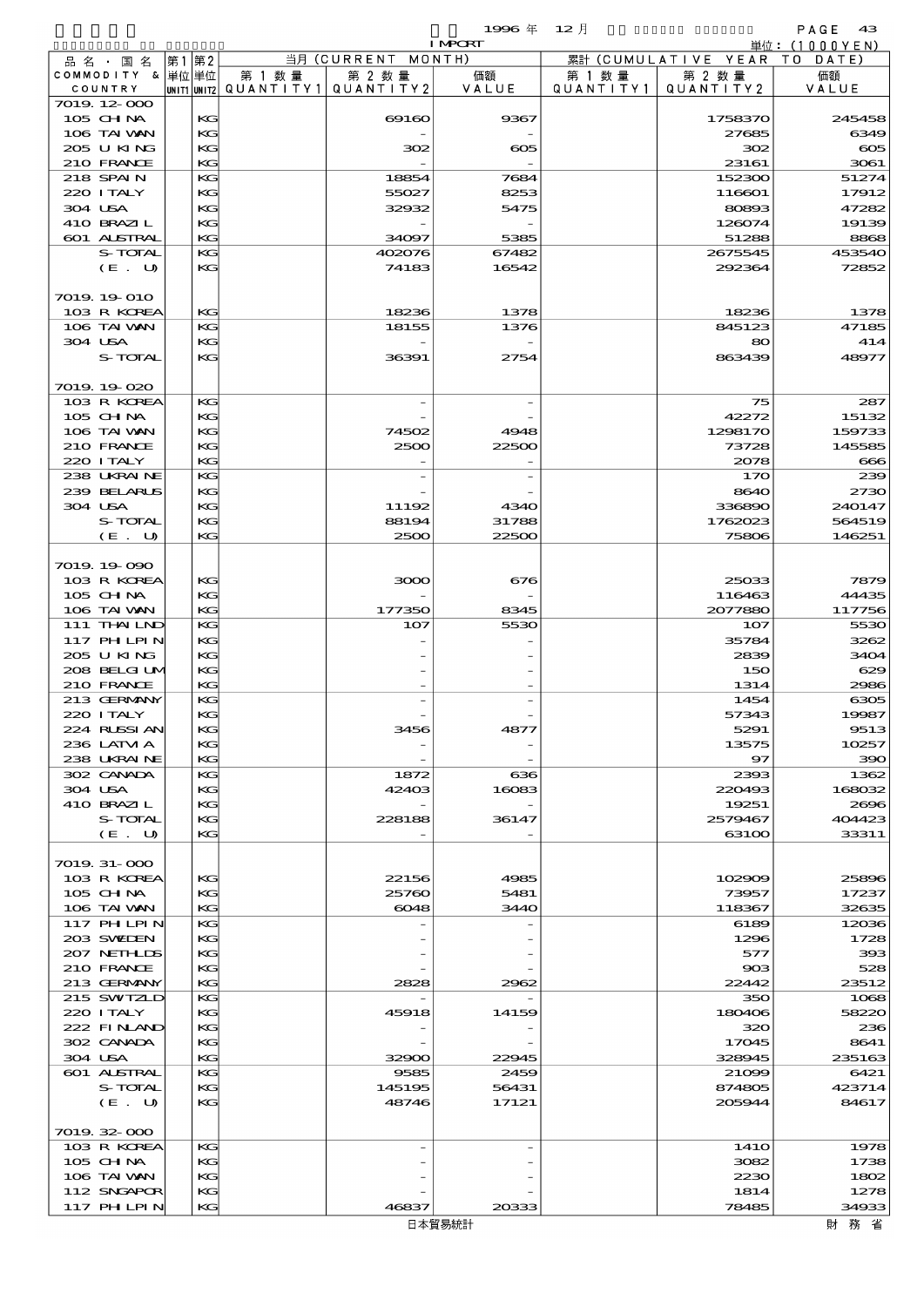|                           |       |          |                                           |                                 | <b>I MPCRT</b> |                      |                              | 単位: (1000 Y E N ) |
|---------------------------|-------|----------|-------------------------------------------|---------------------------------|----------------|----------------------|------------------------------|-------------------|
| 品名・国名                     | 第1 第2 |          |                                           | 当月 (CURRENT MONTH)              |                |                      | 累計 (CUMULATIVE YEAR TO DATE) |                   |
| COMMODITY & 単位単位          |       |          | 第 1 数量<br>UNIT1 UNIT2 QUANTITY1 QUANTITY2 | 第 2 数量                          | 価額             | 第 1 数 量<br>QUANTITY1 | 第 2 数量<br>QUANTITY2          | 価額                |
| COUNTRY<br>7019.32-000    |       |          |                                           |                                 | VALUE          |                      |                              | VALUE             |
| 205 U KING                |       | KС       |                                           | 5509                            | 7698           |                      | 29311                        | 46560             |
| 207 NETHLIS               |       | KG       |                                           |                                 |                |                      | 1672                         | 3377              |
| 210 FRANCE                |       | KG       |                                           | 3859                            | 31564          |                      | 8926                         | 36843             |
| 213 GERMANY               |       | KG       |                                           |                                 |                |                      | 3570                         | 10318             |
| 220 I TALY<br>302 CANADA  |       | KG<br>KG |                                           | 9596                            | 3184           |                      | 171531<br>1143               | 53294             |
| 304 USA                   |       | KG       |                                           | 37389                           | 68478          |                      | 463429                       | 1066<br>791494    |
| 601 ALSTRAL               |       | KG       |                                           |                                 |                |                      | 1600                         | 1624              |
| S-TOTAL                   |       | KG       |                                           | 103190                          | 131257         |                      | 768203                       | 986305            |
| (E. U)                    |       | KG       |                                           | 18964                           | 42446          |                      | 215010                       | 150392            |
|                           |       |          |                                           |                                 |                |                      |                              |                   |
| 7019.39-000               |       |          |                                           |                                 |                |                      |                              |                   |
| 103 R KOREA               |       | KG       |                                           | 177                             | 805            |                      | 61352                        | 20023             |
| 105 CHNA<br>106 TAI VAN   |       | KG<br>KG |                                           |                                 |                |                      | 551O<br>$\infty$             | 1151<br>1214      |
| 112 SNGAPOR               |       | KG       |                                           | 7342                            | 8678           |                      | 323672                       | 351884            |
| 113 MALYSIA               |       | KG       |                                           |                                 |                |                      | 6924                         | 3035              |
| 203 SWIDEN                |       | KG       |                                           |                                 |                |                      | 31                           | 524               |
| 204 DENMARK               |       | KG       |                                           | 10                              | 209            |                      | <b>401</b>                   | 4329              |
| 205 U KING                |       | KG       |                                           | 246                             | 877            |                      | 2934                         | 6643              |
| 207 NETHLIS               |       | KG       |                                           |                                 |                |                      | 11697                        | 8790              |
| 210 FRANCE                |       | KG       |                                           |                                 |                |                      | 14674                        | 6562              |
| 213 GERMANY<br>220 I TALY |       | KG<br>KG |                                           | 205<br>387                      | 904<br>519     |                      | 12303<br>9050                | 27522             |
| 222 FINAND                |       | KG       |                                           |                                 |                |                      | 940                          | 8177<br>$\infty$  |
| 225 ALSTRIA               |       | KG       |                                           | 230                             | 346            |                      | 48862                        | 58291             |
| 302 CANADA                |       | KG       |                                           | $\Theta$ $\Theta$ $\Theta$      | 1790           |                      | 111485                       | 33908             |
| 304 USA                   |       | KG       |                                           | 18123                           | 19511          |                      | 380971                       | 299952            |
| 601 ALSTRAL               |       | KG       |                                           |                                 |                |                      | 652                          | 1190              |
| S-TOTAL                   |       | KG       |                                           | 33686                           | 33639          |                      | 997508                       | 833803            |
| (E. U)                    |       | KG       |                                           | 1078                            | 2855           |                      | 100892                       | 121446            |
| 7019.40-000               |       |          |                                           |                                 |                |                      |                              |                   |
| 103 R KOREA               |       | KG       |                                           |                                 |                |                      | 36150                        | 7470              |
| 105 CHNA                  |       | KG       |                                           | 18600                           | 4015           |                      | 146600                       | 29927             |
| 106 TAI VAN               |       | KG       |                                           | $\infty$                        | 1622           |                      | 35045                        | 8330              |
| 205 U KING                |       | KG       |                                           |                                 |                |                      | 6079                         | 5852              |
| 206 IRELAND               |       | KG       |                                           |                                 |                |                      | 214                          | 1435              |
| 210 FRANCE                |       | KG       |                                           |                                 |                |                      | 2946                         | 1579              |
| 213 GERMANY               |       | KG       |                                           |                                 |                |                      | 265                          | 218               |
| 220 I TALY<br>304 USA     |       | KG<br>KG |                                           |                                 |                |                      | 102458<br>44429              | 8233<br>25260     |
| 510 SENEGAL               |       | KG       |                                           |                                 |                |                      | 80                           | 413               |
| 601 ALSTRAL               |       | KC       |                                           |                                 |                |                      | 405                          | 658               |
| S-TOTAL                   |       | KG       |                                           | 25569                           | 5637           |                      | 374671                       | 89375             |
| (E. U)                    |       | KG       |                                           |                                 |                |                      | 111962                       | 17317             |
|                           |       |          |                                           |                                 |                |                      |                              |                   |
| 7019. 51-000              |       |          |                                           |                                 |                |                      |                              |                   |
| 103 R KOREA               |       | KG       |                                           | 108                             | 741            |                      | 3829                         | 7618<br>2948      |
| 105 CHNA<br>113 MALYSIA   |       | KG<br>KG |                                           | $\overline{\phantom{0}}$<br>126 | 472            |                      | 3782<br>126                  | 472               |
| 118 INNSI A               |       | KG       |                                           |                                 |                |                      | 2900                         | 2421              |
| 203 SWIDEN                |       | KG       |                                           |                                 |                |                      | 80                           | 235               |
| 205 U KING                |       | KG       |                                           | 168                             | 566            |                      | 287                          | 1658              |
| 206 IRELAND               |       | KG       |                                           | $\overline{\phantom{m}}$        |                |                      | 118                          | 486               |
| 207 NETHLIS               |       | KG       |                                           |                                 |                |                      | 78                           | 1049              |
| 210 FRANCE<br>213 GERMANY |       | KG<br>KG |                                           | 428                             | 1255           |                      | 7358<br>2349                 | 23820<br>8009     |
| 222 FINAND                |       | KG       |                                           | 1770                            | 872            |                      | 15229                        | 7333              |
| 225 ALSTRIA               |       | KG       |                                           |                                 |                |                      | 33916                        | 45174             |
| 302 CANADA                |       | KG       |                                           | 8205                            | 10503          |                      | 97179                        | 116807            |
| 304 USA                   |       | KG       |                                           | 4114                            | 12583          |                      | 62217                        | 161641            |
| S-TOTAL                   |       | KG       |                                           | 14919                           | 26992          |                      | 229448                       | 379671            |
| (E. U)                    |       | KG       |                                           | 2366                            | 2693           |                      | 59415                        | 87764             |
|                           |       |          |                                           |                                 |                |                      |                              |                   |
| 7019.52-000               |       |          |                                           |                                 |                |                      |                              |                   |
| 103 R KOREA<br>105 CH NA  |       | KG<br>KG |                                           | 13923                           | 8189           |                      | 133944<br>144                | 74932<br>272      |
| 106 TAI VAN               |       | KG       |                                           | 54868                           | 28050          |                      | 808505                       | 424864            |
| 108 HG KONG               |       | KG       |                                           |                                 |                |                      | 3712                         | 6586              |
| 204 DENMARK               |       | KG       |                                           |                                 |                |                      | 10570                        | 14568             |
| 205 U KING                |       | KG       |                                           | 165                             | 1118           |                      | 321                          | 1461              |
| 206 I RELAND              |       | KC       |                                           |                                 |                |                      | 135                          | 559               |
| 208 BELGI UM              |       | KG       |                                           |                                 |                |                      | 456                          | 1451              |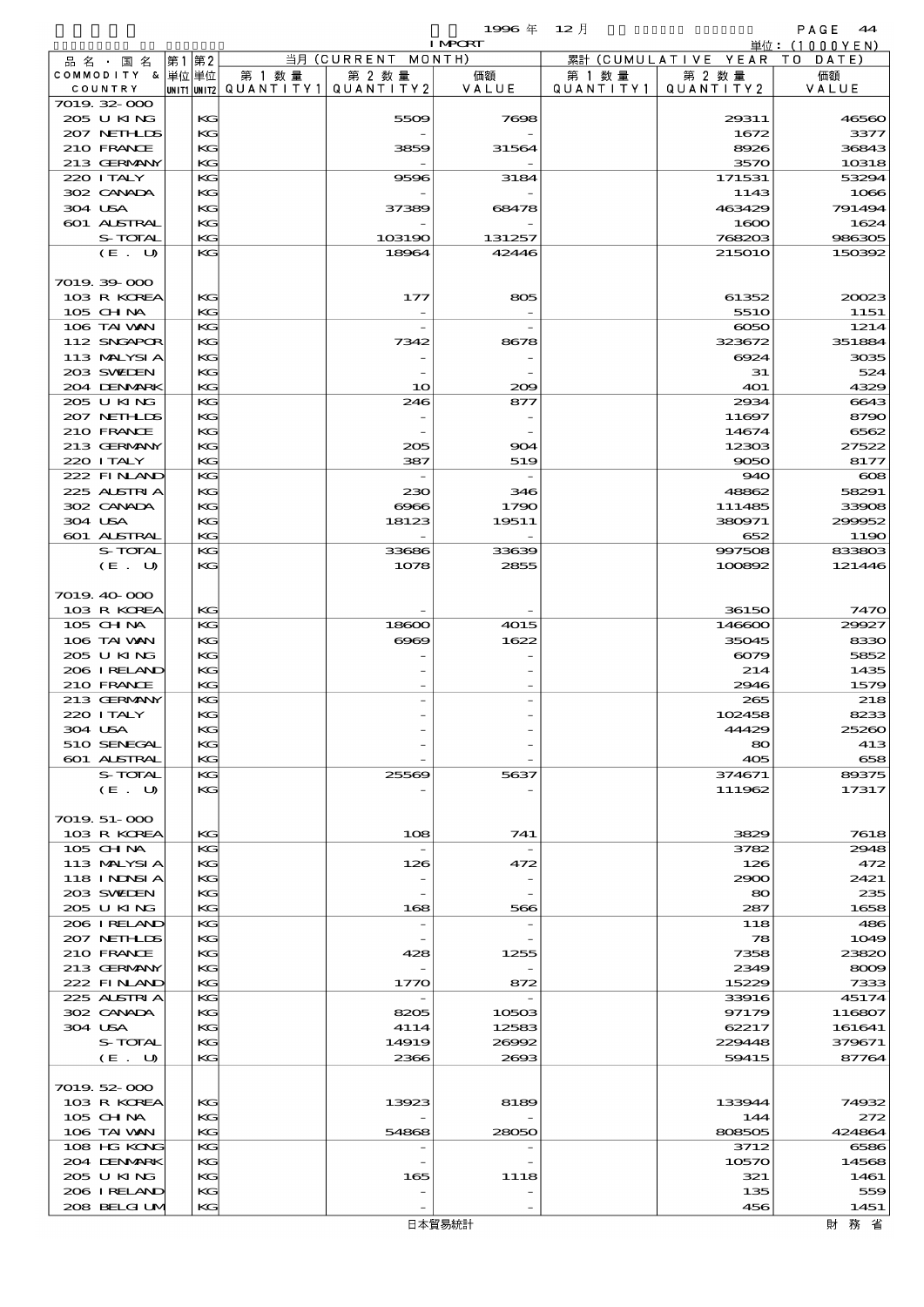$1996 \n& 12 \nparallel$  PAGE 45

|                             |    |          |         |                                                  | <b>I MPCRT</b> |                     |                                  | 単位: (1000YEN)   |
|-----------------------------|----|----------|---------|--------------------------------------------------|----------------|---------------------|----------------------------------|-----------------|
| 品名・国名                       | 第1 | 第2       |         | 当月 (CURRENT                                      | MONTH)         |                     | 累計 (CUMULATIVE YEAR TO DATE)     |                 |
| COMMODITY & 単位単位<br>COUNTRY |    |          | 第 1 数 量 | 第 2 数量<br> unit1 unit2  QUANT   TY1  QUANT   TY2 | 価額<br>VALUE    | 第 1 数量<br>QUANTITY1 | 第 2 数量<br>QUANTITY 2             | 価額<br>VALUE     |
| 7019.52-000                 |    |          |         |                                                  |                |                     |                                  |                 |
| 210 FRANCE                  |    | KG       |         | 26123                                            | 20855          |                     | 253841                           | 201974          |
| 213 GERMANY                 |    | KG       |         |                                                  |                |                     | 7766                             | 6373            |
| 220 I TALY                  |    | KG       |         |                                                  |                |                     | 235                              | 1166            |
| 302 CANADA<br>304 USA       |    | KG<br>KG |         | 1053                                             | 3508           |                     | 3436<br>45571                    | 3242<br>71080   |
| 601 ALSTRAL                 |    | KG       |         |                                                  |                |                     | 2115                             | 2259            |
| S-TOTAL                     |    | KG       |         | 96132                                            | 61720          |                     | 1270751                          | 810787          |
| (E. U)                      |    | KG       |         | 26288                                            | 21973          |                     | 273324                           | 227552          |
|                             |    |          |         |                                                  |                |                     |                                  |                 |
| 7019.59-000                 |    |          |         |                                                  |                |                     |                                  |                 |
| 103 R KOREA<br>$105$ CHNA   |    | KG<br>KG |         | 34047<br>18519                                   | 26918<br>8630  |                     | 333755<br>95743                  | 260401<br>56842 |
| 106 TAI VAN                 |    | KG       |         | 59478                                            | 6565           |                     | 454163                           | 82783           |
| 108 HG KONG                 |    | KG       |         |                                                  |                |                     | 4686                             | 7465            |
| 112 SNGAPOR                 |    | KG       |         |                                                  |                |                     | 363                              | 1305            |
| <b>118 INNSIA</b>           |    | KG       |         |                                                  |                |                     | 15525                            | 9600            |
| 203 SWIEN                   |    | KG       |         | 2220                                             | 2806           |                     | 36997                            | 49839           |
| 204 DENMARK<br>205 U KING   |    | KG<br>KG |         | 1136                                             | 6212           |                     | 330<br>23970                     | 2697<br>80721   |
| 206 IRELAND                 |    | KG       |         | 1619                                             | 10080          |                     | 13584                            | 77017           |
| 207 NETHLIS                 |    | KG       |         |                                                  |                |                     | 16255                            | 24854           |
| 208 BELGI UM                |    | KG       |         | 2009                                             | 6463           |                     | 31344                            | 99648           |
| 210 FRANCE                  |    | KG       |         | 238                                              | 741            |                     | 80310                            | 91764           |
| 213 GERMANY                 |    | KG       |         | 228                                              | 759            |                     | 16384                            | 33269           |
| 215 SWIZLD                  |    | KG       |         |                                                  |                |                     | 1262                             | 12743           |
| 220 I TALY                  |    | KG       |         |                                                  |                |                     | 1068                             | 2747            |
| 236 LATM A<br>239 BELARUS   |    | KG<br>KG |         | 3867                                             | 4015           |                     | 68341<br>$\infty$                | 59678<br>6175   |
| 302 CANADA                  |    | KG       |         | 1088                                             | 486            |                     | 25573                            | 24633           |
| 304 USA                     |    | KG       |         | 47463                                            | 79507          |                     | 685771                           | 1706708         |
| S-TOTAL                     |    | KG       |         | 171912                                           | 153182         |                     | 1911424                          | 2690889         |
| (E. U)                      |    | KG       |         | 7450                                             | 27061          |                     | 220242                           | 462556          |
|                             |    |          |         |                                                  |                |                     |                                  |                 |
| 7019.90-000                 |    |          |         |                                                  |                |                     |                                  |                 |
| 103 R KOREA<br>$105$ CHNA   |    | KG<br>KG |         | 900<br>45991                                     | 2186<br>20307  |                     | 21718<br>326260                  | 15300<br>156530 |
| 106 TAI VAN                 |    | KG       |         | 17916                                            | 659            |                     | 632409                           | 34470           |
| 108 HG KONG                 |    | KG       |         |                                                  |                |                     | 2168                             | 2279            |
| 111 THAILND                 |    | KG       |         | 591                                              | 2564           |                     | 47106                            | 46761           |
| 112 SNGAPOR                 |    | KG       |         | 13650                                            | 11040          |                     | 126795                           | 142183          |
| 117 PHLPIN                  |    | KG       |         | 581                                              | 352            |                     | 7495                             | 3649            |
| 118 I NDSI A<br>203 SWIDEN  |    | KG<br>KG |         | 17060                                            | 35847          |                     | 5085<br>103236                   | 3224<br>215929  |
| 205 U KING                  |    | KG       |         | 2713                                             | $\infty$       |                     | 33471                            | 73694           |
| 207 NETHLIS                 |    | KG       |         | $\overline{\phantom{a}}$                         |                |                     | 643                              | 1056            |
| 208 BELGI UM                |    | KG       |         | 67200                                            | 4793           |                     | 609274                           | 35471           |
| 210 FRANCE                  |    | KG       |         | 239                                              | 274            |                     | 6699                             | 10507           |
| 213 GERMANY                 |    | KG       |         | 265                                              | 1406           |                     | 50535                            | 85589           |
| 215 SWIZLD<br>218 SPAIN     |    | KG<br>KG |         | 15<br>$\overline{\phantom{a}}$                   | 1163           |                     | 884<br>399                       | 12158<br>1125   |
| 220 I TALY                  |    | KG       |         | 34                                               | 238            |                     | 22855                            | 18887           |
| 222 FINAND                  |    | KG       |         |                                                  |                |                     | 10                               | 452             |
| 224 RUSSI AN                |    | KG       |         |                                                  |                |                     | 65                               | 448             |
| 238 UKRAINE                 |    | KG       |         |                                                  |                |                     | 83                               | 431             |
| 302 CANADA                  |    | KG       |         | 2865                                             | 2020           |                     | 85666                            | 62081           |
| 304 USA<br>305 MEXICO       |    | KG<br>KG |         | 160105                                           | 88393          |                     | 2113383<br>$\boldsymbol{\infty}$ | 1828113<br>1019 |
| 601 ALSTRAL                 |    | KG       |         | 28                                               | 344            |                     | 2741                             | 4768            |
| 606 NEWELD                  |    | KG       |         | 1737                                             | 557            |                     | 8739                             | 4136            |
| S-TOTAL                     |    | KG       |         | 331890                                           | 178239         |                     | 4207809                          | 2760260         |
| (E. U)                      |    | KG       |         | 87511                                            | 48654          |                     | 827122                           | 442710          |
|                             |    |          |         |                                                  |                |                     |                                  |                 |
| 7020.00-000<br>103 R KOREA  |    | KG       |         | 36793                                            | 14805          |                     | 347260                           | 136324          |
| 105 CHNA                    |    | KG       |         | 32798                                            | 15756          |                     | 131427                           | 70191           |
| 106 TAI VAN                 |    | KG       |         | 11303                                            | 12769          |                     | 298303                           | 293804          |
| 108 HG KONG                 |    | KG       |         | 8419                                             | 2600           |                     | 49937                            | 20572           |
| 110 VI EINAM                |    | KG       |         |                                                  |                |                     | 1349                             | 282             |
| 111 THAILND                 |    | KG       |         | 12985                                            | 24485          |                     | 149771                           | 177404          |
| 112 SNGAPOR<br>113 MALYSIA  |    | KG<br>KG |         | 201                                              | 1056           |                     | 890<br>436                       | 21616<br>1317   |
| 117 PHLPIN                  |    | KG       |         |                                                  |                |                     | 7583                             | 31406           |
| 123 INIA                    |    | KG       |         |                                                  |                |                     | 2462                             | 3117            |
| 143 ISRAEL                  |    | KG       |         |                                                  |                |                     | 2                                | 315             |